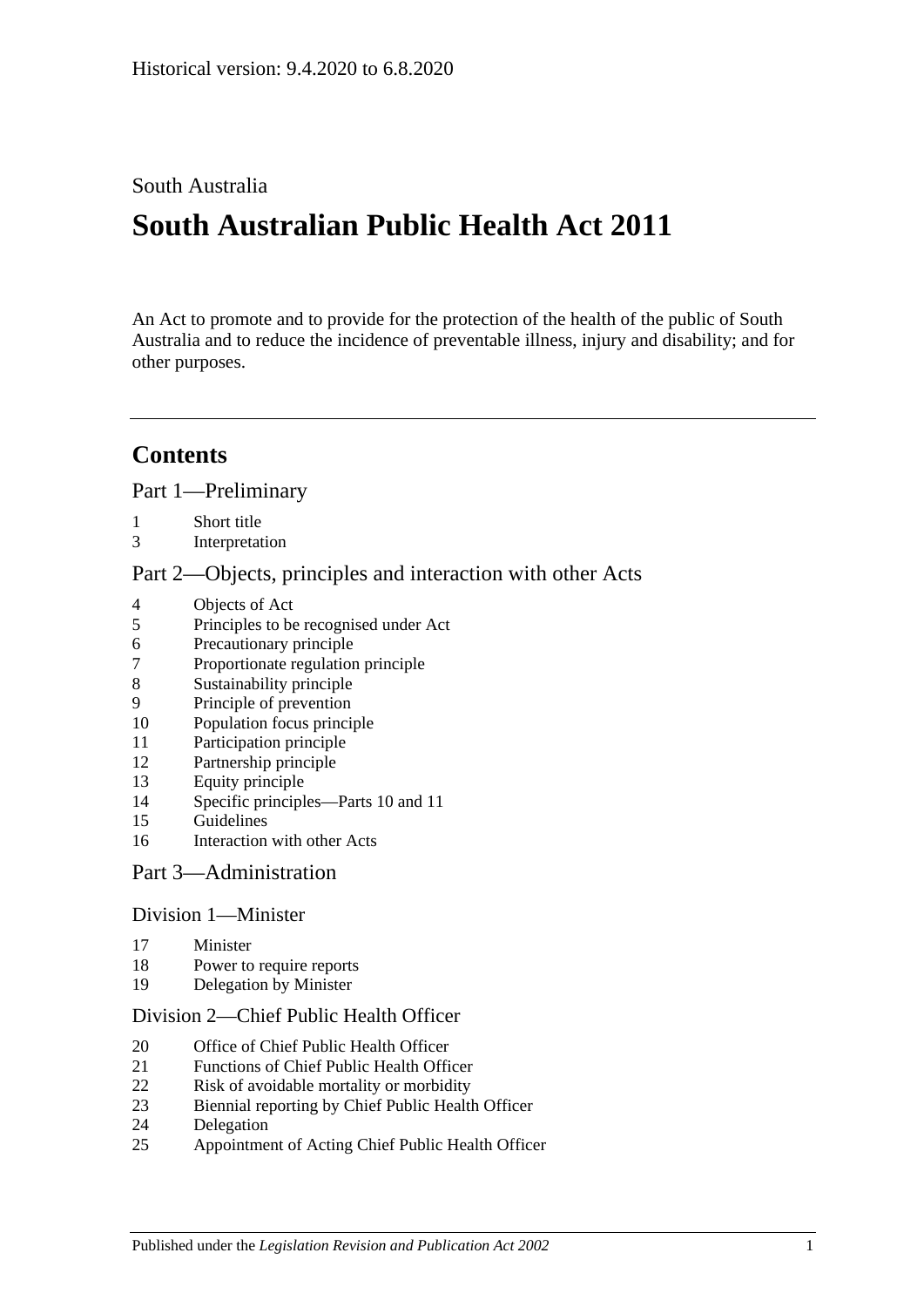## Division [3—South Australian Public Health Council](#page-15-2)

- [Establishment of SAPHC](#page-15-3)<br>27 Composition of SAPHC
- [Composition of SAPHC](#page-15-4)
- [Conditions of appointment](#page-16-0)
- [Allowances and expenses](#page-17-0)
- [Validity of acts](#page-17-1)
- [Functions of SAPHC](#page-17-2)
- [Conduct of business](#page-17-3)
- [Committees and subcommittees](#page-18-0)
- [Delegation by SAPHC](#page-18-1)
- [Annual report](#page-18-2)
- [Use of facilities](#page-19-0)

## Division [4—Councils](#page-19-1)

- [Functions of councils](#page-19-2)
- [Immunisation services](#page-19-3)
- [Cooperation between councils](#page-19-4)
- [Power of Chief Public Health Officer to act](#page-20-0)
- [Council failing to perform a function under Act](#page-20-1)
- [Transfer of function of council at request of council](#page-21-0)

## Division [5—Authorised officers](#page-22-0)

- [State authorised officers](#page-22-1)
- [Local authorised officers](#page-22-2)
- [Qualifications](#page-23-0)
- [Identity cards](#page-23-1)
- [Powers of authorised officers](#page-24-0)

## Division [6—Emergency officers](#page-25-0)

[Emergency officers](#page-25-1)

## Division [7—Specific power to require information](#page-26-0)

[Specific power to require information](#page-26-1)

# Part [4—Public health plans](#page-26-2)

# Division [1—State public health plan](#page-26-3)

[State public health plan](#page-26-4)

## Division [2—Regional public health plans](#page-28-0)

- [Regional public health plans](#page-28-1)
- [Reporting on regional public health plans](#page-30-0)

# Part [5—Public health policies](#page-31-0)

- [Public health policies](#page-31-1)
- [Procedure for making policies](#page-31-2)
- [Reference of policies to Parliament](#page-32-0)

## Part [6—General duty](#page-32-1)

[General duty](#page-32-2)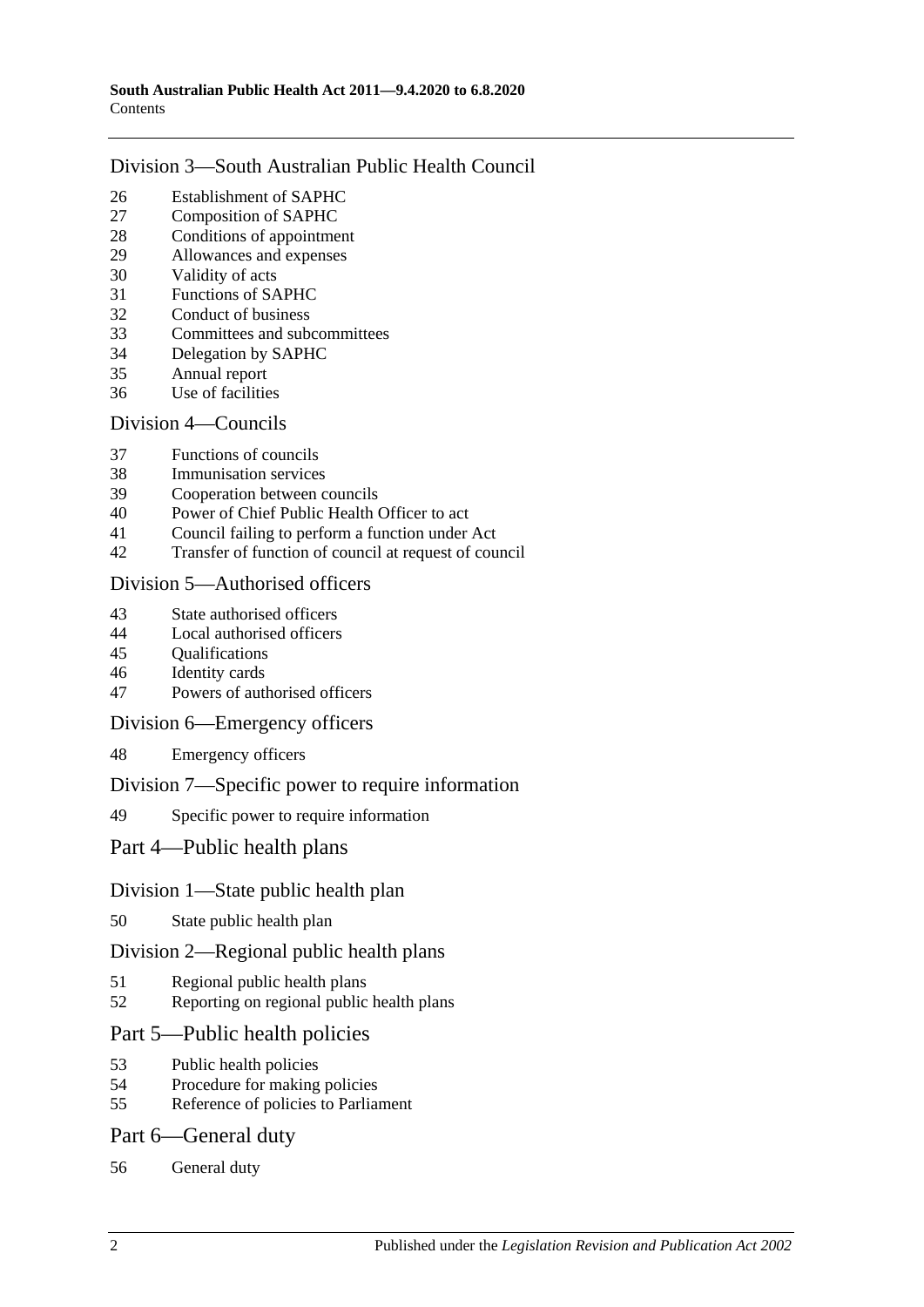## Part [7—General public health offences](#page-33-0)

- [Material risk to public health](#page-33-1)
- [Serious risk to public health](#page-33-2)
- [Defence of due diligence](#page-34-0)
- [Alternative finding](#page-34-1)

# Part [8—Prevention of non-communicable conditions](#page-35-0)

- [Declaration of non-communicable conditions](#page-35-1)
- [Minister may issue code of practice](#page-35-2)

## Part [9—Notifiable conditions and contaminants](#page-36-0)

#### Division [1—Notifiable conditions](#page-36-1)

- [Declaration of notifiable conditions](#page-36-2)
- [Notification](#page-36-3)
- [Report to councils](#page-37-0)
- [Action to prevent spread of infection](#page-38-0)

#### Division [2—Notifiable contaminants](#page-39-0)

- [Declaration of notifiable contaminants](#page-39-1)
- [Notification of contaminant](#page-39-2)

## Part [10—Controlled notifiable conditions](#page-41-0)

#### Division [1—Preliminary](#page-41-1)

- [Principles](#page-41-2)
- Declaration [of controlled notifiable conditions](#page-41-3)
- [Chief Public Health Officer to be able to act in other serious cases](#page-42-0)
- [Children](#page-43-0)

#### Division [2—Controls](#page-43-1)

- [Power to require a person to undergo an examination or test](#page-43-2)
- [Power to require counselling](#page-45-0)
- [Power to give directions](#page-46-0)
- [Review by Tribunal](#page-47-0)
- [Power to require detention](#page-48-0)
- [Review of detention orders by Supreme](#page-50-0) Court
- [Warrants](#page-51-0)
- [General provisions relating to orders, requirements and directions](#page-52-0)
- [Duty to comply](#page-52-1)

#### Division [3—Related matters](#page-52-2)

- [Advisory Panels](#page-52-3)
- [Interstate orders](#page-53-0)
- [Protection of information](#page-54-0)

# Part [11—Management of significant emergencies](#page-54-1)

- [Principles](#page-54-2)
- [Public health incidents](#page-54-3)
- [Public health emergencies](#page-54-4)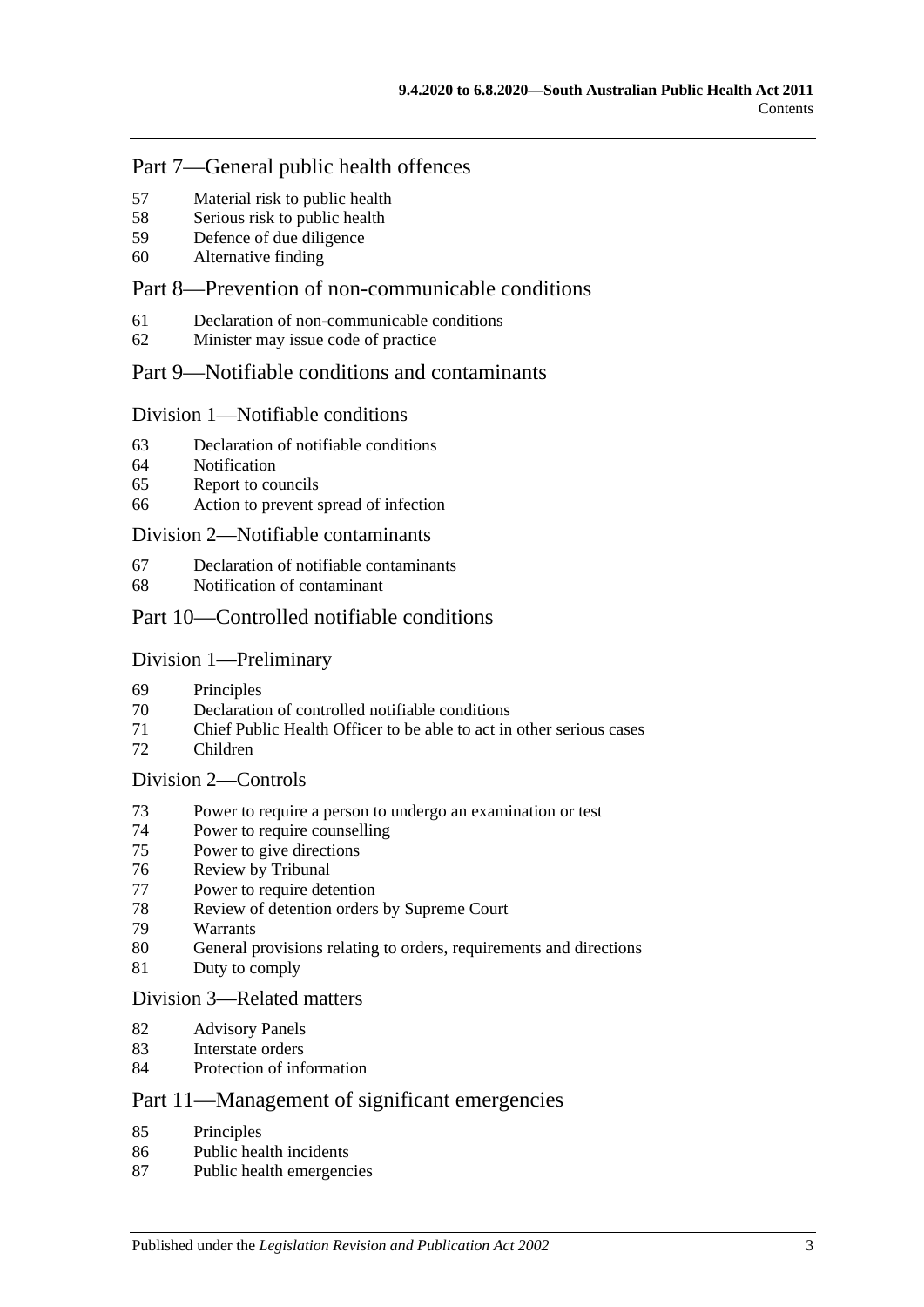- [Making and revocation of declarations](#page-55-0)
- [Powers and functions of Chief Executive](#page-55-1)
- [Application of Emergency Management Act](#page-55-2)

#### Part [12—Notices and emergency situations](#page-59-0)

#### Division [1—Interpretation](#page-59-1)

[Interpretation](#page-59-2)

#### Division [2—Notices and emergencies](#page-59-3)

- [Notices](#page-59-4)
- [Action on non-compliance with notice](#page-62-0)
- [Action in emergency situations](#page-62-1)

#### Division [3—Reviews and appeals](#page-63-0)

- [Reviews—notices relating to general duty](#page-63-1)
- [Review by Tribunal](#page-64-0)

#### [Part 12A—Immunisation and Early Childhood Services](#page-65-0)

- 96A [Interpretation](#page-65-1)
- 96B [Requirement to provide immunisation records to service provider](#page-66-0)
- 96C [Provision of information to Chief Public Health Officer on outbreak of vaccine](#page-67-0)  [preventable disease](#page-67-0)
- 96D [Exclusion of children from premises on outbreak of vaccine preventable disease](#page-67-1) 96E [Exemptions](#page-68-0)

#### Part [13—Miscellaneous](#page-69-0)

- [Tests on deceased persons](#page-69-1)
- [Delegation by Chief Executive](#page-69-2)
- [Confidentiality](#page-70-0)
- [Confidentiality and provision of certain information](#page-71-0)
- [Service of notices or other documents](#page-72-0)
- [Immunity](#page-73-0)
- [Protection from liability](#page-73-1)
- 103A [COVID-19—Crown immunity](#page-73-2)
- [False or misleading information](#page-74-0)
- [Offences](#page-74-1)
- [Offences by bodies corporate](#page-74-2)
- [Continuing offences](#page-75-0)
- [Evidentiary provision](#page-75-1)
- [Regulations](#page-75-2)
- [Review of Act](#page-78-0)

## Schedule [1—Transitional provisions](#page-78-1)

#### Part 10—Transitional provisions

- [Interpretation](#page-78-2)
- [Appeals](#page-78-3)
- [Detention](#page-79-0)
- [Directions](#page-79-1)
- [Other transitional provisions](#page-79-2)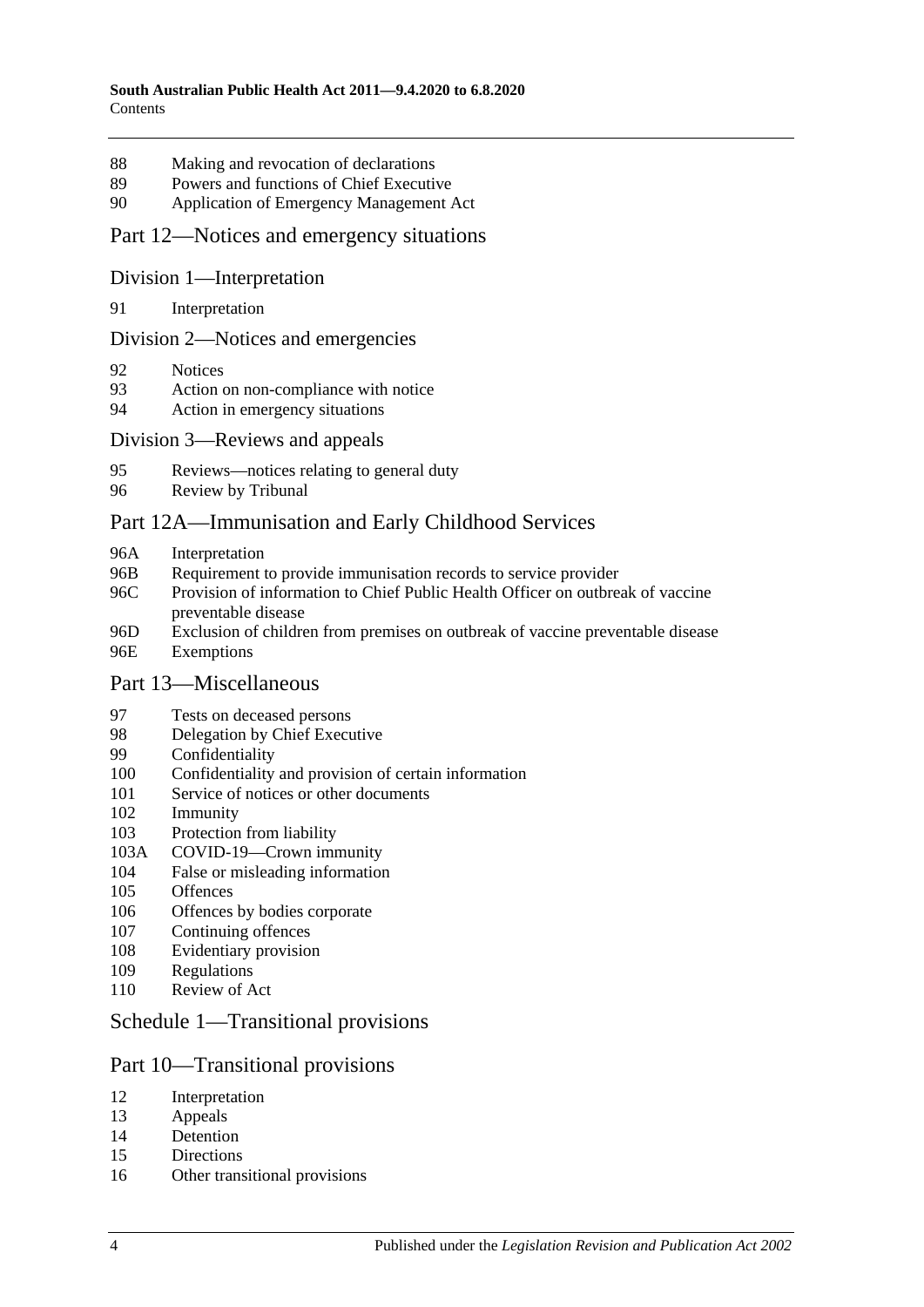# [Legislative history](#page-80-0)

## <span id="page-4-0"></span>**The Parliament of South Australia enacts as follows:**

# **Part 1—Preliminary**

## <span id="page-4-1"></span>**1—Short title**

This Act may be cited as the *South Australian Public Health Act 2011*.

#### <span id="page-4-3"></span><span id="page-4-2"></span>**3—Interpretation**

(1) In this Act, unless the contrary intention appears—

*appointed member* of SAPHC means a member of SAPHC other than the Chief Public Health Officer;

*authorised officer* means a person appointed to be a State or local authorised officer under Part [3 Division](#page-22-0) 5;

*building* includes a structure;

*Chief Executive* means the Chief Executive of the Department and includes a person for the time being acting in that position;

*Chief Public Health Officer* includes a person for the time being acting in that position;

*contaminant* means any of the following prescribed by regulation:

- (a) an antibiotic;
- (b) a pathogen;
- (c) another thing that may contaminate food or any other prescribed substance or material;

*controlled notifiable condition* means a disease or medical condition that is a controlled notifiable condition, or taken to be a controlled notifiable condition, under [Part](#page-41-0) 10;

*council* means a council within the meaning of the *[Local Government Act](http://www.legislation.sa.gov.au/index.aspx?action=legref&type=act&legtitle=Local%20Government%20Act%201999) 1999*;

*council subsidiary* means a subsidiary of a council established under the *[Local](http://www.legislation.sa.gov.au/index.aspx?action=legref&type=act&legtitle=Local%20Government%20Act%201999)  [Government Act](http://www.legislation.sa.gov.au/index.aspx?action=legref&type=act&legtitle=Local%20Government%20Act%201999) 1999*;

*the Department* means the administrative unit of the Public Service that is, under the Minister, responsible for the administration of this Act;

*District Court* means the Administrative and Disciplinary Division of the District Court;

*emergency* has the same meaning as in the *[Emergency Management Act](http://www.legislation.sa.gov.au/index.aspx?action=legref&type=act&legtitle=Emergency%20Management%20Act%202004) 2004*;

*emergency officer* means a police officer or a person holding an appointment as an emergency officer under Part [3 Division](#page-25-0) 6;

*food* has the same meaning as in section 5 of the *[Food Act](http://www.legislation.sa.gov.au/index.aspx?action=legref&type=act&legtitle=Food%20Act%202001) 2001*;

*food business* has the same meaning as in section 4 of the *[Food Act](http://www.legislation.sa.gov.au/index.aspx?action=legref&type=act&legtitle=Food%20Act%202001) 2001*;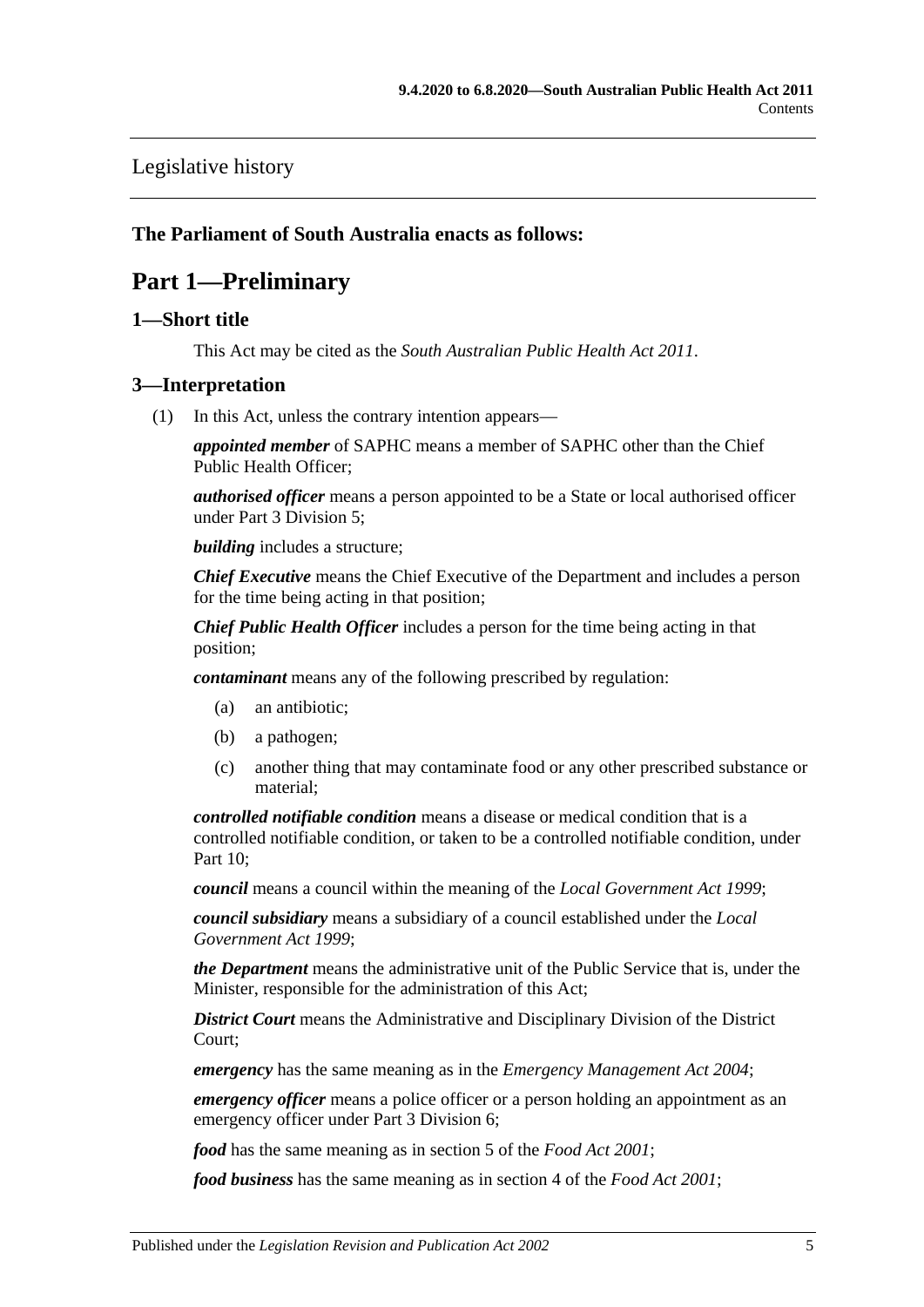*legal practitioner* means a person admitted and enrolled as a practitioner of the Supreme Court of South Australia;

*LGA* means the Local Government Association of South Australia;

*local authorised officer*—see [section](#page-22-2) 44;

*local government area* means the area of a council;

*medical condition* includes—

- (a) a medical symptom or pattern of medical symptoms, including symptoms discerned from any signs or results of investigations, that indicate a disease (whether defined or yet to be determined);
- (b) an illness or injury arising from a person being contaminated by 1 or more substances or biological pathogens;
- (c) an injury or any death that gives rise to a public health concern;

*medical practitioner* means a person registered under the *Health Practitioner Regulation National Law* to practise in the medical profession (other than as a student);

*notifiable condition* means a disease or medical condition that is a notifiable condition under [Part](#page-36-0) 9;

*pathology service* means a service in which human tissue, human fluids or human body products are subjected to analysis for the purposes of the prevention, diagnosis or treatment of disease in human beings;

*premises* means—

- (a) any land, building (including residential premises) or place (including a public place, or a movable building or structure); or
- (b) a part of premises;

*public authority* means—

- (a) a department under the *[Public Sector Act](http://www.legislation.sa.gov.au/index.aspx?action=legref&type=act&legtitle=Public%20Sector%20Act%202009) 2009*; or
- (b) a body, whether incorporated or unincorporated, established for a public purpose by the State, regardless of the way in which it is established; or
- (c) a council or council subsidiary; or
- (d) the Police Force of South Australia; or
- (e) a member or officer of a body referred to in a preceding paragraph; or
- (f) a person or body, or a person or body of a class, brought within the ambit of this definition by the regulations;

*public health* means the health of individuals in the context of the wider health of the community;

*public health emergency*—see [section](#page-54-4) 87;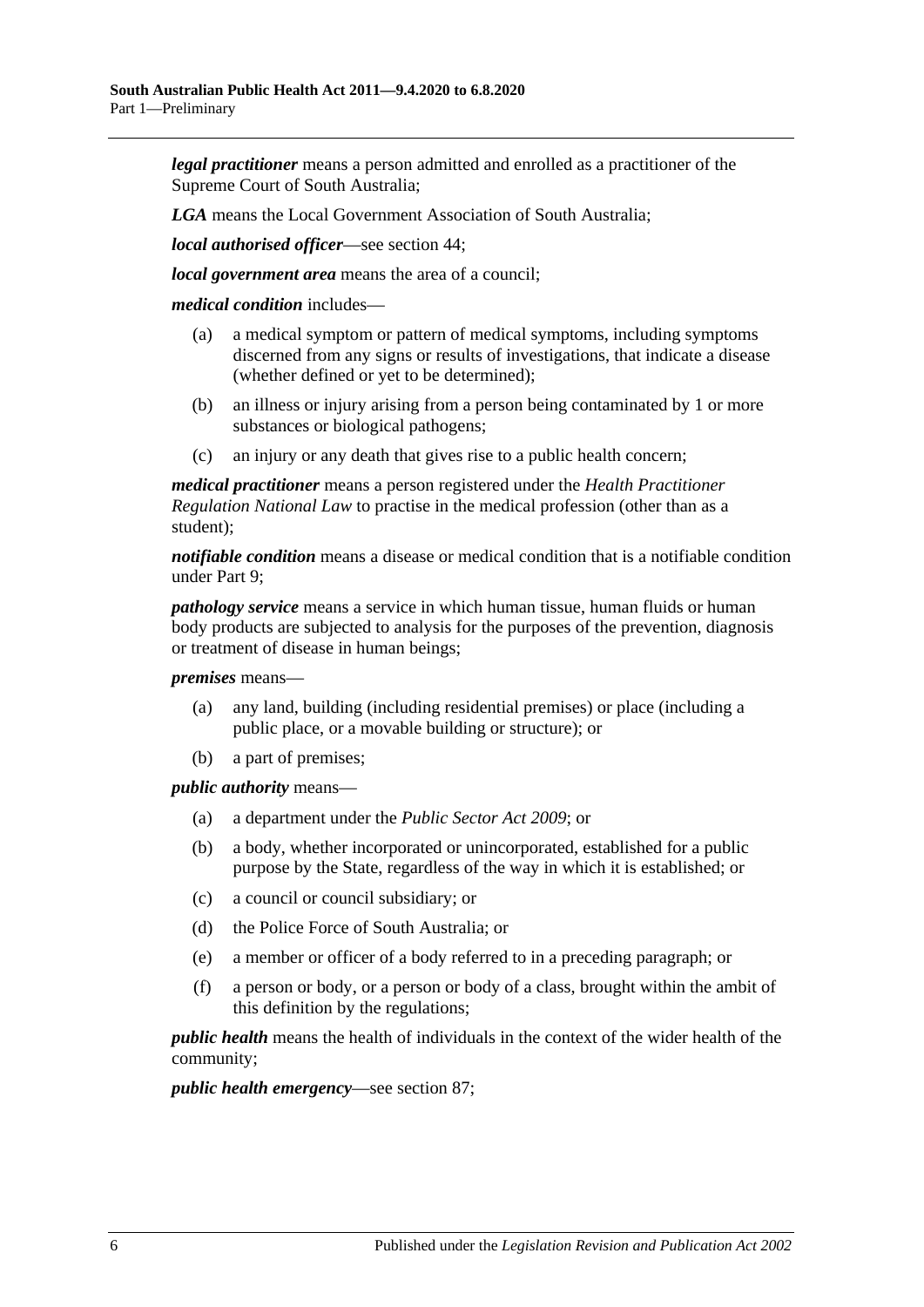*Public Health Emergency Management Plan* means a plan (or a series of plans) prepared by the Chief Executive and approved by the Minister comprising strategies to be administered by the Department for the prevention of emergencies in this State and for ensuring adequate preparation for emergencies in this State, including strategies for the containment of emergencies, response and recovery operations and the orderly and efficient deployment of resources and services in connection with response and recovery operations;

**Note—**

It is contemplated that the Public Health Emergency Management Plan will form part of, or be recognised in, the State Emergency Management Plan prepared under the *[Emergency Management Act](http://www.legislation.sa.gov.au/index.aspx?action=legref&type=act&legtitle=Emergency%20Management%20Act%202004) 2004*.

*public health incident*—see [section](#page-54-3) 86;

*public notice* means notice given in accordance with requirements prescribed by the regulations for the purposes of this definition;

*public place* includes a place to which the public ordinarily has access;

*recovery operations* has the same meaning as in the *[Emergency Management](http://www.legislation.sa.gov.au/index.aspx?action=legref&type=act&legtitle=Emergency%20Management%20Act%202004)  Act [2004](http://www.legislation.sa.gov.au/index.aspx?action=legref&type=act&legtitle=Emergency%20Management%20Act%202004)*;

*response operations* has the same meaning as in the *[Emergency Management](http://www.legislation.sa.gov.au/index.aspx?action=legref&type=act&legtitle=Emergency%20Management%20Act%202004)  Act [2004](http://www.legislation.sa.gov.au/index.aspx?action=legref&type=act&legtitle=Emergency%20Management%20Act%202004)*;

*SAPHC* means the South Australian Public Health Council established under [Part](#page-15-2) 3 [Division](#page-15-2) 3;

*State authorised officer*—see [section](#page-22-1) 43;

*State Co-ordinator* means the person holding or acting in the position of State Co-ordinator under the *[Emergency Management Act](http://www.legislation.sa.gov.au/index.aspx?action=legref&type=act&legtitle=Emergency%20Management%20Act%202004) 2004*;

*Tribunal* means the South Australian Civil and Administrative Tribunal established under the *[South Australian Civil and Administrative Tribunal Act](http://www.legislation.sa.gov.au/index.aspx?action=legref&type=act&legtitle=South%20Australian%20Civil%20and%20Administrative%20Tribunal%20Act%202013) 2013*;

*vehicle* includes an aircraft or vessel;

<span id="page-6-0"></span>*wastewater* means water that has been used in any form of human activity and includes—

- (a) water containing any form of waste or other matter or substance that may detract from its safety or from public health; and
- (b) without limiting [paragraph](#page-6-0) (a), human waste either alone or in combination with water;

*wastewater system* means a system for collecting and managing wastewater (including through treatment, reuse and disposal), whether or not connected to the undertaking within the meaning of the *[Sewerage Act](http://www.legislation.sa.gov.au/index.aspx?action=legref&type=act&legtitle=Sewerage%20Act%201929) 1929*.

- (2) Without limiting the definition of *public health* in [subsection](#page-4-3) (1), public health may involve a combination of policies, programs and safeguards designed—
	- (a) to protect, maintain or promote the health of the community at large, including where 1 or more persons may be the focus of any safeguards, action or response; or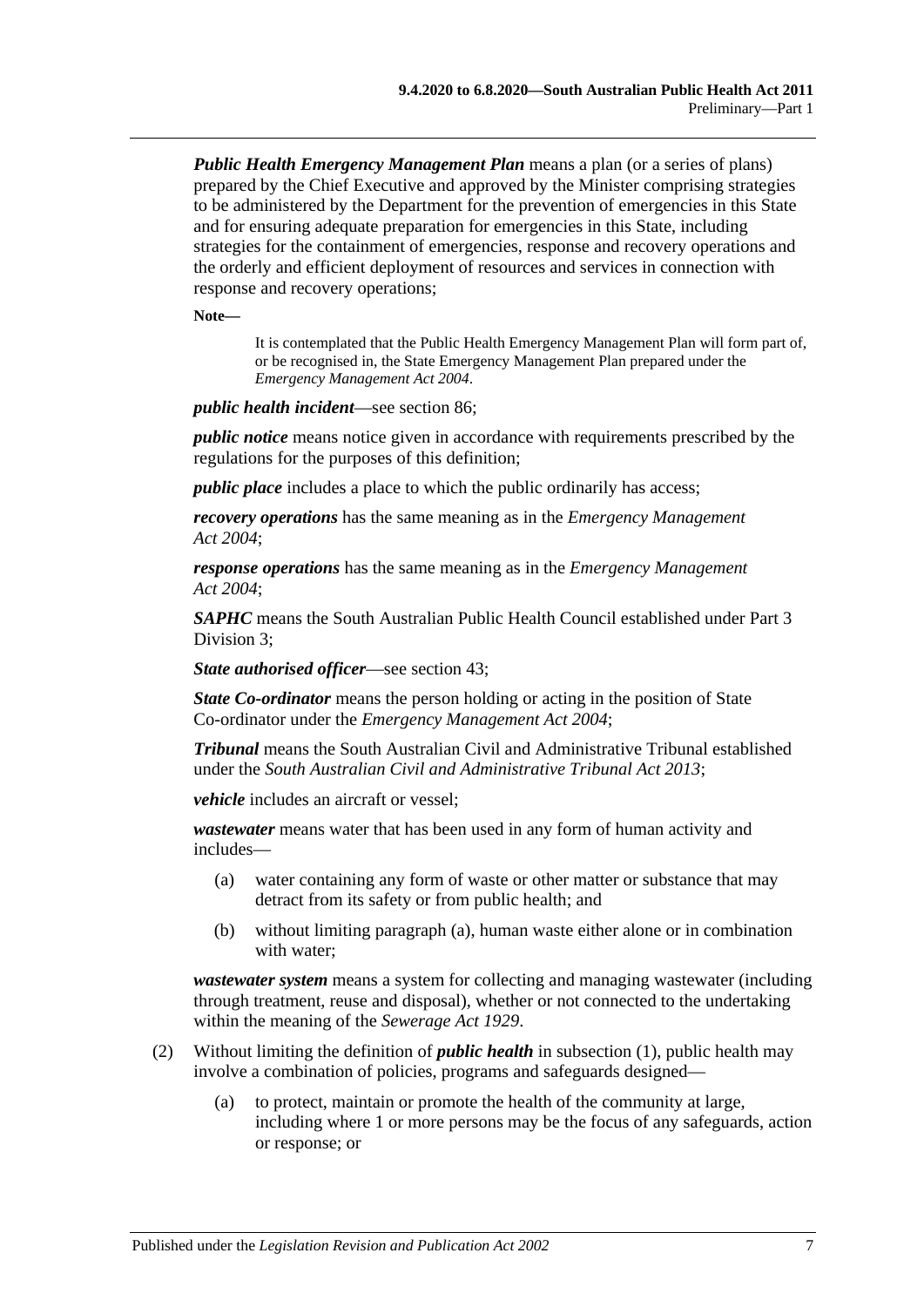- (b) to prevent or reduce the incidence of disease, injury or disability within the community.
- (3) For the purposes of this Act, *harm* includes physical or psychological harm, or potential harm, to individuals, whether of long term or immediate impact or effect.
- (4) For the purposes of this Act, *potential harm* includes risk of harm and future harm.
- (5) For the purposes of this Act, a person may cause something if he or she—
	- (a) contributes to something happening or proceeding, or allows or permits something to happen or proceed; or
	- (b) contributes to the continuation of a condition for which the person is responsible, or allows or permits a condition for which the person is responsible to continue.

# <span id="page-7-0"></span>**Part 2—Objects, principles and interaction with other Acts**

## <span id="page-7-1"></span>**4—Objects of Act**

- (1) The objects of the Act are—
	- (a) to promote health and well being of individuals and communities and to prevent disease, medical conditions, injury and disability through a public health approach; and
	- (b) to protect individuals and communities from risks to public health and to ensure, so far as is reasonably practicable, a healthy environment for all South Australians and particularly those who live within disadvantaged communities; and
	- (c) to provide for the development of effective measures for the early detection, management and amelioration of risks to public health; and
	- (d) to promote the provision of information to individuals and communities about risks to public health; and
	- (e) to encourage individuals and communities to plan for, create and maintain a healthy environment; and
	- (f) to provide for or support policies, strategies, programs and campaigns designed to improve the public health of communities and special or vulnerable groups (especially Aboriginal people and Torres Strait Islanders) within communities; and
	- (g) to provide for the prevention, or early detection, management and control, of diseases, medical conditions and injuries of public health significance; and
	- (h) to provide for the monitoring of any disease or medical condition of public health significance in order to provide for the prevention or early detection of any such disease or medical condition and for the protection of individuals and the community from the threat of any such disease or medical condition and from public health threats more generally; and
	- (i) to provide for the collection of information about incidence and prevalence of diseases and other risks to health in South Australia for research or public health purposes; and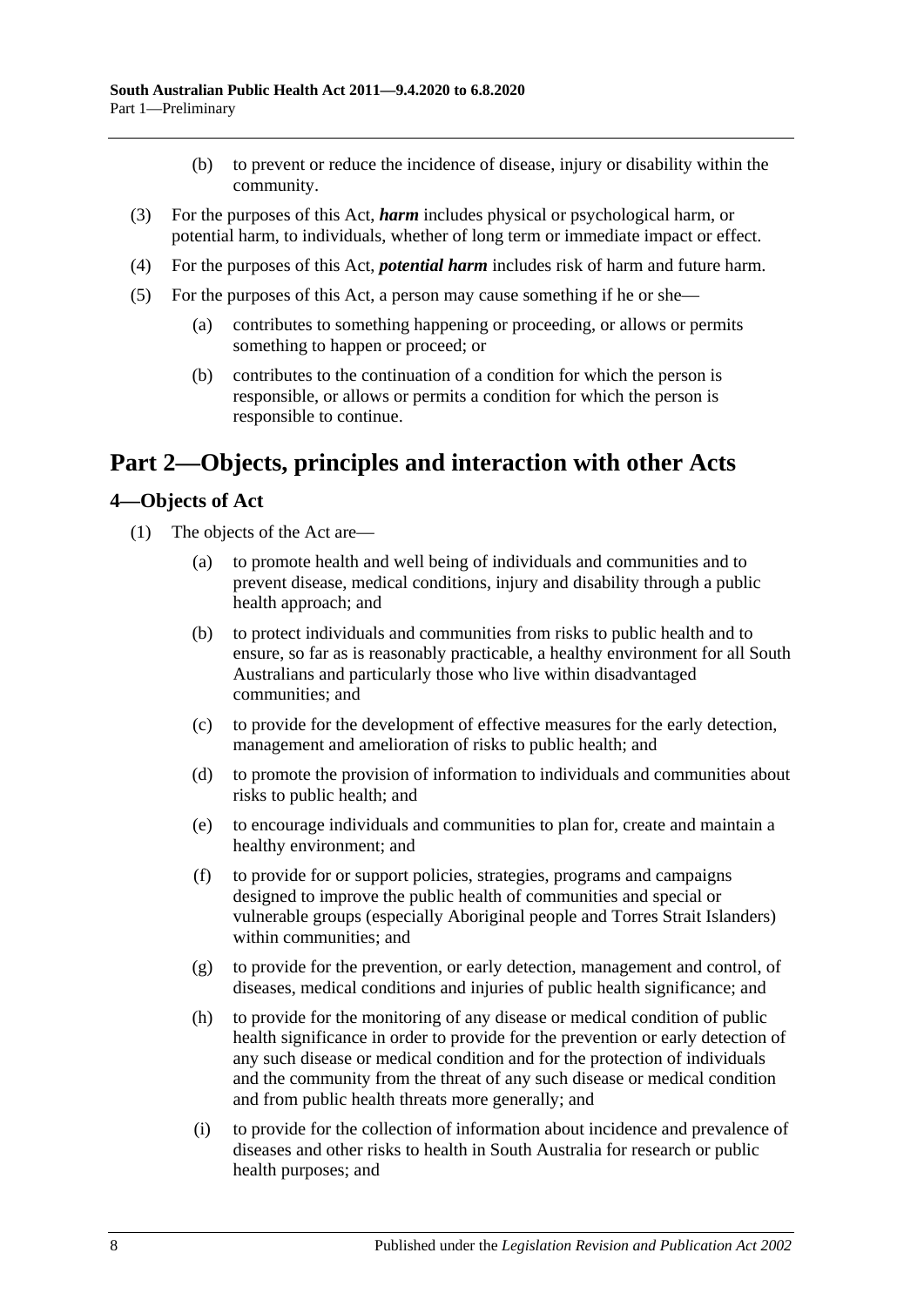- (j) to establish a scheme for the performance of functions relating to public health by the State and local governments.
- (2) The Minister and other persons or bodies involved in the administration of this Act must have regard to, and seek to further, the objects of this Act.

## <span id="page-8-0"></span>**5—Principles to be recognised under Act**

In the administration of this Act and in seeking to further the objects of this Act, regard should be given to the principles set out in the following sections (insofar as may be relevant in the circumstances).

#### <span id="page-8-1"></span>**6—Precautionary principle**

- (1) If there is a perceived material risk to public health, lack of full scientific certainty should not be used as a reason for postponing measures to prevent, control or abate that risk.
- (2) In the application of this principle, decision-making and action should be proportionate to the degree of public health risk and should be guided by—
	- (a) a careful evaluation of what steps need to be taken to avoid, where practicable, serious harm to public health; and
	- (b) an assessment of the risk-weighted consequences of options; and
	- (c) an aim to ensure minimum disruption to an individual's activities, a community's functioning and commercial activity consistent with providing any necessary protection from identified public health risks.

#### <span id="page-8-2"></span>**7—Proportionate regulation principle**

Regulatory measures should take into account and, to the extent that is appropriate, minimise adverse impacts on business and members of the community while ensuring consistency with requirements to protect the community and to promote public health.

#### <span id="page-8-3"></span>**8—Sustainability principle**

Public health, social, economic and environmental factors should be considered in decision-making with the objective of maintaining and improving community well-being and taking into account the interests of future generations.

#### <span id="page-8-4"></span>**9—Principle of prevention**

Administrative decisions and actions should be taken after considering (insofar as is relevant) the means by which public health risks can be prevented and avoided.

#### <span id="page-8-5"></span>**10—Population focus principle**

Administrative decisions and actions should focus on the health of populations and the actions necessary to protect and improve the health of the community and, in so doing, the protection and promotion of the health of individuals should be considered.

#### <span id="page-8-6"></span>**11—Participation principle**

Individuals and communities should be encouraged to take responsibility for their own health and, to that end, to participate in decisions about how to protect and promote their own health and the health of their communities.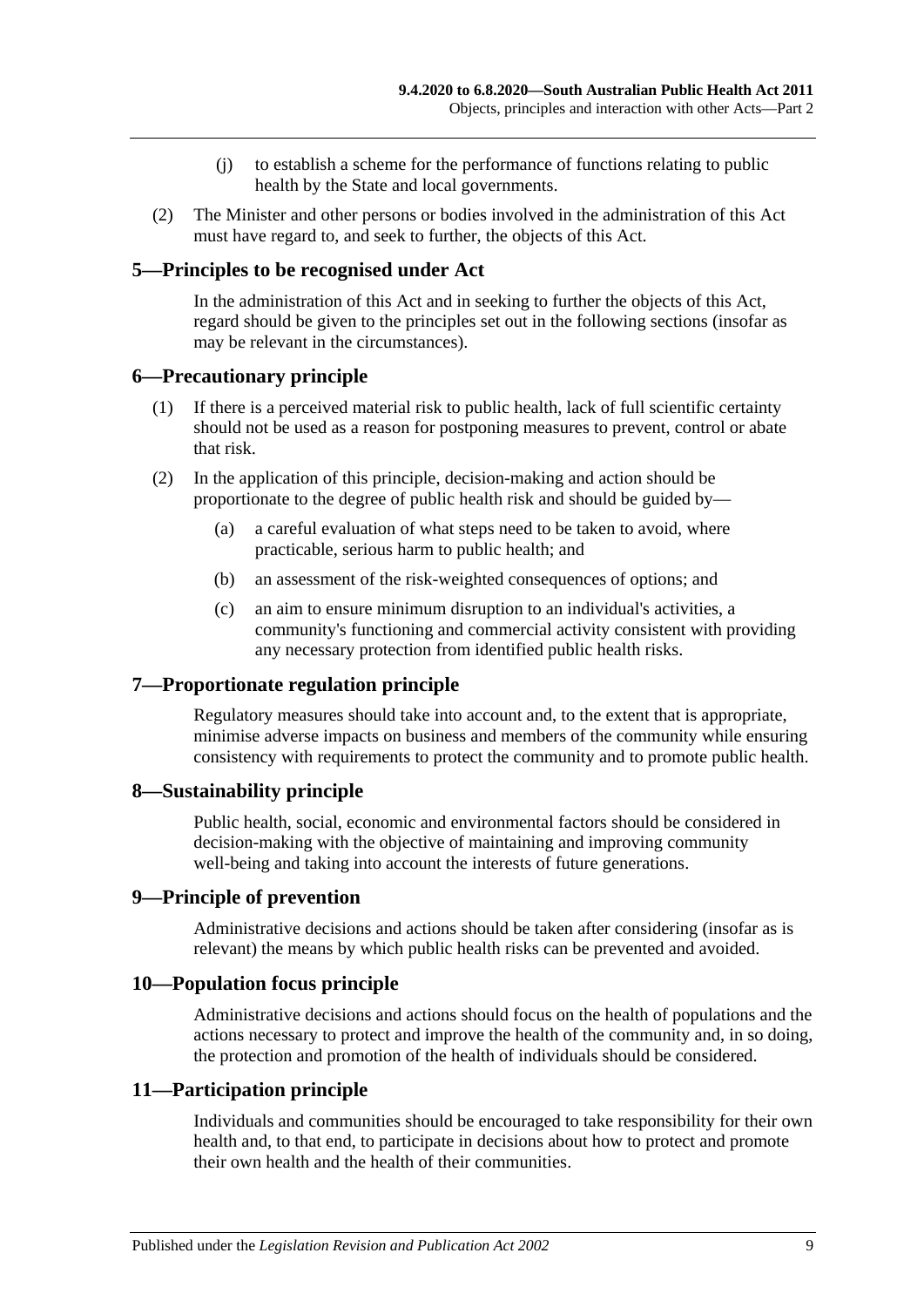## <span id="page-9-0"></span>**12—Partnership principle**

- (1) The protection and promotion of public health requires collaboration and, in many cases, joint action across various sectors and levels of government and the community.
- (2) People acting in the administration of this Act should seek ways to develop and strengthen partnerships aimed at achieving identified public health goals consistent with the objects of this Act.

## <span id="page-9-1"></span>**13—Equity principle**

Decisions and actions should not, as far as is reasonably practicable, unduly or unfairly disadvantage individuals or communities and, as relevant, consideration should be given to health disparities between population groups and to strategies that can minimise or alleviate such disparities.

## <span id="page-9-2"></span>**14—Specific principles[—Parts](#page-41-0) 10 and [11](#page-54-1)**

- (1) The principles set out in this section apply for the purposes of [Part](#page-41-0) 10 and [Part](#page-54-1) 11.
- (2) The overriding principle is that members of the community have a right to be protected from a person whose infectious state or whose behaviour may present a risk, or an increased risk, of the transmission of a controlled notifiable condition.
- (3) A person who has a controlled notifiable condition that is capable of being transmitted to 1 or more other persons has a responsibility to take reasonable steps or precautions to avoid placing others at risk on account of the controlled notifiable condition.
- (4) A person must not, insofar as is reasonably practicable, act in a manner that will place himself or herself at risk of contracting a controlled notifiable condition that is capable of being transmitted.
- (5) Subject to the overriding principle and any steps reasonably necessary to protect, or to minimise risks to, public health, and without limiting any power under [Part](#page-41-0) 10 or [Part](#page-54-1) 11, a person who may be the subject of an order, direction or requirement under either Part is entitled to expect—
	- (a) to have his or her privacy respected and to have the benefit of patient confidentiality; and
	- (b) to be afforded appropriate care and treatment, and to have his or her dignity respected, without any discrimination other than that reasonably necessary to protect public health; and
	- (c) insofar as is reasonably practicable and appropriate, to be given a reasonable opportunity to participate in decision-making processes that relate to the person on an individual basis, and to be given reasons for any decisions made on such a basis; and
	- (d) to be allowed to decide freely for himself or herself on an informed basis whether or not to undergo medical treatment or, in a case involving a child under the age of 16 years, to have his or her parent or guardian allowed to decide freely on an informed basis whether or not the child should undergo medical treatment; and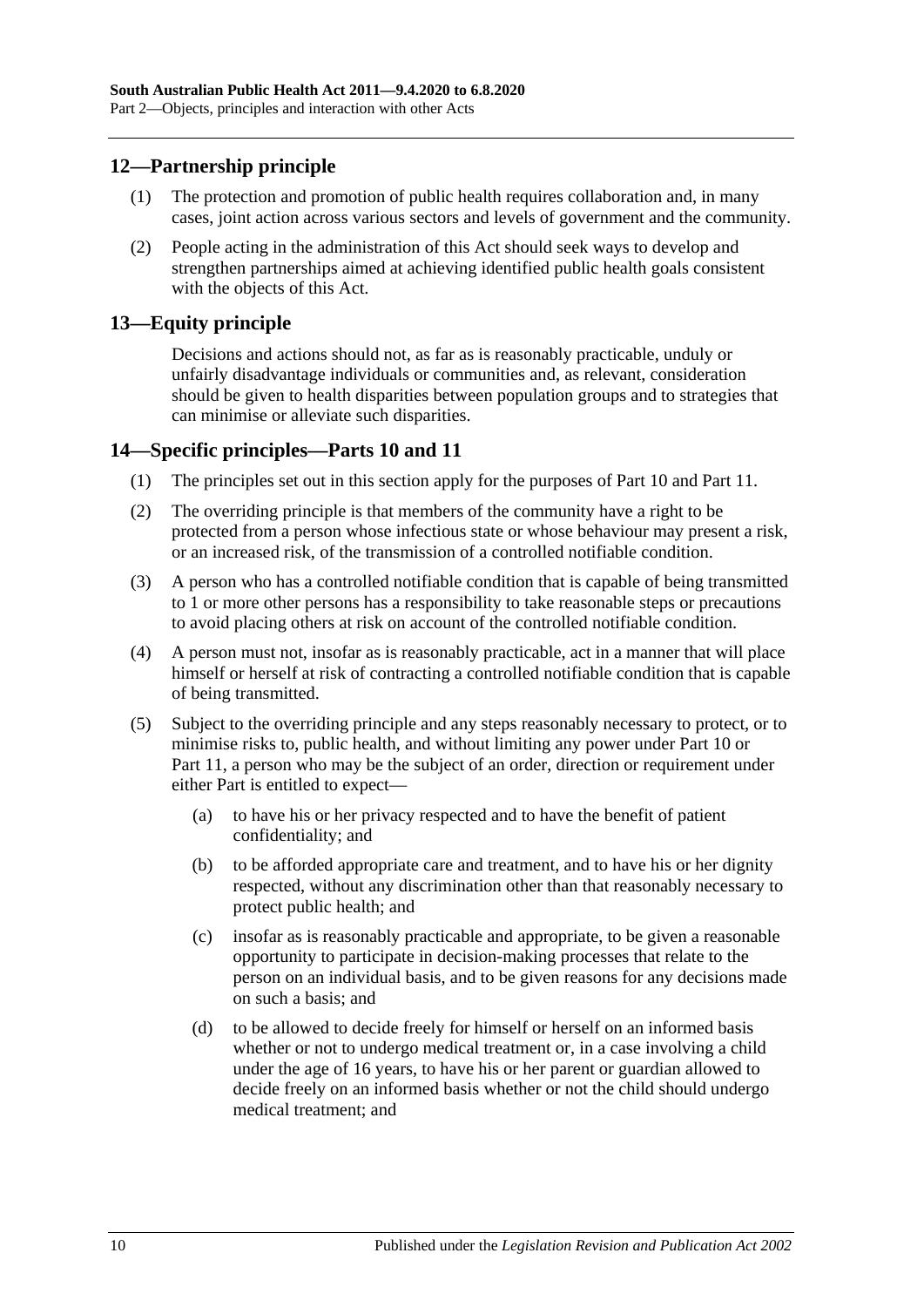- (e) to be subject to restrictions (if any) that are proportionate to any risks presented to others (taking into account the nature of the disease or medical condition, the person's state of health, the person's behaviour or proposed or threatened behaviours, and any other relevant factor); and
- (f) that the least restrictive means necessary to prevent the spread of disease be adopted when isolating or quarantining a person at the person's home or on other premises under this Act; and
- (g) that his or her needs, including, but not limited to the provision of—
	- (i) adequate food, clothing, shelter and medical care; and
	- (ii) a telephone or other appropriate method by which the person may communicate with others,

will be addressed in a reasonable and competent manner to the extent that the person is unable or restricted in his or her own capacity to meet such needs; and

- (h) that any premises at which the person must reside as a result of an order, direction or requirement (other than the person's home), are—
	- (i) maintained according to safe and hygienic standards; and
	- (ii) to the extent possible, maintained in a way that is respectful to the person's cultural and religious beliefs; and
	- (iii) designed or managed to minimise the likelihood that—
		- (A) infection may be transmitted; and
		- (B) the person may be subjected to harm or further harm.
- <span id="page-10-1"></span>(6) Any requirement restricting the liberty of a person should not be imposed unless it is the only effective way remaining to ensure that the health of the public is not endangered or likely to be endangered.
- (7) Without limiting [subsection](#page-10-1) (6), if a power is to be exercised under [Part](#page-41-0) 10 or [Part](#page-54-1) 11, so far as is reasonably practicable, the power that least infringes on the rights of individuals must be the power that is exercised, unless to do so would involve the use of measures that are likely to be less effective in protecting or minimising risk to public health.
- (8) Any requirement restricting the liberty of 2 or more members of the 1 family should ensure, so far as is desirable and reasonably practicable and so far as is appropriate to the requirements for the protection of public health, that the family members reside at the same place.
- (9) If a requirement restricting the liberty of a person is imposed, all reasonably practicable steps must be taken to ensure that the person's next of kin, or a nominated person, is informed (unless the person to whom the requirement relates instructs otherwise).

## <span id="page-10-2"></span><span id="page-10-0"></span>**15—Guidelines**

(1) The Minister may, from time to time, prepare or adopt guidelines that relate to the application of these principles.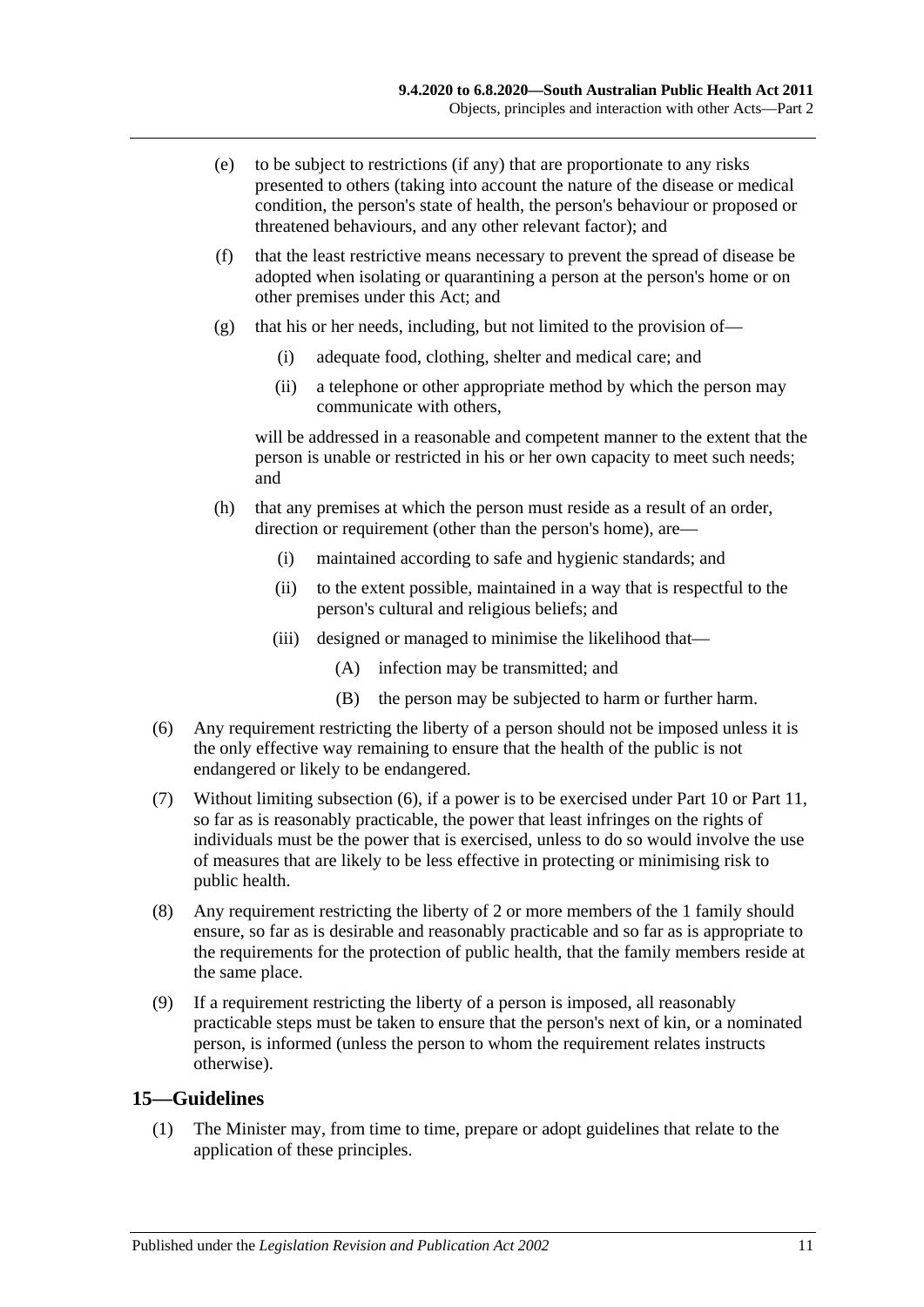- (2) The Minister should take reasonable steps to consult with SAPHC and the LGA in the preparation of any guidelines, or before adopting any guidelines, under [subsection](#page-10-2) (1).
- (3) SAPHC may, as it thinks fit, request the Minister to develop guidelines with respect to a particular matter or matters.
- (4) A person or body involved in the administration of this Act must have regard to any relevant guidelines under this section.

#### <span id="page-11-4"></span><span id="page-11-0"></span>**16—Interaction with other Acts**

- (1) Except as specifically provided by this Act, the provisions of this Act are in addition to, and do not limit, the provisions of any other law of the State.
- (2) Without limiting the generality of [subsection](#page-11-4) (1), this Act is not intended to be construed so as to prevent any person from being prosecuted under any other enactment for an offence that is also punishable by this Act, or from being liable under any other law of the State to any penalty or punishment that is higher than a penalty or punishment provided by this Act.
- (3) Nothing in this Act affects or limits a right or remedy that exists apart from this Act.

# <span id="page-11-1"></span>**Part 3—Administration**

# <span id="page-11-2"></span>**Division 1—Minister**

#### <span id="page-11-3"></span>**17—Minister**

- (1) The Minister's functions in connection with the administration of this Act include the following (to be performed to such extent as the Minister considers appropriate):
	- (a) to further the objects of this Act by taking action to preserve, protect or promote public health within the State;
	- (b) to promote proper standards of public and environmental health within the State by ensuring that adequate measures are taken to give effect to the provisions of this Act and to ensure compliance with this Act;
	- (c) to develop policies or codes of practice that are relevant to—
		- (i) the scope of the duty under [Part](#page-32-1) 6; or
		- (ii) identifying risks to public health; or
		- (iii) setting standards in connection with any activity, material, substance or equipment relevant to public health; or
		- (iv) providing for other matters relevant to the operation or administration of this Act, for matters that may be subject to regulations under this Act, or for such other matters as the Minister thinks fit;
	- (d) to the extent that may be necessary, practicable or desirable, to cooperate and coordinate with national or international action consistent with the objects of this Act;
	- (e) to be a primary source of advice to the Government about health preservation, protection and promotion;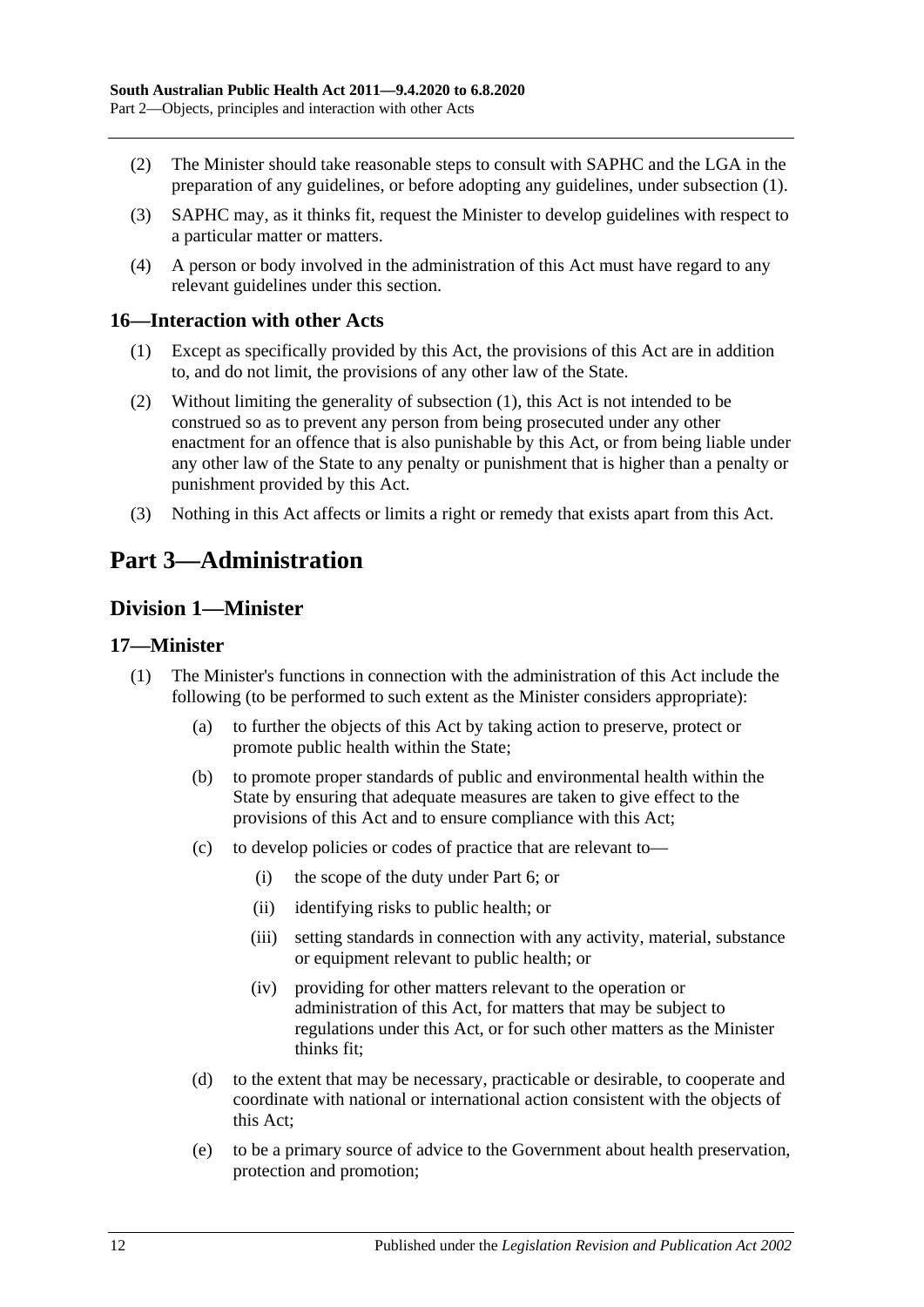- (f) any other functions assigned to the Minister by this Act, or considered by the Minister to be relevant to the operation of this or any other relevant Act.
- (2) The Minister may develop or adopt procedures for the provision of advice to the Government—
	- (a) to ensure the promotion or implementation of policies or measures that are designed to enhance the health of individuals and communities; and
	- (b) to ensure that the Minister is consulted or involved in the development of policies or measures that may have a significant impact on the public health.
- (3) In addition, the Minister has the power to do anything necessary, expedient or incidental to—
	- (a) performing the functions of the Minister under this Act; or
	- (b) administering this Act; or
	- (c) furthering the objects of this Act.

#### <span id="page-12-0"></span>**18—Power to require reports**

(1) In this section—

*designated authority* means—

- (a) the Chief Public Health Officer; or
- (b) SAPHC; or
- (c) a government department or agency; or
- (d) a council or council subsidiary.
- (2) The Minister may require a designated authority to provide a report on any matter relevant to the administration or operation of this Act.
- (3) In a case involving a council, the Minister may require that the council provide a combined report with 1 or more other councils.
- (4) A requirement under this section may be (but need not necessarily be) that a report be provided—
	- (a) on a periodic basis specified by the Minister; or
	- (b) on or in relation to the occurrence of an act or event specified by the Minister.
- (5) A designated authority must provide the report in accordance with the requirements of the Minister.
- (6) This section does not limit the operation of any other provision relating to the provision of reports.

#### <span id="page-12-1"></span>**19—Delegation by Minister**

- (1) The Minister may delegate a function or power conferred on the Minister under this Act—
	- (a) to a specified person or body; or
	- (b) to a person occupying or acting in a specified office or position.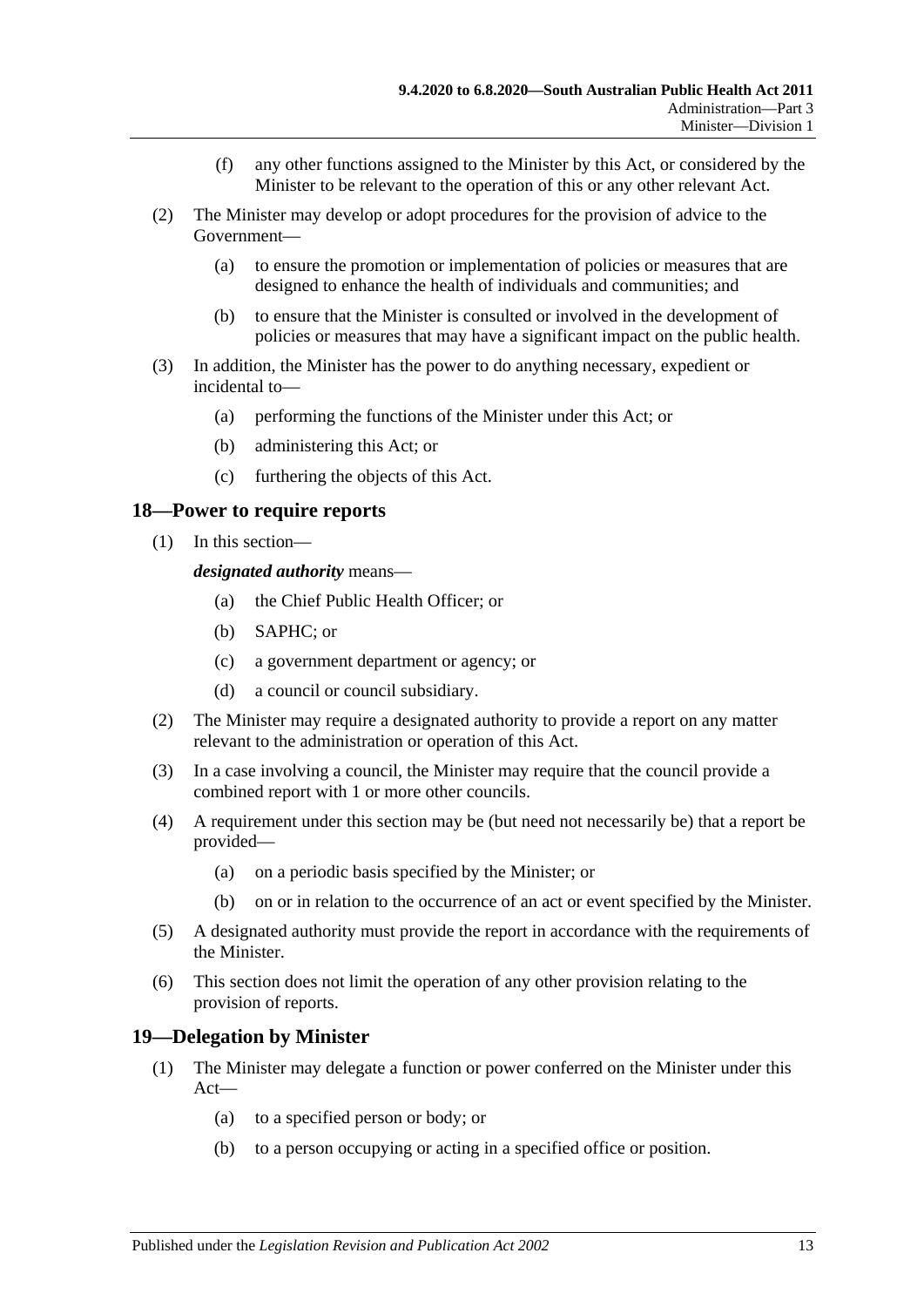- (2) A delegation—
	- (a) may be made subject to conditions or limitations specified in the instrument of delegation; and
	- (b) if the instrument of delegation so provides, may be further delegated by the delegate; and
	- (c) is revocable at will and does not prevent the delegator from acting personally in a matter.

# <span id="page-13-0"></span>**Division 2—Chief Public Health Officer**

## <span id="page-13-1"></span>**20—Office of Chief Public Health Officer**

- (1) There will be a position of *Chief Public Health Officer*.
- (2) The Governor will make an appointment to the position of Chief Public Health Officer on the recommendation of the Minister.
- (3) A person appointed as the Chief Public Health Officer must have qualifications and experience in the field of public health, or a related field, determined by the Minister to be suitable for the purposes of appointment to the position of Chief Public Health Officer.
- (4) The terms on which a person is appointed to the position of Chief Public Health Officer will be determined by the Governor.
- (5) The position of Chief Public Health Officer may be held by a member of the Public Service.

# <span id="page-13-3"></span><span id="page-13-2"></span>**21—Functions of Chief Public Health Officer**

- (1) The Chief Public Health Officer's functions are as follows:
	- (a) to develop and implement strategies to protect or promote public health;
	- (b) to ensure that this Act, and any designated health legislation, are complied with;
	- (c) to advise the Minister and the Chief Executive of the Department about proposed legislative or administrative changes related to public health, and about other matters relevant to public health;
	- (d) to establish and maintain a network of health practitioners and agencies designed to foster collaboration and coordination to promote public health and the furtherance of the objects of this Act;
	- (e) at the request of the Minister or on the Chief Public Health Officer's own initiative, to investigate and report on matters of public health significance;
	- (f) after advising the Minister and the Chief Executive of the Department, to make public statements on matters relevant to public health;
	- (g) any other functions assigned to the Chief Public Health Officer by this Act or any other Act or by the Minister.
- (2) The Chief Public Health Officer must, in the performance of functions under this Act, insofar as the Chief Public Health Officer thinks necessary and appropriate, consult with other persons or bodies involved in the administration of this Act.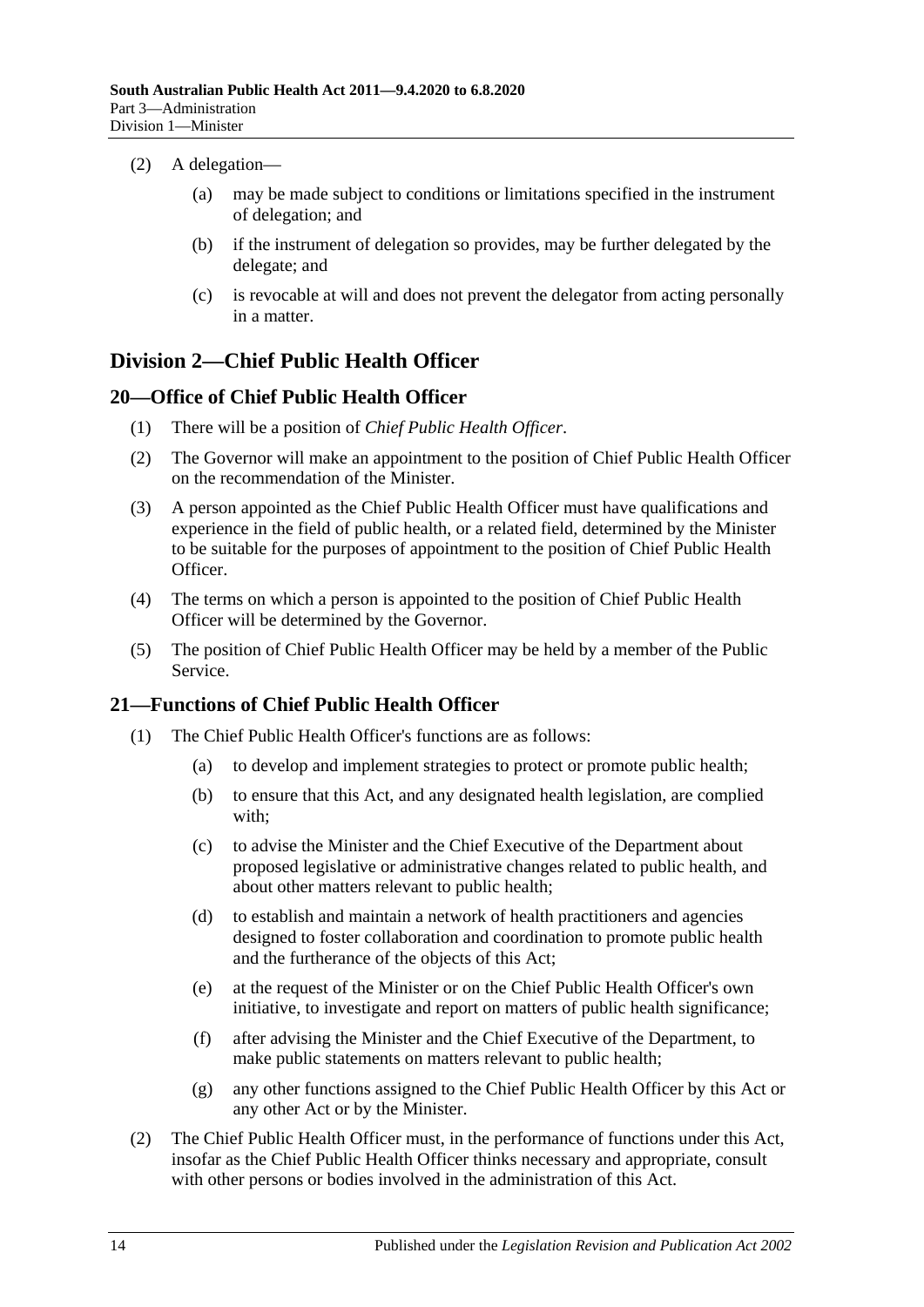(3) In [subsection](#page-13-3)  $(1)$ —

*designated health legislation* means—

- (a) any other Act committed to the administration of the Minister that is relevant to the objects or operation of this Act; and
- (b) any other Act, or any part of any other Act, designated by the regulations for the purposes of this paragraph.

## <span id="page-14-2"></span><span id="page-14-0"></span>**22—Risk of avoidable mortality or morbidity**

- $(1)$  If—
	- (a) the Chief Public Health Officer becomes aware of the existence of, or potential for the occurrence of, a situation putting a section of the community or a group of individuals at an increased risk of avoidable mortality or morbidity; and
	- (b) the Chief Public Health Officer considers that effective solutions exist for the reduction or elimination of those risks,

the Chief Public Health Officer may request the participation of any public authority whose intervention may be useful in identifying or producing a response to the circumstances being faced.

- <span id="page-14-3"></span>(2) A public authority that receives a request under [subsection](#page-14-2) (1) must consider the request and then respond to the Chief Public Health Officer within a reasonable time.
- (3) A response under [subsection](#page-14-3) (2) must include details about—
	- (a) any steps already being taken by the public authority that may be relevant in the circumstances; and
	- (b) any plans that the public authority may have that may be relevant in the circumstances; and
	- (c) any steps that the public authority is willing to take in the circumstances; and
	- (d) any other matter relating to the public authority that appears to be relevant.
- <span id="page-14-4"></span>(4) The Chief Public Health Officer—
	- (a) must advise the Minister if or when—
		- (i) the Chief Public Health Officer makes a request of a public authority under [subsection](#page-14-2) (1); or
		- (ii) a public authority provides a response under [subsection](#page-14-3) (2); and
	- (b) without limiting [paragraph](#page-14-4) (a), must take reasonable steps to advise the Minister from time to time on action being taken to address any situation that puts a section of the community or a group of individuals at an increased risk of avoidable mortality or morbidity.

## <span id="page-14-1"></span>**23—Biennial reporting by Chief Public Health Officer**

- (1) The Chief Public Health Officer is required to prepare a written report every 2 years about—
	- (a) public health trends, activities and indicators in South Australia; and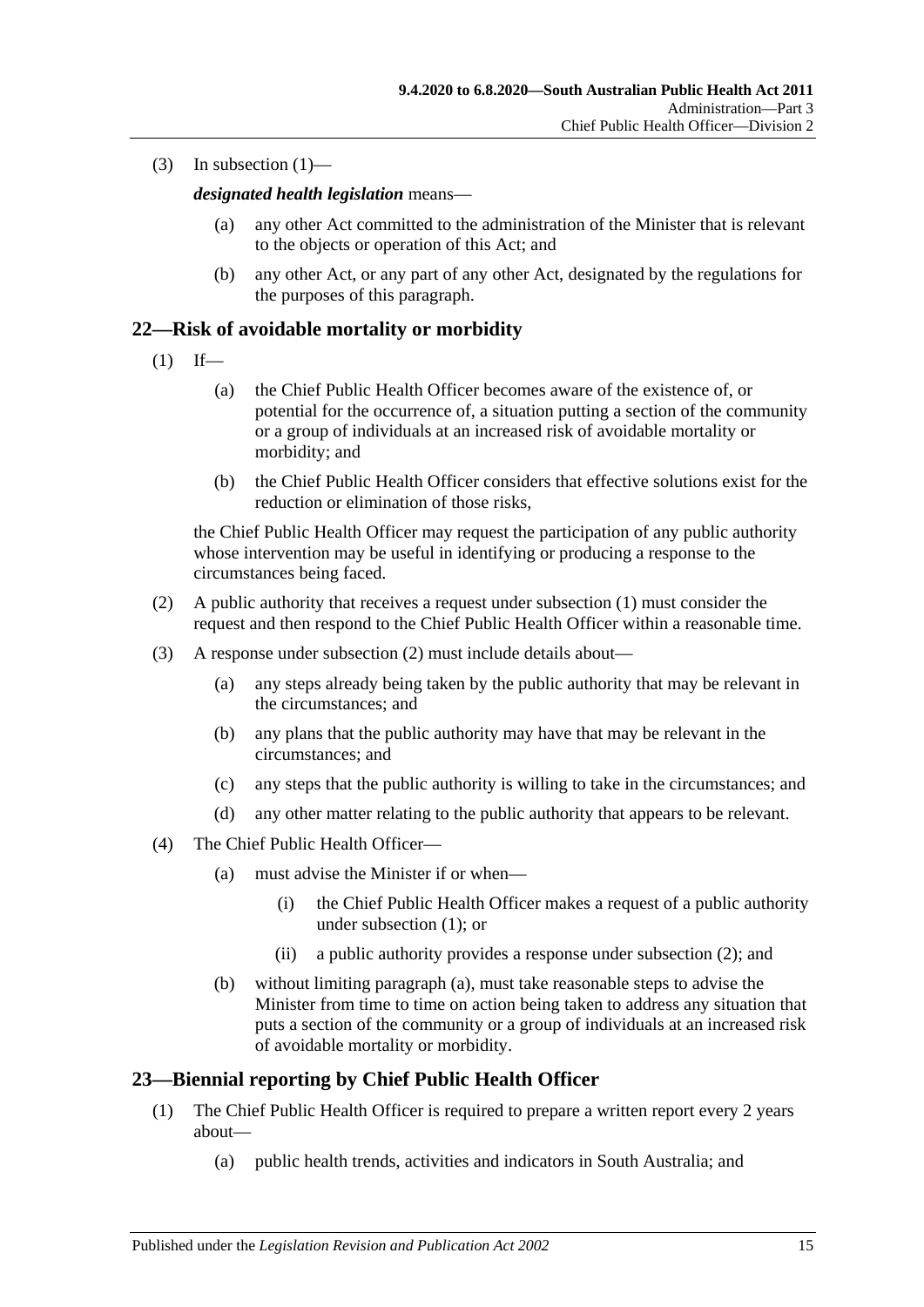- (b) the implementation of the State Public Health Plan; and
- (c) the administration of this Act.
- (2) A report must also address any issue identified by the Minister for inclusion in the report.
- (3) A report must be furnished to the Minister within 3 months after it is prepared.
- (4) The Minister must, within 12 sitting days after receipt of a report under this section, cause a copy of the report to be laid before both Houses of Parliament.

## <span id="page-15-0"></span>**24—Delegation**

- (1) The Chief Public Health Officer may delegate a function or power conferred on the Chief Public Health Officer under this or any other Act—
	- (a) to a specified person or body; or
	- (b) to a person occupying or acting in a specified office or position.
- (2) A delegation—
	- (a) may be made subject to conditions or limitations specified in the instrument of delegation; and
	- (b) if the instrument of delegation so provides, may be further delegated by the delegate; and
	- (c) is revocable at will and does not prevent the delegator from acting personally in a matter; and
	- (d) to avoid doubt, may include acting as the presiding member of SAPHC.

# <span id="page-15-1"></span>**25—Appointment of Acting Chief Public Health Officer**

- (1) If the Chief Public Health Officer is temporarily absent, or the Chief Public Health Officer's position is temporarily vacant, the Chief Executive may assign a suitable person to act in the Chief Public Health Officer's position during the absence or vacancy.
- (2) The terms on which a person is appointed will be determined by the Chief Executive after consultation with the Minister.
- (3) A member of the Public Service may be appointed under this section.
- (4) A person appointed to act in the Chief Public Health Officer's position has, while so acting, all the functions and powers of the Chief Public Health Officer.

# <span id="page-15-2"></span>**Division 3—South Australian Public Health Council**

## <span id="page-15-3"></span>**26—Establishment of SAPHC**

The *South Australian Public Health Council* (SAPHC) is established.

## <span id="page-15-4"></span>**27—Composition of SAPHC**

- (1) SAPHC consists of—
	- (a) the Chief Public Health Officer *ex officio* (who will be the presiding member); and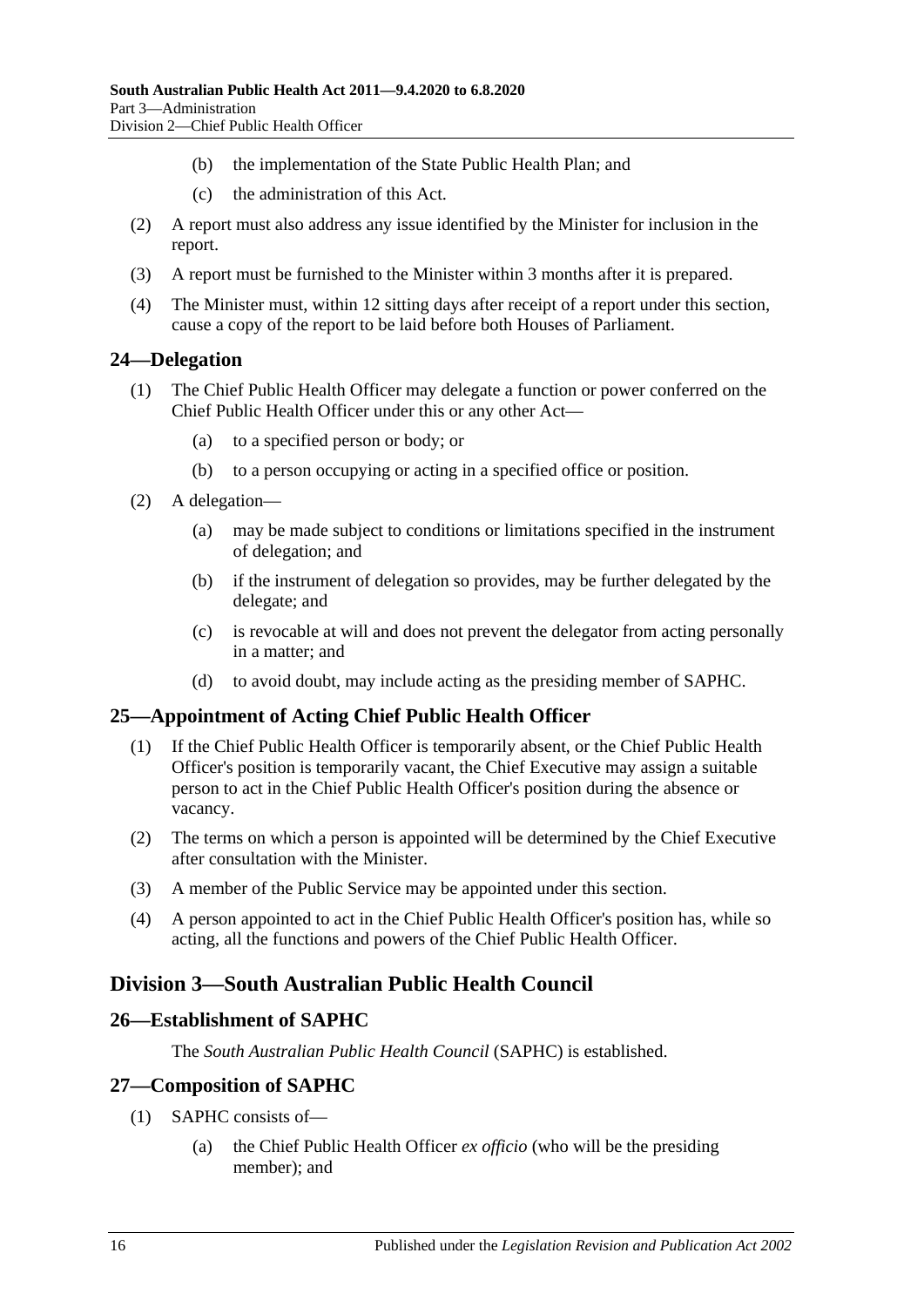- (b) 9 other members appointed by the Governor on the nomination of the Minister, of whom—
	- (i) 2 must have experience in local government selected by the Minister from a panel of 5 nominated by the LGA; and
	- (ii) 1 must have qualifications in public health and experience in the administration of public health at the local government level selected by the Minister from a panel of 5 nominated by Environmental Health Australia (South Australia) Incorporated; and
	- (iii) 2 must be persons nominated by the Minister who have qualifications in public health; and
	- (iv) 1 must have experience in the administration of environment protection laws or strategies or in environmental management, selected by the Minister from a panel of 5 nominated by the Presiding Member of the Board of the Environment Protection Authority; and
	- (v) 1 must be a person nominated by the Minister who has experience in the field of health promotion; and
	- (vi) 1 must be a person nominated by the Minister who has experience in the prevention and control of communicable diseases; and
	- (vii) 1 must be a person nominated by the Minister who has experience in non-government community sector activities relevant to public health.
- (2) If the Minister, by notice in writing, requests a body to make nominations for the purposes of this section, and the body fails to make the nominations within the time allowed in the notice, a person may be appointed to SAPHC on the Minister's nomination and that member will be taken to have been appointed on the nomination of the body in default.
- (3) The Governor may appoint a suitable person to be the deputy of a member of SAPHC and the deputy may, in the absence of that member, act as a member of SAPHC.
- (4) The provisions of this section relating to the qualification and nomination of a member extend to a deputy of that member.

## <span id="page-16-0"></span>**28—Conditions of appointment**

- (1) An appointed member of SAPHC will hold office on conditions determined by the Governor for a term, not exceeding 3 years, specified in the instrument of appointment and will, at the expiration of a term of office, be eligible for reappointment.
- <span id="page-16-1"></span>(2) The Governor may remove an appointed member of SAPHC from office—
	- (a) for breach of, or non-compliance with, a condition of appointment; or
	- (b) for mental or physical incapacity to carry out duties of office satisfactorily; or
	- (c) for neglect of duty; or
	- (d) for dishonourable conduct.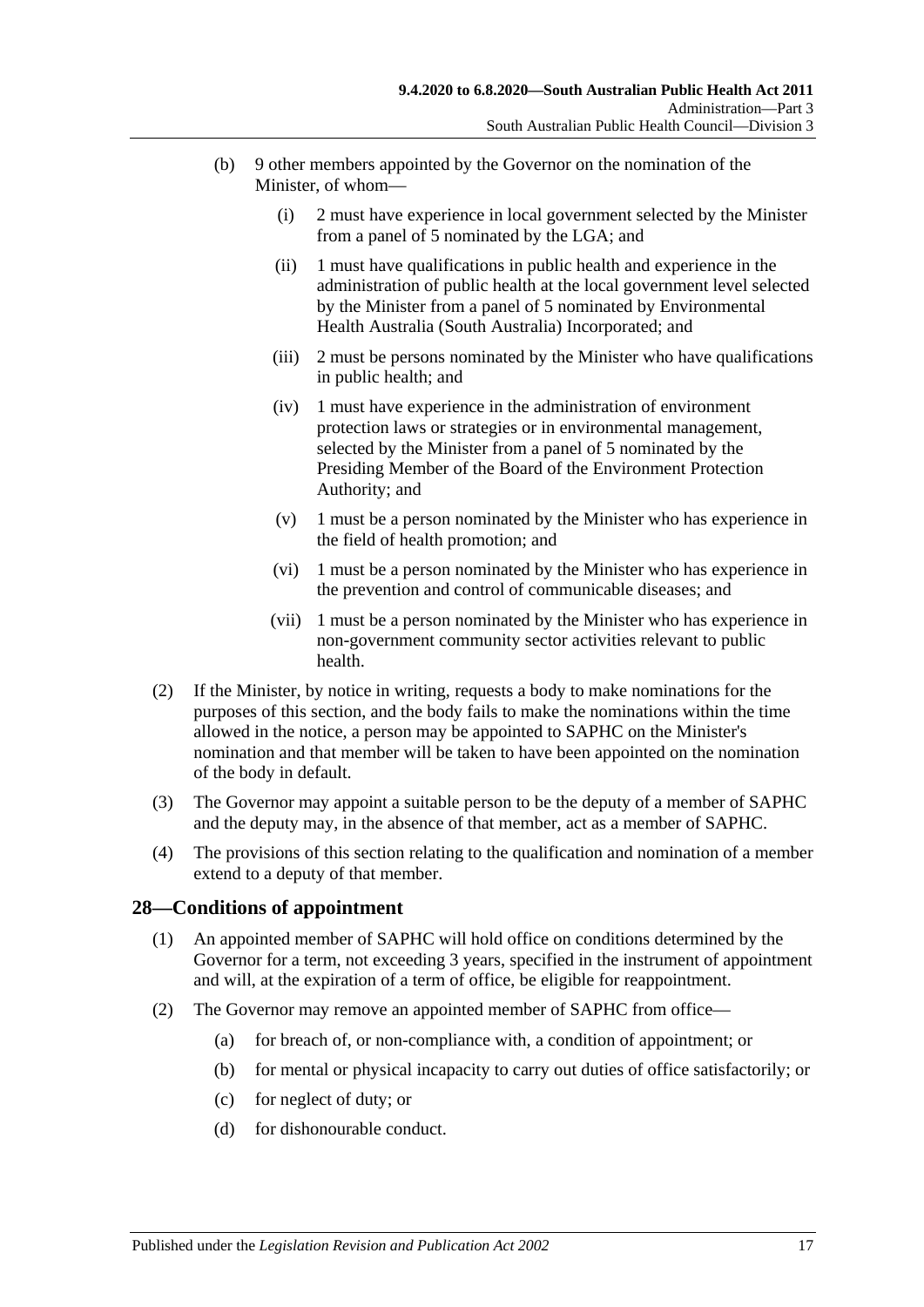- (3) The office of an appointed member of SAPHC becomes vacant if the member—
	- (a) dies; or
	- (b) completes a term of office and is not reappointed; or
	- (c) resigns by written notice addressed to the Minister; or
	- (d) is found guilty of an indictable offence; or
	- (e) becomes bankrupt or applies to take the benefit of a law for the relief of insolvent debtors; or
	- (f) is removed from office by the Governor under [subsection](#page-16-1) (2).
- (4) On the office of a member of SAPHC becoming vacant, a person must be appointed to that office in accordance with this Act.

#### <span id="page-17-0"></span>**29—Allowances and expenses**

An appointed member of SAPHC is entitled to fees, allowances and expenses approved by the Governor.

#### <span id="page-17-1"></span>**30—Validity of acts**

An act or proceeding of SAPHC is not invalid by reason only of a vacancy in its membership or a defect in the appointment of a member.

#### <span id="page-17-2"></span>**31—Functions of SAPHC**

SAPHC's functions are as follows:

- (a) to assist and advise the Chief Public Health Officer in relation to—
	- (i) the protection and promotion of public health; and
	- (ii) the development and maintenance of a system of strategic planning for public health at the local, regional and State-wide levels; and
	- (iii) the development of health plans under this Act; and
	- (iv) strategies to ensure that a sufficiently trained and skilled workforce is in place for the purposes of this Act; and
	- (v) programs to promote public health research in the State; and
	- (vi) the preparation of the biennial report under [Division](#page-13-0) 2; and
	- (vii) the setting of standards and qualifications for authorised officers;
- (b) any other functions assigned to SAPHC by this or any other Act or by the Minister or the Chief Public Health Officer.

#### <span id="page-17-3"></span>**32—Conduct of business**

- (1) The presiding member of SAPHC will, if present at a meeting of SAPHC, preside at the meeting and, in the absence of that member, the members present may elect 1 of their number to preside.
- (2) 6 members constitute a quorum of SAPHC.
- (3) A decision carried by a majority of the votes cast by the members of SAPHC present at a meeting of SAPHC is a decision of SAPHC.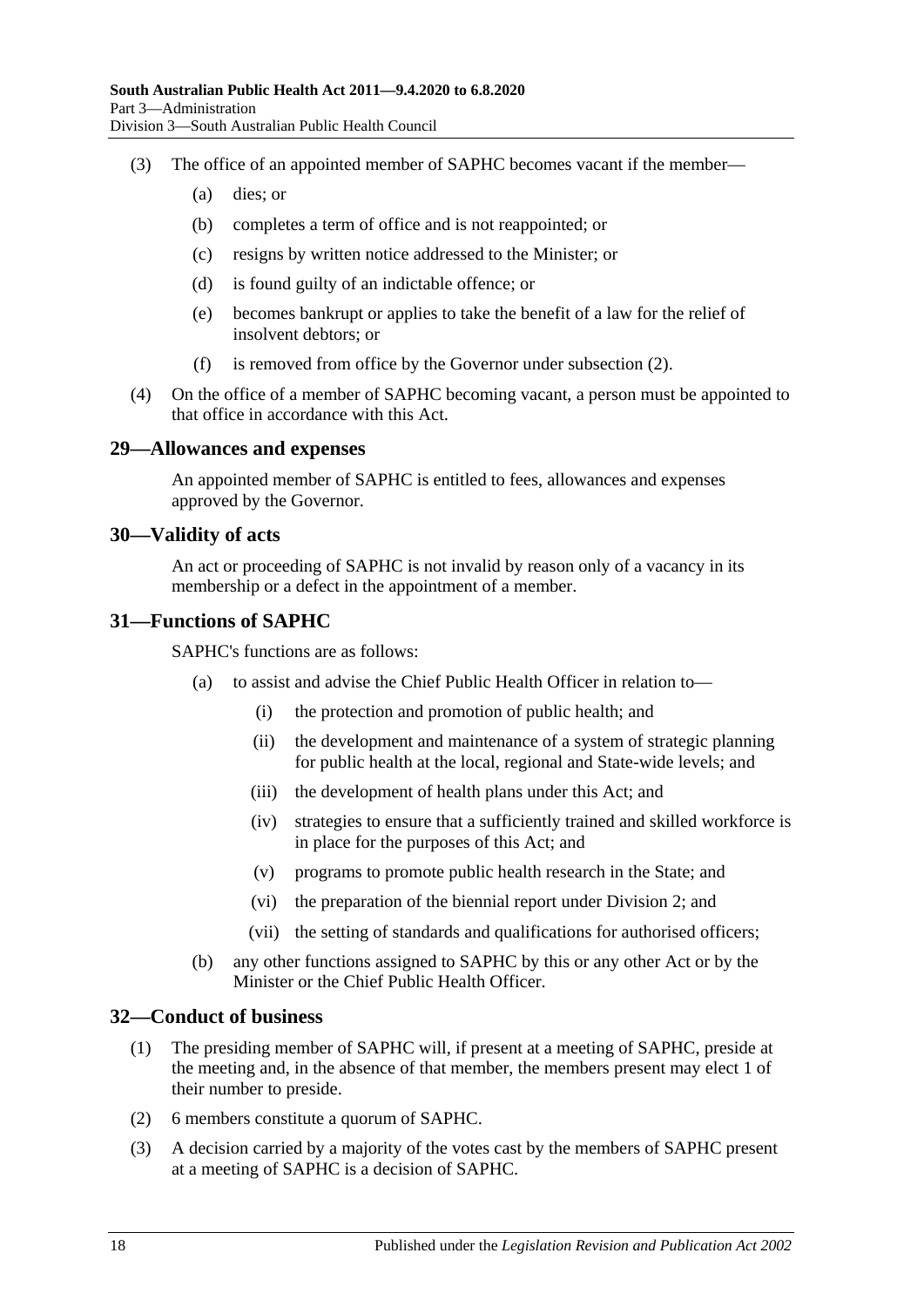- (4) Each member present at a meeting of SAPHC is entitled to 1 vote on a question arising for decision at the meeting and, in the event of an equality of votes, the person presiding is entitled to a second, or casting, vote.
- (5) A conference by telephone or other electronic means between the members of SAPHC will, for the purposes of this Act, be taken to be a meeting of SAPHC at which the participating members are present if—
	- (a) notice of the conference is given to all members in the manner determined by the members of SAPHC for that purpose; and
	- (b) each participating member is capable of communicating with every other participating member during the conference.
- (6) Subject to this Act, the business of SAPHC may be conducted in such way as it determines.

## <span id="page-18-3"></span><span id="page-18-0"></span>**33—Committees and subcommittees**

- (1) SAPHC may establish committees or subcommittees as SAPHC thinks fit to advise SAPHC on any aspect of its functions, or to assist SAPHC in the performance of its functions.
- (2) A committee or subcommittee established under [subsection](#page-18-3) (1) may, but need not, consist of, or include, members of SAPHC.
- (3) The procedures to be observed in relation to the conduct of a business of a committee or subcommittee will be—
	- (a) as determined by SAPHC; or
	- (b) insofar as a procedure is not determined by SAPHC—as determined by the relevant committee or subcommittee.

# <span id="page-18-1"></span>**34—Delegation by SAPHC**

- (1) SAPHC may delegate a function or power conferred on SAPHC under this or any other Act—
	- (a) to a specified person or body; or
	- (b) to a person occupying or acting in a specified office or position.
- (2) A delegation—
	- (a) may be made subject to conditions or limitations specified in the instrument of delegation; and
	- (b) if the instrument of delegation so provides, may be further delegated by the delegate; and
	- (c) is revocable at will and does not prevent the delegator from acting personally in a matter.

# <span id="page-18-2"></span>**35—Annual report**

- (1) SAPHC must, on or before 31 October in each year, provide to the Minister a report on its activities for the financial year ending on the preceding 30 June.
- (2) The Minister must, within 12 sitting days after receipt of a report under this section, cause a copy of the report to be laid before both Houses of Parliament.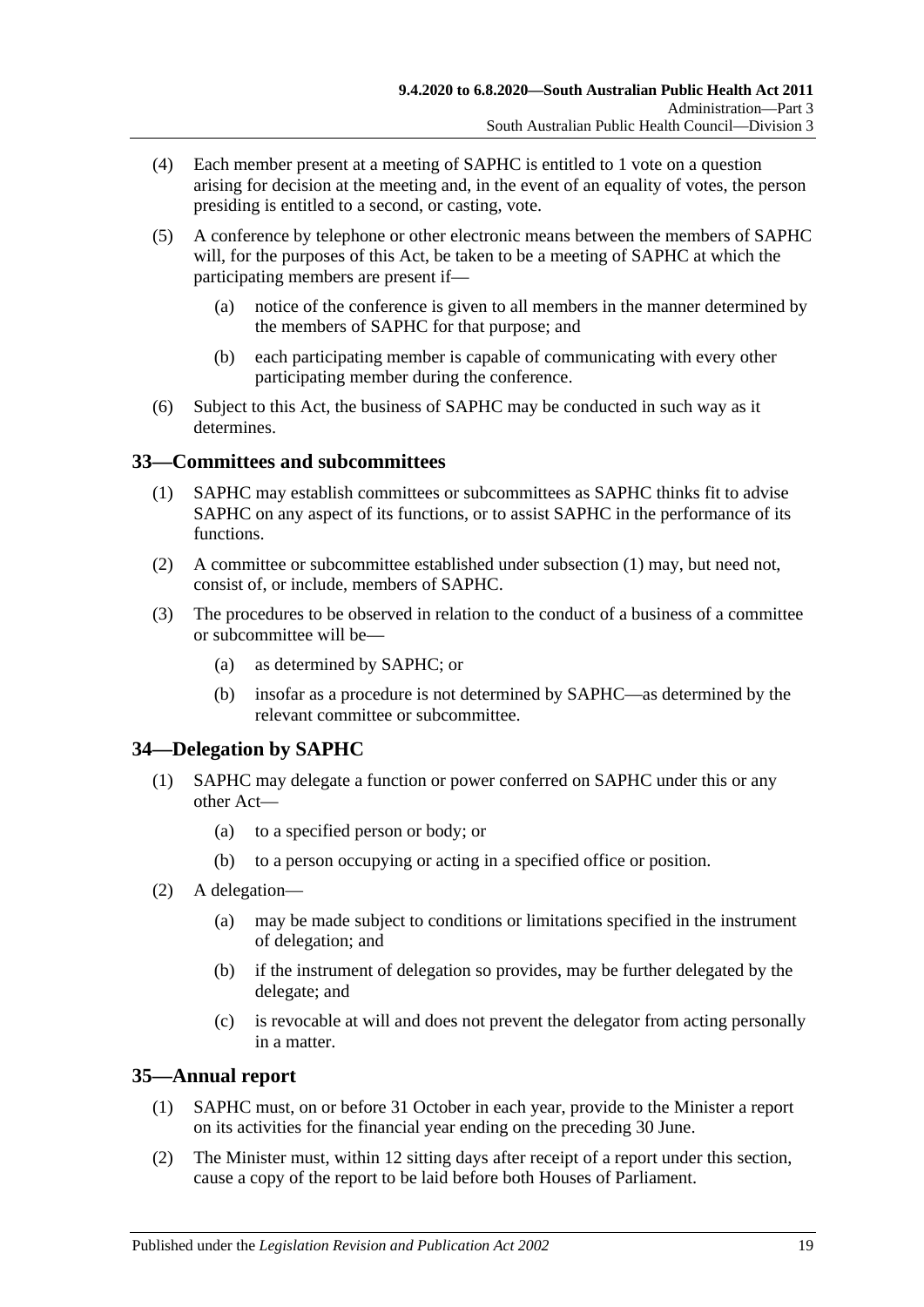## <span id="page-19-0"></span>**36—Use of facilities**

SAPHC may, by arrangement with the relevant body, make use of the services of the staff, equipment or facilities of a public authority.

# <span id="page-19-1"></span>**Division 4—Councils**

## <span id="page-19-5"></span><span id="page-19-2"></span>**37—Functions of councils**

- (1) A council is the local public health authority for its area.
- (2) In connection with [subsection](#page-19-5) (1), the following functions are conferred on a council by this Act:
	- (a) to take action to preserve, protect and promote public health within its area;
	- (b) to cooperate with other authorities involved in the administration of this Act;
	- (c) to ensure that adequate sanitation measures are in place in its area;
	- (d) insofar as is reasonably practicable, to have adequate measures in place within its area to ensure that activities do not adversely affect public health;
	- (e) to identify risks to public health within its area;
	- (f) as necessary, to ensure that remedial action is taken to reduce or eliminate adverse impacts or risks to public health;
	- (g) to assess activities and development, or proposed activities or development, within its area in order to determine and respond to public health impacts (or potential public health impacts);
	- (h) to provide, or support the provision of, educational information about public health and to provide or support activities within its area to preserve, protect or promote public health;
	- (i) such other functions assigned to the council by this Act.

## <span id="page-19-3"></span>**38—Immunisation services**

- (1) In addition to its other functions, a council must provide, or support the provision of, immunisation programs for the protection of public health within its area.
- (2) Services associated with the provision of immunisation programs will be provided with the support of the Department.
- (3) The Minister must take reasonable steps to enter into and maintain a memorandum of understanding with the LGA about the provision of immunisation services and support under this section.

# <span id="page-19-4"></span>**39—Cooperation between councils**

- (1) A council may, in performing its functions or exercising its powers under this Act, act in conjunction or partnership with, or cooperate or coordinate its activities with, 1 or more other councils.
- <span id="page-19-6"></span>(2) The Chief Public Health Officer may request a council to cooperate with 1 or more other councils if the Chief Public Health Officer considers that the councils share a common area of concern.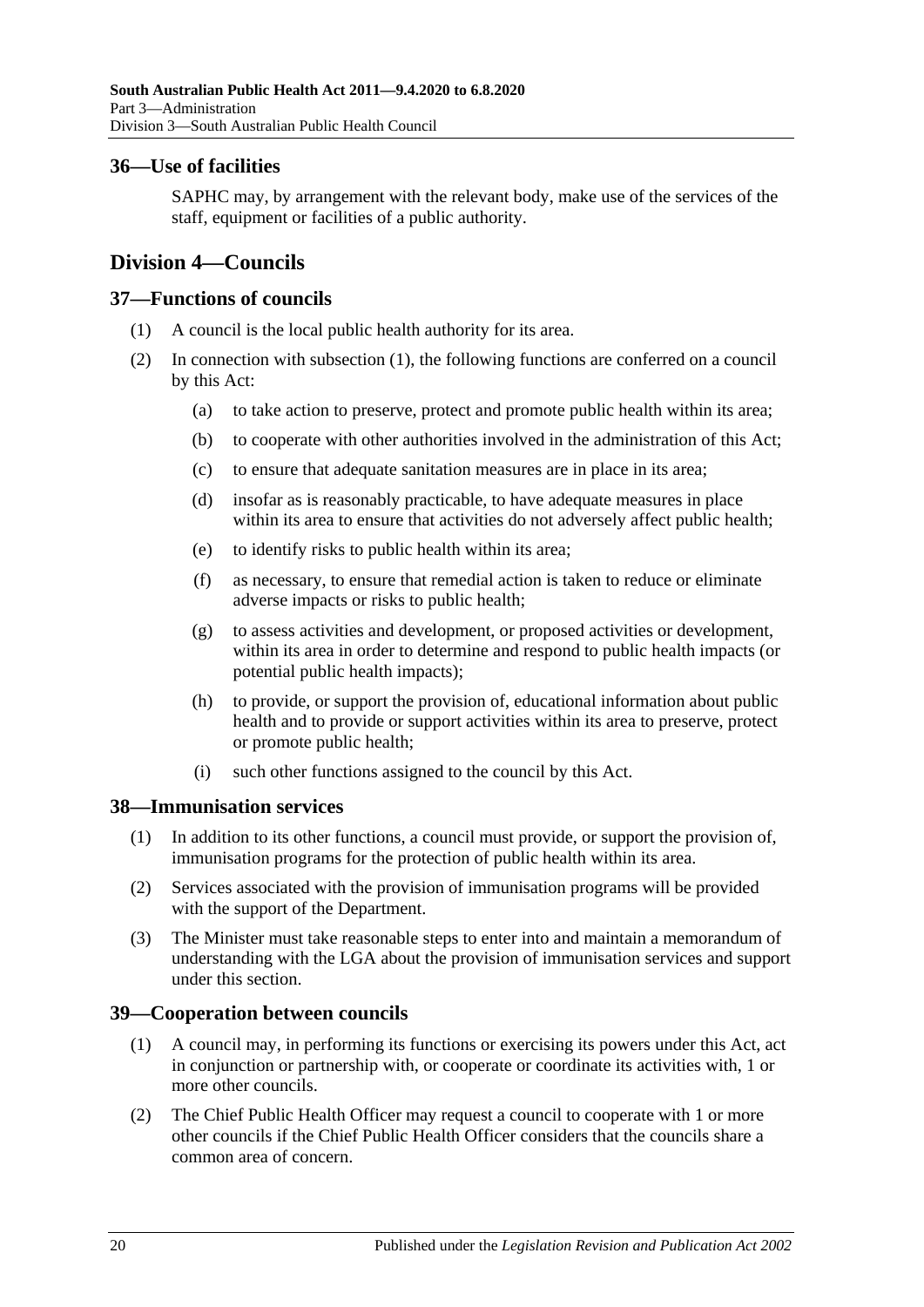(3) If a council receives a request under [subsection](#page-19-6) (2), the council must, within 28 days after receiving the request or such longer period as the Chief Public Health Officer may specify, furnish the Chief Public Health Officer with a written report on the action that the council intends to take in response to the request.

# <span id="page-20-3"></span><span id="page-20-0"></span>**40—Power of Chief Public Health Officer to act**

- $(1)$  If—
	- (a) the Chief Public Health Officer considers that a public health risk exists that has significance in relation to the areas of 2 or more councils; or
	- (b) the Chief Public Health Officer considers that action under this section is warranted in order to support or enhance the Minister's functions to preserve, protect or promote public health within the State,

the Chief Public Health Officer may exercise any power conferred on a council under this Act (as if the Chief Public Health Officer were a council).

- <span id="page-20-4"></span>(2) Subject to [subsection](#page-20-2) (3), before taking action under [subsection](#page-20-3) (1) the Chief Public Health Officer must take reasonable steps to consult with the council or councils for the area or areas where the Chief Public Health Officer intends to act, and with SAPHC.
- <span id="page-20-2"></span>(3) If the Chief Public Health Officer considers that urgent action is required, the Chief Public Health Officer may, after informing the Minister of his or her proposed course of action, take action under [subsection](#page-20-3) (1) without complying with [subsection](#page-20-4) (2) (but the Chief Public Health Officer must then, within a reasonable time after taking the action, advise the relevant council or councils of the action that has been taken).

# <span id="page-20-5"></span><span id="page-20-1"></span>**41—Council failing to perform a function under Act**

- (1) If, in the opinion of the Minister, a council has failed, in whole or in part, to perform a function conferred on the council under this Act, the Minister may consult with the council in relation to the matter.
- <span id="page-20-6"></span>(2) If, after consulting under [subsection](#page-20-5) (1), the Minister considers that the council's failure is significant, the Minister may, after consulting with SAPHC, direct the council to perform a function under this Act.
- (3) A direction under [subsection](#page-20-6) (2)—
	- (a) must be in writing; and
	- (b) must set out the grounds on which the Minister is acting; and
	- (c) must set out the action that the Minister considers should be taken by the council.
- (4) The Minister must cause a copy of the direction to be published in the Gazette within a reasonable time after it is furnished to the council.
- <span id="page-20-7"></span>(5) If a council fails to comply with a direction under this section, the Minister may, by notice served on the council, withdraw powers of the council under this Act and transfer them to the Chief Public Health Officer (and any such notice will have effect according to its terms).
- (6) Before taking action under [subsection](#page-20-7) (5)—
	- (a) the Minister must, by notice in writing—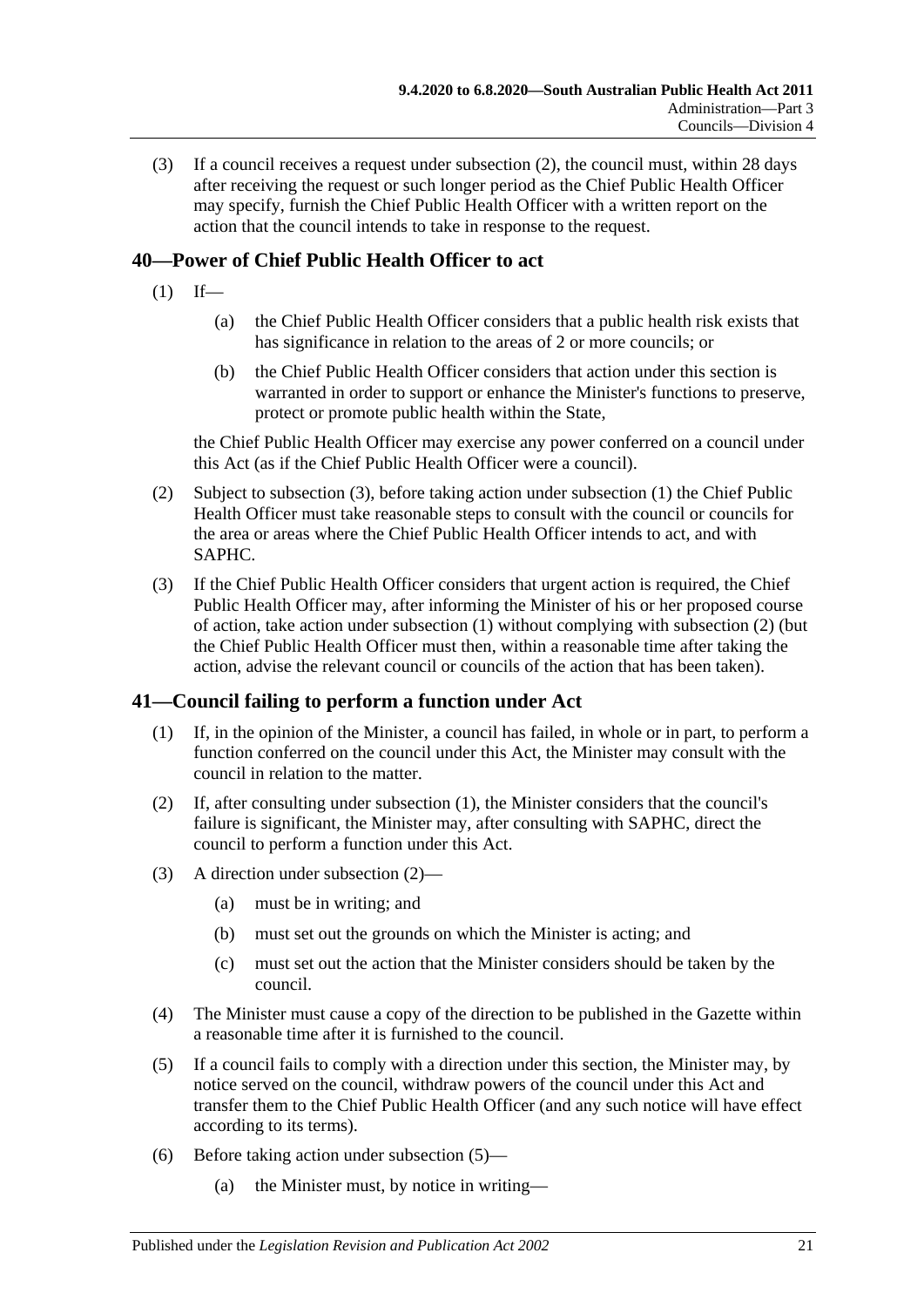- (i) inform the council of the Minister's proposed course of action (setting out the grounds on which the action is proposed); and
- (ii) invite the council to make written submissions to the Minister in relation to the matter within a period specified by the Minister; and
- (b) if the council so requests in its written submissions to the Minister—the Minister must discuss the matter with a delegation representing the council; and
- (c) the Minister must, at such time as the Minister thinks fit, consult with the Chief Public Health Officer and SAPHC.
- (7) The Minister must cause a copy of the notice under [subsection](#page-20-7) (5) to be published in the Gazette within a reasonable time after it is served on the council.
- <span id="page-21-1"></span>(8) A member of the staff of the council must comply with any request or direction of the Chief Public Health Officer in or in connection with the exercise of a power transferred to the Chief Public Health Officer under this section.
- (9) Insofar as is reasonably practicable, the Chief Public Health Officer must give any direction under [subsection](#page-21-1) (8) through the chief executive officer of the council.
- (10) The Chief Public Health Officer, or a person acting under the authorisation of the Chief Public Health Officer, is entitled to make use of the equipment or facilities of the council, without any other authority, in connection with the exercise of a power transferred to the Chief Public Health Officer under this section.
- (11) An act of the Chief Public Health Officer in the exercise of a power transferred to the Chief Public Health Officer will be taken to be an act of the council.
- (12) The Chief Public Health Officer must, in acting under this section, have due regard to the role and responsibilities of the council to its community in other respects.
- (13) The Minister may recover as a debt costs and expenses reasonably incurred in the Chief Public Health Officer exercising powers under this section from the council.
- <span id="page-21-2"></span>(14) The Minister may, after consultation with the Chief Public Health Officer and SAPHC, by notice served on the council, vary or revoke a notice under [subsection](#page-20-7) (5).
- (15) The Minister must cause a notice under [subsection](#page-21-2) (14) to be published in the Gazette within a reasonable time after it is served on the council.
- (16) In this section—

*function* includes a power or duty.

## <span id="page-21-3"></span><span id="page-21-0"></span>**42—Transfer of function of council at request of council**

- (1) A council may request that a function of the council under this Act be performed by the Chief Public Health Officer.
- (2) A request under [subsection](#page-21-3) (1)—
	- (a) must be made to the Minister; and
	- (b) must be in writing; and
	- (c) must be accompanied or supported by such information that the Minister may require.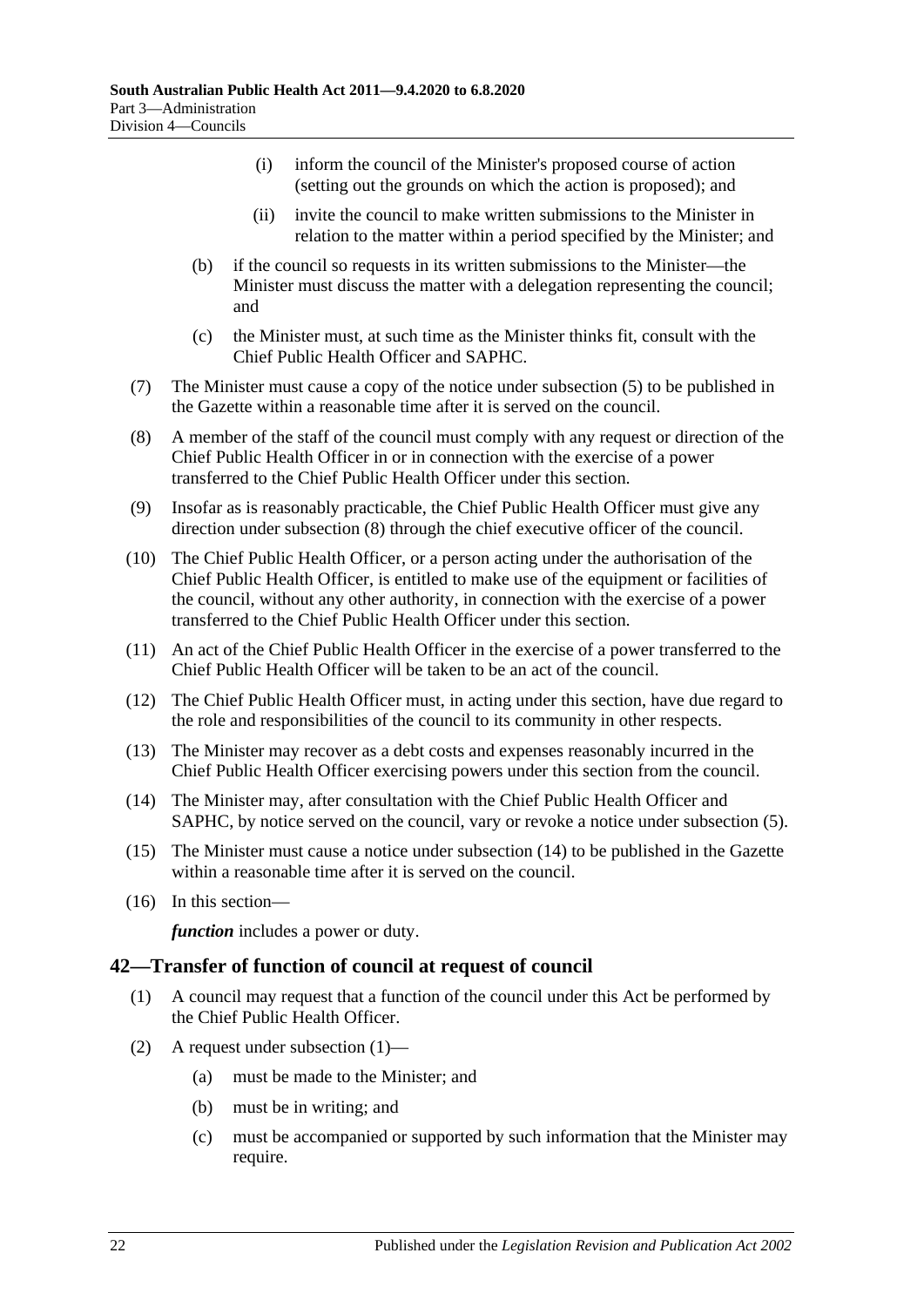- (3) The Minister must, after receiving a request, consult with the Chief Public Health Officer and SAPHC.
- <span id="page-22-4"></span>(4) The Minister may then, if the Minister thinks fit, by notice in the Gazette, transfer a specified function of the council to the Chief Public Health Officer (and any such notice will have effect according to its terms).
- <span id="page-22-3"></span>(5) A member of the staff of the council must comply with any request or requirement of the Chief Public Health Officer in or in connection with the performance of a function transferred to the Chief Public Health Officer under this section.
- (6) Insofar as is reasonably practicable, the Chief Public Health Officer must impose any requirement under [subsection](#page-22-3) (5) through the chief executive officer of the council.
- (7) The Chief Public Health Officer, or a person acting under the authorisation of the Chief Public Health Officer, is entitled to make use of the equipment or facilities of the council, without any other authority, in connection with the performance of a function transferred to the Chief Public Health Officer under this section.
- (8) An act of the Chief Public Health Officer in the performance of a function transferred to the Chief Public Health Officer will be taken to be an act of the council.
- (9) The Chief Public Health Officer must, in acting under this section, have due regard to the role and responsibilities of the council to its community in other respects.
- (10) The Minister may recover costs and expenses associated with the Chief Public Health Officer acting under this section under an agreement with the council.
- (11) The Minister may, at the request of the council, or on the Minister's own initiative after consultation with the council, the Chief Public Health Officer and SAPHC, vary or revoke a notice under [subsection](#page-22-4) (4) by further notice in the Gazette.
- (12) In this section—

*function* includes a power or duty.

# <span id="page-22-0"></span>**Division 5—Authorised officers**

## <span id="page-22-1"></span>**43—State authorised officers**

- (1) The Minister may appoint a suitably qualified person to be a State authorised officer.
- <span id="page-22-5"></span>(2) An appointment under this section may be made subject to such conditions or limitations as the Minister thinks fit.
- (3) Without limiting [subsection](#page-22-5) (2), the powers conferred on a State authorised officer under this or any other Act may be exercised in the whole of the State or such part or parts of the State as may be specified in the instrument of appointment.
- (4) A State authorised officer is subject to direction by the Chief Public Health Officer.
- (5) The Minister may vary or revoke an appointment at any time.

## <span id="page-22-2"></span>**44—Local authorised officers**

- (1) A council may, by instrument in writing, appoint a suitably qualified person to be a local authorised officer.
- <span id="page-22-6"></span>(2) An appointment under this section may be made subject to such conditions or limitations as the council thinks fit.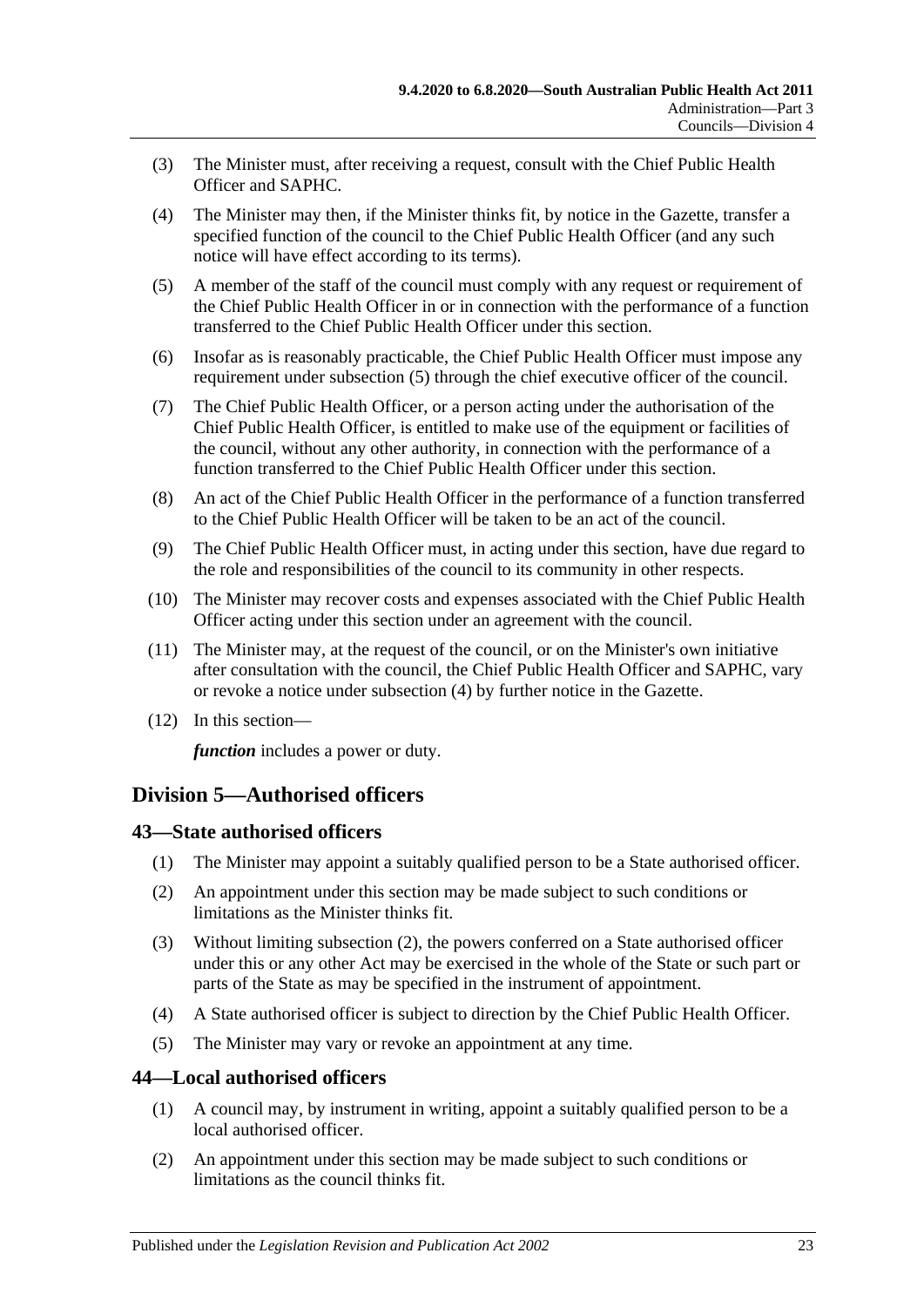- (3) Without limiting [subsection](#page-22-6) (2), the powers conferred on a local authorised officer under this or any other Act may be exercised within the area of the council.
- (4) A local authorised officer is subject to direction by the council.
- (5) A person may hold an appointment as a local authorised officer from more than 1 council.
- (6) The council may vary or revoke an appointment at any time.
- <span id="page-23-2"></span>(7) A council must notify the Chief Public Health Officer if the council—
	- (a) makes an appointment under this section; or
	- (b) revokes an appointment under this section.
- (8) A notification under [subsection](#page-23-2) (7) must be accompanied by such information as the Chief Public Health Officer thinks fit and specifies for the purposes of this section from time to time.
- (9) A council must, in determining the number of local authorised officers who should be appointed for its area, take into account any policy developed by the Chief Public Health Officer for the purposes of this section.

## <span id="page-23-4"></span><span id="page-23-0"></span>**45—Qualifications**

- (1) Subject to [subsection](#page-23-3) (2), a person is not eligible for appointment as an authorised officer unless the person holds qualifications approved by the Minister for the purposes of this Division (being qualifications or classes of qualifications that may vary according to factors determined by the Minister).
- <span id="page-23-3"></span>(2) The Minister may grant exemptions from the operation of [subsection](#page-23-4) (1).
- (3) An exemption may be granted on conditions determined by the Minister.

## <span id="page-23-1"></span>**46—Identity cards**

- (1) An authorised officer appointed under this Act must be issued with an identity card in a form approved by the Chief Public Health Officer—
	- (a) containing the person's name and a photograph of the person; and
	- (b) stating that the person is an authorised officer for the purposes of this Act; and
	- (c) setting out the name or office of the issuing authority.
- (2) The identity card must be issued as soon as is reasonably practicable after the appointment is made (but an authorised officer is not prevented from exercising powers under this Act just because an identity card is yet to be issued).
- (3) An authorised officer must, at the request of a person in relation to whom the officer intends to exercise any powers under this Act, produce for the inspection of the person his or her identity card (unless the identity card is yet to be issued).
- (4) An authorised officer appointed under this Act must, on ceasing to be an authorised officer for any reason, surrender his or her identity card to the Chief Public Health Officer (if a State authorised officer) or the council that made the appointment (if a local authorised officer).

Maximum penalty: \$250.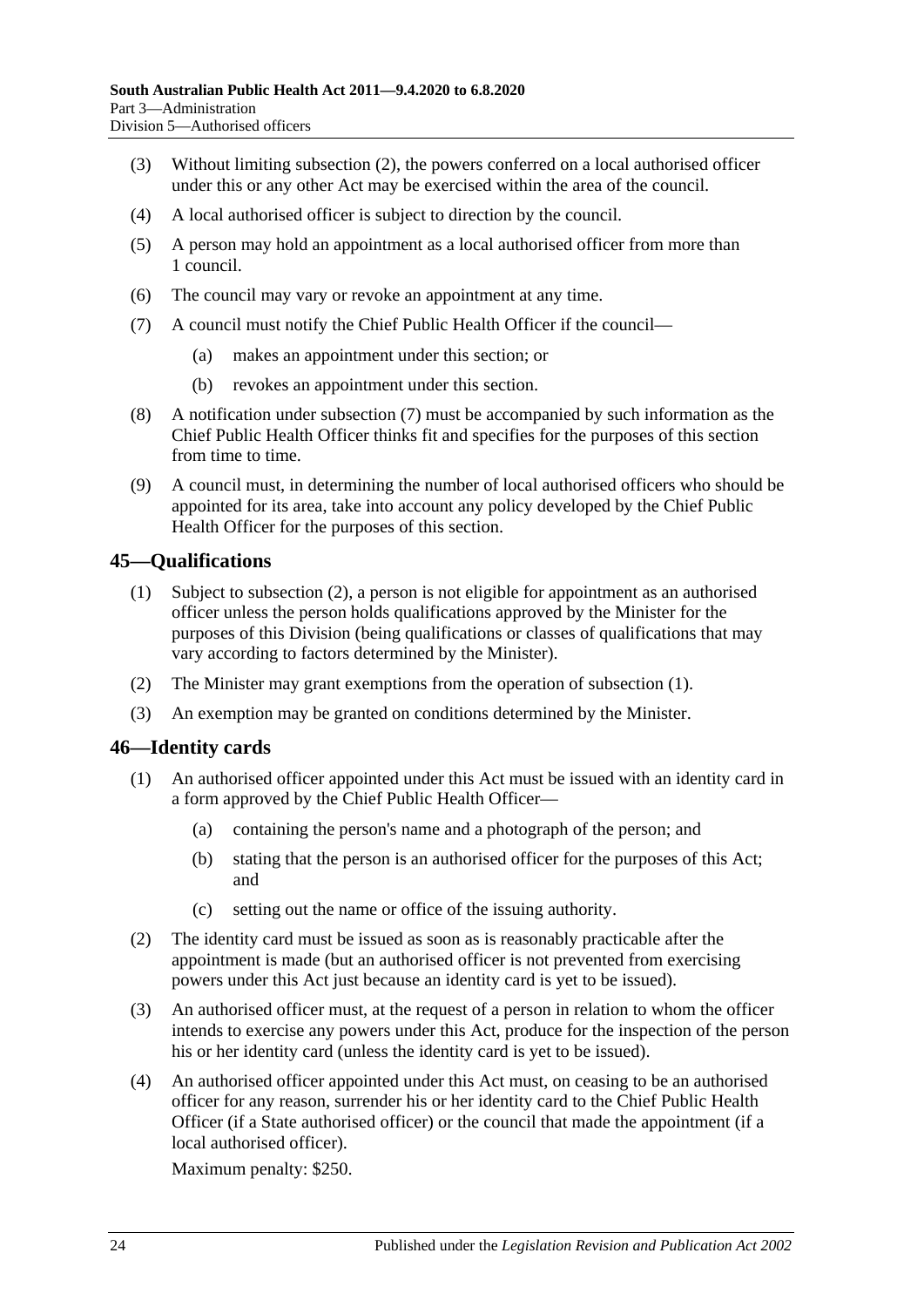#### <span id="page-24-0"></span>**47—Powers of authorised officers**

- (1) An authorised officer may, for any purpose connected with the administration or operation of this Act or with the performance, exercise or discharge of a function, power or duty under this Act—
	- (a) at any reasonable time, enter or inspect any premises or vehicle; and
	- (b) during the course of the inspection of any premises or vehicle—
		- (i) ask questions of any person found in the premises or vehicle; and
		- (ii) inspect any article or substance found in the premises or vehicle; and
		- (iii) take and remove samples of any substance or other thing found in the premises or vehicle; and
		- (iv) require any person to produce any plans, specifications, books, papers or documents; and
		- (v) examine, copy and take extracts from any plans, specifications, books, papers or documents; and
		- (vi) take photographs, films or video recordings; and
		- (vii) take measurements, make notes and carry out tests; and
		- (viii) remove any article that may constitute evidence of the commission of an offence against this Act; and
	- (c) require any person to answer any question that may be relevant to—
		- (i) ascertaining whether the person is suffering from a notifiable condition; or
		- (ii) the administration or enforcement of this Act.
- (2) In the exercise of powers under this Act, an authorised officer may be accompanied by such assistants as may be necessary or desirable in the circumstances.
- <span id="page-24-1"></span>(3) An authorised officer may use reasonable force to enter any premises or vehicle—
	- (a) on the authority of a warrant issued by a magistrate; or
	- (b) if the officer believes, on reasonable grounds, that the circumstances require immediate action to be taken.
- (4) A magistrate must not issue a warrant under [subsection](#page-24-1) (3) unless satisfied—
	- (a) that there are reasonable grounds to suspect that an offence against this Act has been, is being, or is about to be, committed; or
	- (b) that the warrant is reasonably required in the circumstances.
- (5) If an authorised officer is inspecting premises or a vehicle under this section, the person in charge of the premises or vehicle must provide such assistance as the authorised officer reasonably requires to facilitate the inspection.
- (6) A person who—
	- (a) hinders or obstructs an authorised officer, or a person assisting an authorised officer, in the exercise of a power under this section; or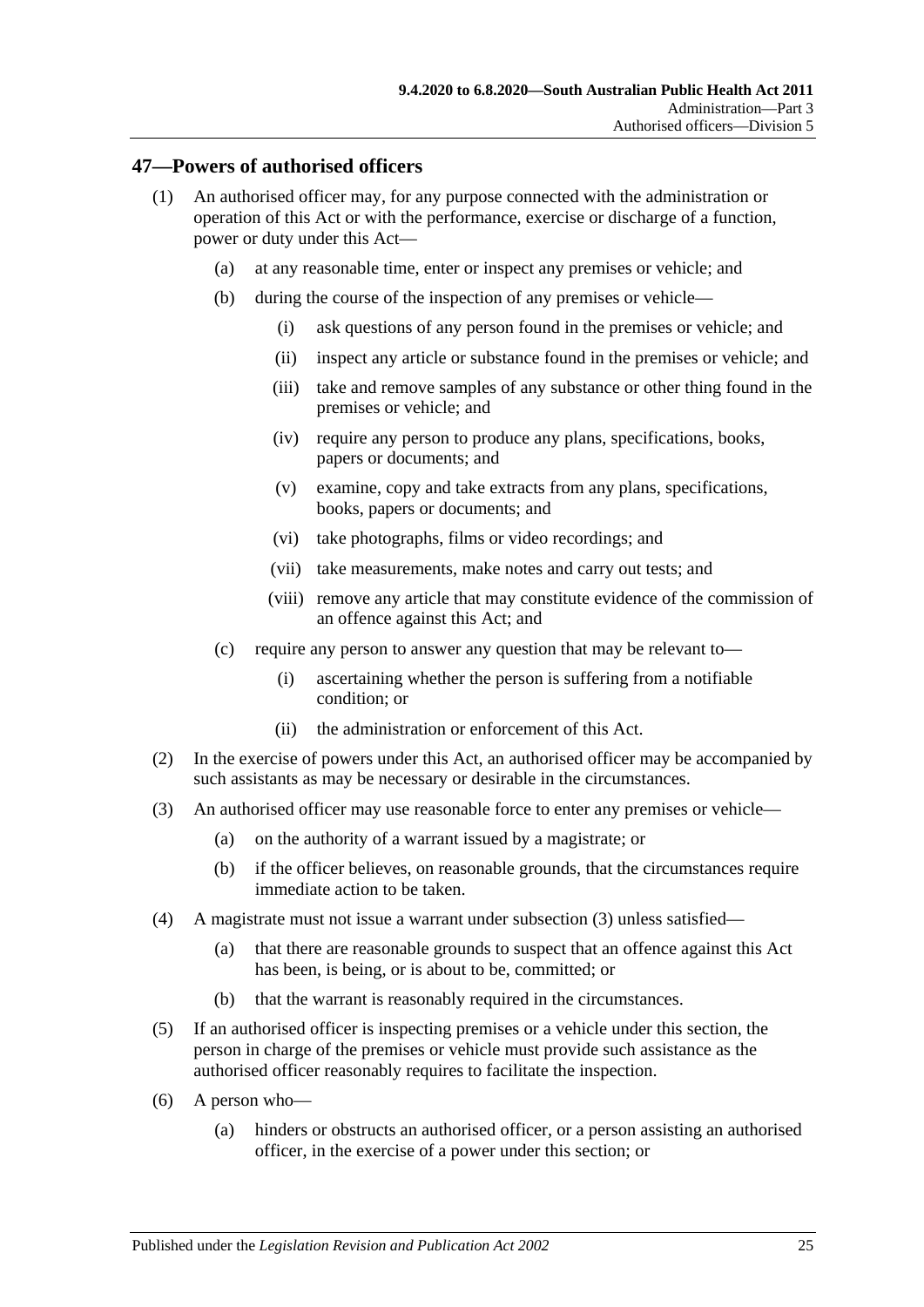- (b) having been asked a question under this section, does not answer the question to the best of his or her knowledge, information and belief; or
- (c) being the person in charge of premises or a vehicle subject to an inspection and having been required to provide reasonable assistance to facilitate the inspection, refuses or fails to provide such assistance,

is guilty of an offence.

Maximum penalty: \$25 000.

- (7) A person who furnishes information under this section cannot, by virtue of doing so, be held to have breached any law or any principle of professional ethics.
- (8) It is not an excuse for a person to refuse or fail to furnish information under this section on the ground that to do so might tend to incriminate the person or make the person liable to a penalty.
- (9) However, if compliance with a requirement to furnish information might tend to incriminate a person or make a person liable to a penalty, then—
	- (a) in the case of a person who is required to produce, or provide a copy of, a document or information—the fact of production, or provision of, the document or the information (as distinct from the contents of the documents or the information); or
	- (b) in any other case—any answer given in compliance with the requirement,

is not admissible in evidence against the person for an offence or for the imposition of a penalty (other than proceedings in respect of the provision of information that is false or misleading).

# <span id="page-25-0"></span>**Division 6—Emergency officers**

## <span id="page-25-2"></span><span id="page-25-1"></span>**48—Emergency officers**

- (1) The Chief Executive may appoint, individually or by class, such persons to be emergency officers for the purposes of this Act as the Chief Executive thinks fit.
- (2) An appointment under [subsection](#page-25-2) (1) may be subject to conditions or limitations specified by the Chief Executive.
- (3) An emergency officer, other than a police officer, must be issued with an identity card in a form approved by the Chief Executive—
	- (a) containing the person's name and a photograph of the person; and
	- (b) stating that the person is an emergency officer for the purposes of this Act.
- (4) An emergency officer must, at the request of a person in relation to whom the officer intends to exercise any powers under this Act, produce for the inspection of the person—
	- (a) in the case of an emergency officer who is a police officer and is not in uniform—his or her certificate of authority; or
	- (b) in the case of an emergency officer who is not a police officer—his or her identity card.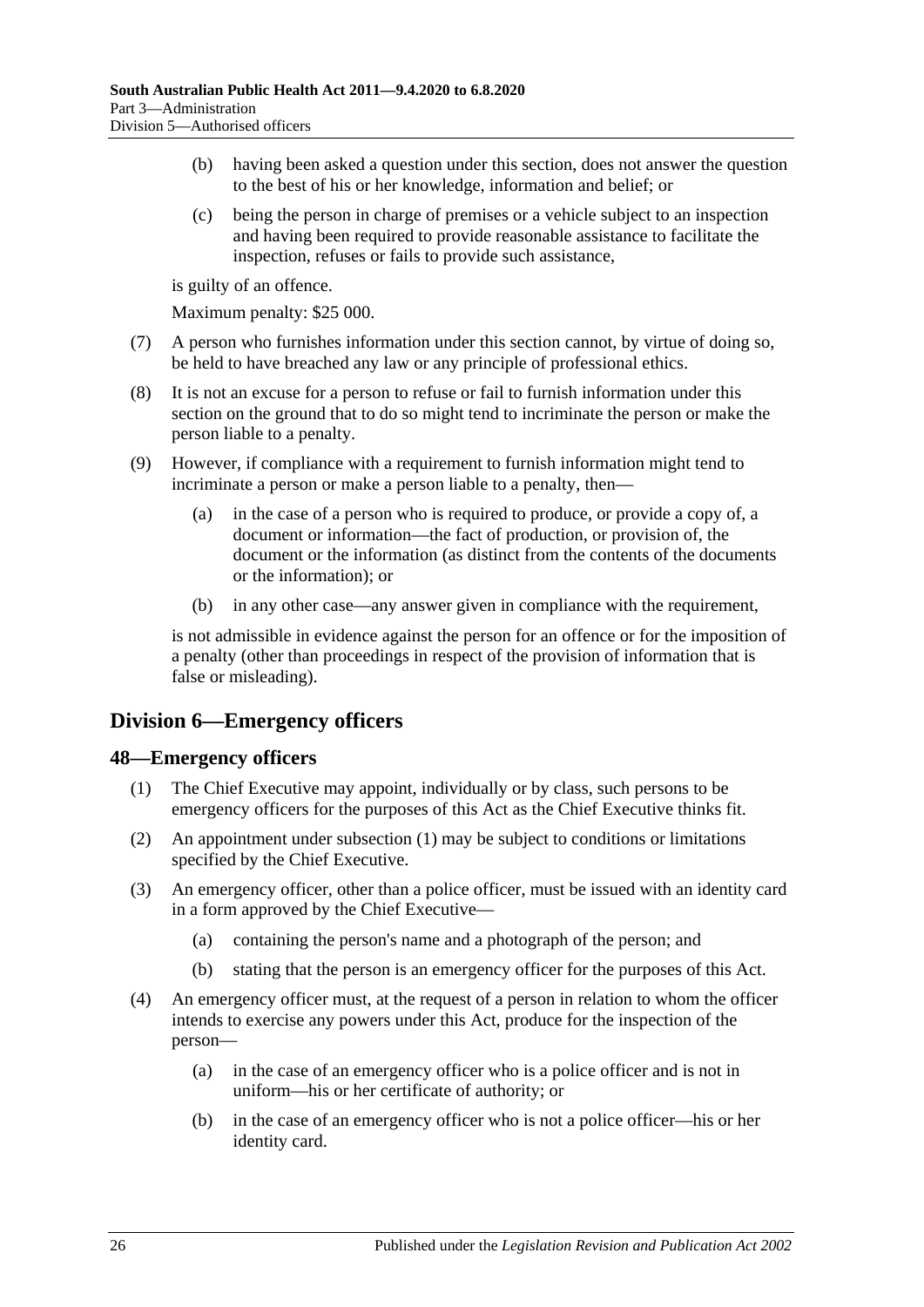(5) An emergency officer appointed under this Act must, on ceasing to be an emergency officer for any reason, surrender his or her identity card and any insignia or special apparel or equipment issued to the emergency officer for the purposes of this Act to the Chief Executive or a person nominated by the Chief Executive. Maximum penalty: \$250.

# <span id="page-26-0"></span>**Division 7—Specific power to require information**

#### <span id="page-26-5"></span><span id="page-26-1"></span>**49—Specific power to require information**

- (1) The Minister, the Chief Public Health Officer, a council or an authorised officer may require a person to furnish such information relating to public health as may be reasonably required for the purposes of this Act.
- (2) A person who fails to comply with a requirement under [subsection](#page-26-5) (1) is guilty of an offence.

Maximum penalty: \$25 000.

Expiation fee: \$750.

- (3) A person who furnishes information under this section cannot, by virtue of doing so, be held to have breached any law or any principle of professional ethics.
- (4) It is not an excuse for a person to refuse or fail to furnish information under this section on the ground that to do so might tend to incriminate the person or make the person liable to a penalty.
- (5) However, if compliance with a requirement to furnish information might tend to incriminate a person or make a person liable to a penalty, then—
	- (a) in the case of a person who is required to produce, or provide a copy of, a document or information—the fact of production, or provision of, the document or the information (as distinct from the contents of the documents or the information); or
	- (b) in any other case—any answer given in compliance with the requirement,

is not admissible in evidence against the person for an offence or for the imposition of a penalty (other than proceedings in respect of the provision of information that is false or misleading).

# <span id="page-26-3"></span><span id="page-26-2"></span>**Part 4—Public health plans**

# **Division 1—State public health plan**

#### <span id="page-26-4"></span>**50—State public health plan**

- (1) The Minister must prepare and maintain a plan to be called the *State Public Health Plan*.
- <span id="page-26-6"></span>(2) The State Public Health Plan is to set out principles and policies for achieving the objects of this Act and implementing the principles established under this Act.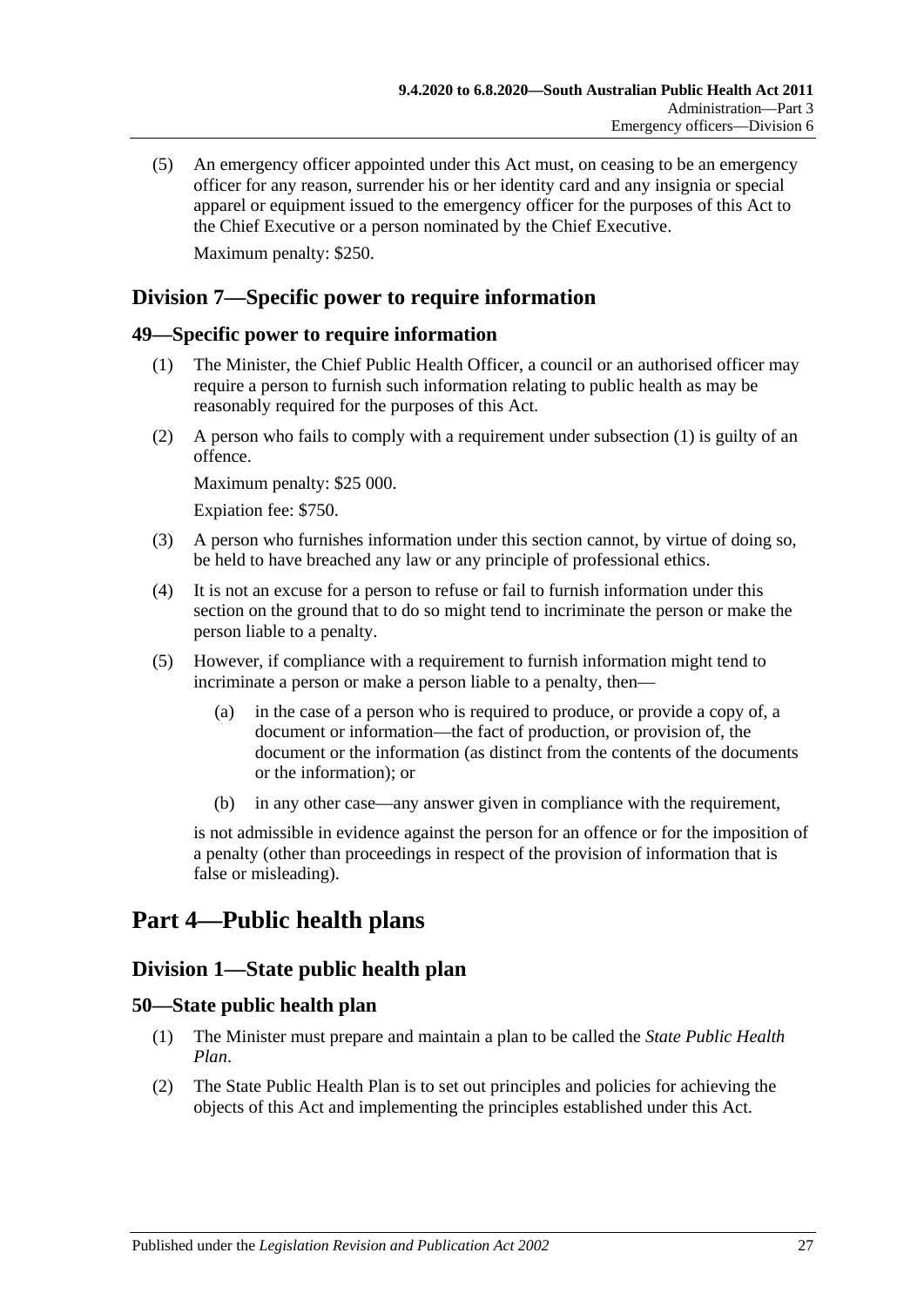- (3) In connection with the operation of [subsection](#page-26-6) (2), the State Public Health Plan should—
	- $(a)$ 
		- (i) comprehensively assess the state of public health in South Australia; and
		- (ii) identify existing and potential public health risks and develop strategies for addressing and eliminating or reducing those risks; and
	- (b) identify opportunities and outline strategies for promoting public health in this State; and
	- (c) include information about issues identified in regional public health plans established under this Part or any other plan or policy that the Minister considers to be appropriate.
- (4) The State Public Health Plan may also take into account any plan, policy or strategy determined to be appropriate by the Minister.
- (5) The Minister must review the State Public Health Plan at least once in every 5 years.
- (6) Subject to [subsection](#page-27-0) (7), the Minister may amend the State Public Health Plan at any time.
- <span id="page-27-0"></span>(7) The Minister must, in relation to any proposal to create or amend the State Public Health Plan—
	- (a) prepare a draft of the proposal; and
	- (b) take reasonable steps to consult with SAPHC, the LGA, and any other person or body considered relevant by the Minister, in relation to the proposal; and
	- (c) by public notice, give notice of the place or places at which copies of the draft are available for inspection (without charge) and purchase and invite interested persons to make written representations on the proposal within a period specified by the Minister.
- (8) [Subsection](#page-27-0) (7) does not apply in relation to an amendment that is being made—
	- (a) in order to ensure that the State Public Health Plan is consistent with any plan, policy or strategy that—
		- (i) has been prepared, adopted or applied under another Act; and
		- (ii) falls within a class prescribed by the regulations for the purposes of this provision; or
	- (b) in order to remove or replace information in the State Public Health Plan that has been superseded by information that the Minister considers to be more reliable or accurate; or
	- (c) in order to make a change of form (without altering the effect of an underlying policy reflected in the State Public Health Plan); or
	- (d) in order to take action considered by the Minister to be—
		- (i) addressing or removing irrelevant material or any duplication or inconsistency (without altering the effect of an underlying policy reflected in the State Public Health Plan); or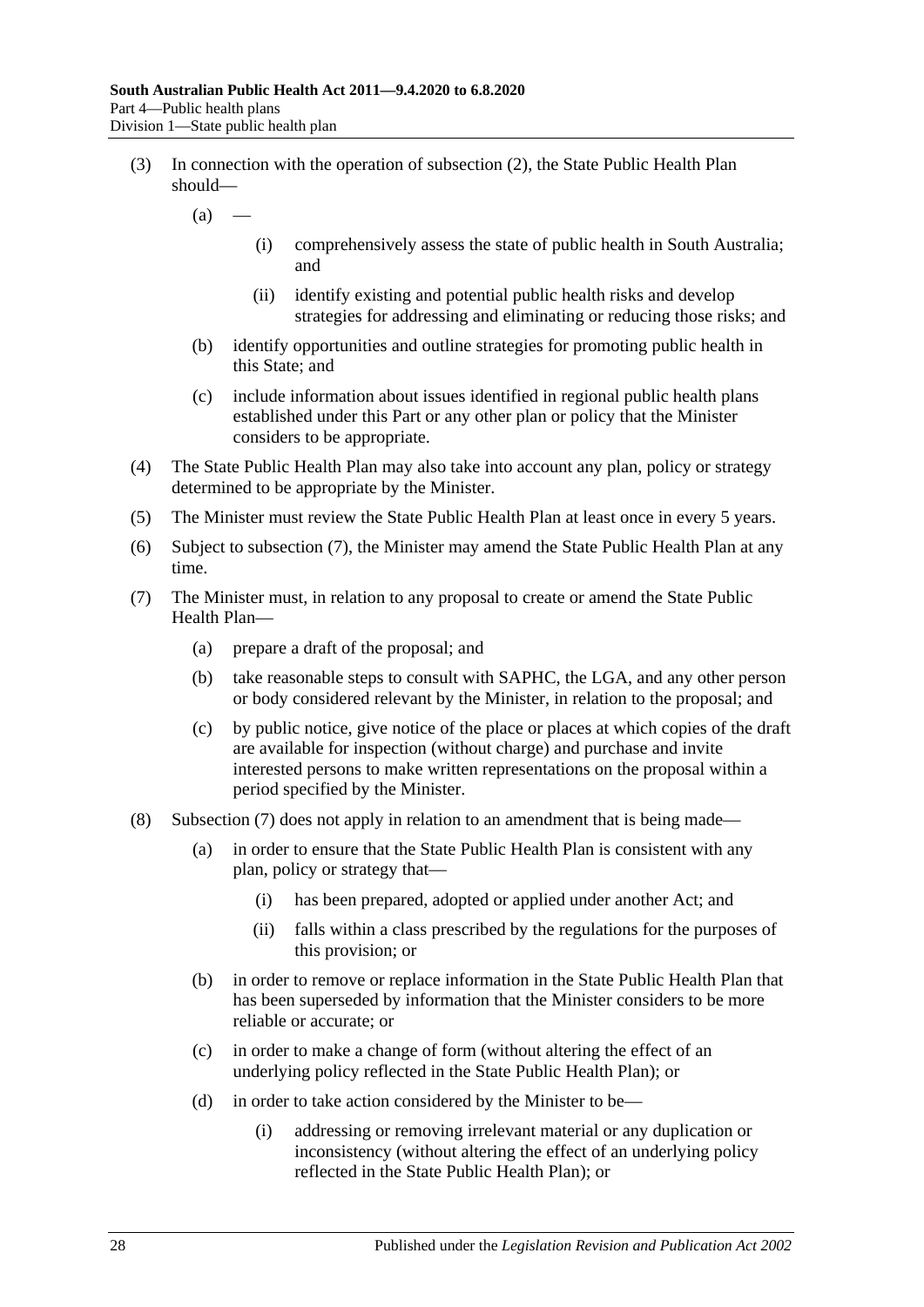- (ii) correcting an error; or
- (e) in any circumstances prescribed by the regulations.
- (9) The State Public Health Plan, or an amendment to the State Public Health Plan, has no force or effect until published by the Minister in accordance with the regulations.
- (10) The Minister must ensure that copies of the State Public Health Plan are reasonably available for inspection (without charge) and purchase by the public at a place or places determined by the Minister.
- (11) The State Public Health Plan is an expression of policy and does not in itself affect rights or liabilities (whether of a substantive, procedural or other nature).
- (12) A failure of the Minister to comply with a requirement of this section cannot be taken to affect the validity of the State Public Health Plan, or any other plan or instrument under this Act.

# <span id="page-28-0"></span>**Division 2—Regional public health plans**

## <span id="page-28-1"></span>**51—Regional public health plans**

- (1) A council or, if the Minister so determines or approves, a group of councils, must prepare and maintain a plan for the purposes of the operations of the council or councils under this Act (a *regional public health plan*).
- (2) A regional public health plan must be in a form determined or approved by the Minister.
- (3) If a group of councils are to prepare and maintain a regional public health plan, a reference in this Part to a council is to be taken to be a reference to the group of councils.
- (4) Notwithstanding that a group of councils are to prepare and maintain a regional public health plan, any council within the group may also prepare its own plan that relates to 1 or more matters that are to apply specifically within its area (and then this Part will apply accordingly).
- (5) A plan should be consistent with the State Public Health Plan.
- <span id="page-28-2"></span>(6) The Minister may, from time to time, prepare or adopt guidelines to assist councils in the preparation of regional public health plans.
- (7) The Minister should take reasonable steps to consult with SAPHC and the LGA in the preparation of any guidelines, or before adopting any guidelines, under [subsection](#page-28-2) (6).
- (8) A regional public health plan must—
	- (a) comprehensively assess the state of public health in the region; and
	- (b) identify existing and potential public health risks and provide for strategies for addressing and eliminating or reducing those risks; and
	- (c) identify opportunities and outline strategies for promoting public health in the region; and
	- (d) address any public health issues specified by the Minister following consultation with SAPHC and the LGA; and
	- (e) include information as to—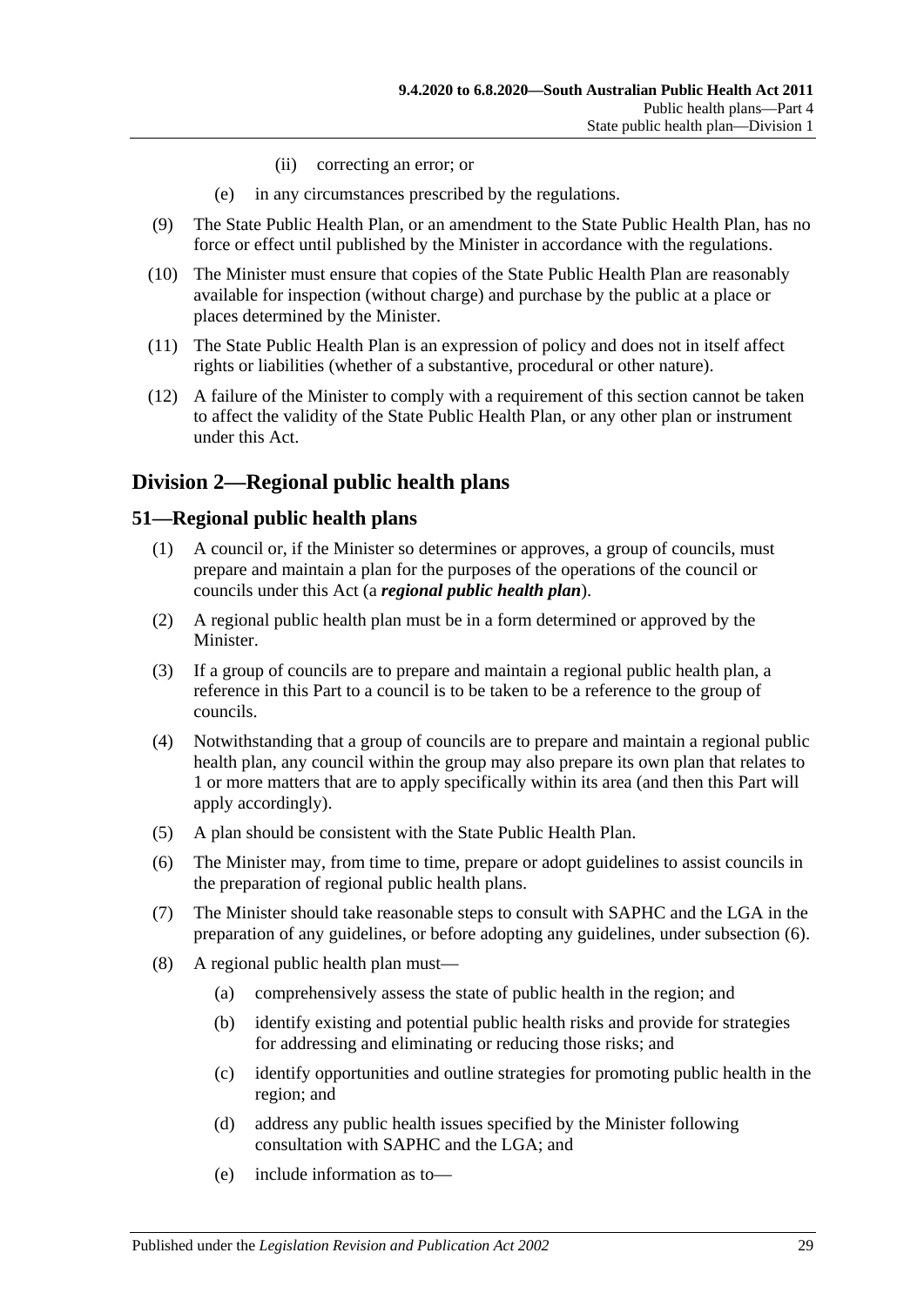- (i) the state and condition of public health within the relevant region, and related trends; and
- (ii) environmental, social, economic and practical considerations relating to public health within the relevant region; and
- (iii) other prescribed matters; and
- (f) include such other information or material contemplated by this Act or required by the regulations.
- (9) In addition, a plan must—
	- (a) include information about issues identified in any plan, policy or strategy specified by the Minister or SAPHC; and
	- (b) address, and be consistent with, any intergovernmental agreement specified by the Minister.
- (10) Subject to [subsection](#page-29-0) (11), a council may amend a regional public health plan at any time.
- <span id="page-29-0"></span>(11) A council must, in relation to any proposal to create or amend a regional public health plan—
	- (a) prepare a draft of the proposal; and
	- (b) when the draft plan is completed, a council must—
		- (i) give a copy of it to—
			- (A) the Minister; and
			- (B) any incorporated hospital established under the *[Health Care](http://www.legislation.sa.gov.au/index.aspx?action=legref&type=act&legtitle=Health%20Care%20Act%202008)  Act [2008](http://www.legislation.sa.gov.au/index.aspx?action=legref&type=act&legtitle=Health%20Care%20Act%202008)* that operates a facility within the region; and
			- (C) any relevant public health partner authority under [subsection](#page-30-1) (23); and
			- (D) any other body or group prescribed by the regulations; and
		- (ii) take steps to consult with the public.
- (12) The Minister may require that a council consult with the Minister, or any other person or body specified by the Minister, before a council releases a draft plan under [subsection](#page-29-0)  $(11)$ .
- <span id="page-29-2"></span>(13) Before bringing a regional public health plan into operation, a council must submit the plan to the Chief Public Health Officer for consultation.
- <span id="page-29-1"></span>(14) The Chief Public Health Officer may refer the plan to SAPHC or any other body determined by the Chief Public Health Officer for further consultation.
- (15) A council must take into account any comments made by the Chief Public Health Officer, SAPHC, and any other body within the ambit of a determination under [subsection](#page-29-1) (14), at the conclusion of the consultation processes envisaged by [subsections](#page-29-2) (13) and [\(14\).](#page-29-1)
- (16) A council may then adopt a plan or amend a plan with or without alteration.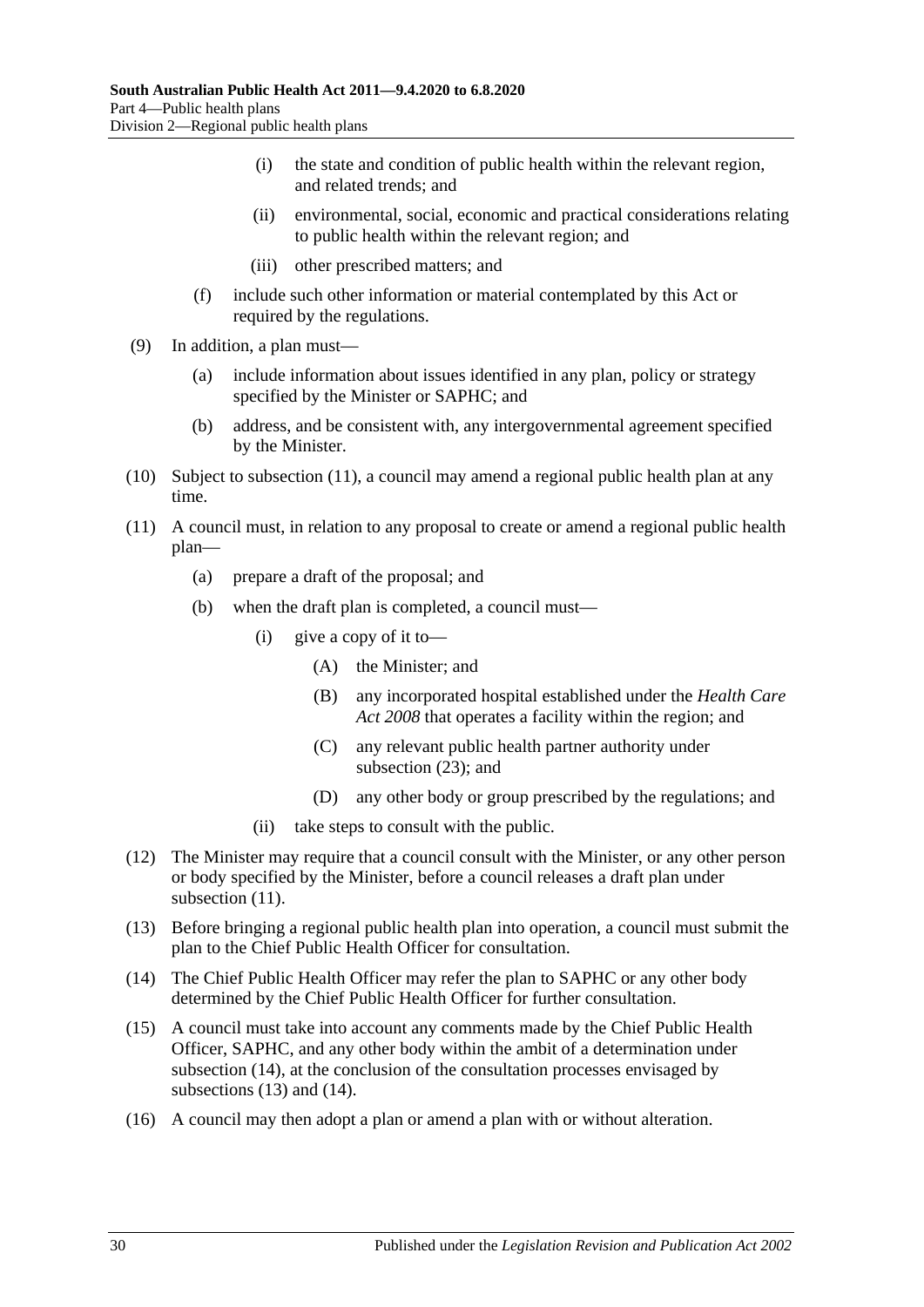- (17) A council may undertake the processes set out in the preceding subsections in conjunction with the preparation and adoption of its strategic management plans under section 122 of the *[Local Government Act](http://www.legislation.sa.gov.au/index.aspx?action=legref&type=act&legtitle=Local%20Government%20Act%201999) 1999* (and may, if the council thinks fit, incorporate a regional public health plan into its strategic management plans under that Act).
- (18) A regional public health plan may, by agreement with the public health partner authority, provide for a public health partner authority to take responsibility for undertaking any strategy, or for attaining any priority or goal, under the plan.
- (19) A regional public health plan must be reviewed at least once in every 5 years.
- (20) A council must, in preparing and reviewing its regional public health plan and insofar as is reasonably practicable, give due consideration to the plans of other councils insofar as this may be relevant to issues or activities under its plan.
- (21) A council or council subsidiary must, when performing functions or exercising powers under this or any other Act, insofar as may be relevant and reasonable, have regard to the State Public Health Plan, any regional public health plan that applies within the relevant area and any other requirement of the Minister, and in particular must give consideration to the question whether it should implement changes to the manner in which, or the means by which, it performs a function or exercises a power or undertakes any other activity that has been identified in the State Public Health Plan as requiring change.
- (22) A public health partner authority must, when performing a function that is relevant to the State Public Health Plan or a regional public health plan, insofar as is relevant and reasonable, have regard to the provision of the plans.
- <span id="page-30-1"></span>(23) For the purposes of this section—
	- (a) the regulations may provide for an entity to be a public health partner authority for the purposes of this section; and
	- (b) the Minister may, after consultation with the relevant entity, by notice in the Gazette, declare an entity to be a public health partner authority for the purposes of this section (and may, after consultation with the entity, revoke any such declaration by notice in the Gazette).

## <span id="page-30-0"></span>**52—Reporting on regional public health plans**

- (1) A council responsible for a regional public health plan must, on a 2 yearly basis, prepare a report that contains a comprehensive assessment of the extent to which, during the reporting period, the council has succeeded in implementing its regional public health plan to the Chief Public Health Officer.
- (2) In a year in which a report is required (a *reporting year*), the report must be provided to the Chief Public Health Officer on or before 30 September in the reporting year.
- (3) The report must relate to a reporting period of 2 years ending on 30 June in the reporting year.
- (4) The Chief Public Health Officer may, from time to time, issue guidelines to assist in the preparation of reports on regional public health plans by councils.
- (5) The Chief Public Health Officer must provide a copy of each report provided under this section to the Minister by 30 October in each reporting year.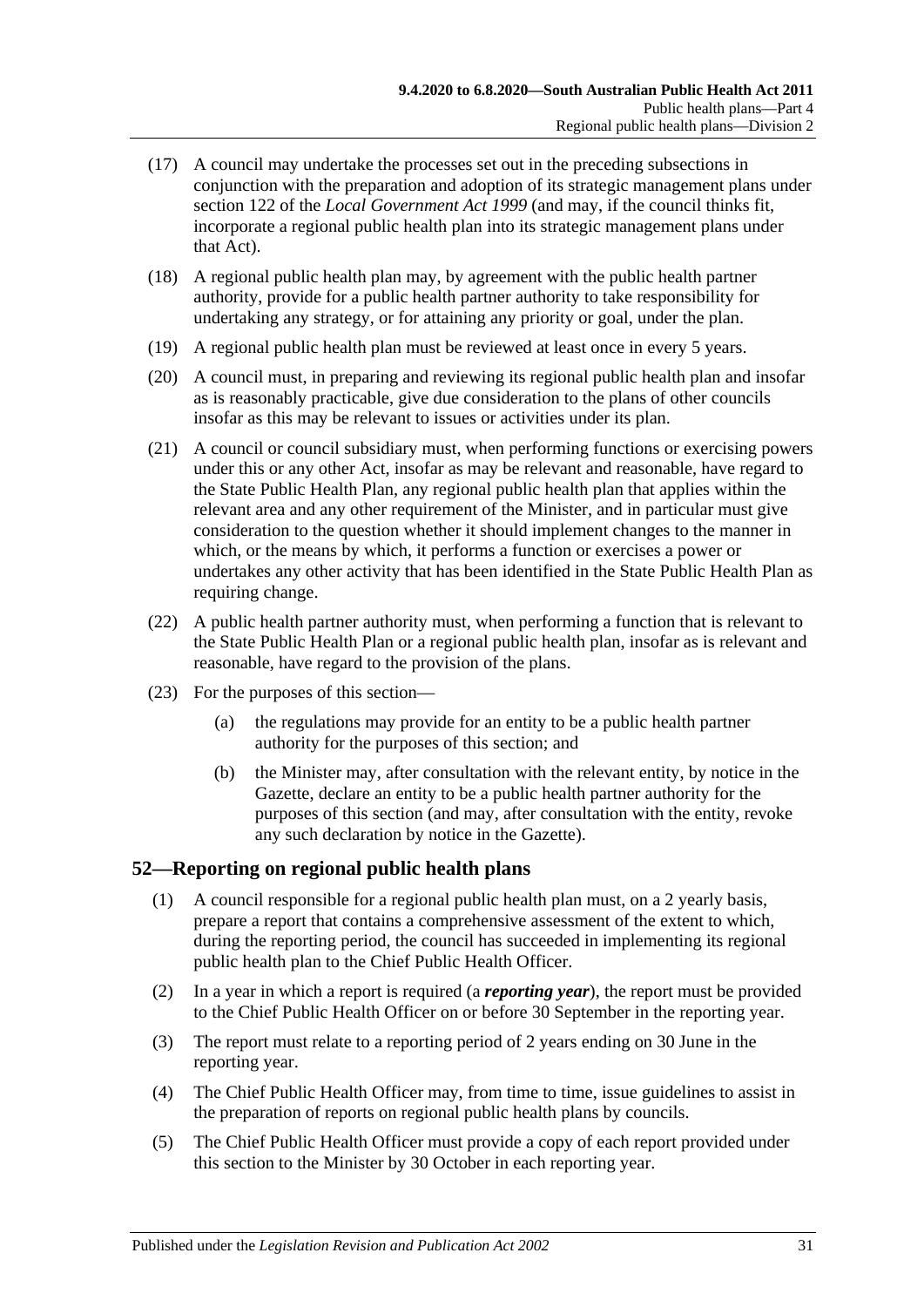# <span id="page-31-0"></span>**Part 5—Public health policies**

## <span id="page-31-1"></span>**53—Public health policies**

- (1) The Minister may prepare and maintain policies under this Part (to be called *State Public Health Policies*) that relate to any area of public health in the State.
- (2) A policy may do 1 or more of the following:
	- (a) specify matters that are to be taken to constitute risks to public health for the purposes of this Act;
	- (b) specify the scope of the duty under [Part](#page-32-1) 6 in specified cases or circumstances (including so as to specify that a breach of the policy will be taken to be a breach of that duty);
	- (c) set out or establish standards that are to apply to any activity, condition, equipment or circumstance in order to prevent or manage a risk to public health;
	- (d) provide for other measures or matters that are relevant to promoting or achieving an improvement in public health in the State.
- (3) A policy may adopt, wholly or partially and with or without modification, a standard or other document prepared or published by another person or body, either as in force at the time that the policy is made or as in force from time to time.
- (4) A policy may—
	- (a) be of general or limited application (including so as to apply only to a specified part of the State); or
	- (b) make different provision according to the persons, things or circumstances to which it is expressed to apply.

## <span id="page-31-3"></span><span id="page-31-2"></span>**54—Procedure for making policies**

- (1) The Minister must, in relation to any proposal to create or amend a State Public Health Policy—
	- (a) prepare a draft of the proposal; and
	- (b) take reasonable steps to consult with SAPHC, the LGA, and any other person or body considered relevant by the Minister, in relation to the proposal; and
	- (c) by public notice, give notice of the place or places at which copies of the draft are available (without charge) and purchase and invite interested persons to make written representations on the proposal within a period specified by the Minister.
- <span id="page-31-4"></span>(2) [Subsection](#page-31-3) (1) does not apply if the Minister considers that urgent action is required in the circumstances but, in such a case, the Minister must, within 3 months after the publication of the policy or any amendment, initiate the consultation requirements of [subsection](#page-31-3) (1) as if the policy or amendment were a draft proposal.
- (3) An amendment to a policy arising from consultation under [subsection](#page-31-4) (2) may be given effect by the Minister without the need for further consultation.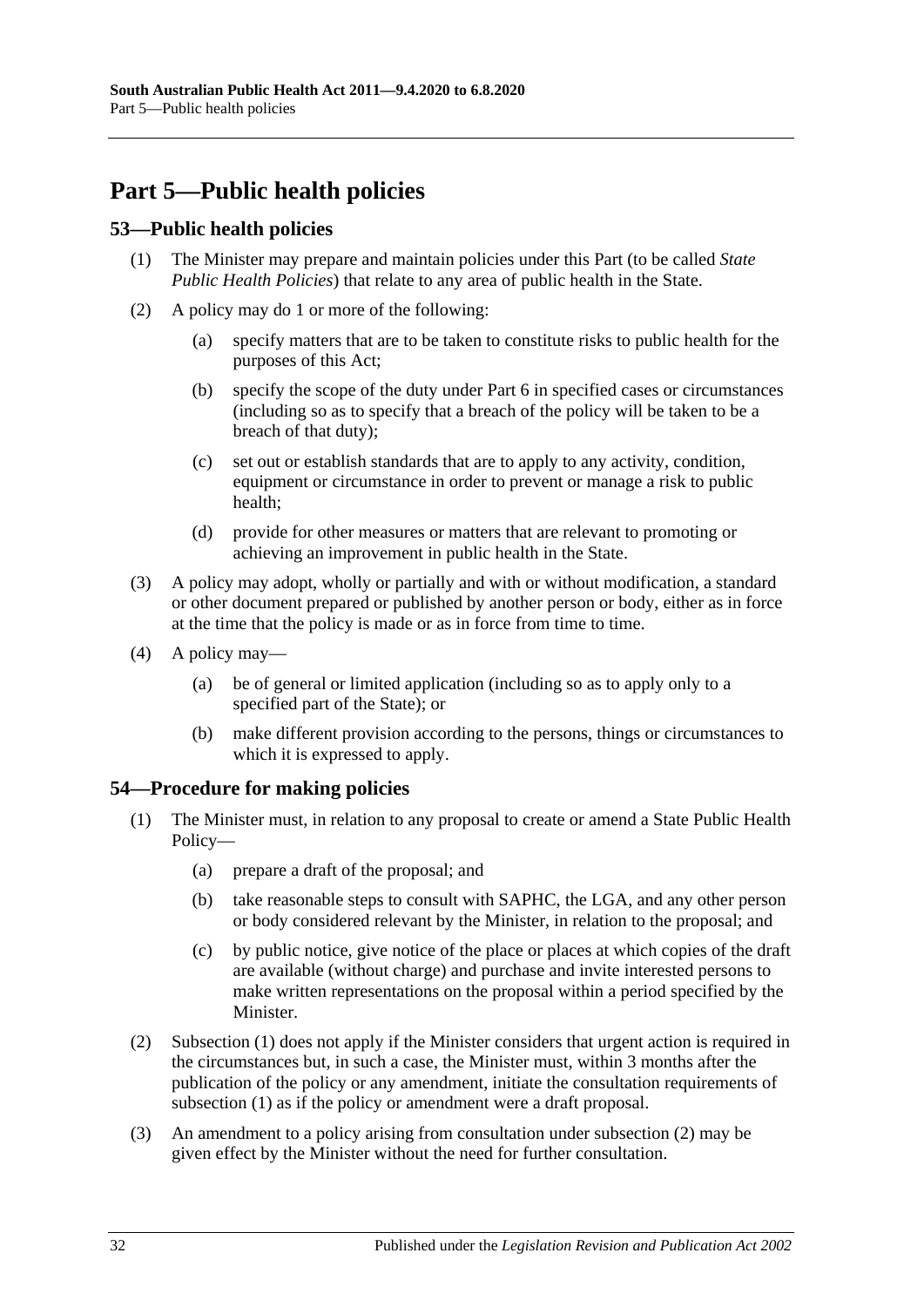- (4) A policy, or an amendment to a policy, will take effect when published by the Minister in accordance with the regulations.
- (5) A policy, or an amendment to a policy, may take effect on a day specified in the policy or amendment (being a day that falls on or after publication).
- (6) The Minister must ensure that copies of a policy are reasonably available for inspection (without charge) and purchase by the public at a place or places determined by the Minister.

## <span id="page-32-3"></span><span id="page-32-0"></span>**55—Reference of policies to Parliament**

- (1) The Minister must, within 14 sitting days after the publication of a State Public Health Policy, or an amendment to a State Public Health Policy, cause a copy of the policy or the amendment (as the case may be) to be laid before both Houses of Parliament.
- <span id="page-32-4"></span>(2) If either House of Parliament—
	- (a) passes a resolution disallowing a policy laid before it under [subsection](#page-32-3) (1), then the policy ceases to have effect;
	- (b) passes a resolution disallowing an amendment laid before it under [subsection](#page-32-3) (1), then the amendment ceases to have effect (and the relevant policy will, from that time, apply as if it had not been amended by that amendment).
- (3) A resolution is not effective for the purposes of [subsection](#page-32-4) (2) unless passed in pursuance of a notice of motion given within 14 sitting days (which need not fall within the same session of Parliament) after the day on which the policy or amendment (as the case may be) is laid before the House.
- (4) If a resolution is passed under [subsection](#page-32-4) (2), notice of that resolution must forthwith be published in the Gazette.

# <span id="page-32-1"></span>**Part 6—General duty**

## <span id="page-32-5"></span><span id="page-32-2"></span>**56—General duty**

- (1) A person must take all reasonable steps to prevent or minimise any harm to public health caused by, or likely to be caused by, anything done or omitted to be done by the person.
- (2) In determining what is reasonable for the purposes of [subsection](#page-32-5) (1), regard must be had, amongst other things, to the objects of this Act, and to—
	- (a) the potential impact of a failure to comply with the duty; and
	- (b) any environmental, social, economic or practicable implications; and
	- (c) any degrees of risk that may be involved; and
	- (d) the nature, extent and duration of any harm; and
	- (e) any relevant policy under [Part](#page-31-0) 5; and
	- (f) any relevant code of practice under [Part](#page-35-0) 8; and
	- (g) any matter prescribed by the regulations.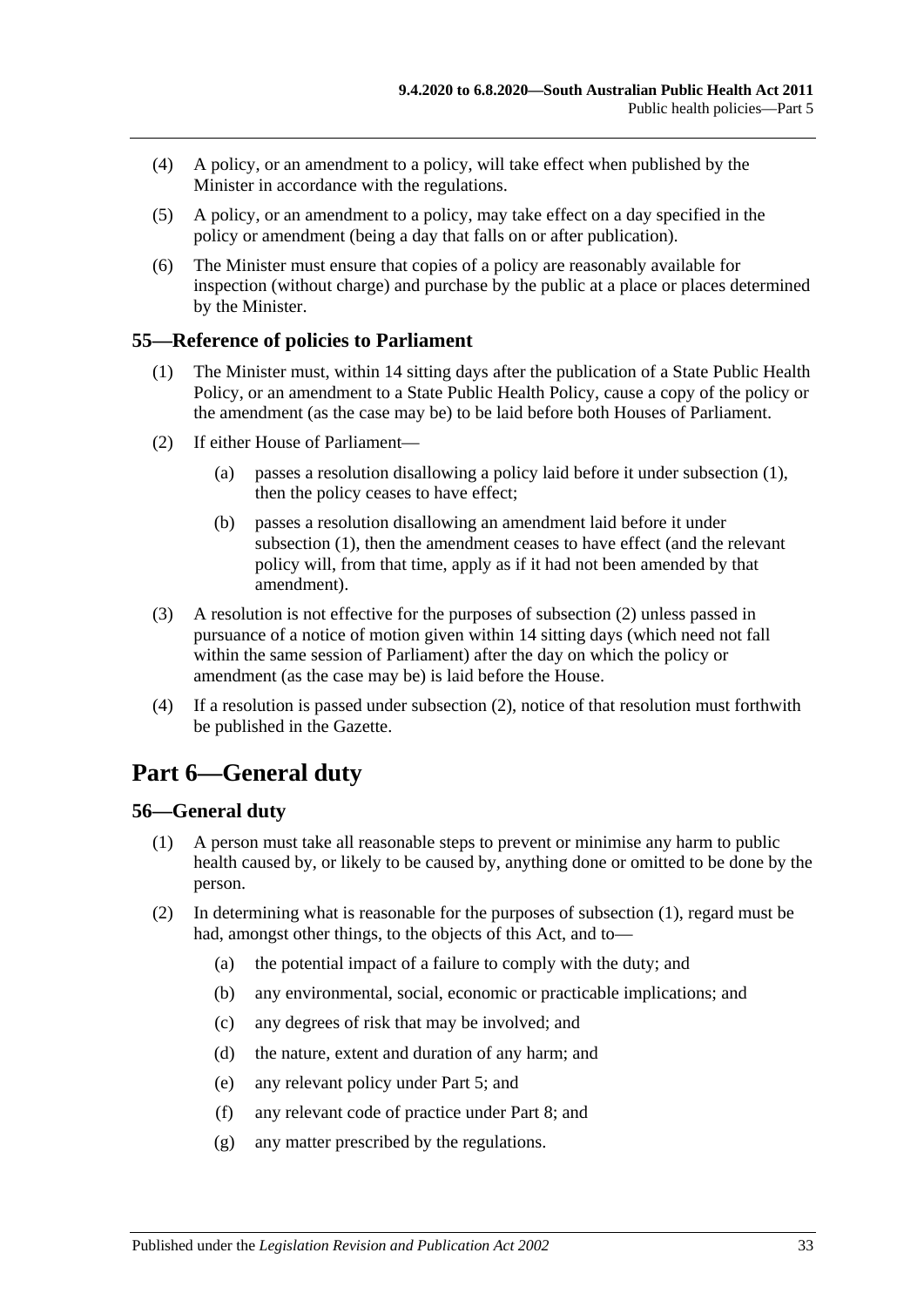- (3) A person will be taken not to be in breach of [subsection](#page-32-5) (1) if the person is acting—
	- (a) in a manner or in circumstances that accord with generally accepted practices taking into account community expectations and prevailing environmental, social and economic practices and standards; or
	- (b) in accordance with a policy or code of practice published by the Minister in connection with the operation of this Part; or
	- (c) in circumstances prescribed by the regulations.
- <span id="page-33-5"></span>(4) Subject to [subsections](#page-33-3) (5) and [\(6\),](#page-33-4) a person who breaches [subsection](#page-32-5) (1) is not, on account of the breach alone, liable to any civil or criminal action.
- <span id="page-33-3"></span>(5) If a person breaches [subsection](#page-32-5) (1), compliance with the subsection may be enforced by the issuing of a notice under [Part](#page-59-0) 12.
- <span id="page-33-4"></span>(6) [Subsection](#page-33-5) (4) does not limit or derogate from any other provision of this Act.

# <span id="page-33-0"></span>**Part 7—General public health offences**

## <span id="page-33-1"></span>**57—Material risk to public health**

- (1) A person who causes a material risk to public health intentionally or recklessly and with the knowledge that harm to public health will result is guilty of an offence. Maximum penalty: \$250 000 or imprisonment for 5 years or both.
- (2) A person who causes a material risk to public health in circumstances where the person ought reasonably be expected to know that harm to public health will result is guilty of an offence.

Maximum penalty: \$120 000 or imprisonment for 2 years or both.

(3) A person who causes a material risk to public health is guilty of an offence. Maximum penalty: \$25 000.

Expiation fee: \$750.

(4) For the purposes of this section, a material risk to public health occurs if the health of 1 or more persons has been, or might reasonably be expected to be, harmed by an act or omission of another, but does not include a case where the harm, or risk of harm, is trivial or negligible.

## <span id="page-33-2"></span>**58—Serious risk to public health**

- (1) A person who causes a serious risk to public health intentionally or recklessly and with the knowledge that harm to public health will result is guilty of an offence. Maximum penalty: \$1 000 000 or imprisonment for 10 years or both.
- (2) A person who causes a serious risk to public health in circumstances where the person ought reasonably be expected to know that harm to public health will result is guilty of an offence.

Maximum penalty: \$500 000 or imprisonment for 7 years or both.

(3) A person who causes a serious risk to public health is guilty of an offence. Maximum penalty: \$120 000.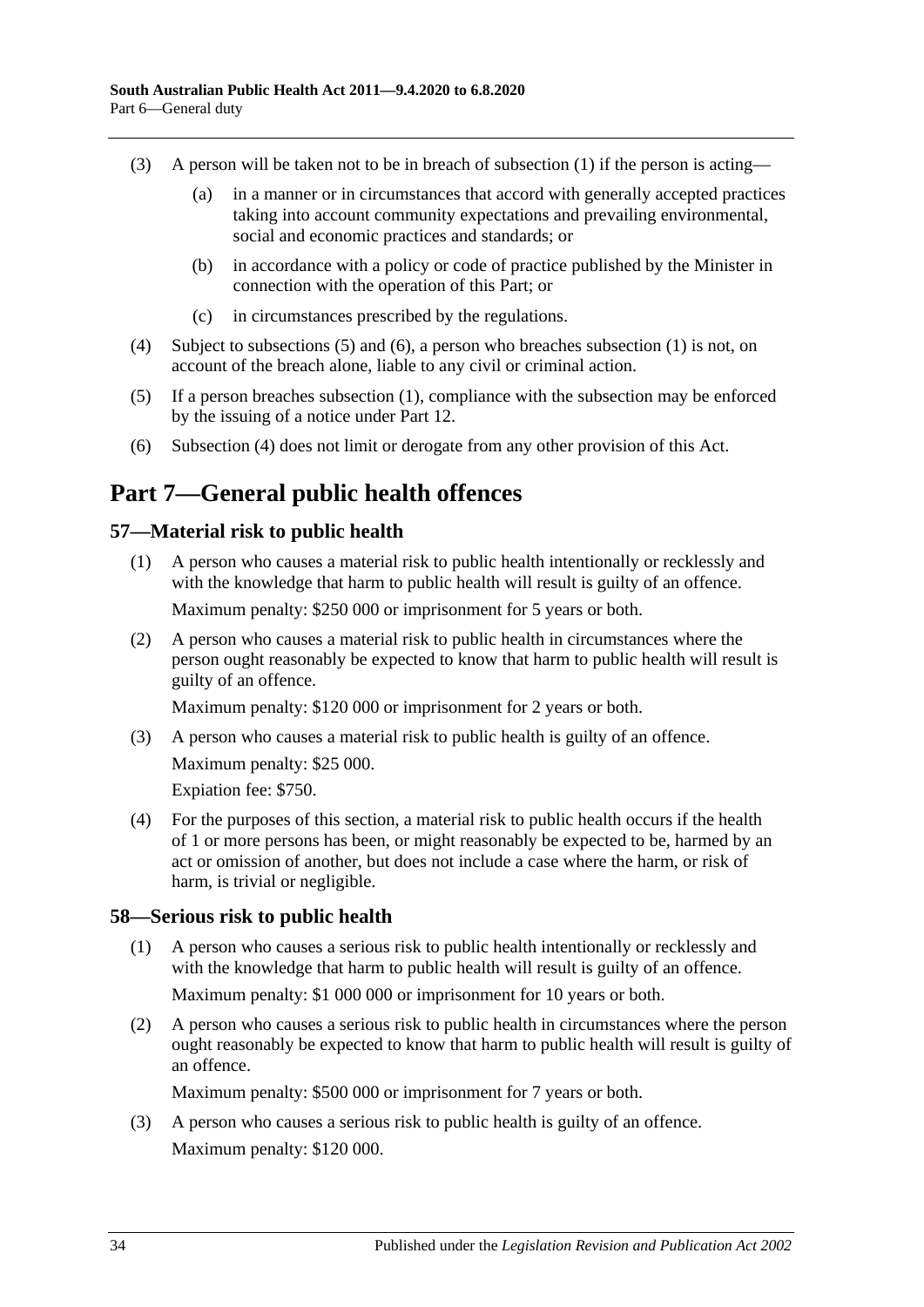- (4) For the purposes of this section, a serious risk to public health occurs if there is a material risk that substantial injury or harm to the health of 1 or more persons has occurred, or might reasonably be expected to have occurred, taking into account—
	- (a) the nature, scale and effects of the harm, and any associated illness, injury or disability, that may arise; and
	- (b) the location, immediacy and seriousness of the threat to human health; and
	- (c) whether the harm extends to 2 or more persons and, if so, the total number of persons affected or likely to be affected; and
	- (d) the availability and effectiveness of any precaution, safeguard, treatment or other measure that may be used to eliminate or reduce the harm.

#### <span id="page-34-2"></span><span id="page-34-0"></span>**59—Defence of due diligence**

- (1) In any proceedings against a person for an offence under this Part, it is a defence to prove that the person took all reasonable precautions and exercised all due diligence to prevent the commission of the offence.
- (2) Without limiting [subsection](#page-34-2) (1), it is not proved that a person took all reasonable precautions and exercised all due diligence to prevent the commission of the offence under this Part unless it is proved that the person—
	- (a) had taken reasonable steps to prevent or avoid the circumstances that gave rise to the risk to public health, including by putting in place any systems or safeguards that might reasonably be expected to be provided; and
	- (b) complied with the requirements of any notice or order under this Act that related to the risk to public health; and
	- (c) as soon as becoming aware of the circumstances that gave rise to the risk to public health—
		- (i) reported those circumstances to the Chief Public Health Officer, the Department or a council; and
		- (ii) took all reasonable steps necessary to prevent or reduce the risk to public health.
- (3) This section does not apply in relation to a person who is charged with an offence under [section](#page-74-2) 106.

#### <span id="page-34-1"></span>**60—Alternative finding**

If in proceedings for an offence against this Part the court is not satisfied that the defendant is guilty of the offence charged but is satisfied that the defendant is guilty of an offence against this Part that carries a lower maximum penalty (determined according to relative maximum monetary penalties), the court may find the defendant guilty of the latter offence.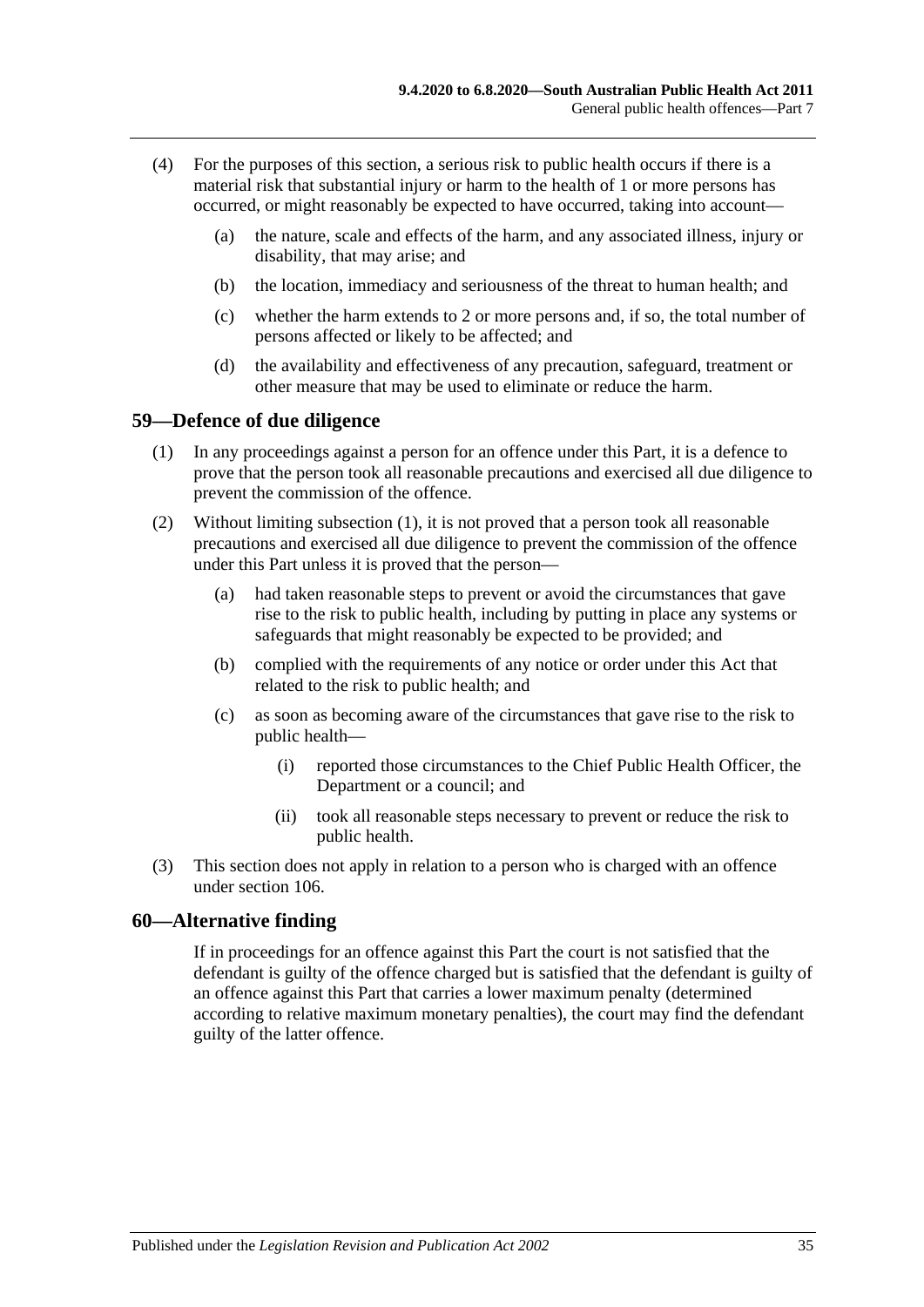# <span id="page-35-0"></span>**Part 8—Prevention of non-communicable conditions**

#### <span id="page-35-3"></span><span id="page-35-1"></span>**61—Declaration of non-communicable conditions**

- (1) The Minister may, by notice in the Gazette, declare a disease or medical condition to be a non-communicable condition if the Minister considers that the disease or medical condition is of significance to public health.
- (2) The Minister may, by further notice in the Gazette, revoke a declaration under [subsection](#page-35-3) (1).

#### <span id="page-35-4"></span><span id="page-35-2"></span>**62—Minister may issue code of practice**

- (1) The Minister may issue a code of practice in relation to preventing or reducing the incidence of a non-communicable condition.
- <span id="page-35-5"></span>(2) A code of practice may relate to—
	- (a) an industry or sector;
	- (b) a section or part of the community;
	- (c) an activity, undertaking or circumstance.
- (3) Without limiting [subsection](#page-35-4) (1) or [\(2\),](#page-35-5) a code of practice may relate to the manner in which, for the purposes of public health—
	- (a) specified goods, substances or services are advertised, sponsored, promoted or marketed (including through the provision of certain information to consumers of certain goods, substances, or services);
	- (b) specified goods or substances are manufactured, distributed, supplied or sold (including the composition, contents, additives and design of specified goods or substances);
	- (c) buildings, infrastructure or other works are designed, constructed or maintained;
	- (d) the public, or certain sections of the public, are able to access specified goods, substances or services.
- (4) The Minister must, before issuing or amending a code of practice, insofar as is reasonably practicable, consult with any person or organisation that the Minister considers to be representative of any industry or sector affected by the proposed code or amendment.
- <span id="page-35-6"></span>(5) The Minister may publish a report on the performance of an industry, sector or person in relation to a code.
- (6) The Minister must, before publishing a report under [subsection](#page-35-6) (5) that would reasonably be expected to have an adverse impact on a person specifically identified in the report, provide a copy of the report to the person and then allow the person at least 14 days to make written representations in relation to the contents of the report.
- (7) No action lies against the Minister in respect of the contents of a report published under this section.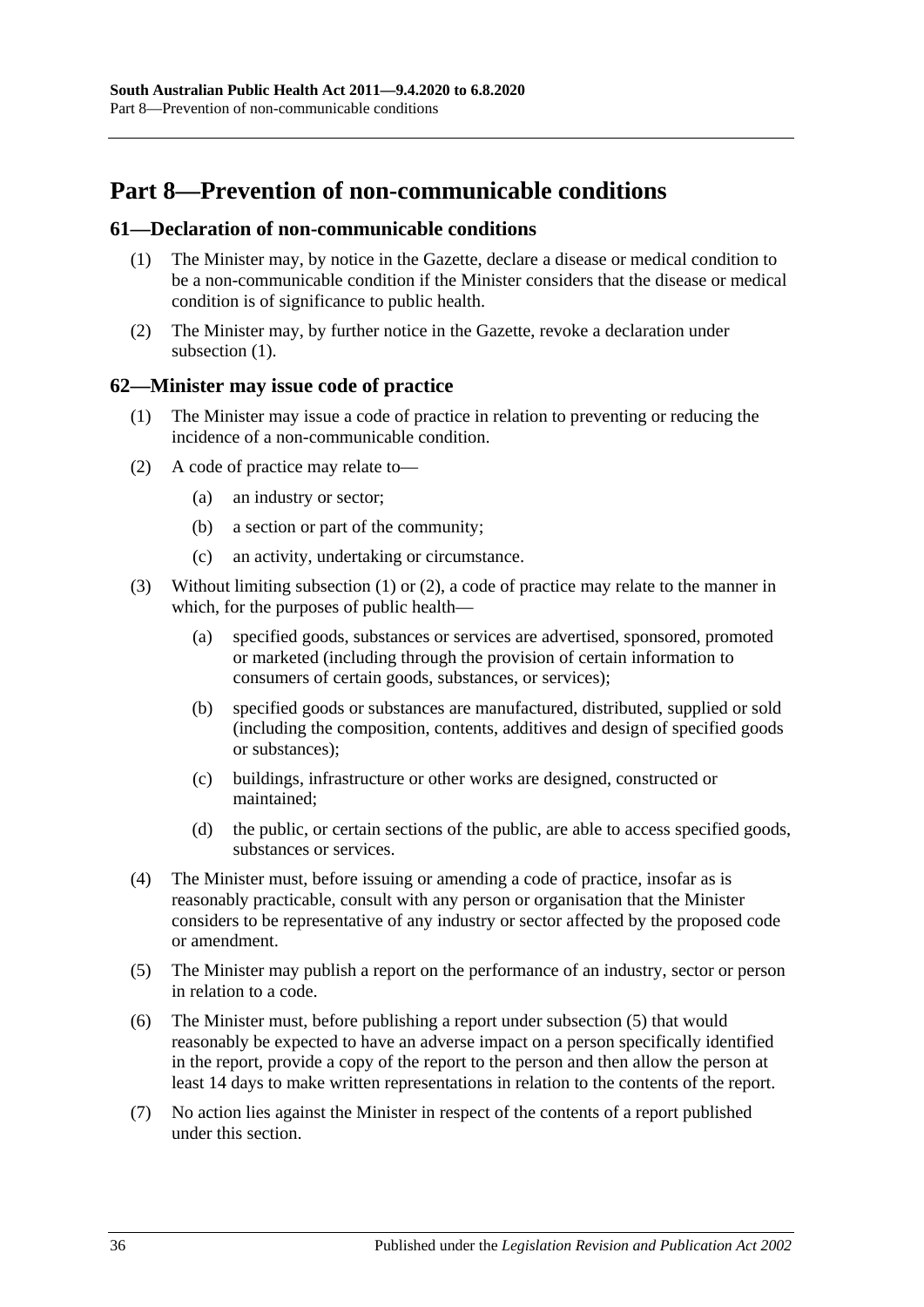# **Part 9—Notifiable conditions and contaminants**

## **Division 1—Notifiable conditions**

## <span id="page-36-0"></span>**63—Declaration of notifiable conditions**

- (1) The regulations may declare a disease or medical condition to be a notifiable condition.
- <span id="page-36-1"></span>(2) The Minister may, if the Minister considers it to be necessary in the interests of public health because of urgent circumstances, by notice in the Gazette, declare a disease or medical condition to be a notifiable condition.
- (3) A regulation or declaration under [subsection](#page-36-0) (1) or [\(2\)](#page-36-1) may be varied from time to time, or may be revoked, but a declaration of the Minister under [subsection](#page-36-1) (2) will, unless revoked sooner, expire 6 months after publication in the Gazette.
- (4) The revocation or expiry of a declaration of the Minister—
	- (a) does not prevent the disease or medical condition the subject of the declaration being declared to be a notifiable condition by the regulations; and
	- (b) does not prevent the disease or medical condition being the subject of a further declaration of the Minister if the Minister considers that urgent circumstances again warrant the declaration of the disease or medical condition to be a notifiable condition.

## <span id="page-36-2"></span>**64—Notification**

 $(1)$  If—

- (a) a medical practitioner; or
- (b) a pathology service; or
- (c) a person of a class prescribed by regulation,

suspects that a person has, or has died from, a notifiable condition, the responsible person must as soon as practicable and, in any event, within 3 days of that suspicion being formed, report the case to the Chief Public Health Officer.

Maximum penalty: \$10 000.

- (2) A report under [subsection](#page-36-2) (1) must be—
	- (a) made in a manner and form determined by the Chief Public Health Officer; and
	- (b) accompanied by the information required by the Chief Public Health Officer to be furnished in connection with the provision of the report.
- (3) On the receipt of a report under [subsection](#page-36-2) (1) that relates to a person in a local government area, the Chief Public Health Officer must, if there is an immediate threat to public health in the area, as soon as is reasonably practicable, communicate the contents of the report to the council for the area.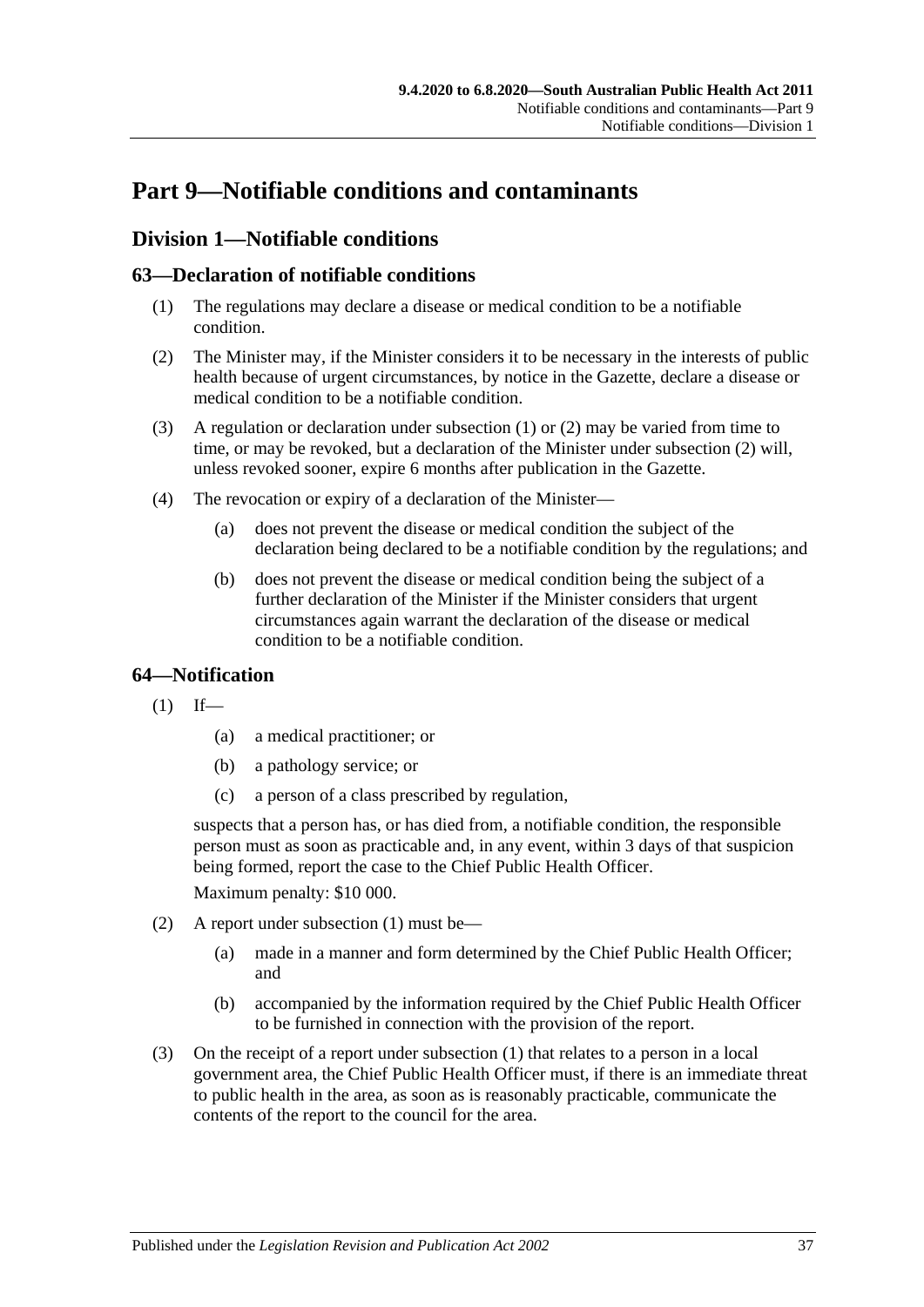- (4) A medical practitioner who suspects that a person is suffering from a notifiable condition is not required to make a report under [subsection](#page-36-2) (1) with respect to that case if the practitioner knows or reasonably believes that a report has already been made to the Chief Public Health Officer by another medical practitioner who is, or has been, responsible for the treatment of the person.
- <span id="page-37-0"></span>(5) Following receipt of a report made under this section, the Chief Public Health Officer may from time to time require additional information about the person or the person's condition from—
	- (a) the person who provided the report; and
	- (b) any other person who the Chief Public Health Officer reasonably believes could furnish the Chief Public Health Officer with information relevant to preventing, monitoring or controlling the notifiable condition.
- (6) A person must not, without reasonable excuse, fail to comply with a requirement imposed on the person under [subsection](#page-37-0) (5).

Maximum penalty: \$10 000.

- (7) No civil liability arises from a statement made honestly and without malice in, or in connection with, a report under this section.
- (8) A person who furnishes information under this section cannot, by virtue of doing so, be held to have breached any law or any principle of professional ethics.
- (9) A document held or produced by the Chief Public Health Officer for the purposes of this section that relates to a particular person is not subject to access under the *[Freedom of Information Act](http://www.legislation.sa.gov.au/index.aspx?action=legref&type=act&legtitle=Freedom%20of%20Information%20Act%201991) 1991*.
- (10) In this section—

*responsible person* means—

- (a) in relation to a medical practitioner—the medical practitioner;
- (b) in relation to a pathology service—the pathologist responsible for the day to day operation of the pathology laboratory;
- (c) in the case of a person of a class prescribed by regulation—a person identified under the regulations.

#### **65—Report to councils**

#### The Department—

- (a) must, on a monthly basis, provide each council with a report on the occurrence or incidence of notifiable conditions in its area and any problems or issues caused by or arising on account of such diseases or medical conditions that may exist in its area; and
- (b) must inform a council of the occurrence or incidence of any notifiable condition in its area that constitutes, or may constitute, a threat to public health.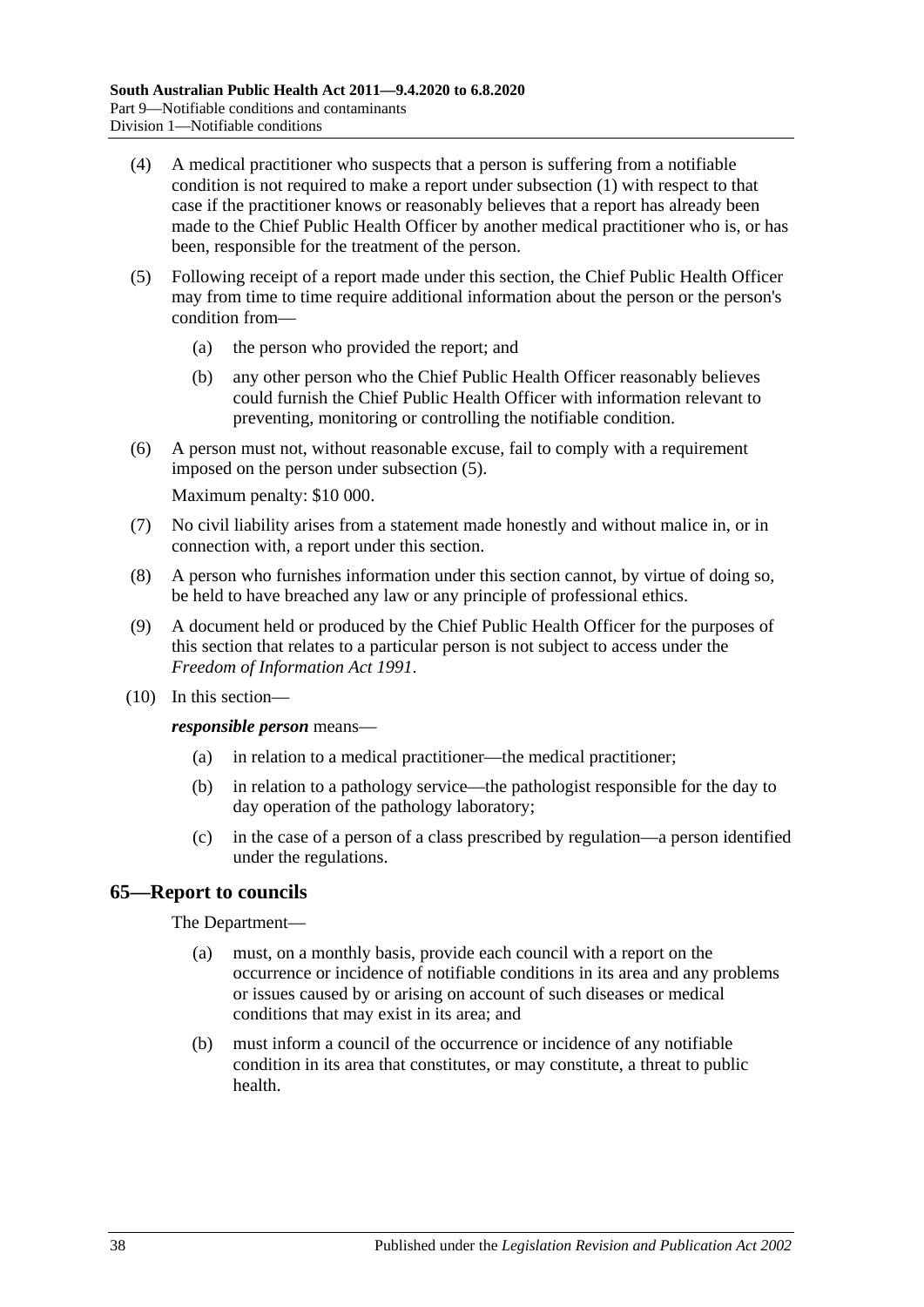#### <span id="page-38-0"></span>**66—Action to prevent spread of infection**

- (1) If there is danger to public health from the possible spread of a disease constituting a notifiable condition, the Chief Public Health Officer or an authorised officer authorised by the Chief Public Health Officer for the purposes of this section may give such directions and take such action as may be appropriate to avert that danger.
- <span id="page-38-1"></span>(2) Without limiting the generality of [subsection](#page-38-0) (1), the Chief Public Health Officer or authorised officer may—
	- (a) direct that any premises, vehicle or article be cleansed or disinfected;
	- (b) direct the destruction of any article, substance, food or other thing;
	- (c) seize any vehicle, article, substance, food or other thing;
	- (d) impose areas of quarantine or close premises;
	- (e) restrict movement into and out of any place or premises;
	- (f) take such other action as may be prescribed.
- (3) A person who is given a direction or subject to some other form of requirement under [subsection](#page-38-0) (1) or [\(2\)](#page-38-1) must not, without reasonable excuse, contravene or fail to comply with the direction or requirement.

Maximum penalty: \$25 000.

Expiation fee: \$750.

- (4) For the purpose of exercising a power under [subsection](#page-38-0) (1) or [\(2\),](#page-38-1) an authorised officer may be assisted by such assistants as may be necessary or desirable in the circumstances.
- <span id="page-38-2"></span>(5) If a person fails to take action in accordance with a direction or requirement, the Chief Public Health Officer or an authorised officer may take that action or cause it to be taken.
- (6) The Crown or a council may recover as a debt costs and expenses reasonably incurred in exercising powers under [subsection](#page-38-2) (5) from the person who failed to take the required action.
- <span id="page-38-3"></span>(7) For the purpose of exercising a power under this section, a person authorised to do so by the Chief Public Health Officer—
	- (a) may enter premises or any vehicle at any reasonable time; and
	- (b) may break into premises or any vehicle if authorised by a warrant issued by a magistrate.
- (8) A magistrate must not issue a warrant under [subsection](#page-38-3) (7) unless satisfied that the warrant is reasonably required in the circumstances.
- (9) If the Chief Public Health Officer informs a council of the occurrence of a disease constituting a notifiable condition, the council must take such action as is reasonably open to the council to assist in preventing the spread of the disease.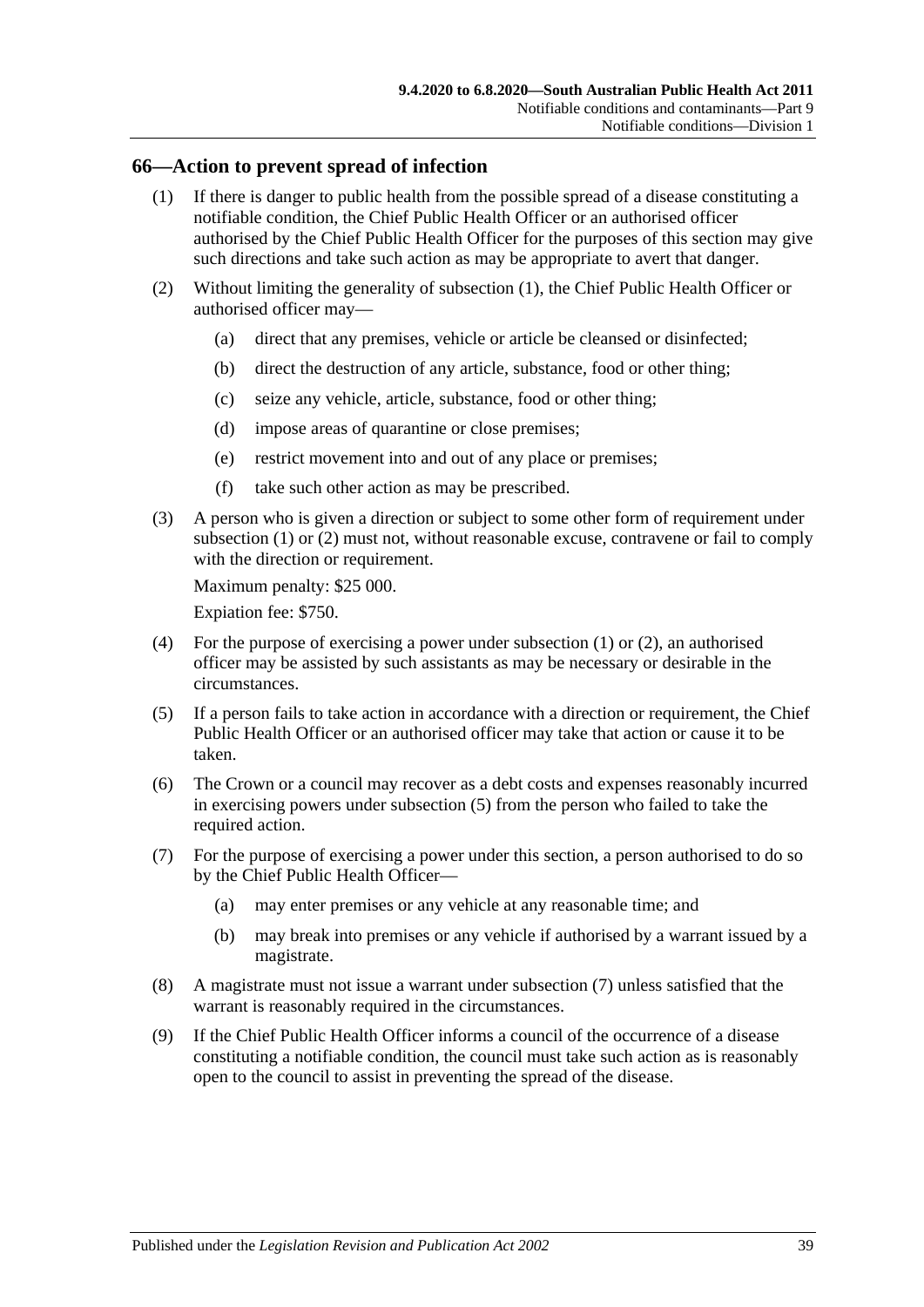# **Division 2—Notifiable contaminants**

#### <span id="page-39-0"></span>**67—Declaration of notifiable contaminants**

- (1) The regulations may declare a contaminant to be a notifiable contaminant.
- <span id="page-39-1"></span>(2) The Minister may, if the Minister considers it to be necessary in the interests of public health because of urgent circumstances, by notice in the Gazette, declare a contaminant to be a notifiable contaminant.
- (3) A regulation or declaration under [subsection](#page-39-0) (1) or [\(2\)](#page-39-1) may be varied from time to time, or may be revoked, but a declaration of the Minister under [subsection](#page-39-1) (2) will, unless revoked sooner, expire 6 months after publication in the Gazette.
- (4) The revocation or expiry of a declaration of the Minister—
	- (a) does not prevent the contaminant the subject of the declaration being declared to be a notifiable contaminant by the regulations; and
	- (b) does not prevent the contaminant being the subject of a further declaration of the Minister if the Minister considers that urgent circumstances again warrant the declaration of the contaminant to be a notifiable contaminant.

#### <span id="page-39-2"></span>**68—Notification of contaminant**

- $(1)$  If—
	- (a) a laboratory service; or
	- (b) a person of a class prescribed by the regulations,

detects or isolates a notifiable contaminant in a circumstance prescribed by the regulations for the purposes of this subsection, the responsible person must as soon as practicable (and in any event within 24 hours) report the detection or isolation to the Chief Public Health Officer.

Maximum penalty: \$25 000.

Expiation fee: \$750.

- <span id="page-39-3"></span>(2) [Subsection](#page-39-2) (1) does not apply—
	- (a) if the notifiable contaminant is detected or isolated in the course of a test carried out only for—
		- (i) educational purposes; or
		- (ii) the purposes of academic research,

unless the test and the circumstances of the particular case indicate the existence of a material risk to public health; or

- (b) in any circumstance—
	- (i) specified by the Chief Public Health Officer; or
	- (ii) prescribed by regulation.
- (3) For the purposes of [subsection](#page-39-3) (2)(a), a material risk to public health exists if the health of 1 or more persons has been, or might reasonably be expected to be, harmed, but does not include a case where the harm, or risk of harm, is trivial or negligible.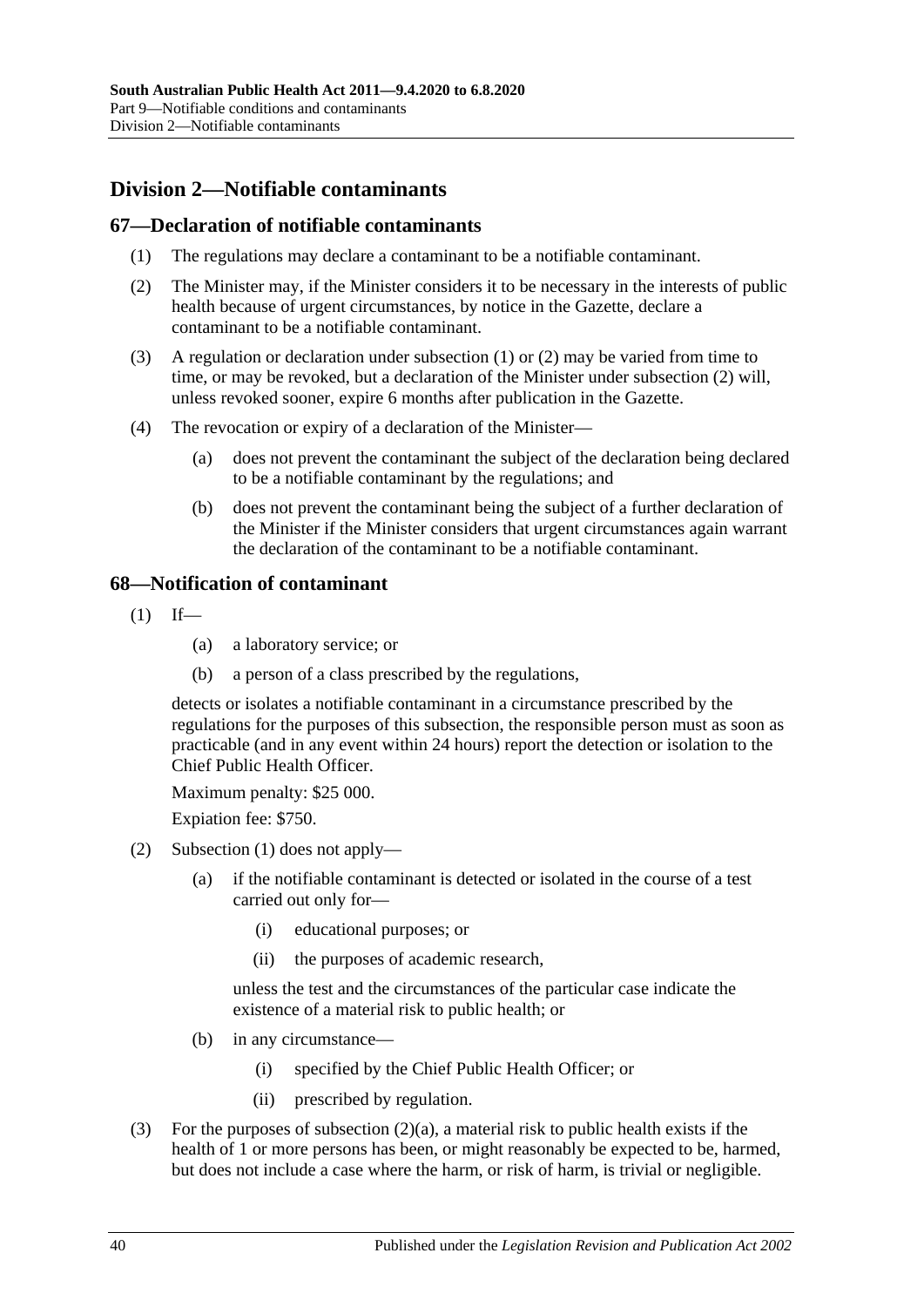- <span id="page-40-0"></span>(4) If a person is, in prescribed circumstances, informed at any time by a responsible person for a laboratory service (including a laboratory service outside the State) that—
	- (a) tests have been carried out by that laboratory in prescribed circumstances; and
	- (b) the test conducted by the laboratory has detected or isolated a notifiable contaminant,

the person must as soon as practicable (and in any event within 24 hours) report the detection or isolation to the Chief Public Health Officer

Maximum penalty: \$15 000.

Expiation fee: \$500.

- (5) [Subsection](#page-40-0) (4) does not apply in any circumstance specified by the Chief Public Health Officer.
- (6) A report under [subsection](#page-39-2) (1) or [\(4\)](#page-40-0) must be—
	- (a) made in a manner and form determined by the Chief Public Health Officer; and
	- (b) accompanied by the information required by the Chief Public Health Officer to be furnished in connection with the provision of the report.
- <span id="page-40-1"></span>(7) Following receipt of a report made under this section, the Chief Public Health Officer may from time to time—
	- (a) require additional information from—
		- (i) the person who provided the report;
		- (ii) any other person who the Chief Public Health Officer reasonably believes could furnish the Chief Public Health Officer with information relevant to monitoring or controlling the notifiable containment;
	- (b) require a person who provided the report to undertake, or cause to be undertaken, testing (or further testing) specified by the Chief Public Health Officer and to provide a further report or information to the Chief Public Health Officer.
- (8) A person must not, without reasonable excuse, fail to comply with a requirement imposed on the person under [subsection](#page-40-1) (7).

Maximum penalty: \$15 000.

Expiation fee: \$500.

- (9) No civil liability arises from a statement made honestly and without malice in, or in connection with, a report under this section.
- (10) A person who furnishes information under this section cannot, by virtue of doing so, be held to have breached any law or any principle of professional ethics.
- (11) Any notification given by a person in compliance with this section is not admissible in evidence against the person for an offence or for the imposition of a penalty (other than proceedings in respect of the making of a false or misleading statement).
- <span id="page-40-2"></span>(12) A regulation under this section must be made on the recommendation of the Chief Public Health Officer.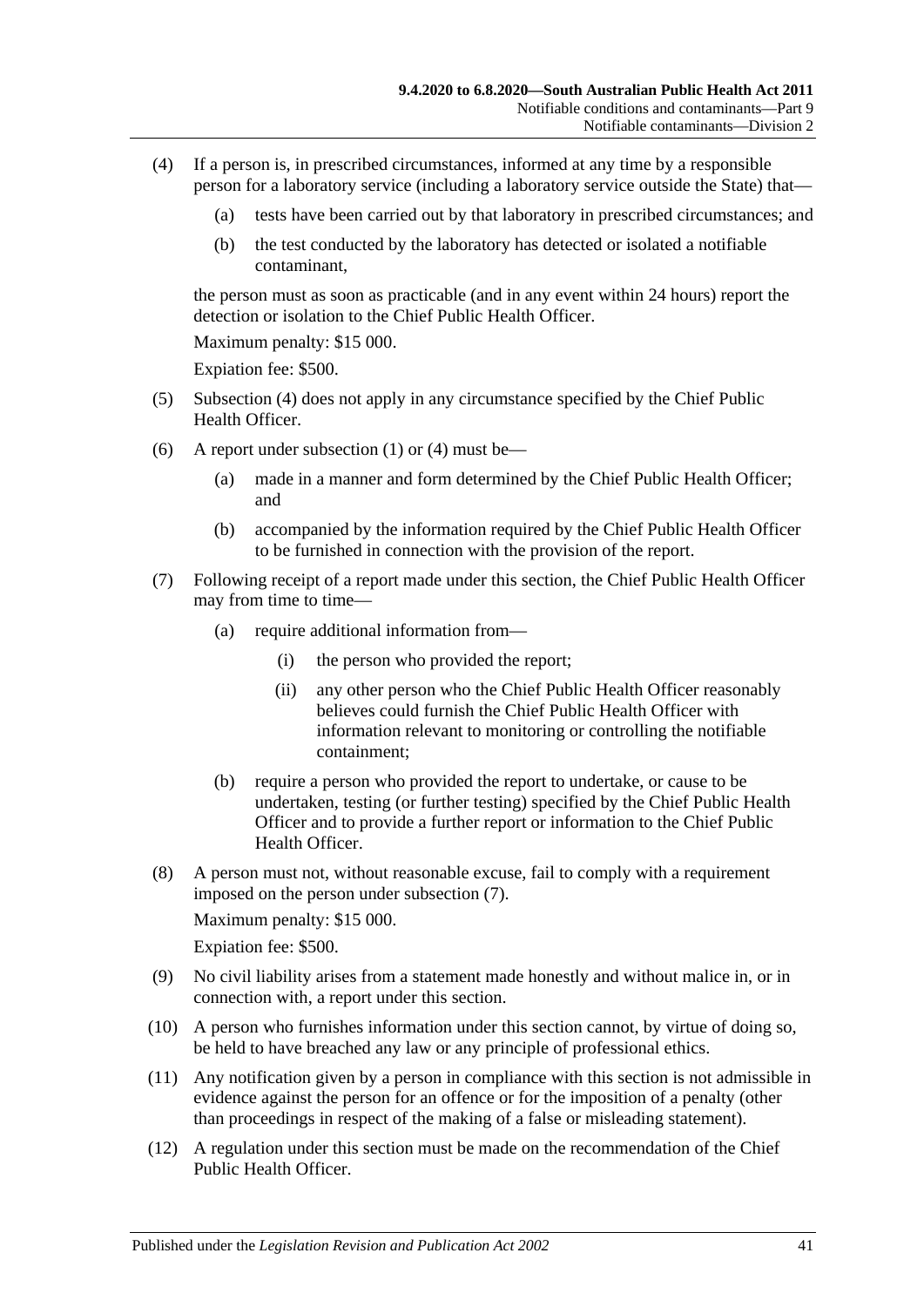- (13) A Chief Public Health Officer must not make a recommendation under [subsection](#page-40-2) (12) unless or until the Chief Public Health Officer has taken reasonable steps to consult with representatives, within any industry directly affected by the regulation, considered relevant by the Chief Public Health Officer in relation to the proposal to make the relevant regulations under this section.
- (14) A document held or produced for the purposes of this section that relates to a particular person is not subject to access under the *[Freedom of Information Act](http://www.legislation.sa.gov.au/index.aspx?action=legref&type=act&legtitle=Freedom%20of%20Information%20Act%201991) 1991*.
- (15) In this section—

*laboratory service* means a service which performs tests or analyses for the purpose of isolating or detecting contaminants in various substances;

#### *responsible person* means—

- (a) in relation to a laboratory service—the person responsible for the day to day operation of the laboratory service;
- (b) in the case of a person of a class prescribed by the regulations—a person identified under the regulations.

# <span id="page-41-2"></span>**Part 10—Controlled notifiable conditions**

## **Division 1—Preliminary**

#### **69—Principles**

The principles set out in [section](#page-9-0) 14 have particular application to this Part.

#### <span id="page-41-0"></span>**70—Declaration of controlled notifiable conditions**

- (1) The regulations may declare a disease or medical condition to be a controlled notifiable condition.
- <span id="page-41-1"></span>(2) The Minister may, if he or she considers it to be necessary in the interests of public health because of urgent circumstances, by notice in the Gazette, declare a disease or medical condition to be a controlled notifiable condition.
- (3) A regulation or declaration under [subsection](#page-41-0) (1) or [\(2\)](#page-41-1) may be varied from time to time, or may be revoked, but a declaration of the Minister under [subsection](#page-41-1) (2) will, unless revoked sooner, expire 6 months after publication in the Gazette.
- (4) The revocation or expiry of a declaration of the Minister—
	- (a) does not prevent the disease or medical condition the subject of the declaration being declared to be a controlled notifiable condition by the regulations; and
	- (b) does not prevent the disease or medical condition being the subject of a further declaration of the Minister if the Minister considers that urgent circumstances again warrant the declaration of the disease or medical condition to be a controlled notifiable condition.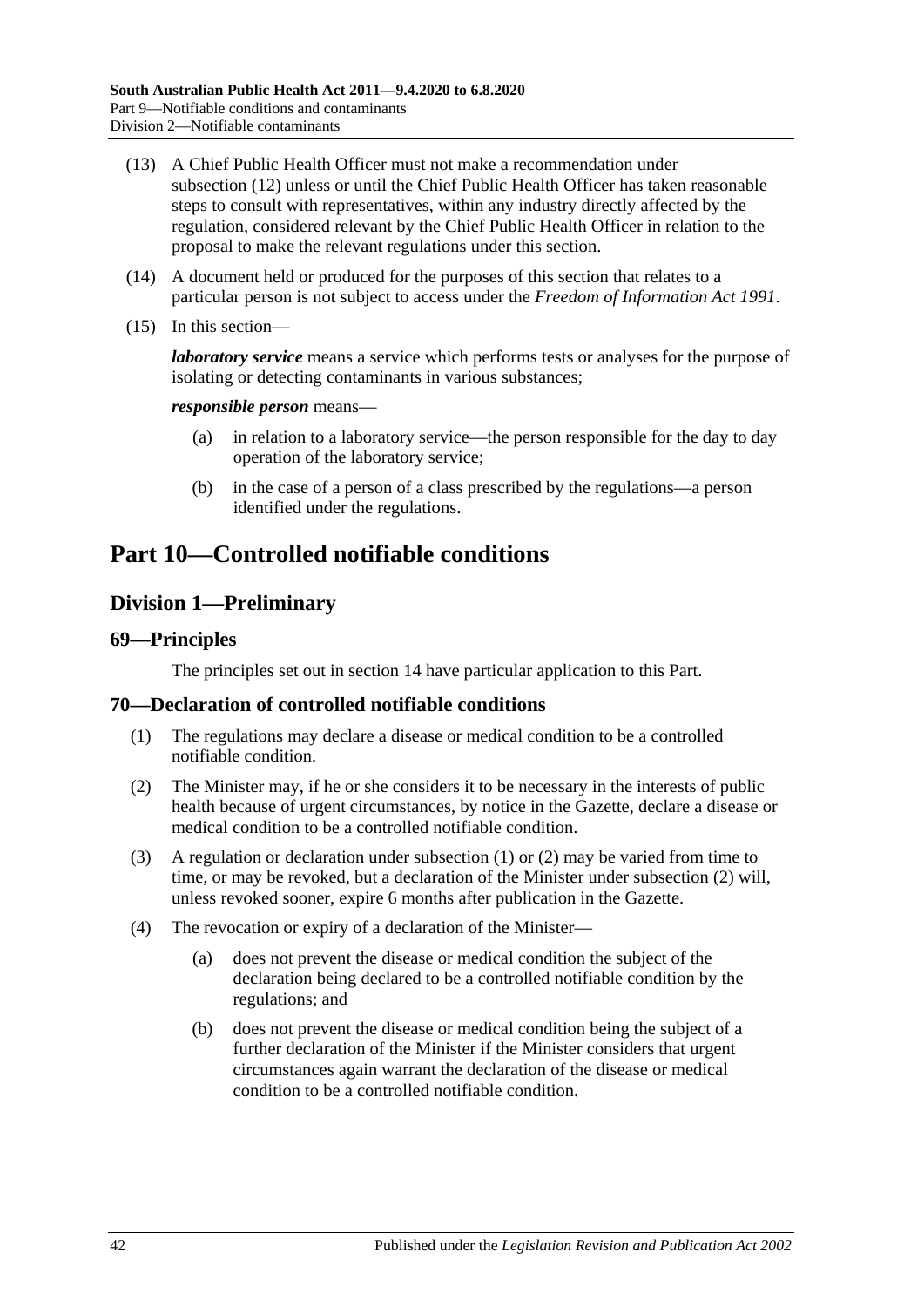## **71—Chief Public Health Officer to be able to act in other serious cases**

(1) In this section—

*serious disease*, in relation to a particular person, means a disease—

- (a) which is, or may be, infectious; and
- (b) which the Chief Public Health Officer reasonably believes to present a serious risk to public health.
- <span id="page-42-2"></span><span id="page-42-0"></span>(2) This section applies to a person if—
	- (a) the Chief Public Health Officer has reason to believe that the person (the *relevant person*) has, or has been exposed to, a serious disease; and
	- (b) the disease is not a controlled notifiable condition; and
	- (c) the Chief Public Health Officer determines that it is appropriate for action to be taken under this section; and
	- (d) the Chief Public Health Officer serves notice of the determination on the relevant person.
- <span id="page-42-1"></span>(3) In a case where this section applies—
	- (a) the serious disease will, in relation to the relevant person, be taken to be a controlled notifiable condition; and
	- (b) the Chief Public Health Officer may take action under this Part in relation to the relevant person as if the person had a controlled notifiable condition.
- (4) This section will cease to apply to a relevant person—
	- (a) if the Chief Public Health Officer revokes his or her determination under [subsection](#page-42-0)  $(2)(c)$ ; or
	- (b) at the expiration of 28 days from service of the notice under [subsection](#page-42-1)  $(2)(d)$ ; or
	- (c) if the serious disease is declared to be a controlled notifiable condition under this Part,

whichever first occurs.

- (5) The fact that this section ceases to apply to a person—
	- (a) does not effect any order, requirement or direction that applies in relation to the person immediately before the time that this section ceases to apply if the serious disease that gave rise to the application of this section has been declared to be a controlled notifiable condition under this Division (and is a controlled notifiable condition at the time that the section ceases to apply); and
	- (b) does not prevent the section applying to the person again if the Chief Public Health Officer has a reason to believe that the person is again suffering from, or has been exposed to, another serious disease (and the other requirements of [subsection](#page-42-2) (2) are satisfied).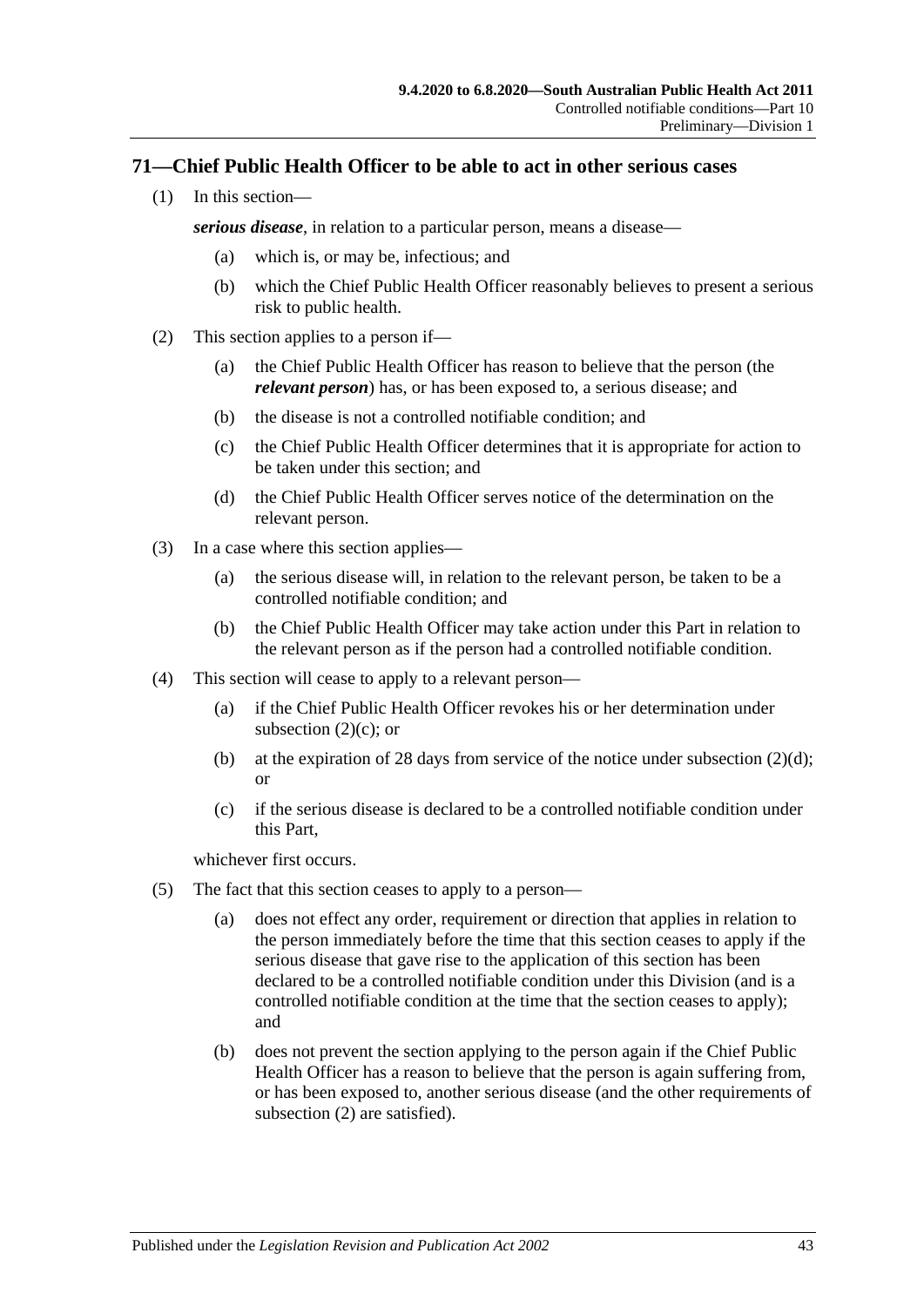## **72—Children**

- <span id="page-43-0"></span>(1) If a requirement is imposed under this Part in relation to a child—
	- (a) a parent or guardian of the child who is aware of the requirement must take such steps as are reasonably necessary and available to achieve compliance with the requirement; and
	- (b) any requirement to serve any notice or other document will be satisfied if service is effected on a parent or guardian of the child.
- (2) The regulations may make other modifications to the operation of this Part in relation to its application to children (and those modifications will have effect according to their terms).
- (3) A person who fails to comply with [subsection](#page-43-0)  $(1)(a)$  is guilty of an offence. Maximum penalty: \$25 000.
- (4) In this section—

*child* means a person under 16 years of age;

*parent* includes a person *in loco parentis*.

## **Division 2—Controls**

#### **73—Power to require a person to undergo an examination or test**

- (1) The Chief Public Health Officer may impose a requirement under this section if [subsection](#page-43-1) (2) or [\(3\)](#page-43-2) applies.
- <span id="page-43-1"></span>(2) This subsection applies if the Chief Public Health Officer has reasonable grounds to believe—
	- (a) that a person has a controlled notifiable condition and the person presents, has presented, or is likely to present, a risk to health through the transmission of a disease constituting that condition; or
	- (b) that an incident has occurred or a circumstance has arisen in which a person could have been exposed to, or could have contracted, a controlled notifiable condition.
- <span id="page-43-2"></span>(3) This subsection applies if—
	- (a) an incident has occurred or a circumstance has arisen, while a caregiver or custodian is acting in that capacity, in which, if any of those involved were infected by a disease constituting a controlled notifiable condition, the disease could be transmitted to the caregiver or custodian; and
	- (b) the Chief Public Health Officer has reasonable grounds to believe that the imposition of a requirement under this section is necessary in the interests of a rapid diagnosis and, if appropriate, treatment of any person involved in the incident or connected with the circumstance (whether or not as a caregiver or custodian).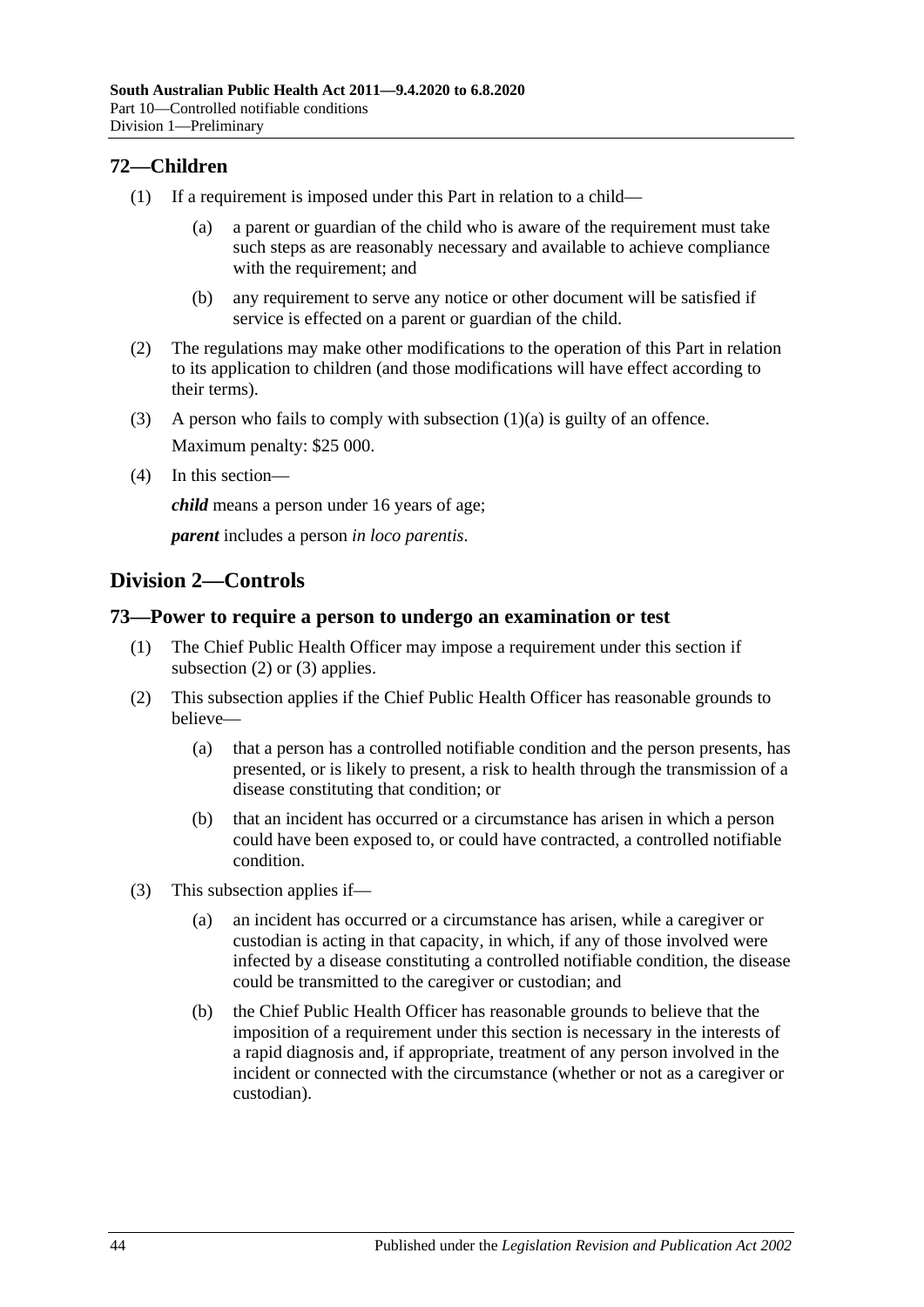- <span id="page-44-0"></span>(4) However, the Chief Public Health Officer should not act under this section unless the Chief Public Health Officer considers—
	- (a) that the person has been given a reasonable opportunity to undertake an examination or testing of the kind that will be subject to a requirement under this section but has failed to do so; or
	- (b) that the imposition of a requirement under this section is reasonably necessary for the purposes of a rapid diagnosis and, if appropriate, treatment of the relevant person.
- <span id="page-44-1"></span>(5) A requirement that may be imposed on a person under this section is that the person—
	- (a) present himself or herself at such place and time as may be specified by the Chief Public Health Officer in order to undergo a clinical examination or to undertake (or be the subject of) tests, or both; and
	- (b) comply with any requirement imposed by a person who may conduct the examination or carry out the tests.
- (6) [Subsection](#page-44-0) (4)(a) does not apply if the person is unconscious or the Chief Public Health Officer considers that the person does not have the capacity to consent to an examination or testing of the relevant kind.
- (7) If the person is unconscious, [subsection](#page-44-1) (5) is modified so as to allow the Chief Public Health Officer to arrange a clinical examination or tests (or both) for the person.
- <span id="page-44-2"></span>(8) A requirement will be imposed by service of an order on the person unless—
	- (a) the person is unconscious; or
	- (b) the Chief Public Health Officer considers that urgent action is required in the circumstances of the particular case, in which case an oral order may be given.
- (8a) If an oral order is given under [subsection](#page-44-2) (8)(b), the Chief Public Health Officer must confirm the order by notice in writing served on the person as soon as practicable, but in any event within 48 hours, after giving the order (and a failure to serve a notice in accordance with this subsection will not affect the validity of the order).
- (9) The testing that may be undertaken under this section may include the provision or taking of a sample of blood, urine or other biological specimen.
- <span id="page-44-3"></span> $(10)$  If—
	- (a) a person is examined or subject to any test under this section; and
	- (b) the examination and any test disclose that the person does not have a controlled notifiable condition,

the person is entitled to reasonable reimbursement from the Department for costs and expenses directly incurred by the person in attending for the examination and any test.

- (11) An amount payable under [subsection](#page-44-3) (10) may be recovered as a debt.
- (12) The Chief Public Health Officer is entitled to be provided with a report on the outcome of any examination or test conducted under this section (and a person who conducted the examination or test must, at the request of the Chief Public Health Officer, furnish the Chief Public Health Officer with such a report).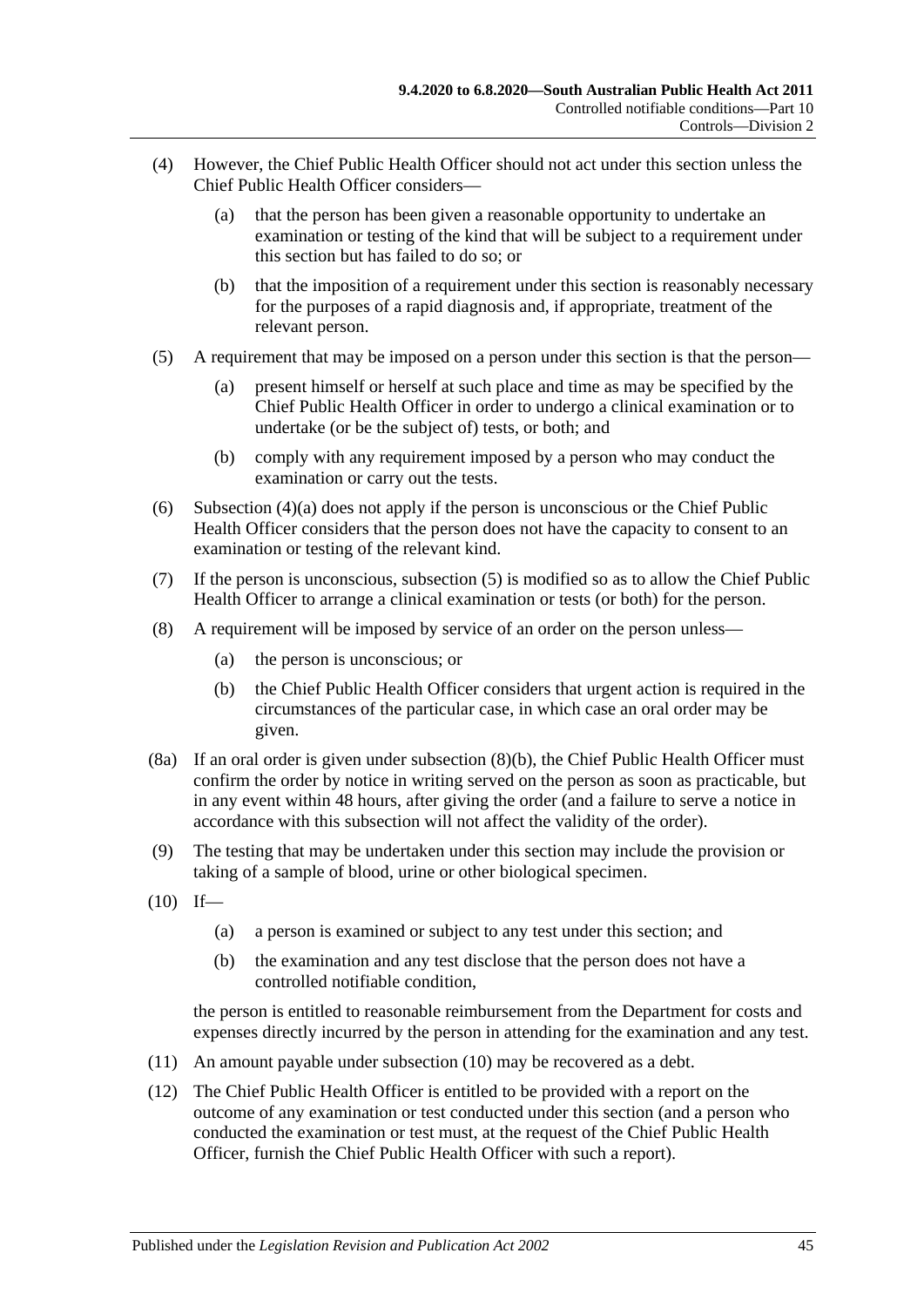#### (13) In this section—

*caregiver or custodian* means—

- (a) a person who is employed by, or performs work at, a health service; or
- (b) a person who provides, or who is associated with the provision of, any medical service or other form of service designed to benefit human health; or
- (c) a person who is employed by, or performs work at, a pathology service; or
- (d) a person who—
	- (i) removes human tissue from a person, whether alive or dead; or
	- (ii) handles human tissue,

under the *[Transplantation and Anatomy Act](http://www.legislation.sa.gov.au/index.aspx?action=legref&type=act&legtitle=Transplantation%20and%20Anatomy%20Act%201983) 1983*; or

- (e) a police officer; or
- (f) a legal custodian of a person who is in legal or protective custody and any person who is employed or engaged by a legal custodian in the course of keeping that person in legal or protective custody; or
- (g) a person who is within a class prescribed by the regulations for the purposes of this definition;

*health service* means a health service within the meaning of the *[Health Care](http://www.legislation.sa.gov.au/index.aspx?action=legref&type=act&legtitle=Health%20Care%20Act%202008)  Act [2008](http://www.legislation.sa.gov.au/index.aspx?action=legref&type=act&legtitle=Health%20Care%20Act%202008)*.

#### **74—Power to require counselling**

- (1) If the Chief Public Health Officer has reasonable grounds to believe that a person has, or has been exposed to, a controlled notifiable condition, the Chief Public Health Officer may impose a requirement on the person under this section.
- (2) However, the Chief Public Health Officer should not act under this section unless satisfied that the person has been given a reasonable opportunity to participate in the relevant counselling or activity but has failed to do so.
- <span id="page-45-0"></span>(3) A requirement will be imposed by service of an order on the person unless the Chief Public Health Officer considers that urgent action is required in the circumstances of the particular case, in which case an oral order may be given.
- (3a) If an oral order is given under [subsection](#page-45-0) (3), the Chief Public Health Officer must confirm the order by notice in writing served on the person as soon as practicable, but in any event within 48 hours, after giving the order (and a failure to serve a notice in accordance with this subsection will not affect the validity of the order).
- <span id="page-45-1"></span>(4) A requirement that may be imposed on a person under this section is that the person participate in 1 or more of the following:
	- (a) counselling;
	- (b) education;
	- (c) other activities relevant to understanding the controlled notifiable condition or the impact or implications of the controlled notifiable condition.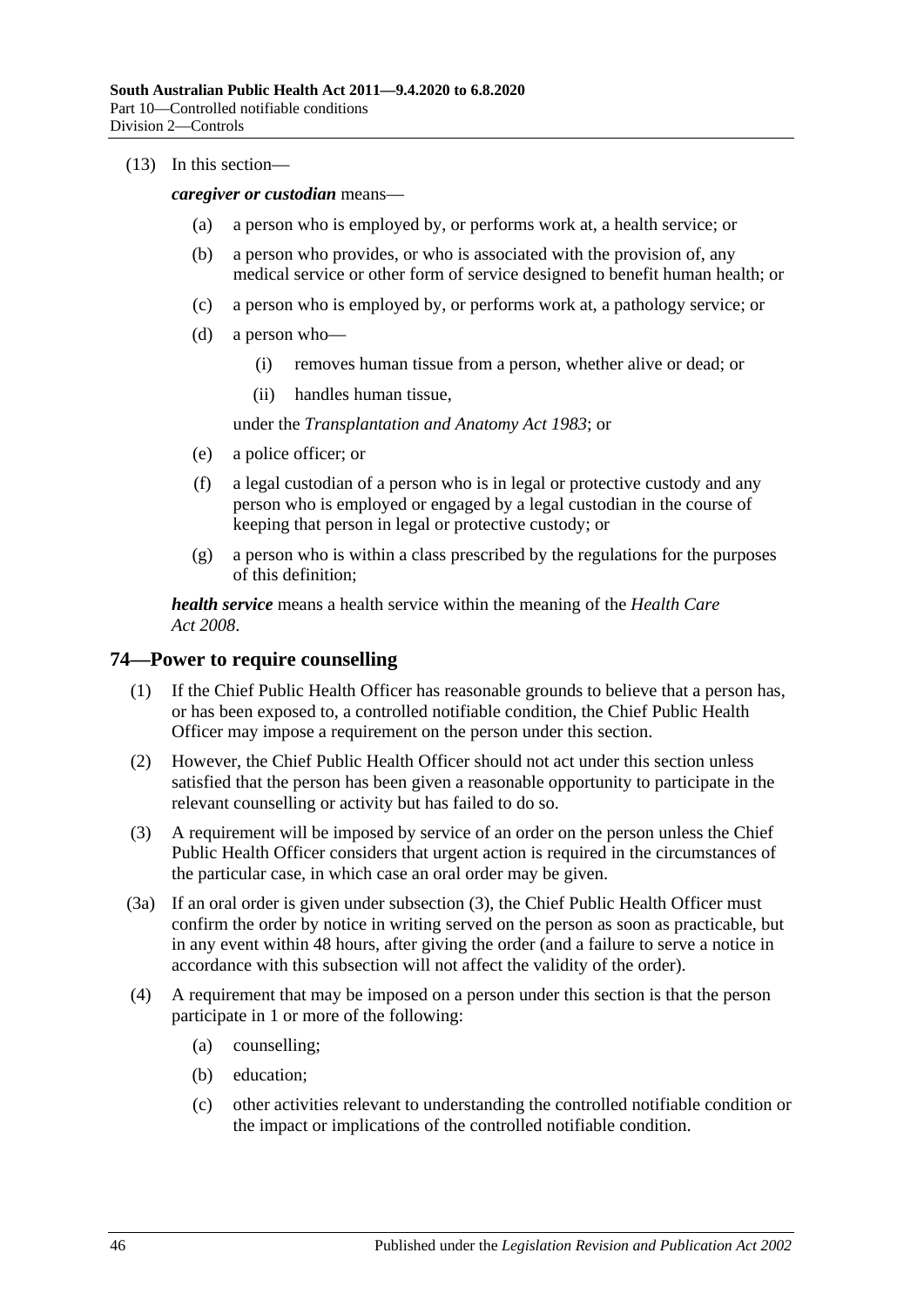(5) Without limiting [subsection](#page-45-1) (4), the order may specify the type, nature or extent of any counselling, and the type or details of any information that must be provided to the person.

## <span id="page-46-1"></span>**75—Power to give directions**

- $(1)$  If—
	- (a) the Chief Public Health Officer has reasonable grounds to believe that a person—
		- (i) has a controlled notifiable condition; or
		- (ii) has been exposed to a controlled notifiable condition; or
		- (iii) could have been exposed to a controlled notifiable condition; and
	- (b) the Chief Public Health Officer considers that an order under this section is reasonably necessary in the interests of public health,

then the Chief Public Health Officer may give directions to the person under this section.

- (2) However, the Chief Public Health Officer should not act under this section unless satisfied—
	- (a) that the person has undertaken counselling that is appropriate in the circumstances, or has refused or failed to undertake counselling that has been made reasonably available to the person; or
	- (b) that counselling is not appropriate or necessary in the circumstances of the particular case; or
	- (c) that urgent action is required in the circumstances of the particular case and that counselling can be provided after action is taken under this section.
- <span id="page-46-0"></span>(3) Any direction will be imposed by service of an order on the person unless the Chief Public Health Officer considers that urgent action is required in the circumstances of the particular case, in which case an oral order may be given.
- (3a) If an oral order is given under [subsection](#page-46-0) (3), the Chief Public Health Officer must confirm the order by notice in writing served on the person as soon as practicable, but in any event within 48 hours, after giving the order (and a failure to serve a notice in accordance with this subsection will not affect the validity of the order).
- (4) The directions that may be imposed by an order under this section include:
	- (a) a direction that the person remain at a specified place including, without limitation, a hospital or quarantine facility and, if considered to be appropriate by the Chief Public Health Officer, that the person remain isolated;
	- (b) a direction that the person refrain from carrying out specified activities (for example, without limitation, employment, use of public transport or participation in certain events), either absolutely or unless specified conditions are satisfied;
	- (c) a direction that the person refrain from visiting a specified place, or a place within a specified class, either absolutely or unless specified conditions are satisfied;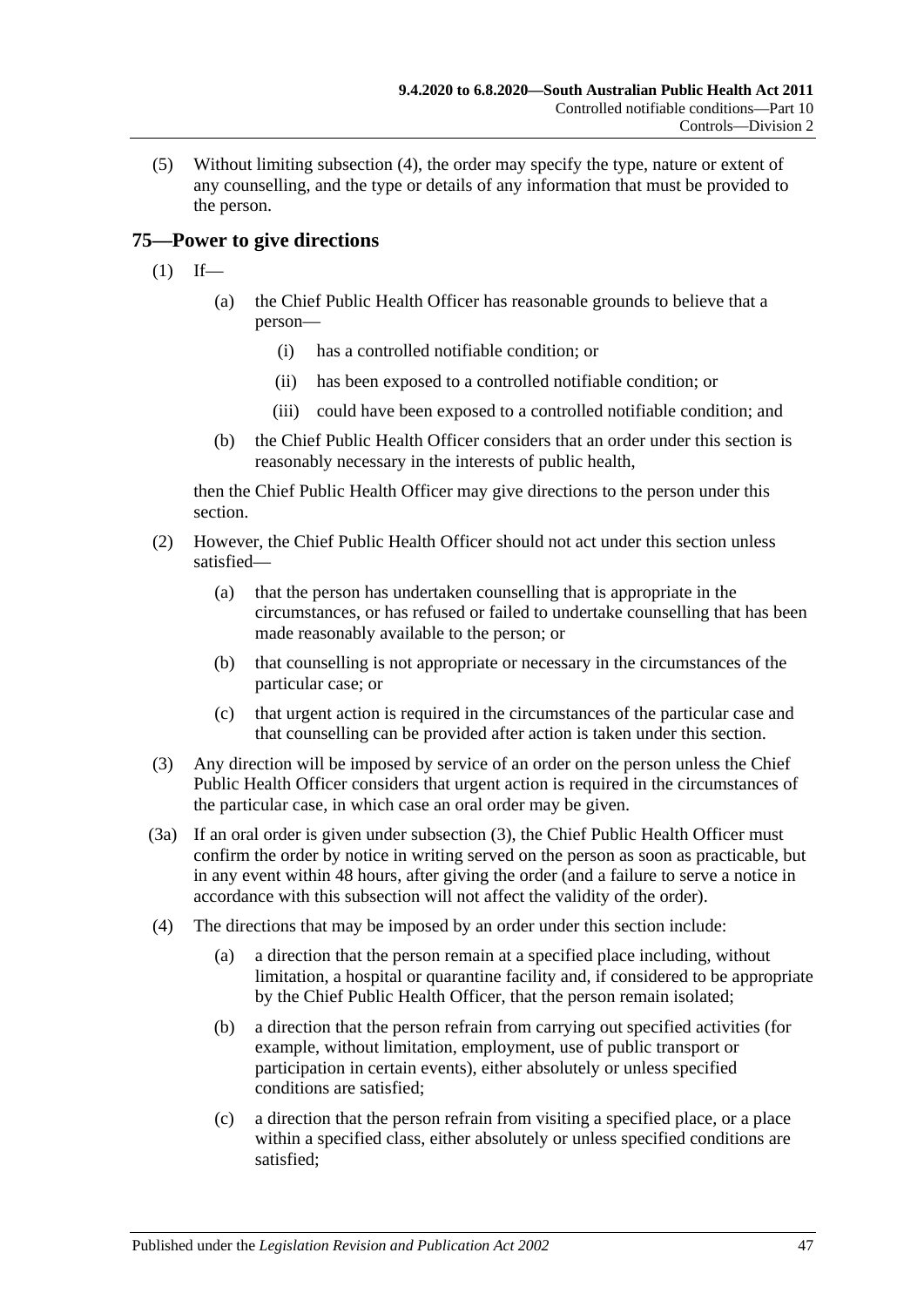- (d) a direction that the person refrain from associating with specified persons or specified classes of persons;
- (e) a direction that the person take specified action to prevent or minimise any health risk that may be posed by the person;
- (f) a direction that the person attend meetings and provide such information as may be reasonably required in the circumstances;
- (g) a direction that the person place himself or herself under the supervision of a member of the staff of the Department or a medical practitioner or other health professional nominated by the Chief Public Health Officer and obey the reasonable directions of that person;
- <span id="page-47-0"></span>(h) a direction that the person submit himself or herself to examination by a medical practitioner nominated by the Chief Public Health Officer at such intervals as the Chief Public Health Officer may require;
- <span id="page-47-1"></span>(i) a direction that the person undergo specified medical treatment, including at a specified place and time (or times);
- (j) such other direction as to the person's conduct or supervision that the Chief Public Health Officer considers to be appropriate in the circumstances.
- (5) The Chief Public Health Officer
	- (a) must not impose a direction under [subsection](#page-47-0)  $(4)(h)$  or [\(i\)](#page-47-1) if the Chief Public Health Officer is satisfied that the person has a conscientious objection to the relevant examination or treatment (as the case may be) due to a religious, cultural or other similar ground; and
	- (b) must not impose a direction under [subsection](#page-47-1)  $(4)(i)$  if the treatment would impose a serious threat to the person's health.
- (6) However, if a direction under [subsection](#page-47-0) (4)(h) or [\(i\)](#page-47-1) would relate to a child, the Chief Public Health Officer may make a direction under either (or both) paragraphs despite a conscientious objection of a parent or guardian of the child if the Chief Public Health Officer considers that the relevant examination or treatment (as the case may be) is in the best interests of the child (and reasonably necessary in the interests of public health).

## **76—Review by Tribunal**

- (1) A person who is the subject of an order, requirement or direction of the Chief Public Health Officer under a preceding section under this Division (including an order, requirement or direction as varied under this Division) may apply to the Tribunal for a review of the order, requirement or direction.
- (2) An application under this section may be instituted at any time during the currency of the order, requirement or direction (and, subject to [subsection](#page-47-2) (3), more than 1 application may be made while the order, requirement or direction is in force).
- <span id="page-47-2"></span>(3) If a second or subsequent application is made with respect to the same order, requirement or direction, the Tribunal must first consider whether there has been a significant change in the material circumstances of the case and should, unless the Tribunal in its discretion determines otherwise, decline to proceed with the application (if it appears that the proceedings would simply result in a rehearing of the matter without such a change in circumstances).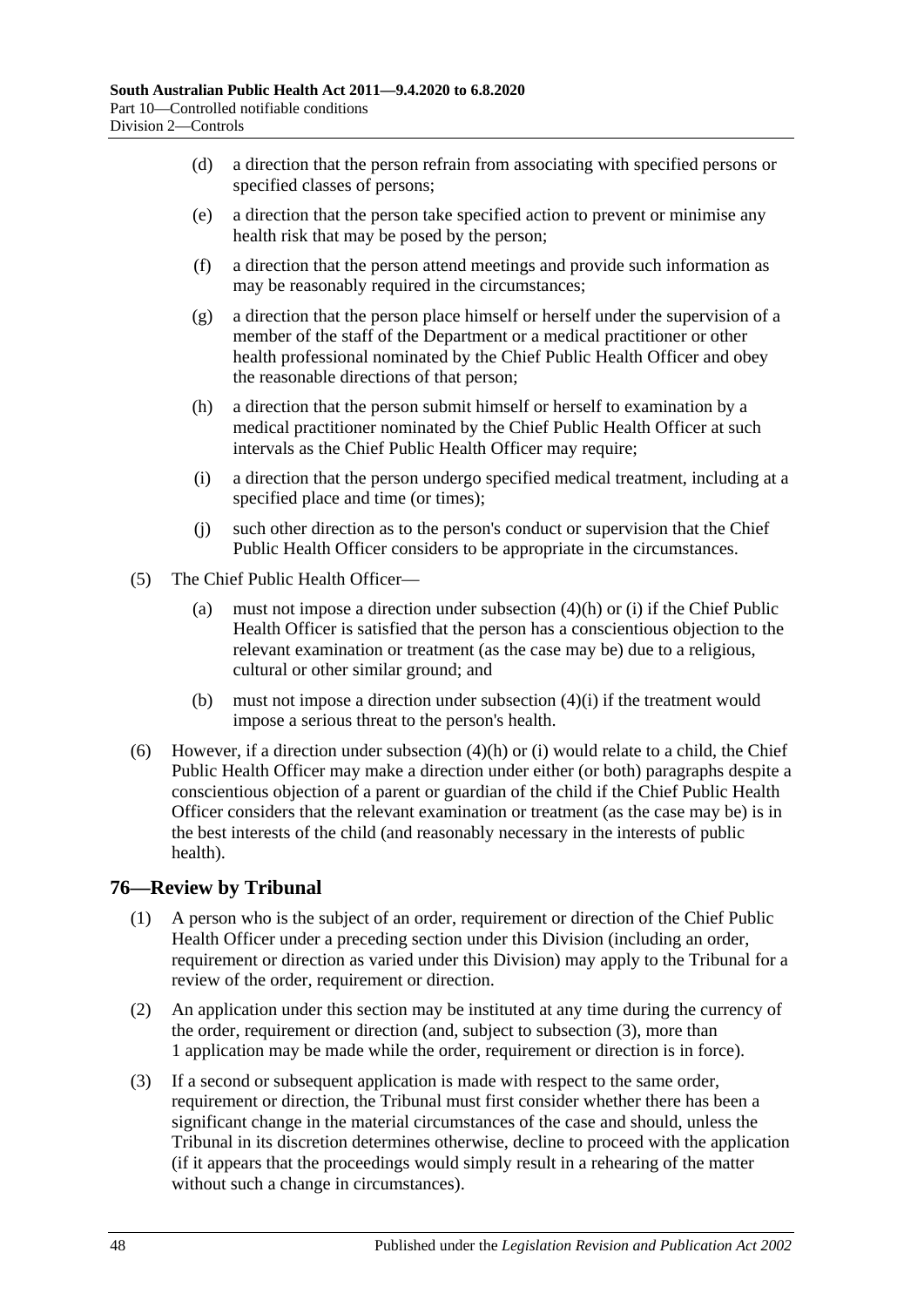(5) The Tribunal is to hear and determine an application under this section as soon as is reasonably practicable.

#### <span id="page-48-4"></span>**77—Power to require detention**

- <span id="page-48-3"></span><span id="page-48-2"></span><span id="page-48-1"></span>(1) The Chief Public Health Officer may make an order under this section if—
	- (a) the Chief Public Health Officer has reasonable grounds to believe that a person—
		- (i) has a controlled notifiable condition; or
		- (ii) has been exposed to a controlled notifiable condition; or
		- (iii) could have been exposed to a controlled notifiable condition; and
	- (b) either—
		- (i) the person is or has been the subject of 1 or more directions under [section](#page-46-1) 75 and has contravened or failed to comply with a direction; or
		- (ii) the Chief Public Health Officer considers that there is a material risk the person would not comply with 1 or more directions under [section](#page-46-1) 75 if they were to be imposed; or
		- (iii) the Chief Public Health Officer is satisfied that urgent action is required in the circumstances of the particular case such that a direction under [section](#page-46-1) 75 is not appropriate; and
	- (c) the Chief Public Health Officer considers that the person presents, or could present, a risk to public health and that action under this section is justified.
- (2) However, the Chief Public Health Officer should not act under this section unless satisfied—
	- (a) that the person has undertaken counselling that is appropriate in the circumstances, or has refused or failed to undertake counselling that has been made reasonably available to the person; or
	- (b) that counselling is not appropriate in the circumstances of the particular case; or
	- (c) that urgent action is required in the circumstances of the particular case and that counselling can be provided after action is taken under this section.
- <span id="page-48-0"></span>(3) An order under this section must be served on the person unless the Chief Public Health Officer considers that urgent action is required in the circumstances of the particular case, in which case an oral order may be given.
- (3a) If an oral order is given under [subsection](#page-48-0) (3), the Chief Public Health Officer must confirm the order by notice in writing served on the person as soon as practicable, but in any event within 48 hours, after giving the order (and a failure to serve a notice in accordance with this subsection will not affect the validity of the order).
- (4) An order under this section will be that the person be detained at a specified place while the order is in force.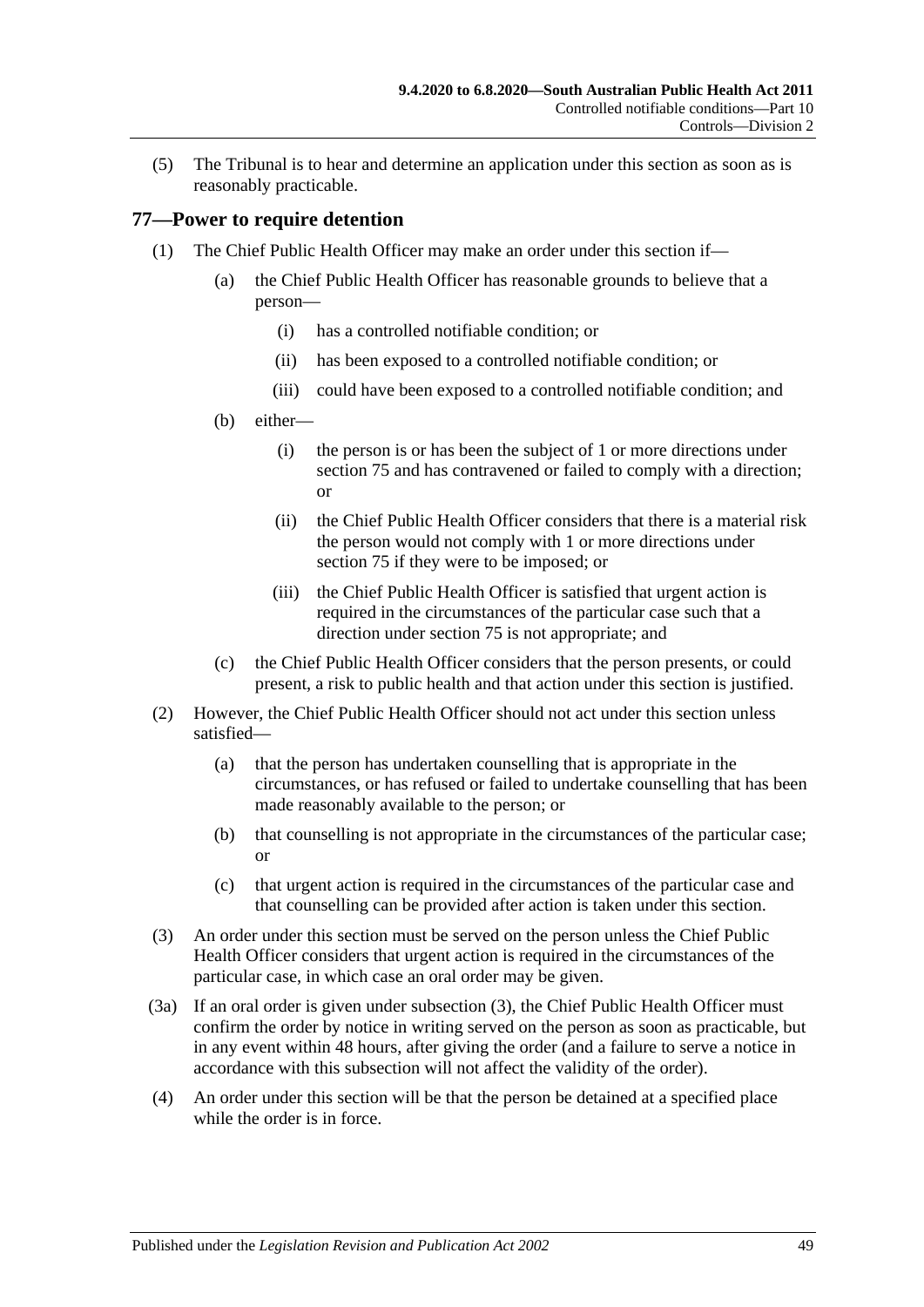- (5) An order under this section may contain other requirements relating to the person's conduct or supervision that the Chief Public Health Officer considers to be appropriate in the circumstances.
- (6) Subject to this section
	- (a) an order made on the grounds specified in [subsection](#page-48-1)  $(1)(a)(i)$  or  $(ii)$ 
		- (i) will be for an initial period not exceeding 30 days; and
		- (ii) will be able to be extended from time to time by the Chief Public Health Officer for periods not exceeding 60 days; and
	- (b) an order made on the grounds specified in [subsection](#page-48-3)  $(1)(a)(iii)$ 
		- (i) will be for an initial period not exceeding 48 hours; and
		- (ii) will be able to be extended from time to time by the Chief Public Health Officer for periods not exceeding 30 days.
- <span id="page-49-0"></span>(7) If the Chief Public Health Officer considers that it will be necessary to extend an order made on the grounds specified in [subsection](#page-48-1)  $(1)(a)(i)$  or  $(ii)$  beyond an initial period of 30 days, the Chief Public Health Officer must, before the expiration of that period, apply to the Supreme Court for a review of the order.
- <span id="page-49-2"></span>(8) If an application is made under [subsection](#page-49-0) (7)—
	- (a) the order may be extended beyond the initial period of 30 days pending the outcome of the application to the Supreme Court; and
	- (b) the Supreme Court should seek to hear and determine the application as soon as is reasonably practicable after it is made to the Court; and
	- (c) the Supreme Court may, on hearing the application, confirm, vary or revoke the order that has been made by the Chief Public Health Officer.
- <span id="page-49-1"></span>(8a) If the Chief Public Health Officer considers that it will be necessary to extend an order made on the grounds specified in [subsection](#page-48-3)  $(1)(a)(iii)$  beyond an initial period of 48 hours, the Chief Public Health Officer must, before the expiration of that period, apply to the Magistrates Court for a review of the order.
- (8b) If an application is made under [subsection](#page-49-1) (8a)—
	- (a) the order may be extended beyond the initial period of 48 hours pending the outcome of the application to the Magistrates Court; and
	- (b) the Magistrates Court should seek to hear and determine the application as soon as is reasonably practicable after it is made to the Court; and
	- (c) the Magistrates Court may, on hearing the application, confirm, vary or revoke the order that has been made by the Chief Public Health Officer.

**Note—**

See also the power in [subsection](#page-50-0) (13) to determine examination periods.

<span id="page-49-3"></span>(9) Furthermore, a person must not be detained under this section for a period exceeding 6 months in total unless the Supreme Court has, on application by the Chief Public Health Officer made for the purposes of this subsection, confirmed the order (with or without any variation made by the Court).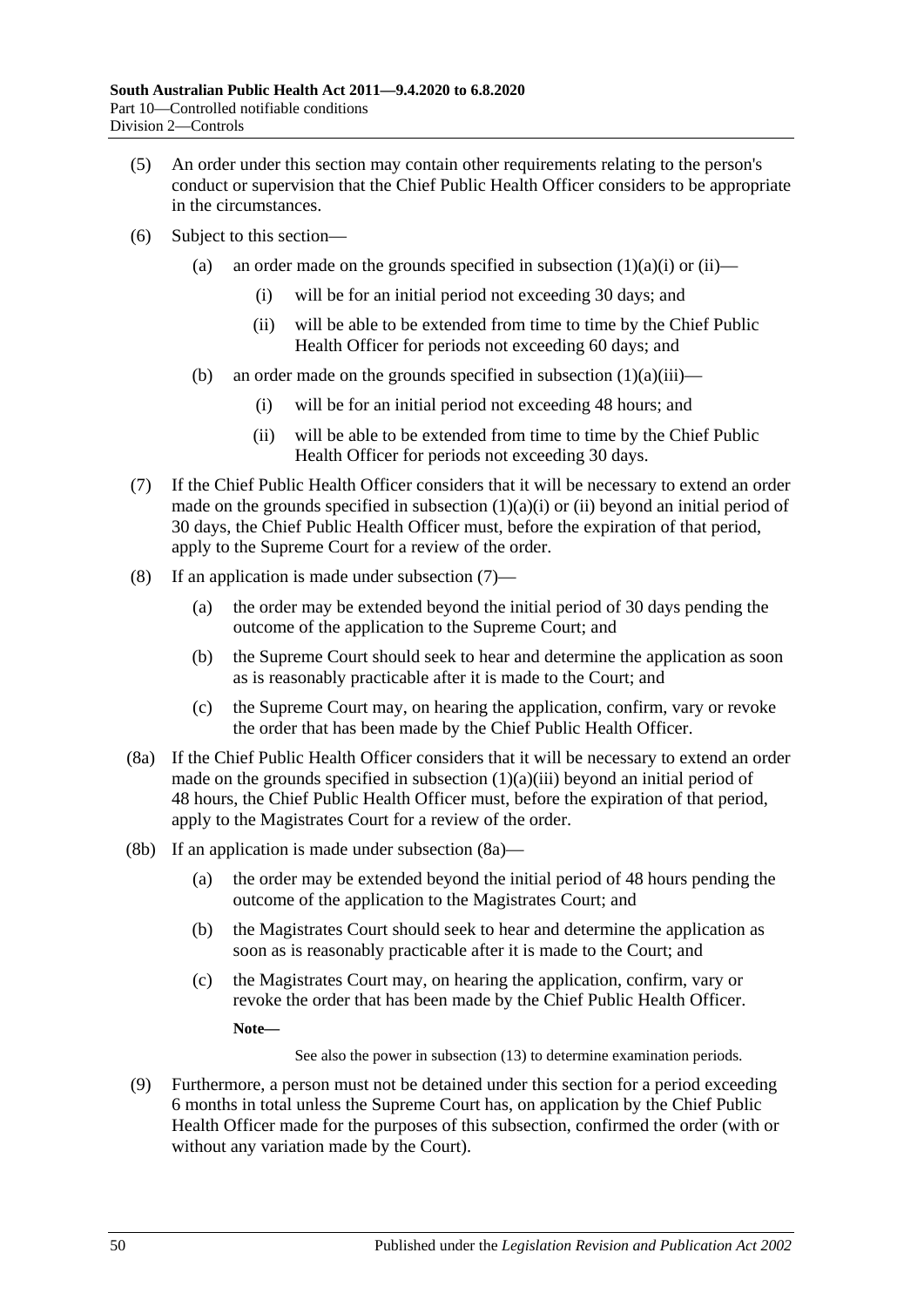- (10) The Supreme Court will be constituted of a single Judge for the purposes of proceedings under [subsections](#page-49-0) (7), [\(8\)](#page-49-2) and [\(9\).](#page-49-3)
- (11) A Judge, in acting under a preceding subsection, may make any consequential or ancillary order or direction, or impose any conditions, the Judge considers appropriate (including that the relevant person be released pending the outcome of the hearing of the matter (if the Judge thinks fit) on such conditions, if any, as the Judge may determine, or that the matter be brought back before the Supreme Court constituted of a single Judge at a time, or within a period or periods, specified by the Judge (and, if a matter is brought back before the Court, then a Judge may make such orders as the Judge thinks fit)).
- (12) The preceding subsections do not limit the ability of a person to apply for a review of an order under this section under [section](#page-50-1) 78.
- <span id="page-50-0"></span>(13) A person who is detained under this section must be examined by a medical practitioner at intervals not exceeding—
	- (a)  $30$  days; or
	- (b) such shorter period or periods as a Supreme Court Judge or Magistrate may determine having regard to the nature of the controlled notifiable condition and the extent to which the person has been affected by that condition.
- (14) The Chief Public Health Officer must facilitate any reasonable request for communication made by a person detained under this section.

#### <span id="page-50-1"></span>**78—Review of detention orders by Supreme Court**

- (1) A person who is the subject of an order of the Chief Public Health Officer under [section](#page-48-4) 77 may apply to the Supreme Court for a review of the order.
- (2) An application under this section may be instituted at any time during the currency of the order (and, subject to [subsection](#page-50-2) (3), more than 1 application may be made while the order is in force).
- <span id="page-50-2"></span>(3) If a second or subsequent application is made under this section with respect to the same order, the Supreme Court must first consider whether there has been a significant change in the material circumstances of the case and should, unless the Supreme Court in its discretion determines otherwise, decline to proceed with the application (if it appears that the proceedings would simply result in a rehearing of the matter without such a change in circumstances).
- (4) Subject to complying with [subsection](#page-50-2) (3), the Supreme Court may, on hearing an application under this section—
	- (a) confirm, vary or revoke the order, or substitute any order;
	- (b) remit the subject matter to the Chief Public Health Officer for further consideration;
	- (c) dismiss the matter;
	- (d) make any consequential or ancillary order or direction, or impose any conditions, that it considers appropriate.
- (5) The Supreme Court will be constituted of a single Judge for the purposes of this section.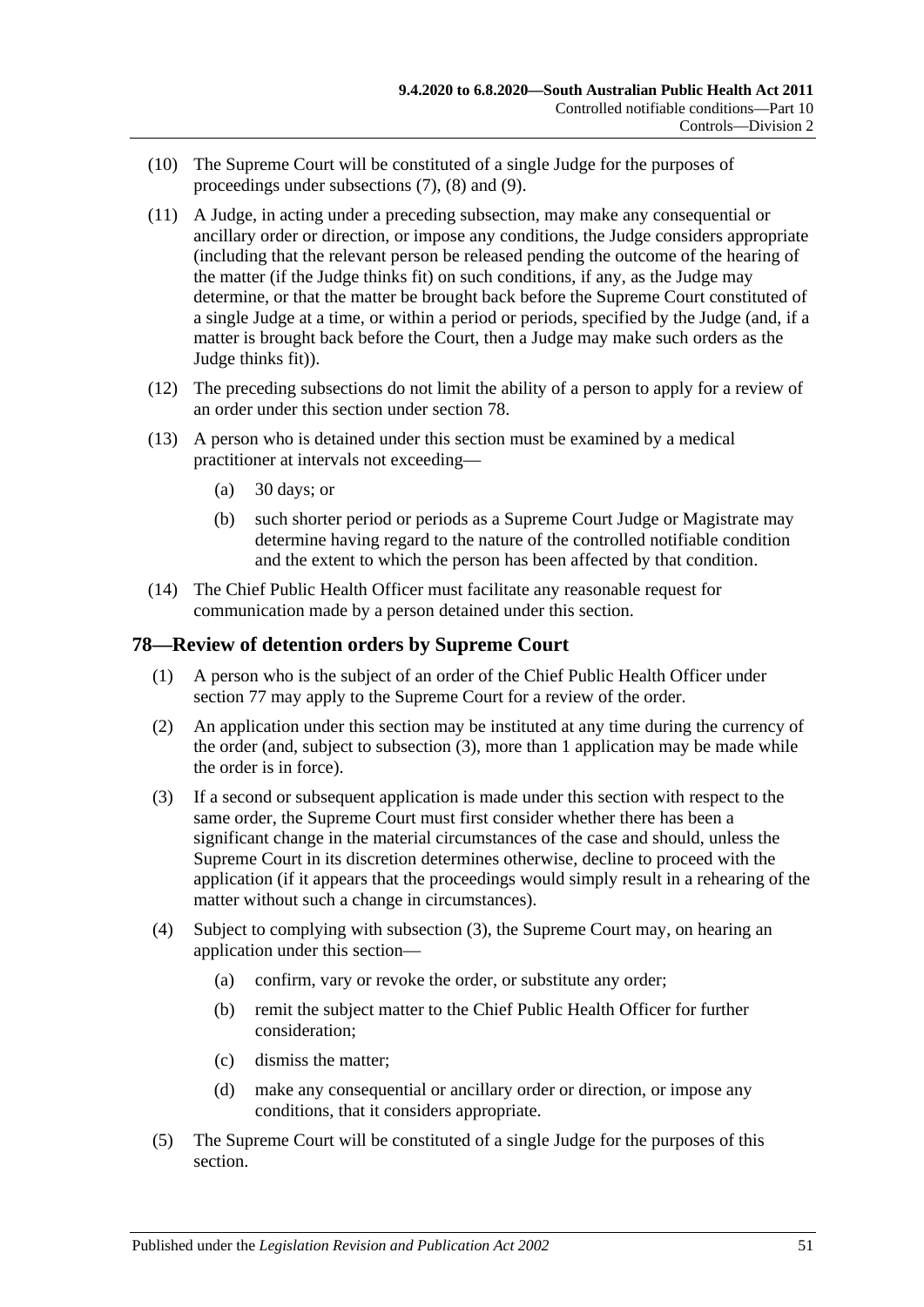#### <span id="page-51-0"></span>**79—Warrants**

- (1) If the Chief Public Health Officer considers it necessary to do so, the Chief Public Health Officer may apply to a magistrate—
	- (a) for the issue of a warrant for the apprehension by an authorised person of a person—
		- (i) who has failed to comply with an order, requirement or direction under this Division; or
		- (ii) who is the subject of an order that has not been served on the person despite reasonable efforts to do so; or
		- (iii) who—
			- (A) has a controlled notifiable condition, has been exposed to a controlled notifiable condition or could have been exposed to a controlled notifiable condition; and
			- (B) is engaging in, or has engaged in, conduct that creates a risk to others in respect of the controlled notifiable condition.
	- (b) for the person to whom the warrant relates—
		- (i) to be subject to any examination, test or other action required by the order, requirement or direction to which the warrant relates; or
		- (ii) to be brought before a magistrate.
- <span id="page-51-1"></span>(2) If or when a person is brought before a magistrate, the magistrate may take such action as the magistrate thinks appropriate in the circumstances including (without limitation) action to achieve compliance with the relevant order, requirement or direction, including—
	- (a) by making such orders as the magistrate thinks fit;
	- (b) by issuing a warrant for the detention of the relevant person until the person is willing to comply with the order, requirement or direction.
- (3) Without limiting [subsection](#page-51-0) (1) or [\(2\),](#page-51-1) a warrant under this section may provide that the person be held in a place of quarantine or isolation—
	- (a) for a period determined by the magistrate, or from time to time subject to periodic reviews by a magistrate; or
	- (b) until otherwise determined by a magistrate.
- <span id="page-51-2"></span>(4) An authorised person is authorised to take any action contemplated by a warrant under this section (including to take a person to any place and to restrain a person while any examination or testing is undertaken (including testing involving the taking of a blood, urine or other biological sample)).
- (5) Without limiting [subsection](#page-51-2) (4), reasonable force may be used in the execution of a warrant under this section.
- (6) In the exercise of powers under a warrant, an authorised person may be accompanied by such assistants as may be necessary or desirable in the circumstances.
- (7) A right of appeal exists to the Supreme Court (constituted of a single judge) against a decision of a magistrate under this section.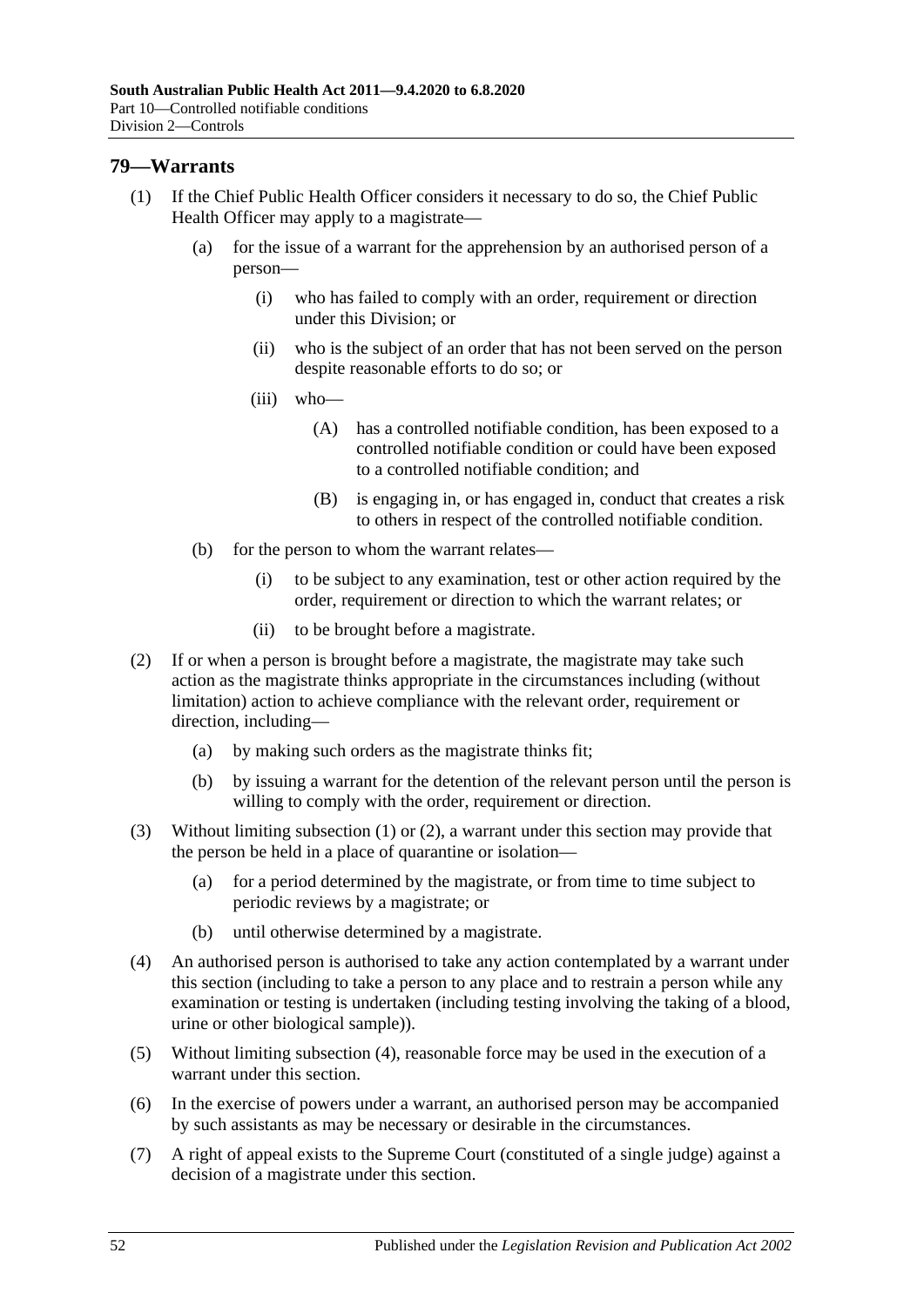- (8) On an appeal, the Supreme Court may—
	- (a) confirm, vary or quash the magistrate's decision;
	- (b) make any order that the justice of the case may require.
- (9) Subject to an appeal, an order of a magistrate under this section will be taken to be an order of the Magistrates Court.
- (10) In this section—

#### *authorised person* means—

- (a) a police officer; or
- (b) a person authorised by the Chief Public Health Officer to act as an authorised person under this section.

#### **80—General provisions relating to orders, requirements and directions**

- (1) An order, requirement or direction under this Division may be given or imposed on a person on 1 or more occasions.
- (2) Any combination of orders, requirements or directions under this Division may be given or imposed on a person at any time.
- (3) The Chief Public Health Officer may at any time, by notice served on a person, vary or rescind an order, requirement or direction under this Division.
- (4) If the Chief Public Health Officer serves an order or notice on a person under this Division, the order or notice must be accompanied by a notice in a form determined by the Chief Public Health Officer that—
	- (a) sets out the grounds on which the order or notice is made; and
	- (b) contains a statement of the person's rights under this Act (including a person's right to apply for a review under this Division); and
	- (c) contains any other information determined by the Chief Public Health Officer to be relevant or appropriate.

#### **81—Duty to comply**

A person who is the subject of an order, requirement or direction under this Division must not, without reasonable excuse, contravene or fail to comply with the order, requirement or direction.

Maximum penalty: \$25 000.

Expiation fee: \$750.

#### **Division 3—Related matters**

#### **82—Advisory Panels**

(1) The Chief Public Health Officer may establish a Case Management and Co-ordination Advisory Panel (an *Advisory Panel*) to advise the Chief Public Health Officer on the management of a person who is, or a group of persons who are, the subject of an order, requirement or direction under this Part.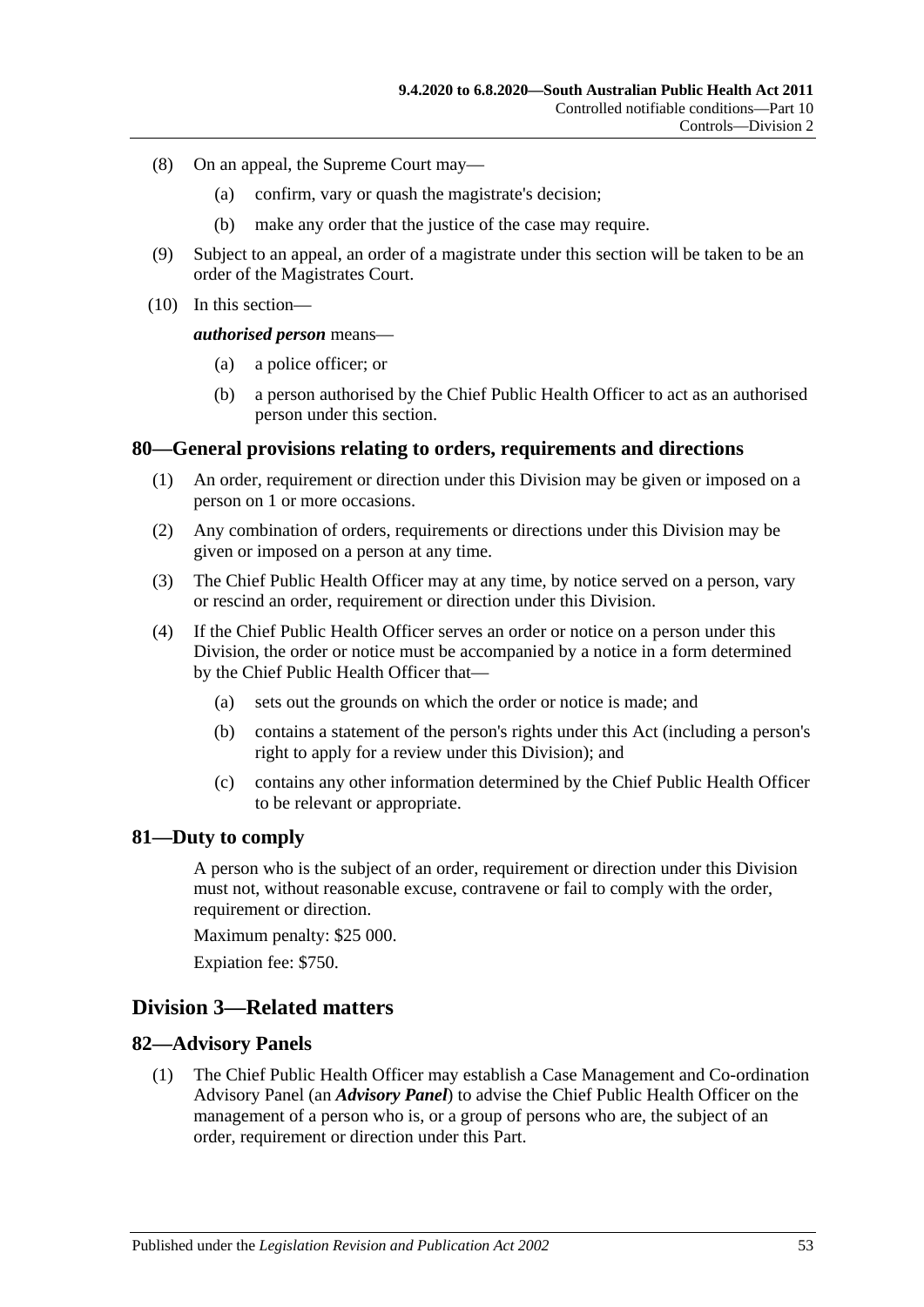- (2) An Advisory Panel will consist of—
	- (a) a legal practitioner; and
	- (b) a person who is considered by the Chief Public Health Officer to be an expert in infectious diseases; and
	- (c) any other person who is considered by the Chief Public Health Officer to be an appropriate member of the Advisory Panel.
- (3) A person will be appointed to an Advisory Panel on conditions determined by the Chief Public Health Officer after consultation with the Minister.
- (4) An Advisory Panel must perform its functions—
	- (a) after taking into account any determination of the Chief Public Health Officer as to the scope or performance of its functions in the circumstances of the particular case; and
	- (b) in accordance with any protocols under [subsection](#page-53-0) (5).
- <span id="page-53-0"></span>(5) The Minister may, as the Minister thinks fit, determine various protocols that must be complied with by Advisory Panels in the performance of their functions.
- (6) Information (including confidential information) may be disclosed to an Advisory Panel in connection with the performance of its functions without the breach of any law or principle of professional ethics.
- (7) A member of an Advisory Panel must not make use of or disclose information gained as a result of, or in connection with, the functions of the Advisory Panel except—
	- (a) to the extent necessary for the proper performance of those functions; or
	- (b) to the extent allowed by the regulations.

#### **83—Interstate orders**

(1) In this section—

*corresponding law* means a law of another State declared by the regulations to be a corresponding law;

*order* includes a notice, requirement or direction;

*State* includes a Territory.

- <span id="page-53-2"></span> $(2)$  If—
	- (a) a person is subject to an order under a corresponding law; and
	- (b) the terms of an order provide for matters that could be the subject (wholly or substantially) of an order under this Part; and
	- (c) the person enters the State,

then, subject to [subsections](#page-53-1) (3) and [\(4\),](#page-54-0) the order will have effect in this State as if the order had been made under this Part.

- <span id="page-53-1"></span>(3) An order that has effect in this State under [subsection](#page-53-2) (2)—
	- (a) may, by notice served on the relevant person, be varied by the Chief Public Health Officer, as it applies in this State, in such manner as the Chief Public Health Officer thinks fit; and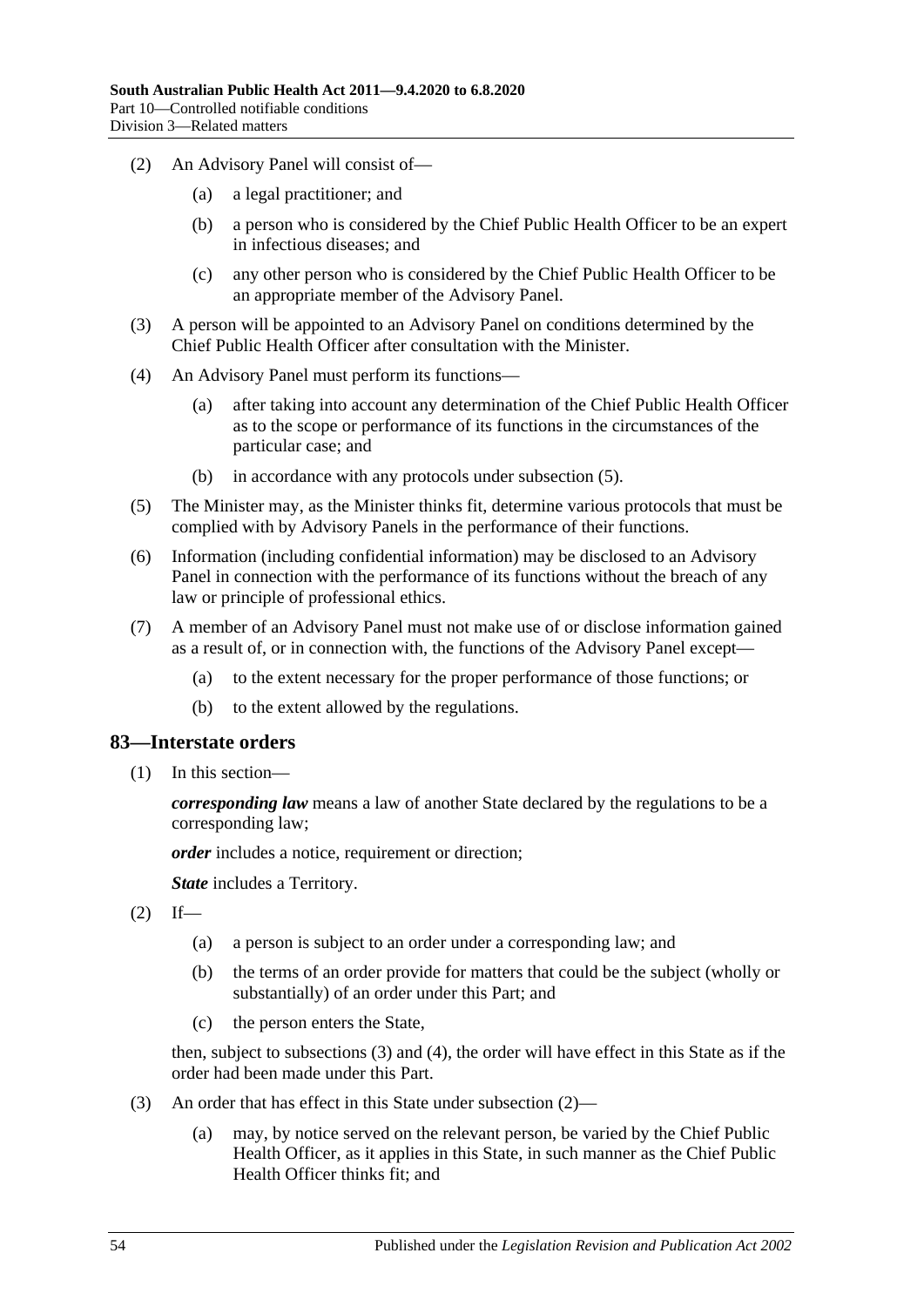- (b) will cease to have effect in this State if—
	- (i) the order expires or is revoked under the corresponding law; or
	- (ii) the order is revoked by the Chief Public Health Officer acting under this provision.
- <span id="page-54-0"></span>(4) The cessation of the operation of an order under this section does not prevent an order subsequently being made under this Part in relation to the same person.

#### **84—Protection of information**

A document held or produced by the Chief Public Health Officer, or any other person acting in the course of official duties, for the purposes of this Part that relates to a particular person is not subject to access under the *[Freedom of Information Act](http://www.legislation.sa.gov.au/index.aspx?action=legref&type=act&legtitle=Freedom%20of%20Information%20Act%201991) 1991*.

# **Part 11—Management of significant emergencies**

#### **85—Principles**

The principles set out in [section](#page-9-0) 14 have particular application to this Part.

#### <span id="page-54-1"></span>**86—Public health incidents**

- (1) If it appears to the Chief Executive that the nature or scale of an emergency that has occurred, is occurring or is about to occur, is such that it should be declared to be a public health incident, the Chief Executive may, with the approval of the Minister, declare the emergency to be a public health incident.
- (2) A declaration under this section—
	- (a) may be made orally (but if made orally must, as soon as is reasonably practicable, be reduced to writing and a copy provided to the Minister); and
	- (b) subject to this section, remains in force while response operations are being carried out in relation to the emergency (but not for a period exceeding 12 hours).
- (3) The Chief Executive may, at any time, revoke a declaration under this section.

#### **87—Public health emergencies**

- (1) If it appears to the Chief Executive that an emergency has occurred, is occurring or is about to occur, the Chief Executive may, with the approval of the Minister, declare the emergency to be a public health emergency (whether or not the emergency has previously been declared to be a public health incident under [section](#page-54-1) 86).
- (2) A declaration under this section—
	- (a) must be in writing and published in a manner and form determined by the Minister; and
	- (b) remains in force for a period specified in the declaration (which must not exceed 14 days) and for such further periods (which may be of any length) as may be approved by the Governor.
- (3) The Chief Executive may, at any time, revoke a declaration under this section.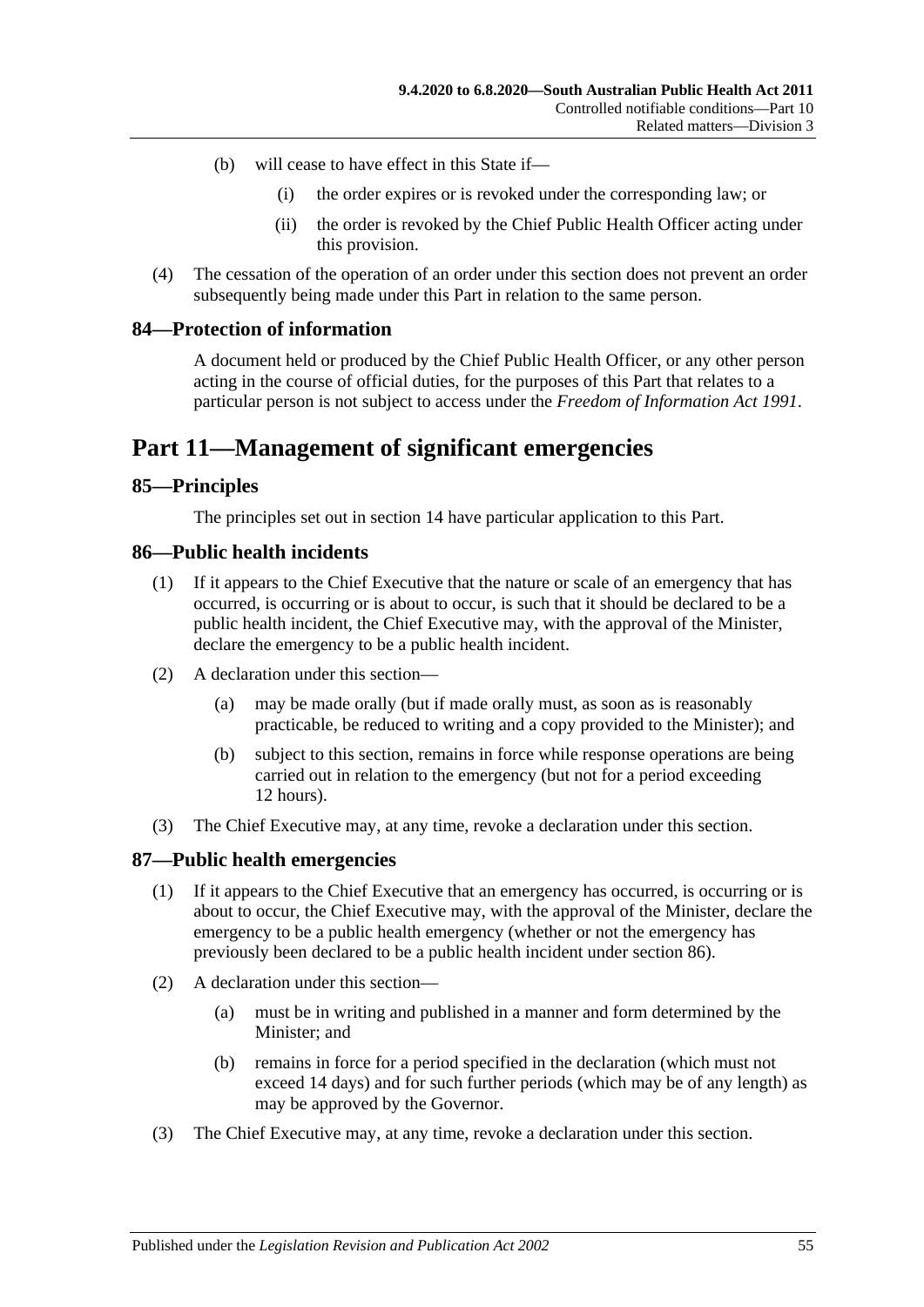#### **88—Making and revocation of declarations**

- (1) The Public Health Emergency Management Plan may contain guidelines setting out circumstances in which an emergency should be declared to be a public health incident or to be a public health emergency.
- (2) Before making a declaration under this Part, the Chief Executive must consult with—
	- (a) the Chief Public Health Officer; and
	- (b) the State Co-ordinator.
- (3) The Chief Executive must revoke a declaration under this Part at the request of the State Co-ordinator.

#### <span id="page-55-2"></span>**89—Powers and functions of Chief Executive**

- (1) On the declaration of a public health incident or public health emergency, and while that declaration remains in force, the Chief Executive must take any necessary action to implement the Public Health Emergency Management Plan and cause such response and recovery operations to be carried out as he or she thinks appropriate.
- (2) The Chief Executive must provide information relating to a public health incident or public health emergency to the State Co-ordinator in accordance with any requirements of the State Co-ordinator.

#### <span id="page-55-1"></span>**90—Application of Emergency Management Act**

- (1) On the declaration of a public health incident or public health emergency, the following provisions of the *[Emergency Management Act](http://www.legislation.sa.gov.au/index.aspx?action=legref&type=act&legtitle=Emergency%20Management%20Act%202004) 2004* apply in relation to the emergency as if those provisions formed part of this Act but subject to the modifications specified in [subsection](#page-55-0) (2) and any other prescribed modifications:
	- (a) Part 4 Division 4 (Powers that may be exercised in relation to declared emergencies) except section  $25(1)$  and  $(2)(n)$ ;
	- (b) Part 4 Division 5 (Recovery operations);
	- (c) Part 5 (Offences);
	- (d) Part 6 (Miscellaneous) except sections 37 and 38;
	- (e) definitions in section 3 of terms used in the above provisions.
- <span id="page-55-0"></span>(2) The provisions of the *[Emergency Management Act](http://www.legislation.sa.gov.au/index.aspx?action=legref&type=act&legtitle=Emergency%20Management%20Act%202004) 2004* applied under [subsection](#page-55-1) (1) are modified as follows:
	- (a) a reference to the Minister is to be read as a reference to the Minister responsible for the administration of this Act;
	- (b) a reference to the State Co-ordinator is to be read as a reference to the Chief Executive;
	- (c) a reference to an authorised officer is to be read as a reference to an emergency officer;
	- (d) a reference to the State Emergency Management Plan is to be read as a reference to the Public Health Emergency Management Plan;
	- (e) a reference to an identified major incident is to be read as a reference to a public health incident;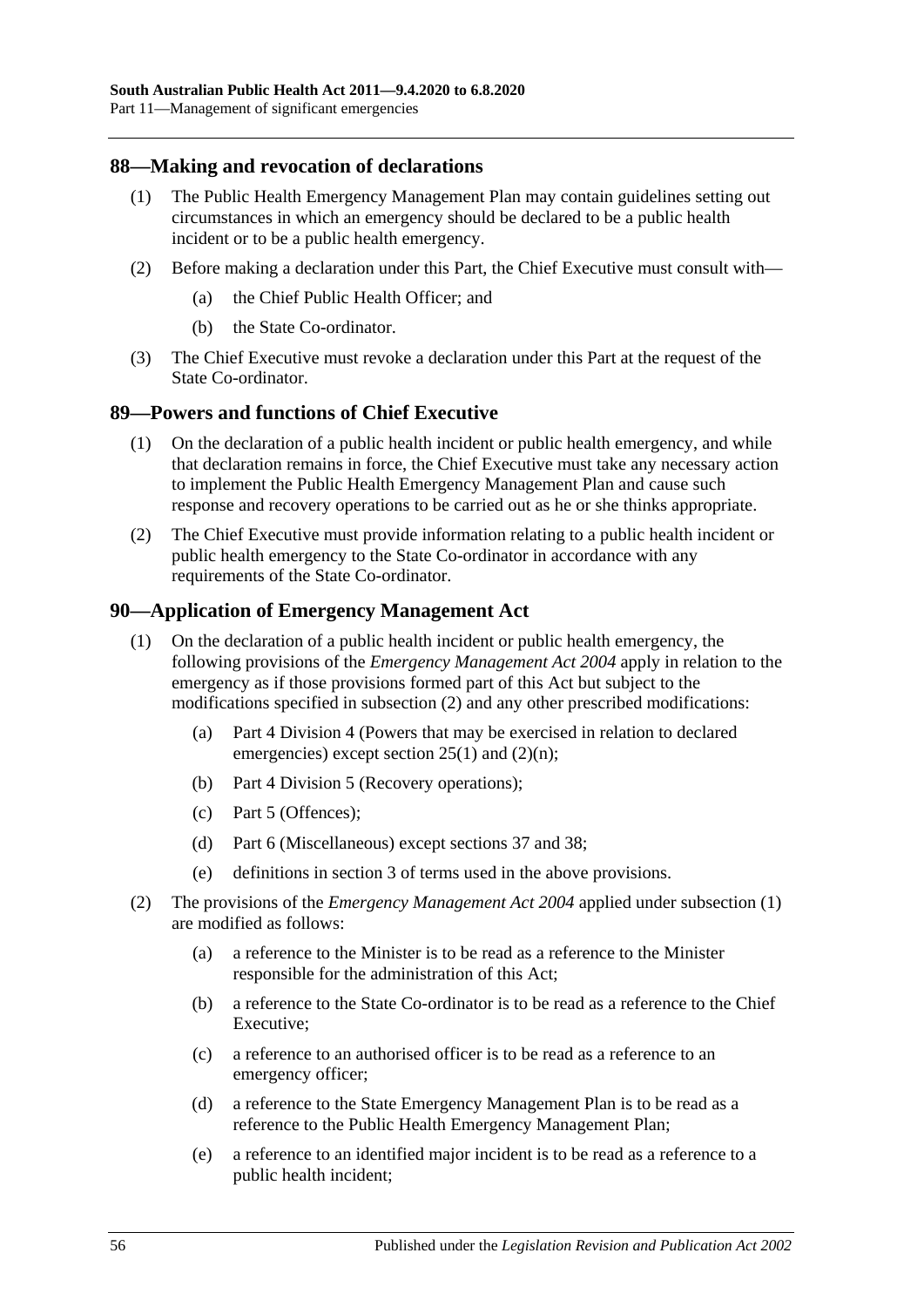- (f) a reference to a major emergency is to be read as a reference to a public health emergency;
- (g) a reference to a declaration is to be read as a reference to a declaration under this Part;
- (h) a reference to this Act (meaning the *[Emergency Management Act](http://www.legislation.sa.gov.au/index.aspx?action=legref&type=act&legtitle=Emergency%20Management%20Act%202004) 2004*) is to be read as a reference to this Part;
- (i) a reference to section 25(1) of the *[Emergency Management Act](http://www.legislation.sa.gov.au/index.aspx?action=legref&type=act&legtitle=Emergency%20Management%20Act%202004) 2004* is to be read as a reference to [section](#page-55-2) 89(1) of this Act;
- (i) section  $25(2)(m)$  is to be read as if it did not include the words in brackets.
- (3) An authorised officer may only exercise a power of direction under section 25(2) of the *[Emergency Management Act](http://www.legislation.sa.gov.au/index.aspx?action=legref&type=act&legtitle=Emergency%20Management%20Act%202004) 2004* applied under [subsection](#page-55-1) (1)—
	- (a) that the person be isolated or segregated from other persons; or
	- (b) that the person must remain in a particular place,

if—

- (c) there is no cause, or no reasonable cause, to act under [Part](#page-41-2) 10 or under the *[Mental Health Act](http://www.legislation.sa.gov.au/index.aspx?action=legref&type=act&legtitle=Mental%20Health%20Act%202009) 2009*; or
- (d) there are significant public health advantages in acting under the *[Emergency](http://www.legislation.sa.gov.au/index.aspx?action=legref&type=act&legtitle=Emergency%20Management%20Act%202004)  [Management Act](http://www.legislation.sa.gov.au/index.aspx?action=legref&type=act&legtitle=Emergency%20Management%20Act%202004) 2004* as applied under this section rather than under [Part](#page-41-2) 10 or under the *[Mental Health Act](http://www.legislation.sa.gov.au/index.aspx?action=legref&type=act&legtitle=Mental%20Health%20Act%202009) 2009*.
- $(4)$  If—
	- (a) a person is subject to a direction under section 25(2) of the *[Emergency](http://www.legislation.sa.gov.au/index.aspx?action=legref&type=act&legtitle=Emergency%20Management%20Act%202004)  [Management Act](http://www.legislation.sa.gov.au/index.aspx?action=legref&type=act&legtitle=Emergency%20Management%20Act%202004) 2004* applied under [subsection](#page-55-1) (1)—
		- (i) that the person be isolated or segregated from other persons; or
		- (ii) that the person remain in a particular place; and
	- (b) an authorised officer is satisfied that the person is no longer an immediate risk to public health, or is no longer at risk on account of a public health incident or public health emergency, (as the case requires),

the direction must be revoked in relation to the person.

- <span id="page-56-0"></span> $(5)$  If—
	- (a) a person is subject to a direction, or a series of directions, under section 25(2) of the *[Emergency Management Act](http://www.legislation.sa.gov.au/index.aspx?action=legref&type=act&legtitle=Emergency%20Management%20Act%202004) 2004* applied under [subsection](#page-55-1) (1)—
		- (i) that the person be isolated or segregated from other persons; or
		- (ii) that the person must remain in a particular place; and
	- (b) the direction has effect, or the directions together have effect, for a period exceeding 24 hours,

the person may apply to the Magistrates Court for a review of the direction or directions.

(6) An application under [subsection](#page-56-0) (5) may be instituted at any time during the currency of a direction (and, subject to [subsection](#page-57-0) (7), more than 1 application may be made while a direction is in force).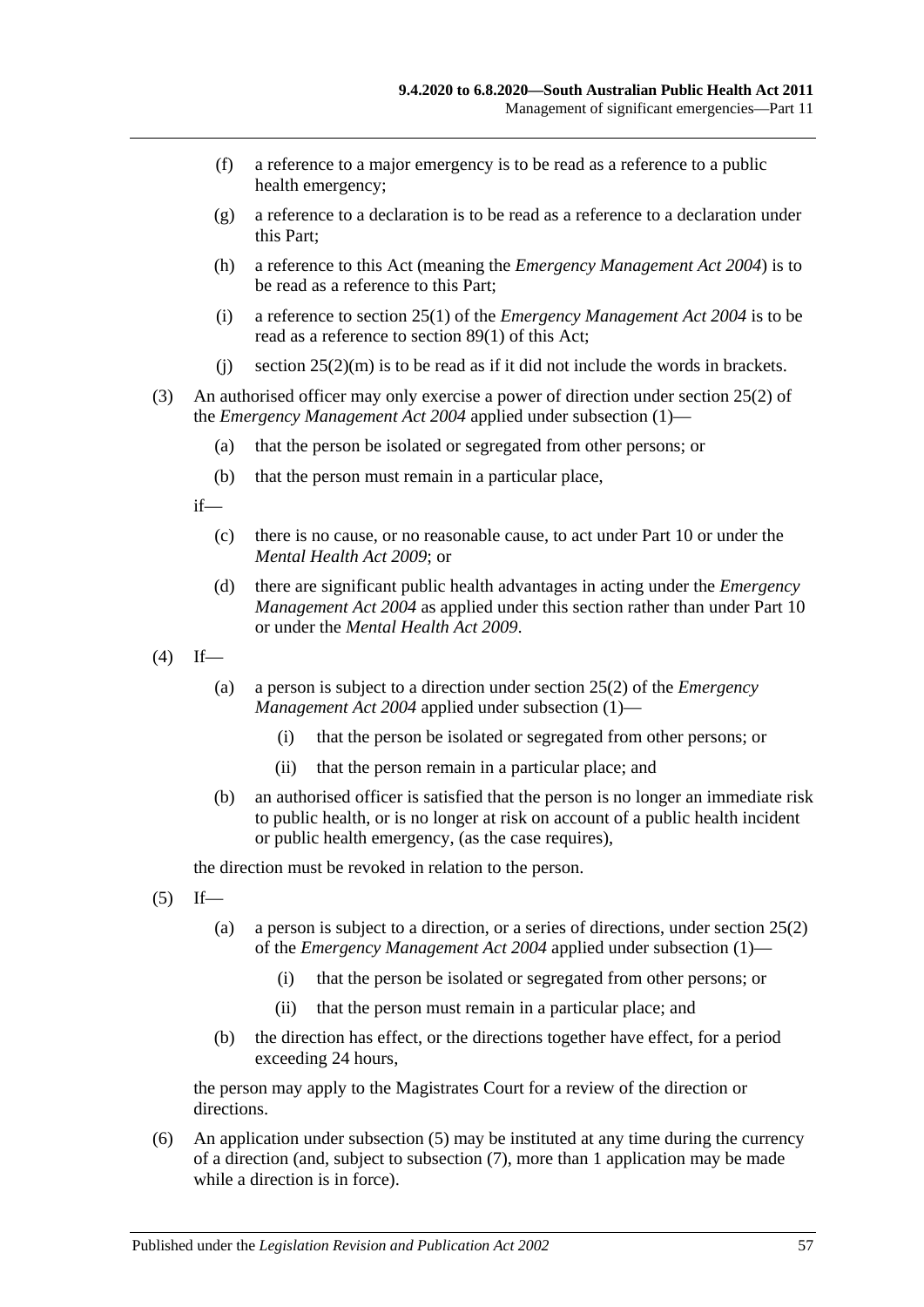- <span id="page-57-0"></span>(7) If a second or subsequent application is made with respect to the same direction or directions, the Magistrates Court must first consider whether there has been a significant change in the material circumstances of the case and should, unless the Magistrates Court in its discretion determines otherwise, decline to proceed with the application (if it appears that the proceedings would simply result in a rehearing of the matter without such a change in circumstances).
- (8) The following provisions will apply in connection with an application under [subsection](#page-56-0) (5):
	- (a) the making of an application does not suspend the operation of a direction to which the application relates (and the Magistrates Court must not suspend or stay the operation of the direction pending the outcome of the proceedings);
	- (b) the Magistrates Court must consider whether 2 or more applications by separate individuals may be joined or heard together taking into account:
		- (i) the extent to which it is impractical or unreasonable for individual applications to be heard separately in view of the number of applications before the court; and
		- (ii) the extent to which there are questions of fact or law that are sufficiently similar or common across a series of applications; and
		- (iii) the extent to which the directions across a series of applications are the same or similar; and
		- (iv) such other matters as the court thinks fit in order to best manage the applications in the circumstances of the emergency;
	- (c) the Chief Magistrate may make such orders as the Chief Magistrate thinks fit (either in a specific case, in a specific class of cases, or generally with respect to applications under [subsection](#page-56-0) (5)) to assist in dealing with the management and hearing of applications under [subsection](#page-56-0) (5) (and any such order will have effect according to its terms).
- <span id="page-57-1"></span>(9) Subject to complying with [subsection](#page-57-0) (7), the Magistrates Court may, on hearing an application under [subsection](#page-56-0) (5)—
	- (a) confirm, vary or revoke a direction;
	- (b) remit the subject matter to the person who gave a direction for further consideration;
	- (c) dismiss the matter;
	- (d) make any consequential or ancillary order or direction, or impose any conditions, that it considers appropriate.
- (10) The Magistrates Court may only revoke a direction under [subsection](#page-57-1) (9) if satisfied that the direction is no longer reasonably necessary in the interests of public health.
- (11) The Magistrates Court is to hear and determine an application under [subsection](#page-56-0) (5) as soon as is reasonably practicable.
- <span id="page-57-2"></span>(12) A party to proceedings on an application under [subsection](#page-56-0) (5) may appeal against a decision of the Magistrates Court under [subsection](#page-57-1) (9).
- (13) An appeal under [subsection](#page-57-2) (12) will be to the District Court.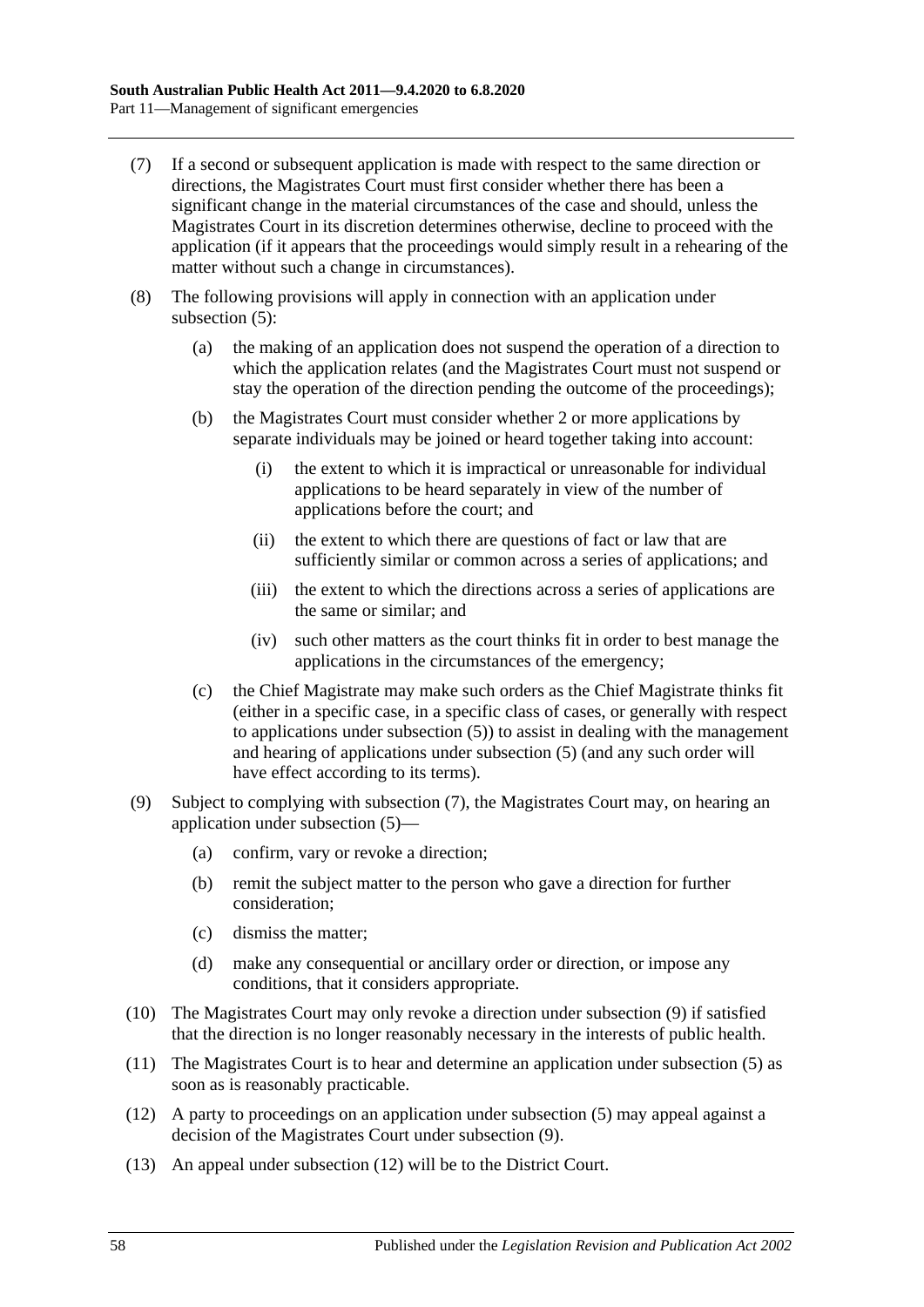- (14) The following provisions will apply in connection with an appeal under [subsection](#page-57-2) (12):
	- (a) the making of the appeal does not suspend the operation of a direction that has been confirmed by the Magistrates Court and the District Court may, as it thinks fit, make any other order with respect to the operation of any other direction that has been varied or revoked by the Magistrates Court (including, if the District Court thinks fit, to reinstate or vary an original direction on an interim basis pending the outcome of the appeal);
	- (b) the District Court must consider whether 2 or more appeals by separate individuals may be joined or heard together taking into account:
		- (i) the extent to which it is impracticable or unreasonable for individual appeals to be heard separately in view of the number of appeals before the court; and
		- (ii) the extent to which there are common questions or issues across a series of appeals; and
		- (iii) such other matters as the court thinks fit in order to best manage the appeals in the circumstances of the emergency;
	- (c) the Chief Judge may make such orders as the Chief Judge thinks fit to assist in dealing with the management and hearing of appeals under [subsection](#page-57-2) (12) (and any such order will have effect according to its terms).
- (15) The District Court may, on an appeal under [subsection](#page-57-2) (12)—
	- (a) confirm or vary the decision of the Magistrates Court, or substitute its own decision;
	- (b) make any consequential or ancillary order or direction that it considers appropriate.
- (16) The District Court is to hear and determine an appeal under [subsection](#page-57-2) (12) as soon as is reasonably practicable.
- (17) An appeal under [subsection](#page-57-2) (12) will be heard in the Administrative and Disciplinary Division of the District Court (but will not be subject to the application of Subdivision 2 of Part 6 Division 2 of the *[District Court Act](http://www.legislation.sa.gov.au/index.aspx?action=legref&type=act&legtitle=District%20Court%20Act%201991) 1991*).
- (18) A person subject to a direction who is a party to proceedings before a court under this section is not entitled to attend those proceedings but is entitled to be represented at any hearing by a person (who need not be a legal practitioner) nominated by him or her.
- (19) A court must, in dealing with proceedings under this section, take into account the need to ensure that its proceedings do not unduly hamper the work of public officials in dealing with an emergency.
- (20) In this section—

*Magistrates Court* means the Magistrates Court of South Australia.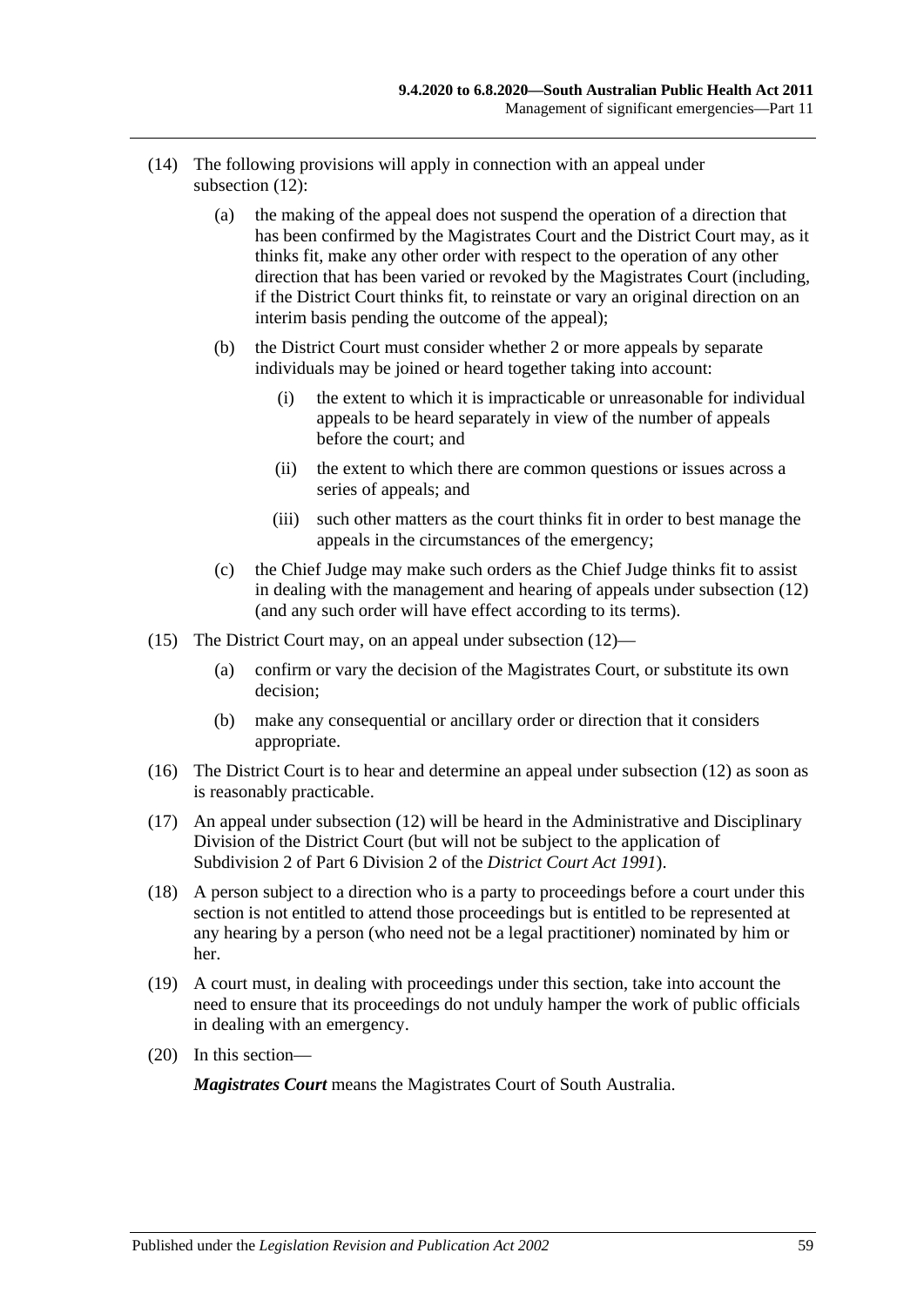# **Part 12—Notices and emergency situations**

## **Division 1—Interpretation**

#### **91—Interpretation**

In this Part—

*relevant authority* means—

- (a) the Chief Public Health Officer; or
- (b) a council.

## **Division 2—Notices and emergencies**

#### **92—Notices**

- (1) A relevant authority may issue a notice under this section for the purpose of—
	- (a) securing compliance with a requirement imposed by or under this Act (including the duty under [Part](#page-32-0) 6 or a requirement imposed under a regulation or a code of practice under this Act); or
	- (b) averting, eliminating or minimising a risk, or a perceived risk, to public health.
- (2) Before issuing a notice to secure compliance with the general duty under [Part](#page-32-0) 6, a relevant authority—
	- (a) must have regard to—
		- (i) the number of people affected, or potentially affected, by the breach of the duty;
		- (ii) the degree of harm, or potential degree of harm, to public health on account of the breach of the duty;
		- (iii) any steps that a person in breach of the duty has taken, or proposed to take, to avoid or address the impact of the breach of the duty,

and may have regard to such other matters as the relevant authority thinks fit; and

- <span id="page-59-0"></span>(b) subject to this section, must give the person to whom it is proposed that the notice be given a preliminary notice in writing—
	- (i) stating the proposed action, including the terms of the proposed notice and the period within which compliance with the notice will be required; and
	- (ii) stating the reasons for the proposed action; and
	- (iii) inviting the person show, within a specified time (of a reasonable period), why the proposed action should not be taken (by making representations to the relevant authority or a person nominated to act on behalf of the relevant authority).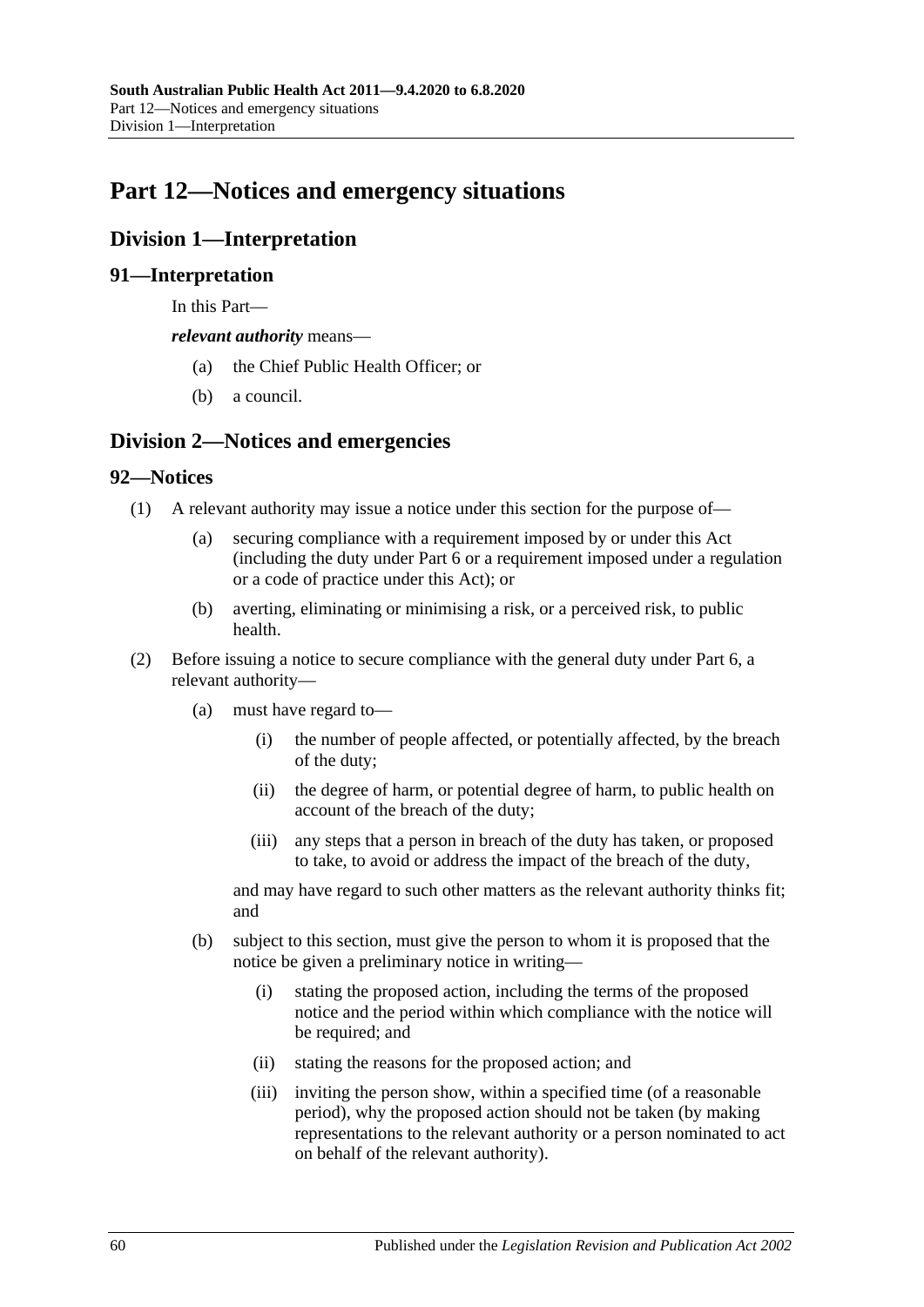- <span id="page-60-0"></span>(3) In a case where [subsection](#page-59-0) (2)(b) applies, a relevant authority may, after considering representations made within the time specified under [subsection](#page-59-0) (2)(b)—
	- (a) issue a notice in accordance with the terms of the original proposal; or
	- (b) issue a notice with modifications from the terms of the original proposal; or
	- (c) determine not to proceed further under this section.
- (4) A relevant authority
	- (a) is not required to give notice under [subsection](#page-59-0)  $(2)(b)$  if it considers that urgent or immediate action is required in the circumstances of the particular case; and
	- (b) is not required to give further notice before issuing a notice with modifications under [subsection](#page-60-0) (3)(b).
- <span id="page-60-3"></span><span id="page-60-2"></span><span id="page-60-1"></span>(5) A notice under this section—
	- (a) subject to [subsection](#page-61-0) (6), must be in the form of a written notice served on the person to whom it is issued; and
	- (b) must specify the person to whom it is issued (whether by name or by a description sufficient to identify the person); and
	- (c) may direct 2 or more persons to do something specified in the notice jointly; and
	- (d) without limiting any other provision, in the case of a notice that relates to the condition of any premises, may be issued to any person who—
		- (i) is the owner or occupier of the premises; or
		- (ii) has the management or control of the premises; or
		- (iii) is the trustee of a person referred to in [subparagraph](#page-60-1) (i) or [\(ii\),](#page-60-2) or is managing the affairs of such a person on some other basis; and
	- (e) must state the purpose for which the notice is issued and give notice of the requirement or the risk to which it relates; and
	- (f) may impose any requirement reasonably required for the purpose for which the notice is issued including 1 or more of the following:
		- (i) a requirement that the person discontinue, or not commence, a specified activity indefinitely or for a specified period or until further notice from a relevant authority;
		- (ii) a requirement that the person not carry on a specified activity except at specified times or subject to specified conditions;
		- (iii) a requirement that the person take specified action in a specified way, and within a specified period or at specified times or in specified circumstances;
		- (iv) a requirement that the person take action to prevent, eliminate, minimise or control any specified risk to public health, or to control any specified activity;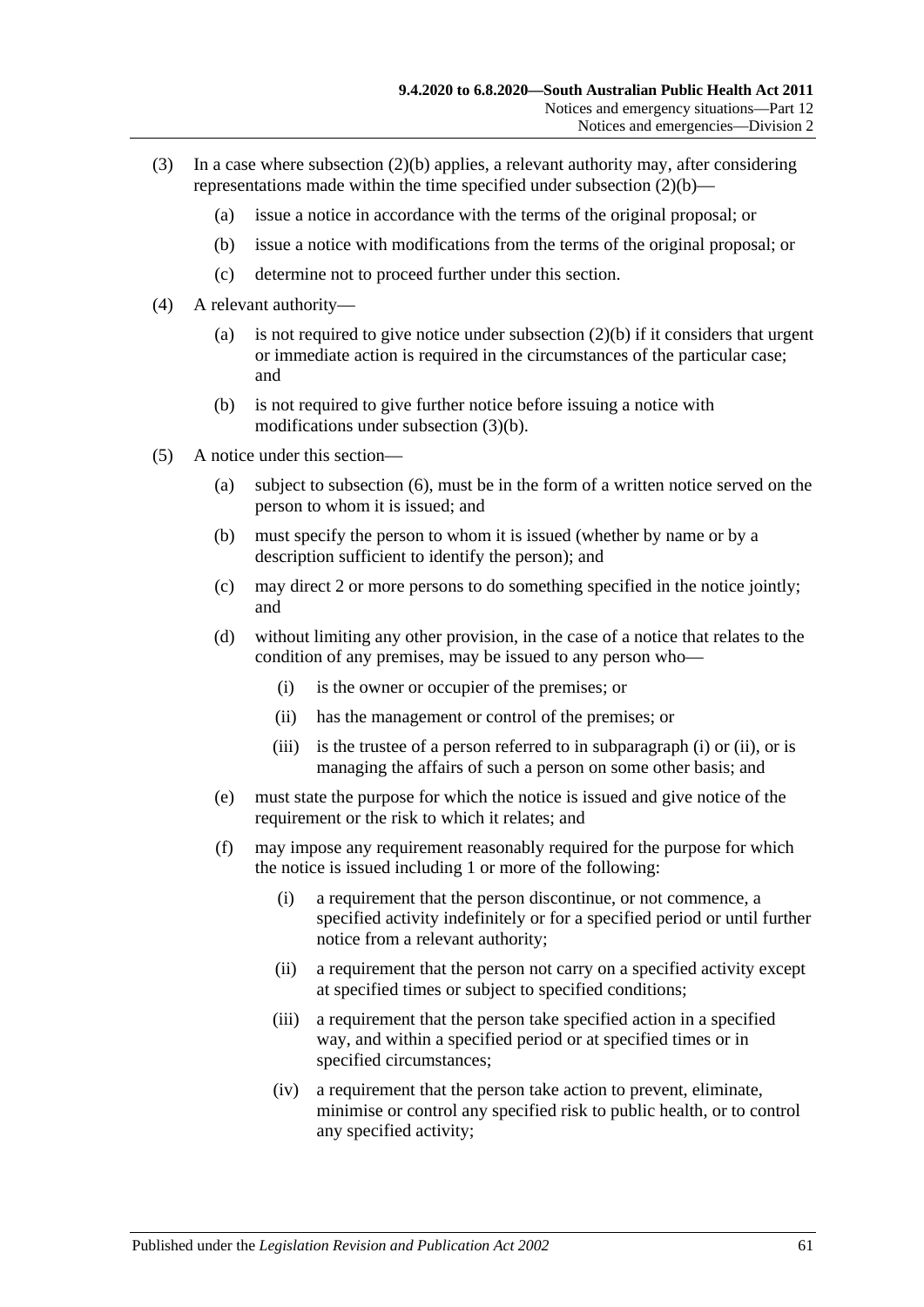- (v) a requirement that the person comply with any specified code or standard prepared or published by a body or authority referred to in the notice;
- (vi) a requirement that the person undertake specified tests or monitoring;
- (vii) a requirement that the person furnish to a relevant authority specified results or reports;
- (viii) a requirement that the person prepare, in accordance with specified requirements and to the satisfaction of the relevant authority, a plan of action to secure compliance with a relevant requirement or to prevent, eliminate, minimise or control any specified risk to public health;
- (ix) a requirement prescribed under or for the purposes of the regulations; and
- (g) must state that the person may, within 14 days, apply for a review of the notice under the provisions of this Act.
- <span id="page-61-0"></span>(6) An authorised officer may, if of the opinion that urgent action is required, issue an emergency notice imposing a requirement of a kind referred to in [subsection](#page-60-3) (5)(f) as reasonably required in the circumstances.
- (7) An emergency notice may be issued orally (and without compliance with a requirement to give preliminary notice) but, in that event, the person to whom the notice is issued must be advised forthwith of the person's right to apply to the Tribunal for a review of the order.
- (8) If an emergency notice is issued by an authorised officer, the notice will cease to have effect on the expiration of 72 hours from the time of issuing unless confirmed by a notice issued by a relevant authority and served on the relevant person.
- (9) A relevant authority may, by written notice served on a person to whom a notice under this section has been issued by the relevant authority, vary or revoke the notice.
- (10) A person to whom a notice is issued under this section must not, without reasonable excuse, fail to comply with the notice.

Maximum penalty: \$25 000.

Expiation fee: \$750.

(11) A person must not hinder or obstruct a person complying with a notice under this section.

Maximum penalty: \$25 000.

- (12) The Minister may, as the Minister thinks fit, determine various protocols that should be taken into account by a relevant authority under this section.
- (13) A protocol may include guidance as to which relevant authority should act under this section in various classes of cases.
- (14) The Minister should not adopt or vary a protocol under this section except after consultation with—
	- (a) the Chief Public Health Officer; and
	- (b) the LGA.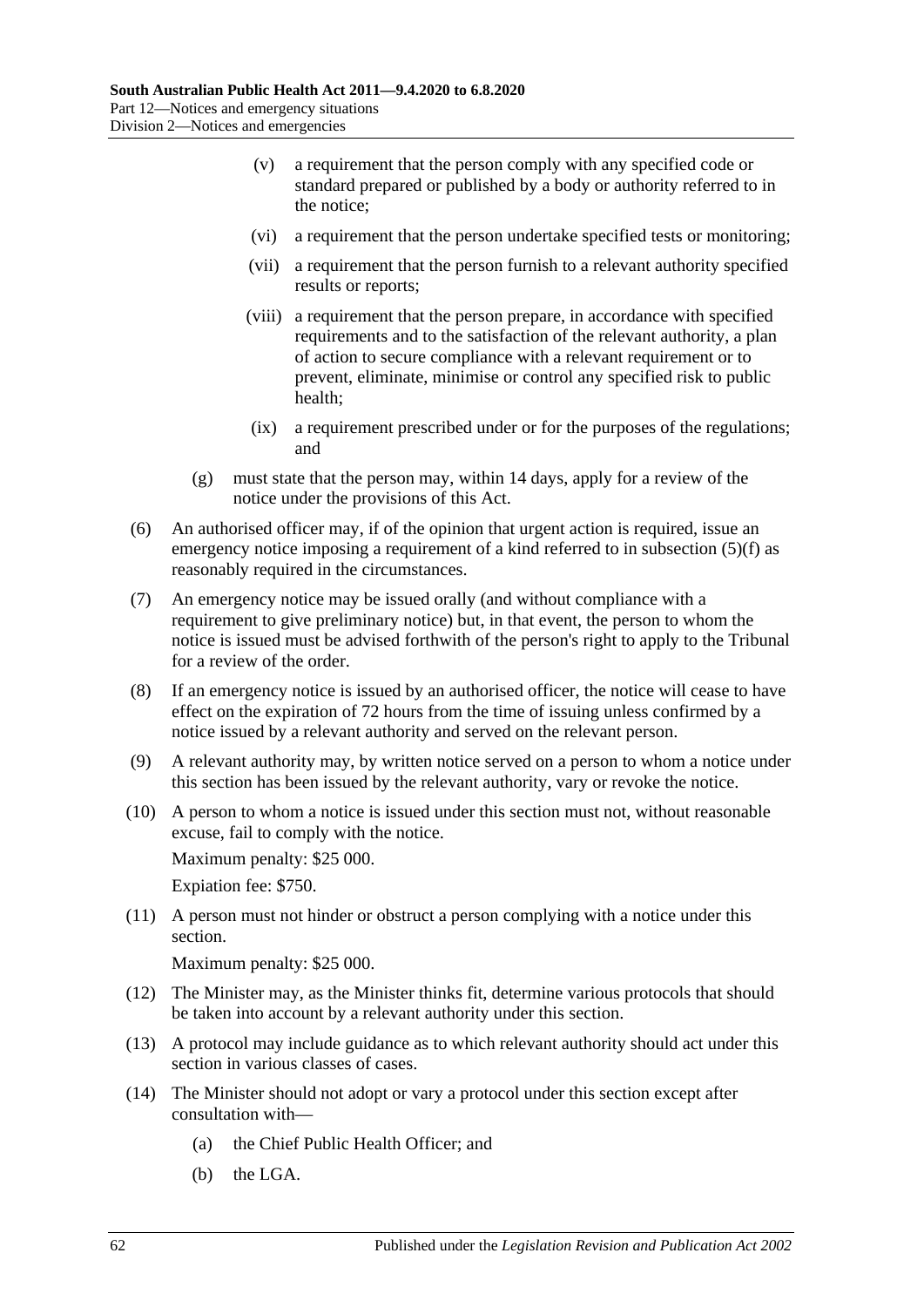(15) A relevant authority is not required to comply with any other procedure, or to hear from any other person, except as provided by this section before it issues a notice under this section.

## <span id="page-62-0"></span>**93—Action on non-compliance with notice**

- (1) If the requirements of a notice under this Part are not complied with, a relevant authority may take any action required by the notice.
- (2) Action to be taken by a relevant authority under [subsection](#page-62-0) (1) may be taken on the relevant authority's behalf by an authorised officer, a member of the Department, or another person authorised by the relevant authority for the purpose.
- (3) A person taking action under this section may enter any relevant premises at any reasonable time.
- (4) The reasonable costs and expenses incurred by a relevant authority in taking action under this section may be recovered by the relevant authority as a debt from the person who failed to comply with the requirements of the notice.
- (5) If an amount is recoverable from a person by a relevant authority under this section, the relevant authority may, by notice in writing to the person, fix a period, being not less than 28 days from the date of the notice, within which the amount must be paid by the person, and, if the amount is not paid by the person within that period, the person is liable to pay interest charged at the prescribed rate per annum on the amount unpaid.
- (6) In addition, where an amount recoverable under this section relates to action taken in relation to any land (including a building or other structure on land), the amount will be a charge on the land in favour of the relevant authority in accordance with a scheme prescribed by the regulations (with a priority determined in accordance with the regulations).

#### **94—Action in emergency situations**

- (1) If an authorised officer believes, on reasonable grounds—
	- (a) that a situation is creating, or likely to create, a risk to public health; and
	- (b) that immediate action is required,

the authorised officer may, after giving such notice (if any) as may be reasonable in the circumstances, take action or cause action to be taken as necessary to avert, control or eliminate the risk.

- <span id="page-62-1"></span>(2) In the exercise of powers under this section, an authorised officer has, in addition to any other powers of an authorised officer under this Act, power to—
	- (a) enter and take possession of any premises or vehicle (taking such action as is reasonably necessary for the purpose); and
	- (b) seize, retain, move or destroy or otherwise dispose of any substance or thing.
- (3) The action taken under [subsection](#page-62-1) (2) may include the use of force to enter any premises or vehicle without a warrant if the authorised officer believes, on reasonable grounds, that the circumstances requires such a step to be taken.
- (4) Action may be taken under this section whether or not a notice has been given to a person in relation to the risk under a preceding section.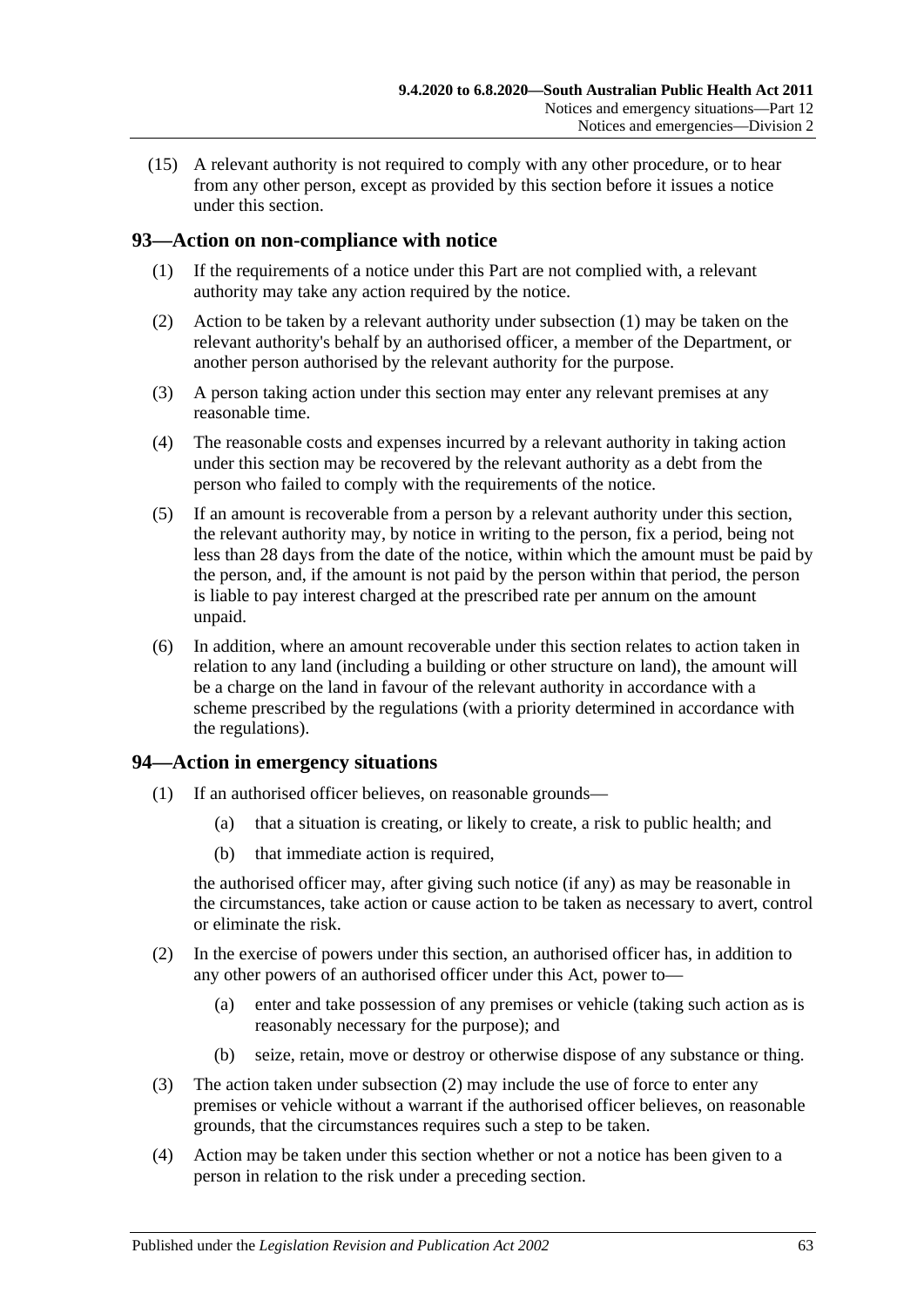- (5) The reasonable costs and expenses incurred by an authorised officer in taking action under this section may be recovered by—
	- (a) in the case of action taken by a State authorised officer—the Crown; or
	- (b) in the case of action taken by a local authorised officer—the relevant council,

from any person who caused the risk to which the action relates, as a debt.

## **Division 3—Reviews and appeals**

#### <span id="page-63-2"></span>**95—Reviews—notices relating to general duty**

- (1) This section applies if a person has been issued with a notice under this Part to secure compliance with the duty under [Part](#page-32-0) 6.
- (2) A person to whom a notice has been issued may apply for a review of the notice under this section.
- (3) The review will be to the *Public Health Review Panel* (the *Review Panel*) constituted under this section.
- (4) The application must be made within 14 days after the notice is served on the person unless the Review Panel, in its discretion, allows an extension of time.
- (5) Subject to a determination of the Review Panel to the contrary in relation to a particular matter, the operation of a notice subject to a review is not suspended pending the outcome of the proceedings.
- (6) A review under this section is to be conducted as a full review of the matter to which the review relates.
- <span id="page-63-1"></span><span id="page-63-0"></span>(7) For the purposes of this section, the Review Panel will from time to time, in relation to a particular review, be constituted by—
	- (a) the Chief Public Health Officer (who will be the presiding member); and
	- (b) 2 members of SAPHC selected by the Chief Public Health Officer for the purposes of the particular review; and
	- (c) any other person or persons selected by the Chief Public Health Officer in order to provide additional expertise on the panel.
- (8) If the review relates to a notice issued by the Chief Public Health Officer, a delegate of the Chief Public Health Officer must act in place of the Chief Public Health Officer under [subsection](#page-63-0) (7).
- (9) A reference to a member of SAPHC under [subsection](#page-63-1) (7)(b) extends to a deputy of a member of SAPHC.
- (10) 3 members of the Review Panel constitute a quorum of the Review Panel.
- (11) A decision carried by a majority of the votes cast by the members of the Review Panel present at any proceedings of the Review Panel is a decision of the Review Panel.
- (12) Each member present at a meeting of the Review Panel is entitled to 1 vote on a question arising for decision and, in the event of an equality of votes, the person presiding has a second, or casting, vote.
- (13) A party is entitled to appear personally or, with leave of the Review Panel, by representative, in proceedings before the Review Panel.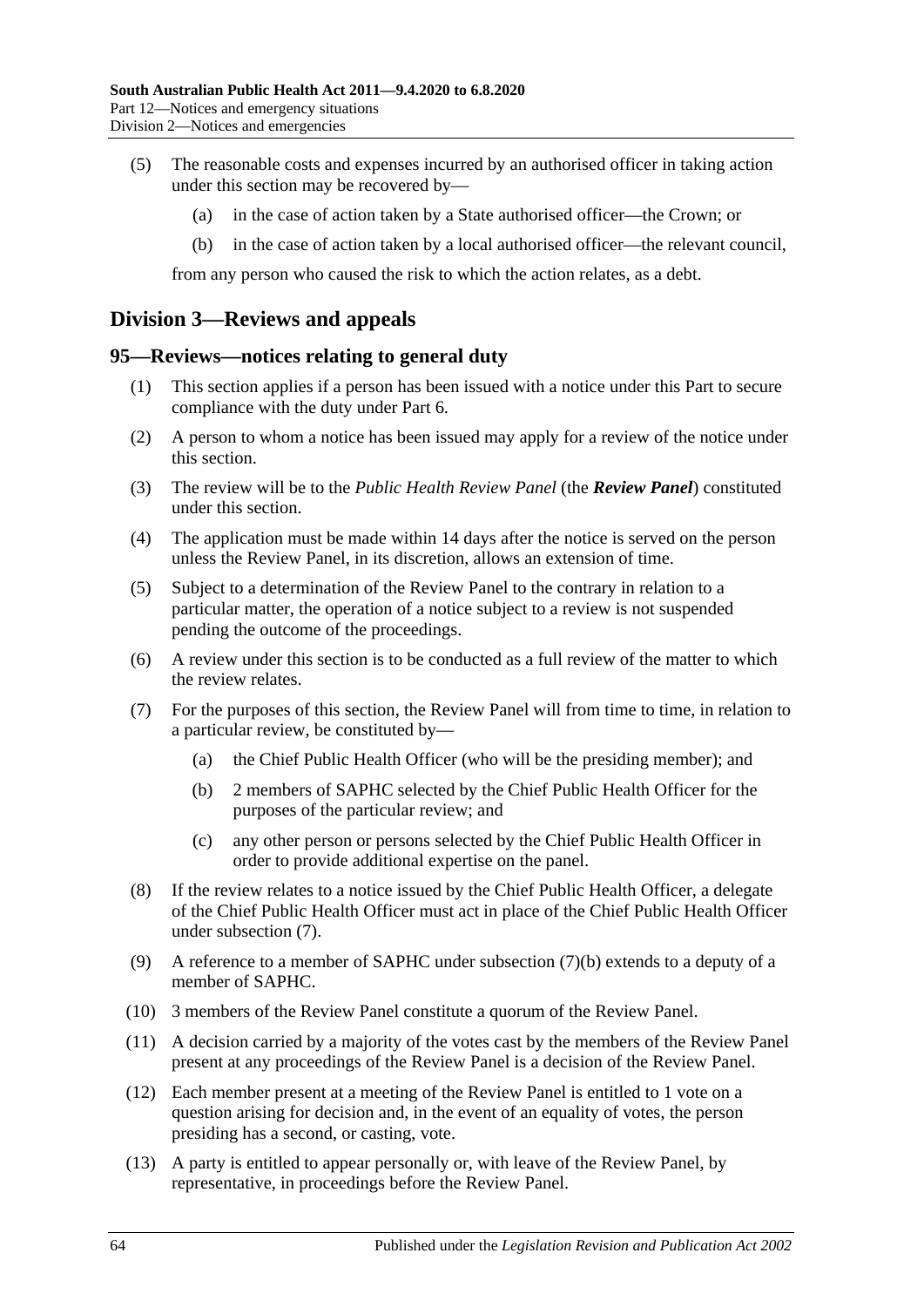- (14) The Review Panel may proceed to determine a matter in the absence of a party if the party has had notice of the time and place of the proceedings and fails to appear.
- (15) The Review Panel may, on its own initiative or on application by a party to the relevant proceedings—
	- (a) dismiss or determine any proceedings that appear—
		- (i) to be frivolous or vexatious; or
		- (ii) to have been instituted for the purpose of delay or obstruction, or for some other improper purpose;
	- (b) bring any proceedings to an end that appear—
		- (i) to be more appropriately suited to proceedings before the Tribunal rather than the Review Panel; or
		- (ii) to be unable to be satisfactorily resolved (or resolved within a reasonable period) by proceedings before the Review Panel; or
	- (c) bring any proceedings to an end for any other reasonable cause.
- (16) In any proceedings, the Review Panel is not bound by the rules of evidence but may inform itself about any matter relating to the proceedings in such manner as it thinks fit.
- (17) The Review Panel may, on hearing any proceedings under this section—
	- (a) confirm, vary or revoke any requirement to which the review relates and, if appropriate, discharge the relevant notice;
	- (b) substitute any requirement or notice that could have been made or given in the first instance;
	- (c) remit the subject matter to the relevant authority for further consideration;
	- (d) dismiss the matter;
	- (e) make an order for costs, but only to the extent that may be necessary in the interests of justice:
	- (f) make any consequential or ancillary order or direction, or impose any conditions, that it considers appropriate.
- (18) The Review Panel is to hear and determine an application under this section as soon as is reasonably practicable and in any event within 2 months unless the Chief Public Health Officer allows an extension of time in a particular case.

#### **96—Review by Tribunal**

- <span id="page-64-1"></span><span id="page-64-0"></span>(1) A person who has been issued with a notice under this Part (including a notice to secure compliance with the duty under [Part](#page-32-0) 6) may apply to the Tribunal under section 34 of the *[South Australian Civil and Administrative Tribunal Act](http://www.legislation.sa.gov.au/index.aspx?action=legref&type=act&legtitle=South%20Australian%20Civil%20and%20Administrative%20Tribunal%20Act%202013) 2013* for review—
	- (a) of the notice; or
	- (b) if review proceedings have been taken under [section](#page-63-2) 95—of the outcome of the review (including any order or other matter made or imposed at the end of the proceedings on the review).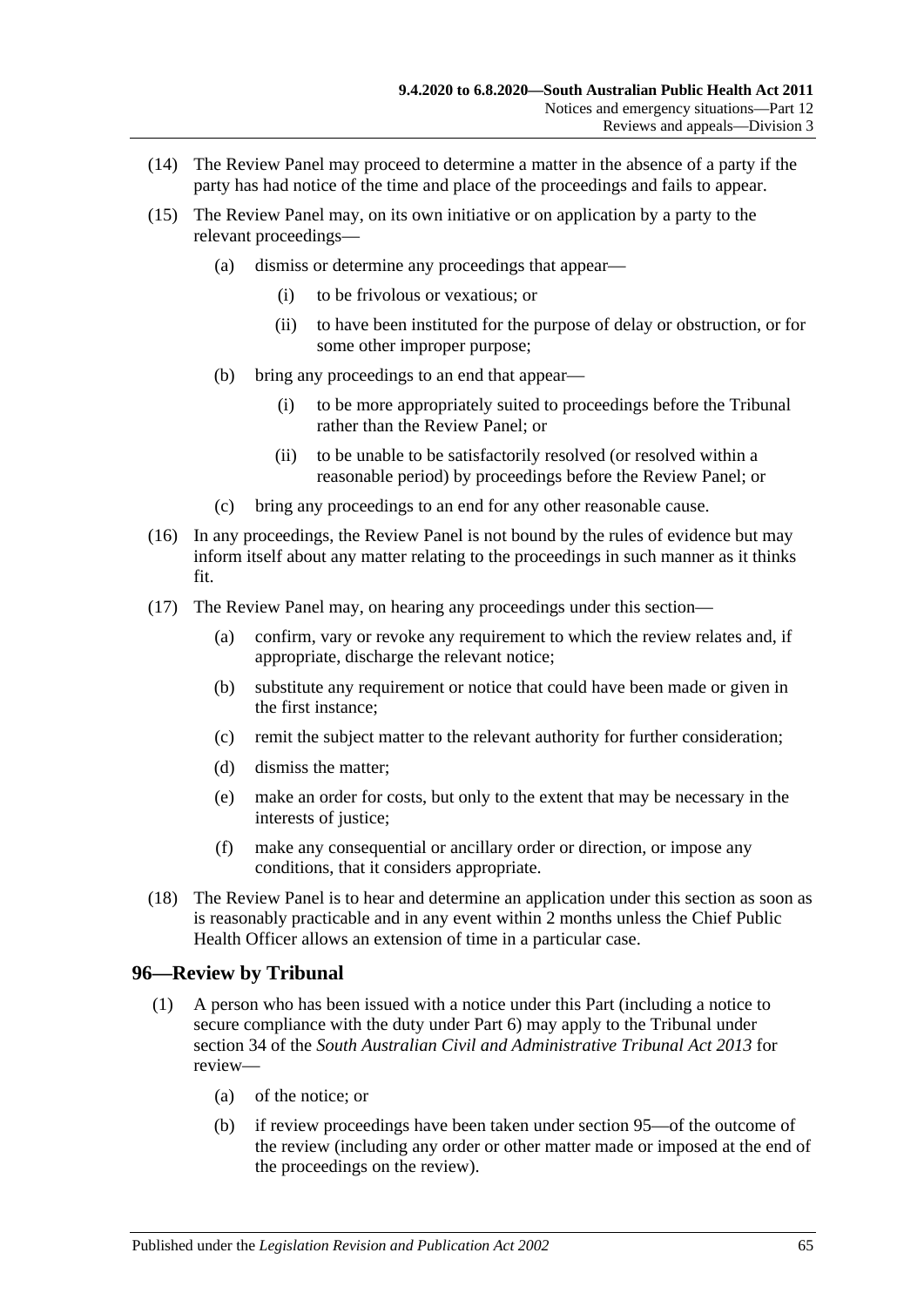- (2) To avoid doubt, a person who has been issued with a notice to secure compliance with the general duty may apply to the Tribunal for a review under this section without the need to have already applied to the Review Panel for review of the notice under [section](#page-63-2) 95.
- (3) A council may apply to the Tribunal under section 34 of the *[South Australian Civil](http://www.legislation.sa.gov.au/index.aspx?action=legref&type=act&legtitle=South%20Australian%20Civil%20and%20Administrative%20Tribunal%20Act%202013)  [and Administrative Tribunal Act](http://www.legislation.sa.gov.au/index.aspx?action=legref&type=act&legtitle=South%20Australian%20Civil%20and%20Administrative%20Tribunal%20Act%202013) 2013* for a review of the outcome of review proceedings by the Review Panel under [section](#page-63-2) 95.
- (4) An application for review must be made within 14 days after
	- (a) in the case of a review under [subsection](#page-64-0)  $(1)(a)$ —the notice is served on the person;
	- (b) in the case of a review under [subsection](#page-64-1)  $(1)(b)$  or  $(3)$ —the review proceedings under [section](#page-63-2) 95 end.
- (5) A relevant authority is entitled to be a party to any proceedings under this section.

# **Part 12A—Immunisation and Early Childhood Services**

## **96A—Interpretation**

In this Part—

*early childhood service* means a service for the education or care (or both) of a child under the age of 6 years but does not include the following services:

- (a) the provision of primary education provided at or in connection with a primary school;
- (b) a service comprising a person engaged by a parent or guardian of a child to babysit the child in the child's home;
- (c) a babysitting, playgroup or childminding service that is organised informally by the parents or guardians of the children concerned;
- (d) a service provided for a child by a family member of the child or friend of the family of the child personally under an informal arrangement where no offer to provide that service was advertised;
- (e) a service principally conducted to provide tuition to 1 child or a number of children who ordinarily reside together;
- (f) a service principally conducted to provide instruction in a particular activity (such as sport, dance and music);
- (g) a service where a parent or guardian of each child remains on site and is available to care for their child if required;
- (h) a service comprising out of school care;
- (i) care provided to a child by a person in accordance with a parenting order under the *Family Law Act 1975* of the Commonwealth or the *Family Court Act 1997* of the Commonwealth;
- (j) care provided to a child under the *[Children and Young People \(Safety\)](http://www.legislation.sa.gov.au/index.aspx?action=legref&type=act&legtitle=Children%20and%20Young%20People%20(Safety)%20Act%202017)  Act [2017](http://www.legislation.sa.gov.au/index.aspx?action=legref&type=act&legtitle=Children%20and%20Young%20People%20(Safety)%20Act%202017)*;
- (k) any other service, or service of a kind, prescribed by the regulations;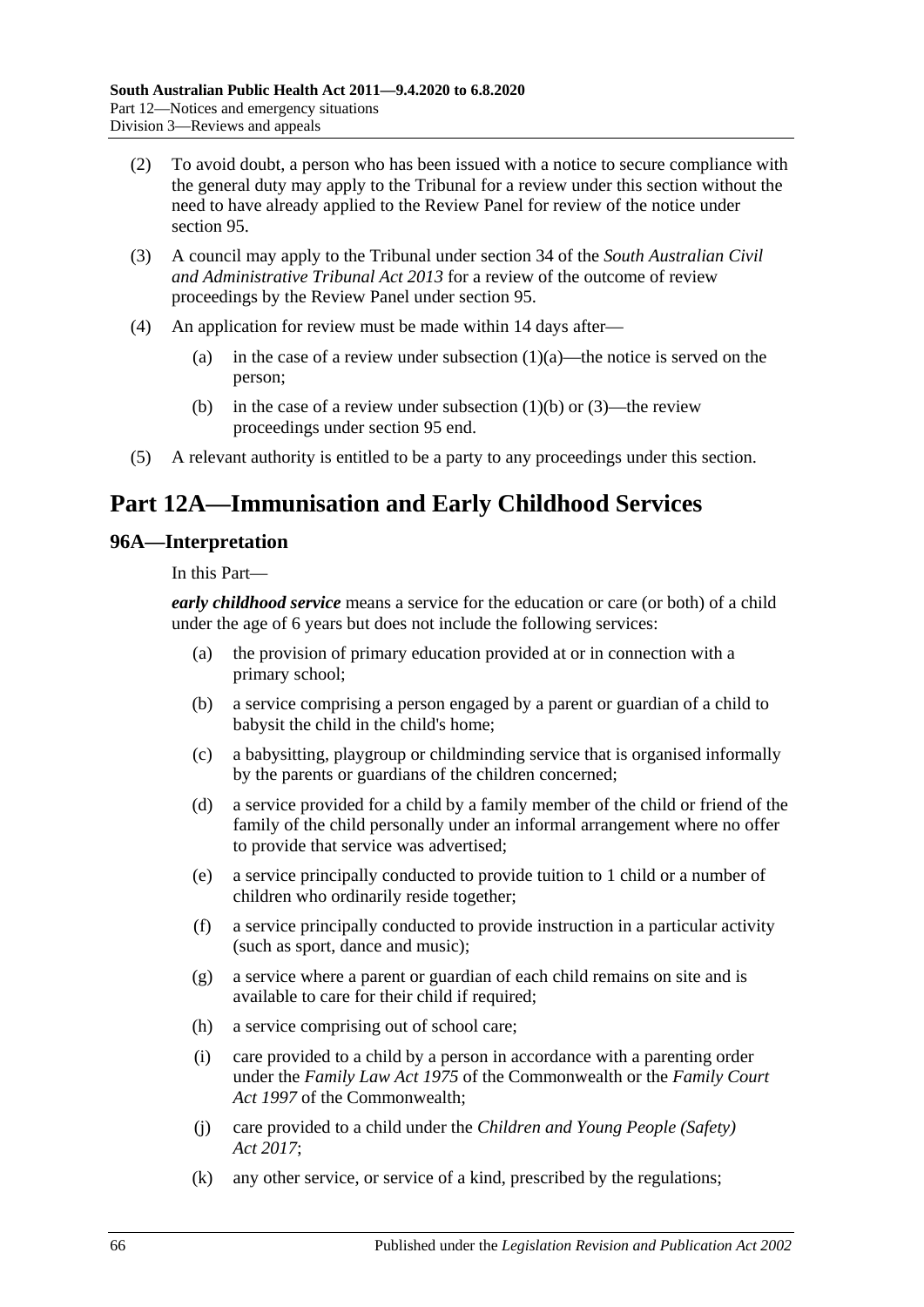#### **Example—**

Childcare, family day care, pre-school, kindergarten and early learning centre services are early childhood services for the purposes of this Part.

*immunisation record* means any of the following records and documents relating to the immunisation status of a child:

- (a) an extract, or extracts, from the Australian Immunisation Register under the *Australian Immunisation Register Act 2015* of the Commonwealth;
- (b) a document of a kind approved by the Chief Public Health Officer;
- (c) a certificate in writing issued by the Chief Public Health Officer;

*vaccine preventable disease* has the same meaning as in the *Australian Immunisation Register Act 2015* of the Commonwealth.

#### <span id="page-66-0"></span>**96B—Requirement to provide immunisation records to service provider**

- (1) The parent or guardian of a child that is enrolled or attends at premises for the purposes of the provision of an early childhood service must provide immunisation records relating to the child to the provider of the service in accordance with the requirements of the Chief Public Health Officer.
- (2) Requirements of the Chief Public Health Officer made for the purposes of [subsection](#page-66-0) (1)—
	- (a) must be published in the Gazette; and
	- (b) may be varied, revoked or substituted by subsequent notice in the Gazette; and
	- (c) may, without limitation, make provision in relation to—
		- (i) the times at which documents must be provided under that subsection; and
		- (ii) the currency of such documents.
- (3) A provider of an early childhood service must take reasonable steps to ensure that the parent or guardian of a child that is enrolled or attends at premises for the purposes of the provision of the early childhood service complies with the requirements of [subsection](#page-66-0)  $(1)$ .

Maximum penalty: \$ 2 500.

(4) A provider of an early childhood service must, for the period of a child's enrolment for the provision of the service, keep a copy of all immunisation records provided to the provider in respect of the child under [subsection](#page-66-0) (1).

Maximum penalty: \$ 2 500.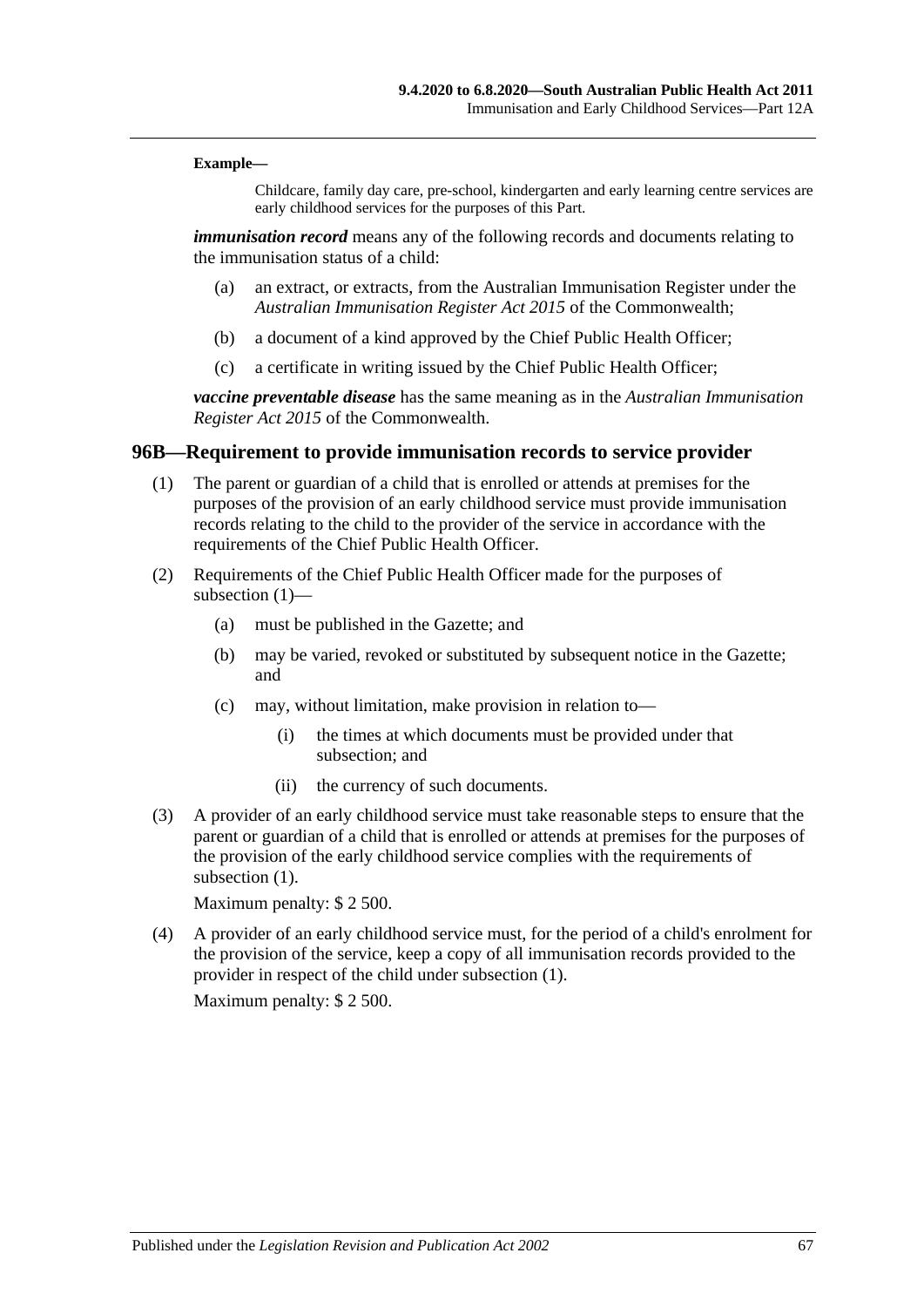## **96C—Provision of information to Chief Public Health Officer on outbreak of vaccine preventable disease**

- <span id="page-67-1"></span><span id="page-67-0"></span>(1) The Chief Public Health Officer may, if satisfied that there is an outbreak, or a risk of an outbreak, of a vaccine preventable disease at premises at which early childhood services are provided, require the person with responsibility for providing the service at the premises to provide to the Chief Public Health Officer—
	- (a) the name and date of birth of each child that is enrolled, or routinely attends, at the premises for the provision of an early childhood service; and
	- (b) immunisation records relating to each child referred to in [paragraph](#page-67-0) (a) provided pursuant to section [96B\(1\);](#page-66-0) and
	- (c) the contact details for a parent or guardian of a child referred to in [paragraph](#page-67-0) (a); and
	- (d) any other prescribed information.
- (2) Information required to be provided under [subsection](#page-67-1) (1) must be provided to the Chief Public Health Officer within 24 hours of the receipt of the request for the information.
- (3) A person who fails to comply with a requirement of the Chief Public Health Officer to provide information in accordance with this section is guilty of an offence. Maximum penalty: \$30 000.

#### **96D—Exclusion of children from premises on outbreak of vaccine preventable disease**

- <span id="page-67-3"></span>(1) The Chief Public Health Officer may, by notice in writing, direct that a specified child is excluded from attending at specified premises at which early childhood services are provided if satisfied that—
	- (a) the child has been diagnosed with a vaccine preventable disease; or
	- (b) there is an outbreak of a specified vaccine preventable disease at the premises and the child would, if the child attended at the premises, be at a material risk of contracting the vaccine preventable disease.
- <span id="page-67-2"></span>(2) For the purposes of [subsection](#page-67-2)  $(1)(b)$ , an outbreak of a vaccine preventable disease may (without limitation) exist at premises if 1 or more persons who routinely attend at the premises have been diagnosed with the specified vaccine preventable disease.
- (3) A direction of the Chief Public Health Officer under [subsection](#page-67-3) (1)—
	- (a) remains in force for the period specified in the direction; and
	- (b) may be varied or revoked by the Chief Public Health Officer at any time by subsequent notice in writing.
- <span id="page-67-4"></span>(4) A direction under [subsection](#page-67-3) (1) in respect of a specified child and any subsequent variation or revocation of such a direction must be served on the person responsible for the provision of early childhood services at the premises by—
	- (a) personal service on the person or an agent of the person; or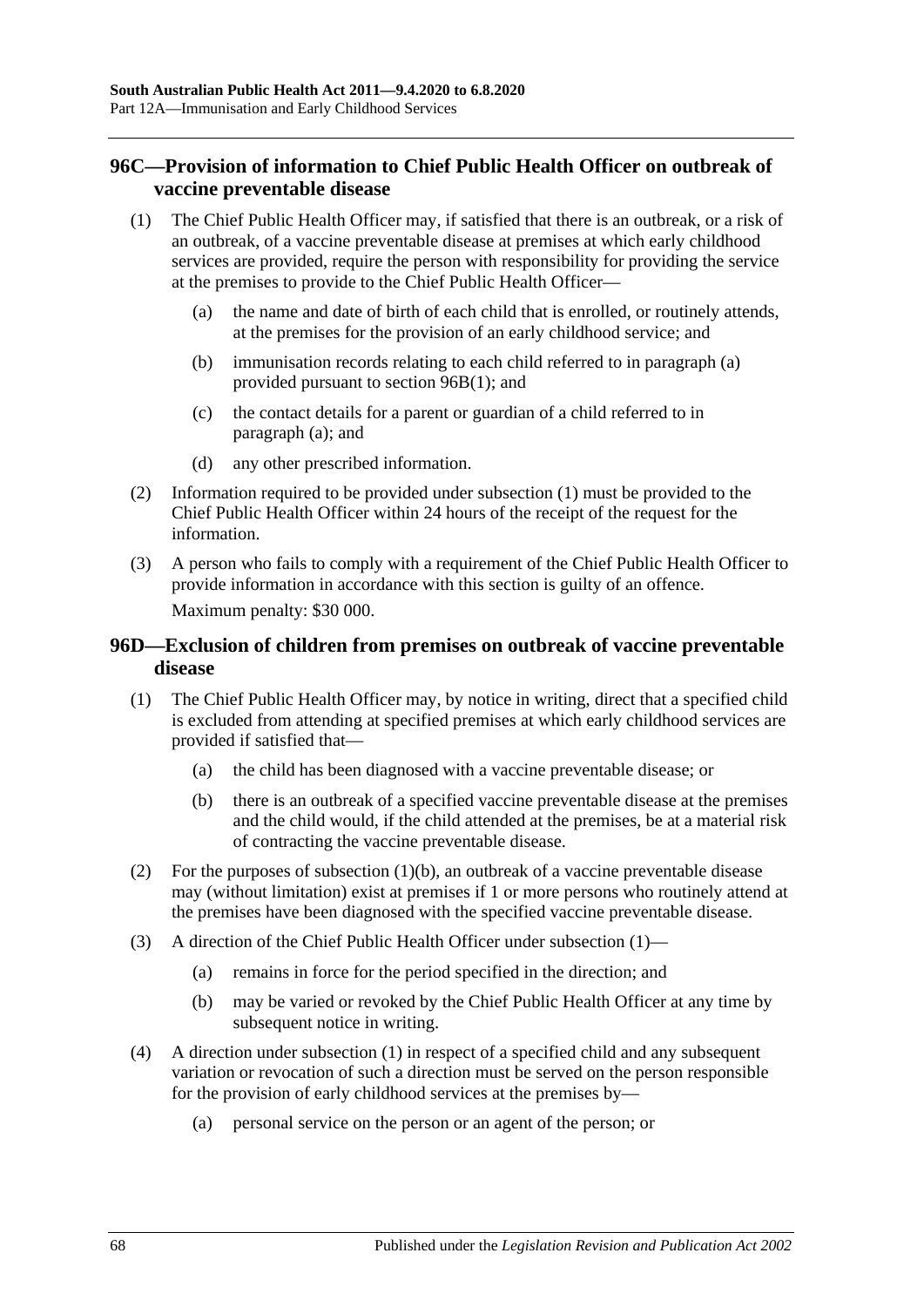- <span id="page-68-0"></span>(b) leaving it at the premises specified in the notice with a person apparently employed or engaged in the provision of an early childhood service at the premises; or
- <span id="page-68-1"></span>(c) email, fax or text message to an email address, fax number or telephone number known to be used by the person (in which case the direction will be taken to have been served at the time of transmission); or
- (d) if the person serving the notice has made a reasonable attempt to serve the direction under [paragraphs](#page-67-4) (a), [\(b\)](#page-68-0) and [\(c\)](#page-68-1) but has been unsuccessful—affixing it to the premises at or near to the entrance of the premises.
- (5) A copy of a direction under [subsection](#page-67-3) (1) in respect of a specified child and any subsequent variation or revocation of such a direction must be given to a parent or guardian of the child by the Chief Public Health Officer as soon as is reasonably practicable after making the direction.
- (6) A person must not provide an early childhood service to a child at premises from which the child is excluded pursuant to a direction under [subsection](#page-67-3) (1). Maximum penalty: \$30 000.

#### <span id="page-68-2"></span>**96E—Exemptions**

- (1) The Chief Public Health Officer may, by notice in writing, grant an exemption from this Part or specified provisions of this Part—
	- (a) in relation to a specified child or children of a specified class; or
	- (b) to specified persons or persons of a specified class; or
	- (c) in relation to specified early childhood services or early childhood services of a specified class.
- (2) An exemption under [subsection](#page-68-2) (1) may—
	- (a) be subject to such conditions as the Chief Public Health Officer thinks fit; and
	- (b) apply for a specified period, until further notice or indefinitely; and
	- (c) vary according to the circumstances to which it is expressed to apply.
- (3) The Chief Public Health Officer may, by subsequent notice in writing—
	- (a) vary or revoke an exemption;
	- (b) vary or revoke a condition of an exemption or attach new conditions to an exemption;
	- (c) vary the circumstances to which an exemption is expressed to apply.
- (4) A person who contravenes or fails to comply with a condition of an exemption imposed under this section is guilty of an offence. Maximum penalty: \$2 500.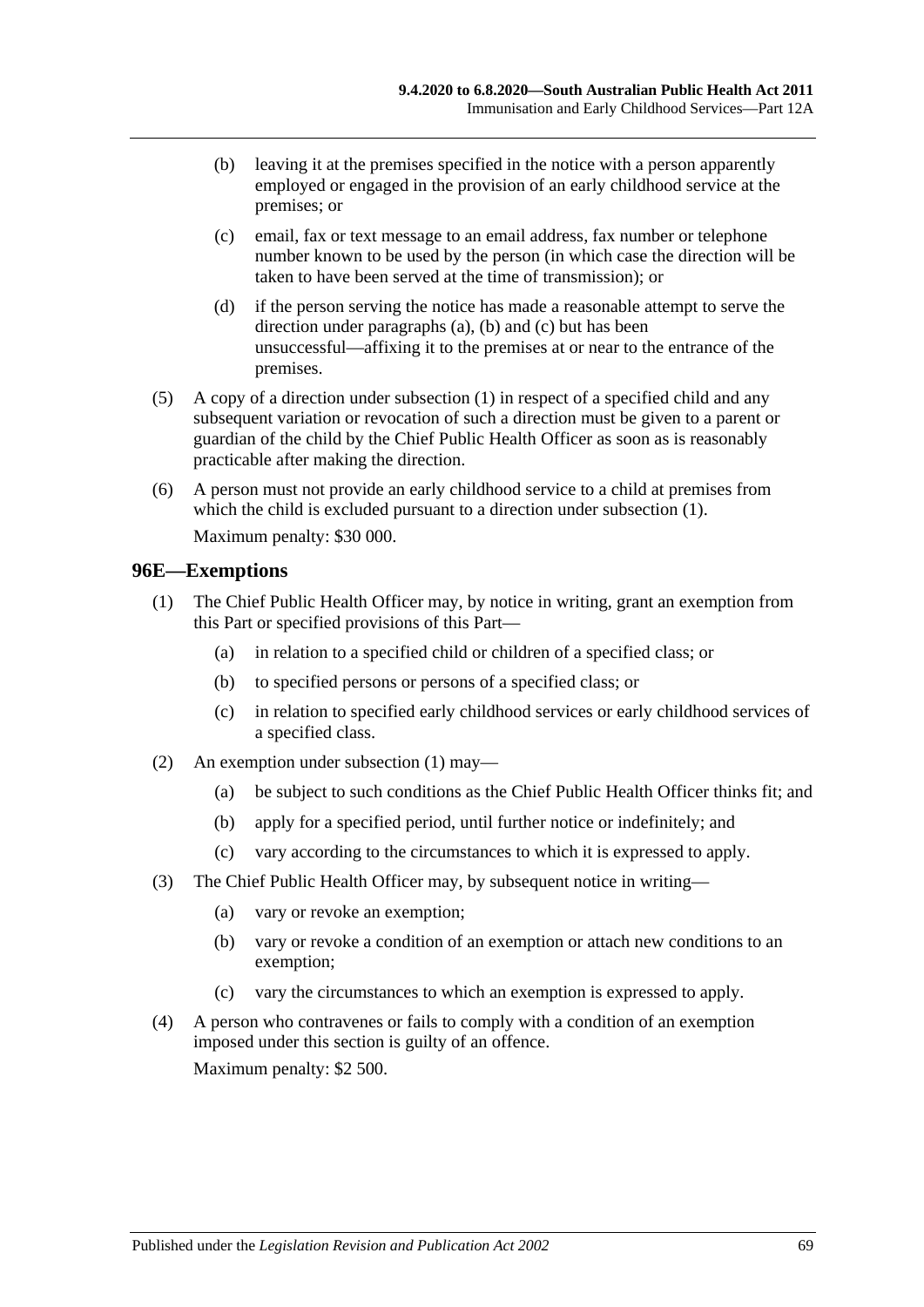# **Part 13—Miscellaneous**

#### **97—Tests on deceased persons**

- (1) If the Chief Public Health Officer has reasonable grounds to believe that a deceased person has had a condition of public health concern, the Chief Public Health Officer may, by instrument in writing, authorise the carrying out of any test or procedure specified in the instrument on the body of the deceased person.
- <span id="page-69-0"></span>(2) If the Chief Public Health Officer has authorised the carrying out of a test or procedure under this section, an authorised officer, accompanied by such assistants as the authorised officer thinks necessary, may—
	- (a) enter premises (using such force as is necessary) in which the authorised officer reasonably believes the body of the deceased person is located; and
	- (b) search the premises for the body,

and, on finding the body, the authorised tests or procedure may be carried out in accordance with this section.

- (3) However, an authorised officer must not exercise a power to enter premises under [subsection](#page-69-0) (2) unless—
	- (a) the authorised officer has made a reasonable attempt to contact the occupier of the premises and advise the occupier of the intention to exercise such powers; and
	- (b) if force is required to enter premises—the authorised officer is accompanied by a police officer.
- (4) A test or procedure authorised under this section must be carried out by—
	- (a) a medical practitioner; or
	- (b) a person who is qualified as required by the regulations to carry out tests or procedures of the relevant type.
- (5) A person carrying out a test or procedure under this section may be assisted by any other person.
- (6) Nothing in this section authorises the exhumation of a body.

#### **98—Delegation by Chief Executive**

- (1) The Chief Executive may delegate a function or power conferred on the Chief Executive under this Act—
	- (a) to a specified person or body; or
	- (b) to a person occupying or acting in a specified office or position.
- (2) A delegation—
	- (a) may be made subject to conditions or limitations specified in the instrument of delegation; and
	- (b) if the instrument of delegation so provides, may be further delegated by the delegate; and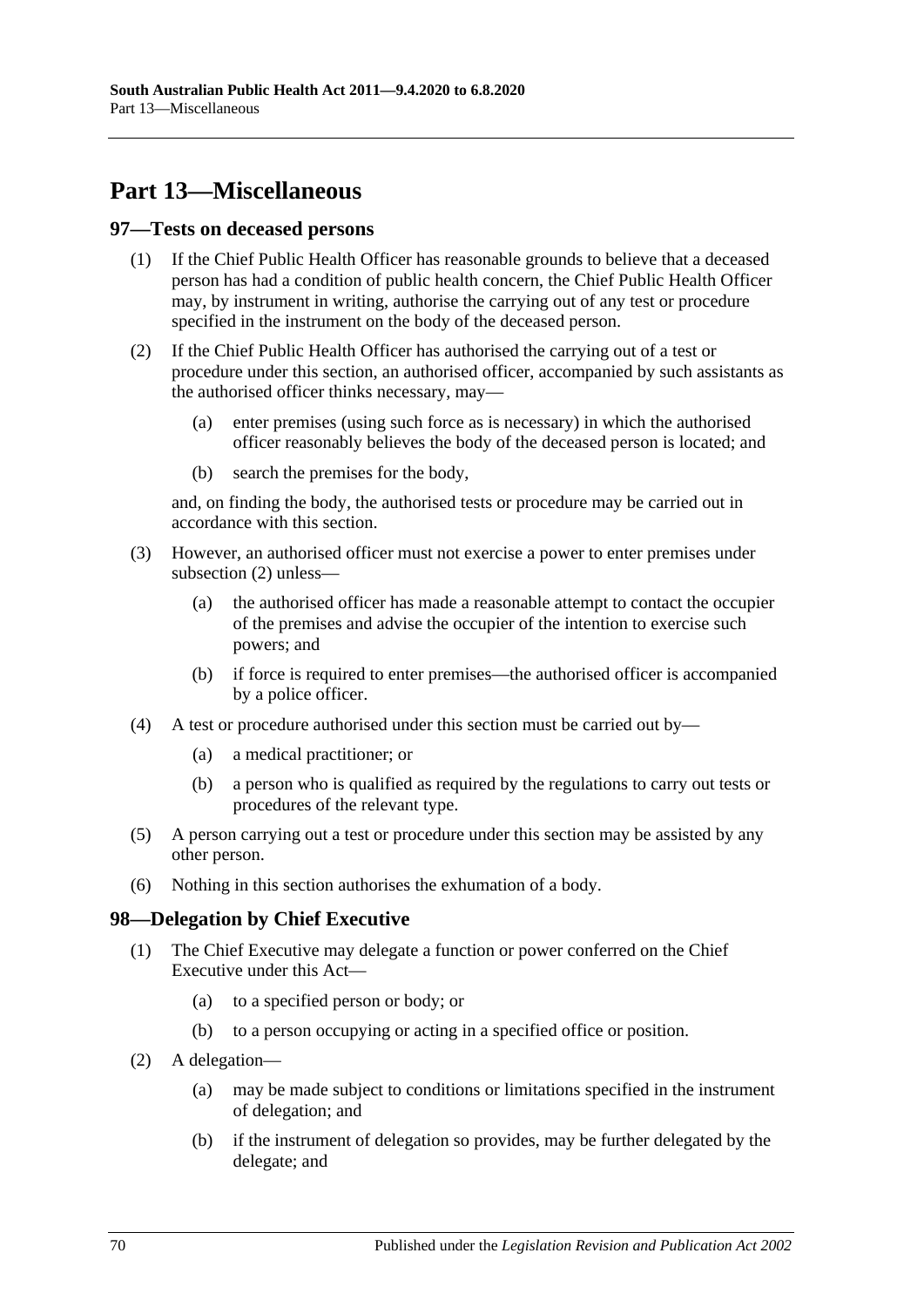(c) is revocable at will and does not prevent the delegator from acting personally in a matter.

## **99—Confidentiality**

(1) If a person, in the course of official duties, obtains personal information relating to another, the person must not intentionally disclose that information except to the extent that the person is authorised to do so under [subsection](#page-70-0) (2).

Maximum penalty: \$25 000.

- <span id="page-70-2"></span><span id="page-70-1"></span><span id="page-70-0"></span>(2) A person is authorised to disclose information if the person is—
	- (a) disclosing information in the course of official duties, or for any other purpose connected with the administration of this Act or a law of another State or a Territory of the Commonwealth or of the Commonwealth; or
	- (b) disclosing information as required by law; or
	- (c) without limiting [paragraph](#page-70-1) (b), disclosing information as required by a court or tribunal constituted by law; or
	- (d) disclosing information at the request, or with the consent, of the person to whom the information relates or a guardian or medical agent of the person; or
	- (e) disclosing information to a relative, carer or friend of the person to whom the information relates if—
		- (i) the disclosure is reasonably required for the treatment, care or recovery of the person; and
		- (ii) there is no reason to believe that the disclosure would be contrary to the person's best interests; or
	- (f) subject to the regulations (if any)—
		- (i) disclosing information to a health or other service provider if the disclosure is reasonably required for the treatment, care or recovery of the person to whom the information relates; or
		- (ii) disclosing information by entering the information into an electronic records system established for the purpose of enabling the recording or sharing of information between persons or bodies involved in the provision of health services; or
		- (iii) disclosing information to such extent as is reasonably required in connection with the management or administration of a hospital or ambulance service; or
	- (g) without limiting a preceding paragraph, disclosing information to the extent to which it is reasonably necessary—
		- (i) to provide treatment to the person; or
		- (ii) to prevent the transmission of any disease constituting a controlled notifiable condition; or
	- (h) without limiting a preceding paragraph, disclosing information if the disclosure is reasonably required to lessen or prevent a serious threat to the life, health or safety of a person, or a serious threat to public health; or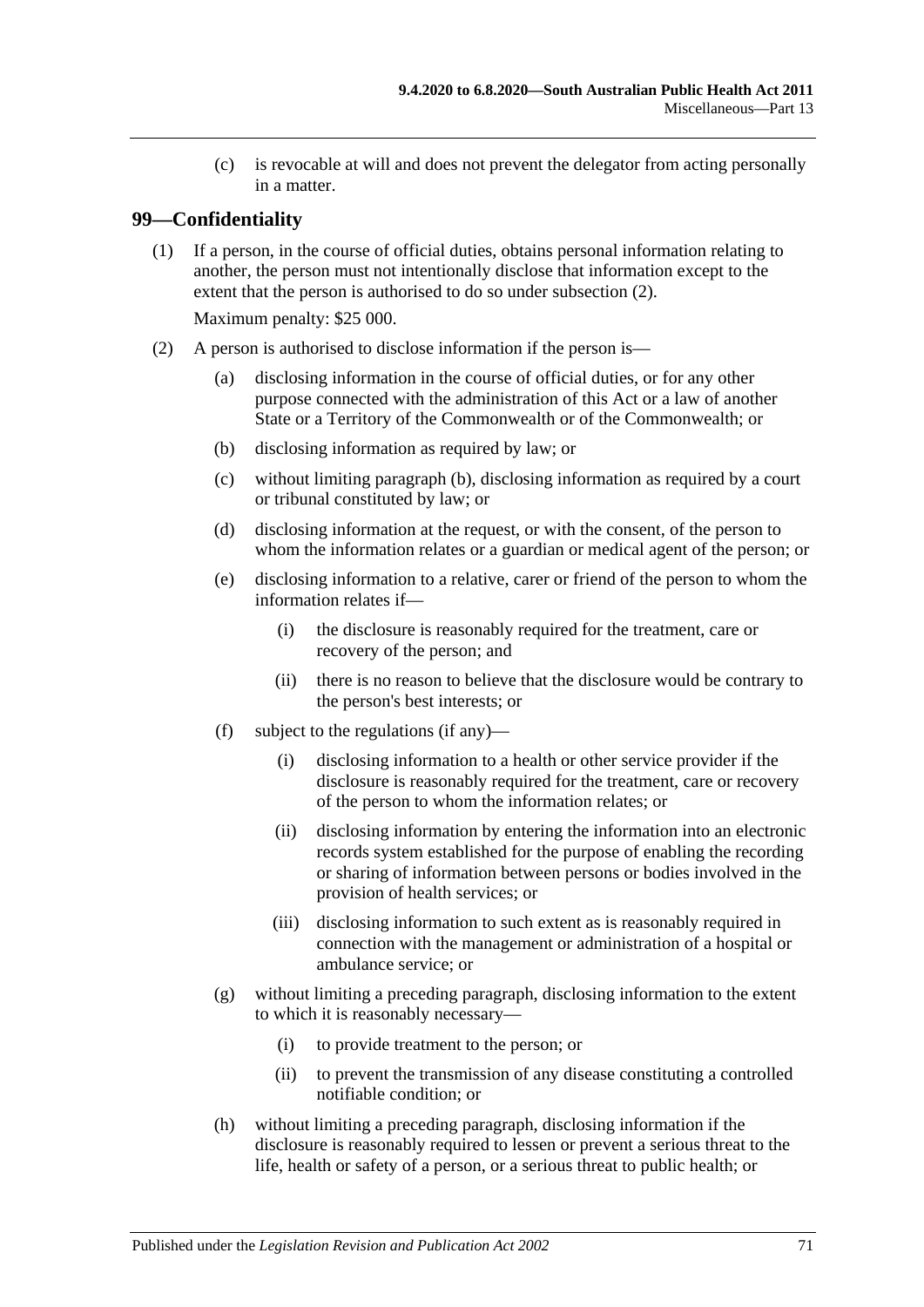- (i) disclosing information for medical, research or statistical purposes if—
	- (i) there is no reason to believe that the disclosure would be contrary to the person's best interests; and
	- (ii) the disclosure is of a kind approved by the Chief Public Health Officer for the purposes of this paragraph; or
- (j) disclosing information in accordance with the regulations.
- (3) [Subsection](#page-70-2) (2)(e) does not authorise the disclosure of information in contravention of a direction given by the person to whom the information relates.
- (4) In this section—

*domestic partner*—a person is a domestic partner of another if the person is a domestic partner of the other within the meaning of the *[Family Relationships](http://www.legislation.sa.gov.au/index.aspx?action=legref&type=act&legtitle=Family%20Relationships%20Act%201975)  Act [1975](http://www.legislation.sa.gov.au/index.aspx?action=legref&type=act&legtitle=Family%20Relationships%20Act%201975)*, whether declared as such under that Act or not;

*personal information* means—

- (a) medical information; or
- (b) information relating to a person's personal affairs;

*relative*—a person is a relative of another if the person is a spouse, domestic partner or parent of the other of or over 18 years of age or a brother, sister, son or daughter of the other.

#### <span id="page-71-0"></span>**100—Confidentiality and provision of certain information**

- (1) This section applies to a person employed or engaged by the State for the purpose of—
	- (a) monitoring public health in the State; or
	- (b) investigating public health problems within the State; or
	- (c) assessing and improving the quality of public health in the State.
- <span id="page-71-1"></span>(2) The Minister may, by instrument in writing, authorise a person to whom this section applies to have access to personal information relating to the performance of any function referred to in [subsection](#page-71-0) (1).
- (3) Personal information may be disclosed to a person authorised under [subsection](#page-71-1) (2), and to any person providing technical, administrative or secretarial assistance to that person, without breach of any law or any principle of professional ethics.
- (4) A person must not disclose personal information obtained directly or indirectly pursuant to this section unless—
	- (a) the disclosure is made in the course of official duties; or
	- (b) the disclosure is made with the consent of the person to whom the information relates; or
	- (c) the disclosure is required by a court or tribunal constituted by law; or
	- (d) the disclosure is authorised under the regulations.

Maximum penalty: \$25 000.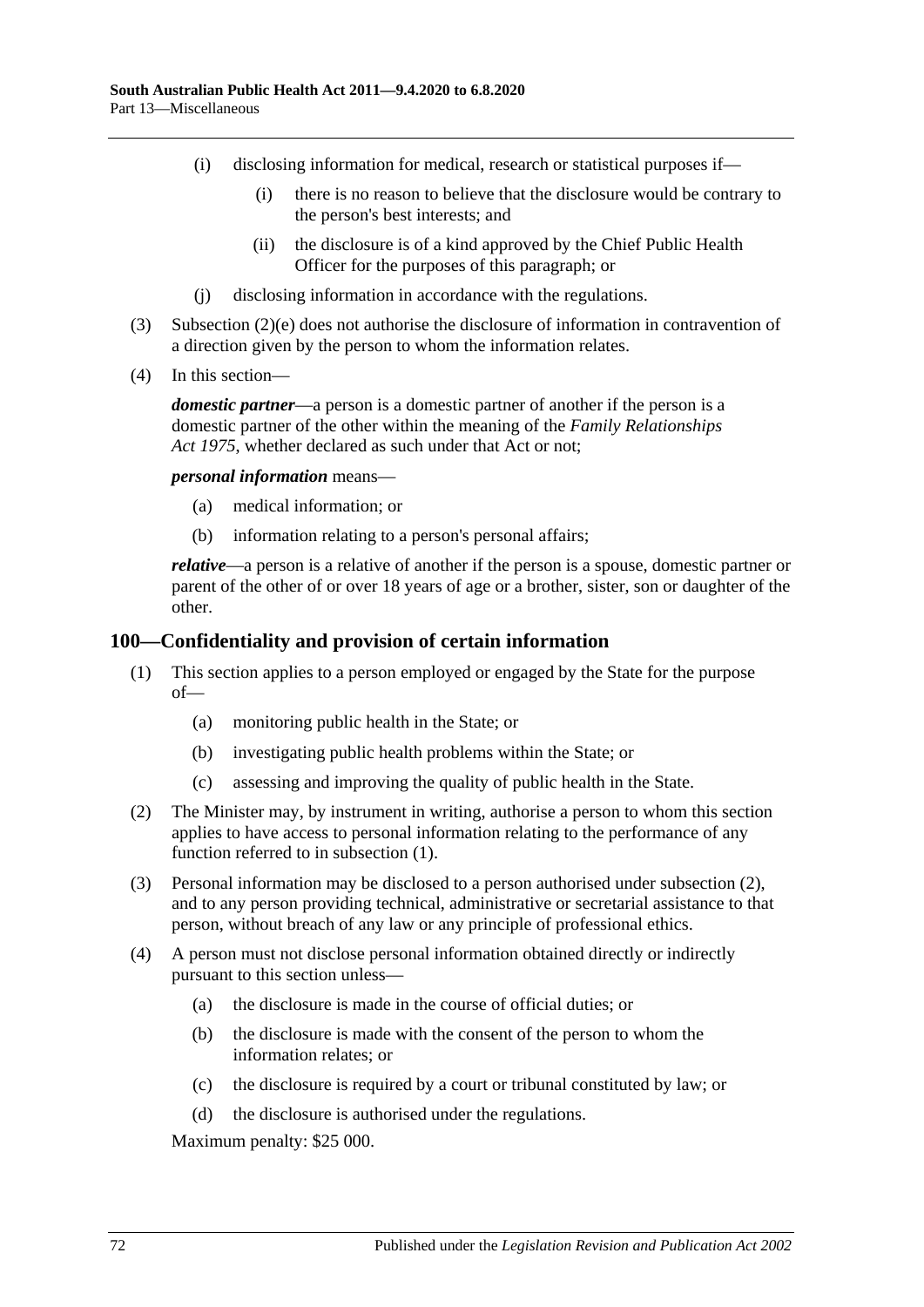(5) In this section—

*personal information* means—

- (a) medical information; or
- (b) information relating to a person's personal affairs.

#### <span id="page-72-0"></span>**101—Service of notices or other documents**

- <span id="page-72-3"></span><span id="page-72-2"></span><span id="page-72-1"></span>(1) Subject to this section, if this Act requires or authorises a notice, order or other document to be served on, or given to, a person, the notice, order or document may—
	- (a) be served on, or given to, the person or an agent of the person; or
	- (b) be left for the person at his or her place of residence or business with someone apparently over the age of 16 years; or
	- (c) be sent by post to the person or an agent of the person at his or her last known address; or
	- (d) if the notice, order or document is to be served on the owner of land, the land is unoccupied, and the person seeking to serve the notice, order or document has taken reasonable steps to effect service under the other paragraphs of this subsection but has been unsuccessful—be served by fixing it to some conspicuous part of the land; or
	- (e) if the notice, order or document is to be served on the occupier of land—be sent by post to the occupier at the address of the land; or
	- (f) be served on the person by fixing it to, or leaving it on, a vessel that the person is apparently in charge of, or expected to board at some stage, if the person giving or serving the notice, order or document has reasonable grounds to believe that service in this manner will bring the notice, order or document to the attention of the person to be served; or
	- (g) be sent to the person by fax or email to a fax number or email address provided by the person (in which case the notice, order or document will be taken to have been served or given at the time of transmission); or
	- (h) be served or given in some other manner prescribed by the regulations.
- (2) Without limiting [subsection](#page-72-0) (1), a notice, order or document to be served on or given to a company or registered body within the meaning of the *Corporations Act 2001* of the Commonwealth may be served or given in accordance with that Act.
- (3) Subject to the regulations, a notice, order or document required or authorised to be given to an owner of land may, if it is to be served personally, be served on the owner, one of any joint owners, or the agent of the owner.
- <span id="page-72-4"></span>(4) Subject to this section, an order under [Part](#page-41-0) 10 must be served personally on the relevant person.
- (5) In the event that personal service of an order under [Part](#page-41-0) 10 is not reasonably practicable, such an order may be served in a manner contemplated by [subsections](#page-72-1)  $(1)(a)$ ,  $(b)$  or  $(c)$ .
- (6) [Subsection](#page-72-4) (4) does not apply to a written notice confirming an oral order made under [Part](#page-41-0) 10.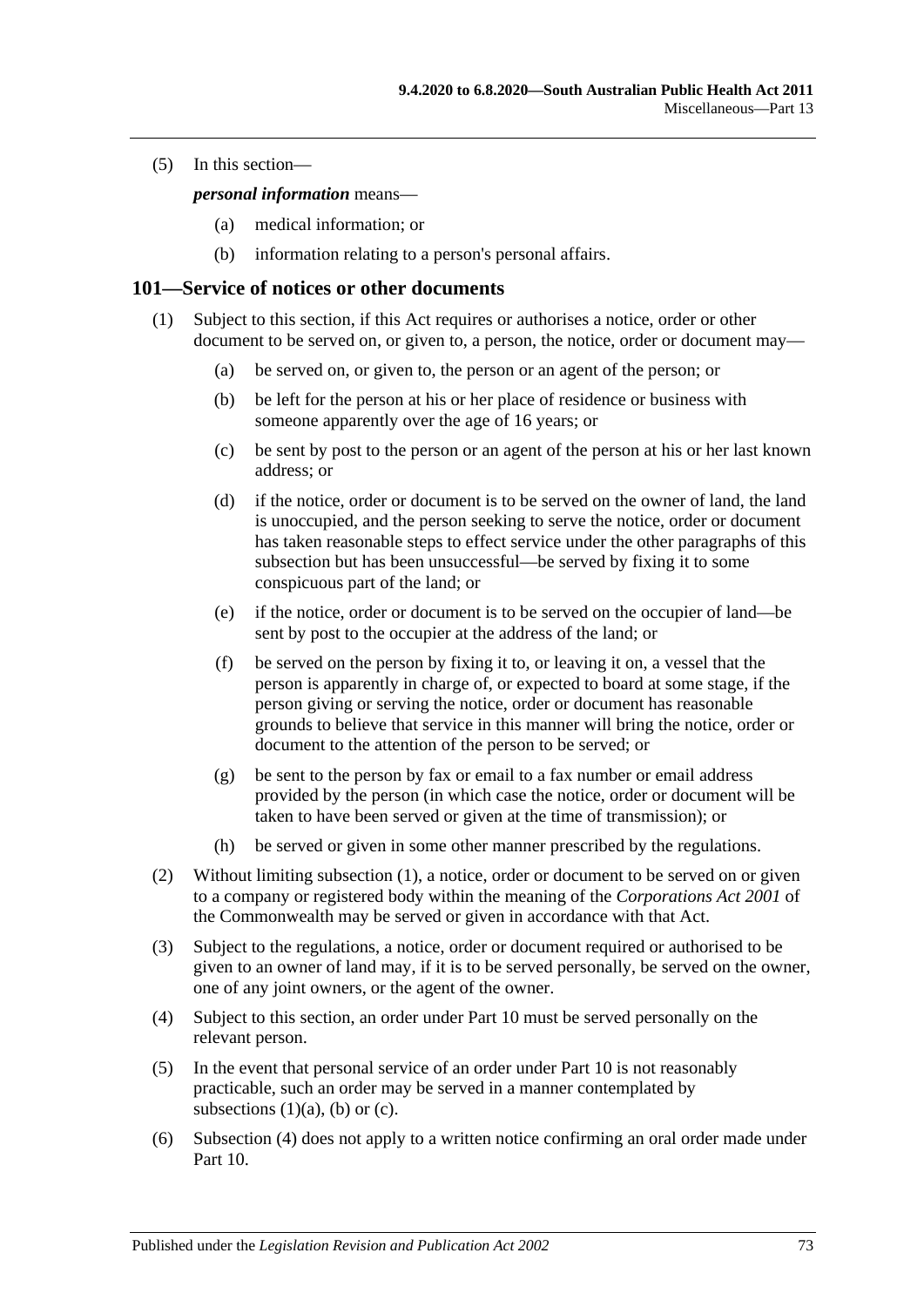### <span id="page-73-1"></span>**102—Immunity**

- (1) No personal liability attaches to—
	- (a) the Chief Public Health Officer or Chief Executive; or
	- (b) a member of a body constituted under this Act; or
	- (c) an authorised officer or any other person engaged in the administration of this Act,

for an honest act or omission in the performance, exercise or discharge, or purported performance, exercise or discharge, of a function, power or duty under this Act.

- (2) Subject to [subsection](#page-73-0) (3), a liability that would, but for [subsection](#page-73-1) (1), lie against a person lies instead against the Crown.
- <span id="page-73-0"></span>(3) A liability that would, but for [subsection](#page-73-1) (1), lie against an officer, employee, agent or contractor of a council lies instead against the council.
- (4) In addition, no action lies against a person (or an employer or contracting party with respect to a person) who in good faith and with reasonable care—
	- (a) takes a sample of blood, urine or other material in accordance with this Act; or
	- (b) conducts a test for the purposes of this Act; or
	- (c) provides a report about any test results under this Act.

#### **103—Protection from liability**

- (1) A failure by a designated authority to perform a function under this Act, or a breach of a duty imposed on a designated authority under this Act, does not give rise to any civil liability.
- (2) In this section—

#### *designated authority* means—

- (a) the Minister; or
- (b) the Chief Public Health Officer; or
- (c) a council; or
- (d) SAPHC.

### **103A—COVID-19—Crown immunity**

Despite any other provision of this Act or any other Act or law, no liability attaches to the Crown in respect of—

- (a) any acts or omissions in connection with—
	- (i) the performance, exercise or discharge, or purported performance, exercise or discharge, of a function, power or duty under this Act; or
	- (ii) the carrying out, or purported carrying out, of any order, requirement or direction given or imposed, or purportedly given or imposed, in accordance with this Act; or
- (b) any failure to exercise or discharge a function, power or duty under this Act,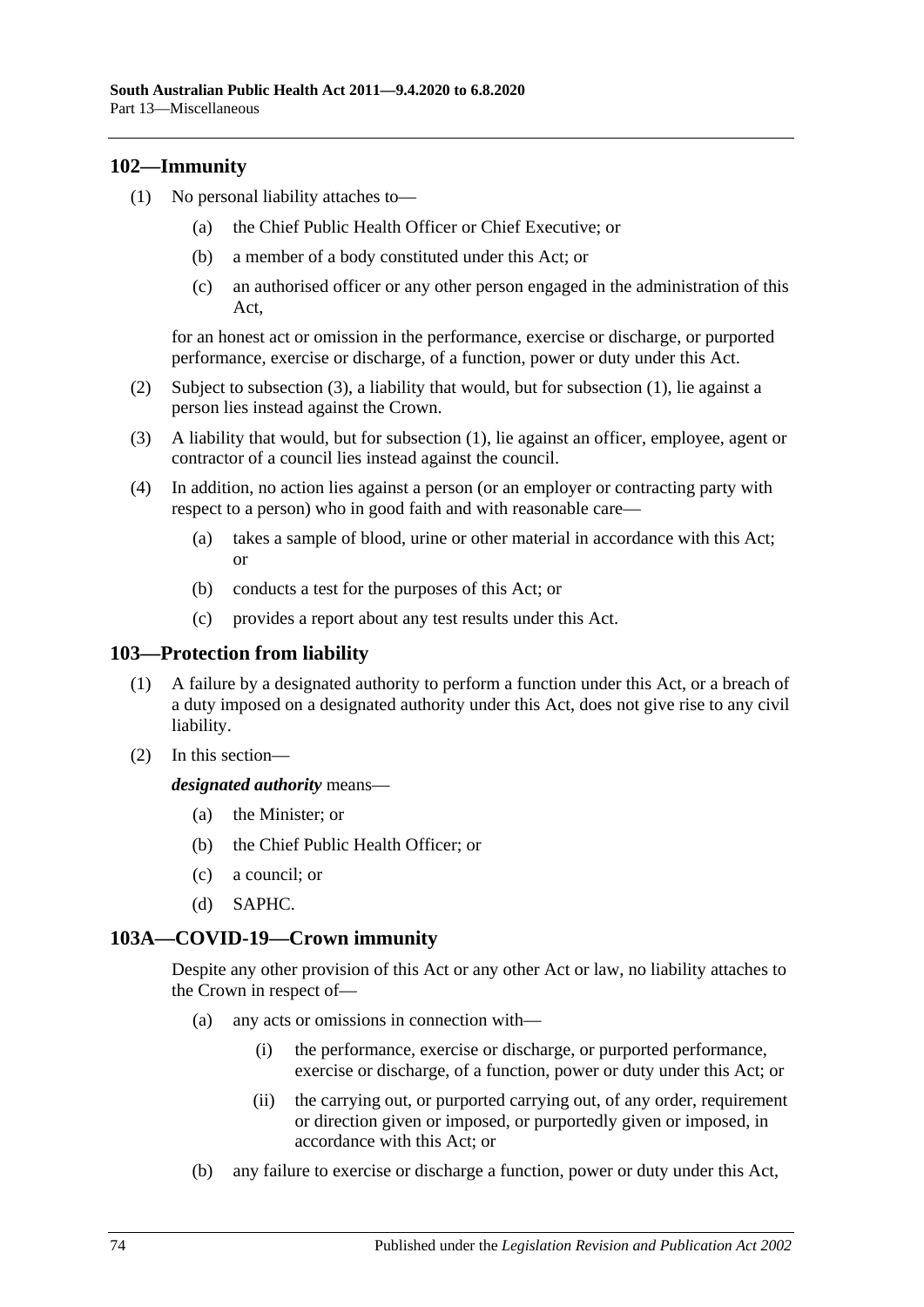in relation to the outbreak of the human disease named COVID-19 within South Australia (whether the relevant acts or omissions or failure occurred before or after the commencement of this section).

#### **104—False or misleading information**

A person must not, in connection with a requirement or direction imposed by or under this Act, provide any information or produce or furnish any document that is false or misleading in a material particular.

Maximum penalty: \$25 000.

#### **105—Offences**

- (1) Proceedings for an offence against this Act may only be commenced by—
	- (a) the Minister; or
	- (b) the Director of Public Prosecutions; or
	- (c) the Chief Public Health Officer; or
	- (d) an authorised officer; or
	- (e) the chief executive officer of a council; or
	- (f) a police officer; or
	- (g) a person acting on the written authority of the Minister.
- <span id="page-74-0"></span>(2) An apparently genuine document purporting to be under the hand of the Minister and to authorise the commencement of proceedings under this Act must be accepted in legal proceedings, in the absence of proof to the contrary, as proof of an authorisation under [subsection](#page-74-0)  $(1)(g)$ .

#### **106—Offences by bodies corporate**

- (1) If a body corporate is guilty of a prescribed offence, each director of the body corporate is guilty of an offence and liable to the same penalty as is prescribed for the principal offence unless the director proves that he or she could not by the exercise of due diligence have prevented the commission of the offence.
- (2) If a body corporate is guilty of an offence against [section](#page-33-0) 57(3), each member of the governing body of the body corporate is guilty of an offence and liable to the same penalty as is prescribed for the principal offence when committed by a natural person if the prosecution proves that—
	- (a) the member knew, or ought reasonably to have known, that there was a significant risk that such an offence would be committed; and
	- (b) the member was in a position to influence the conduct of the body corporate in relation to the commission of such an offence; and
	- (c) the member failed to exercise due diligence to prevent the commission of the offence.
- (3) In this section—

*prescribed offence* means an offence against [section](#page-33-1) 57(1), [57\(2\),](#page-33-2) [58](#page-33-3) or [92\(10\).](#page-61-0)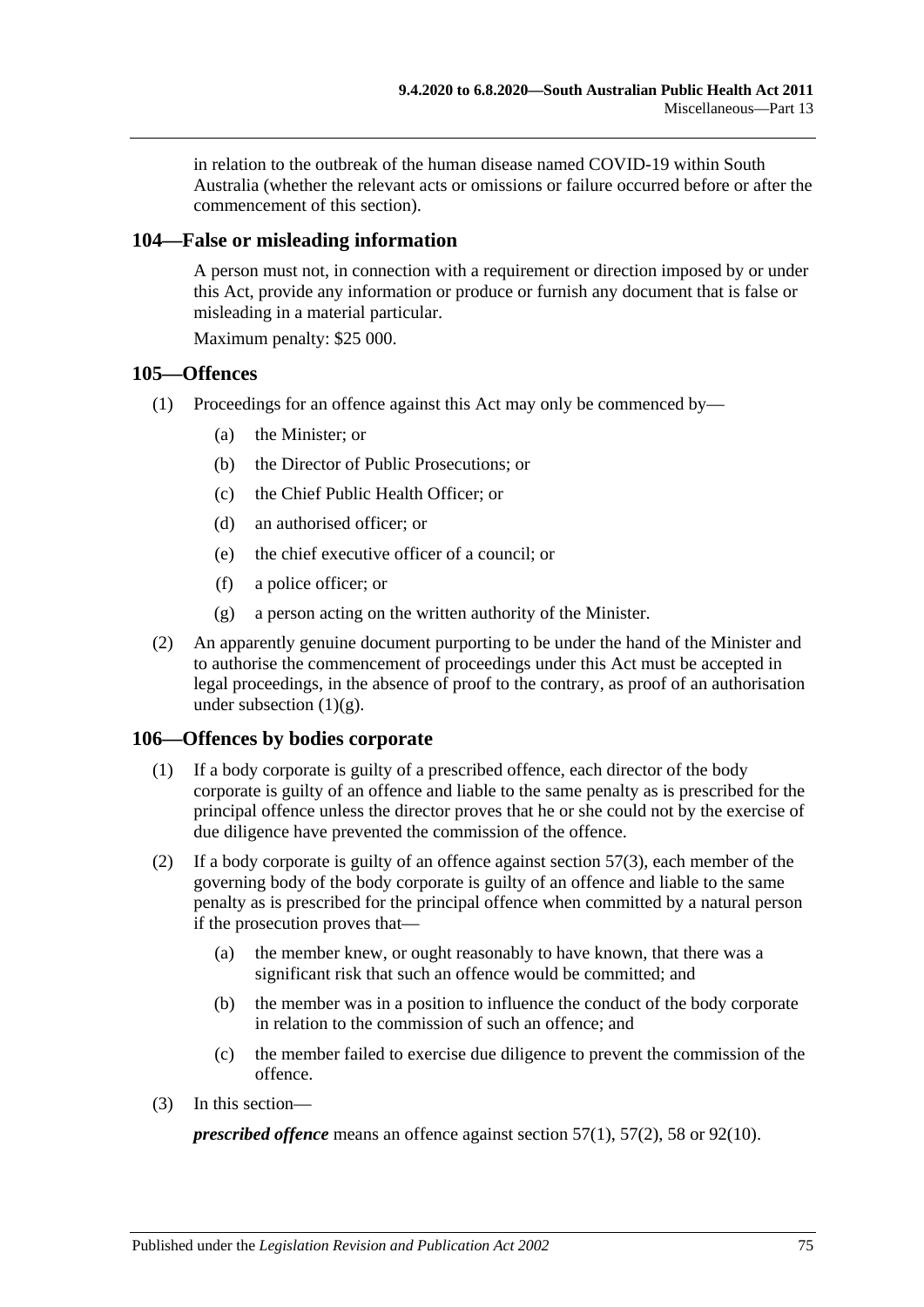### **107—Continuing offences**

- (1) If an offence against a provision of this Act is committed by a person by reason of a continuing act or omission—
	- (a) the person is liable, in addition to the penalty otherwise applicable to the offence, to a penalty for each day during which the act or omission continues of not more than an amount equal to one fifth of the maximum penalty prescribed for that offence; and
	- (b) if the act or omission continues after the person is convicted of the offence, the person is guilty of a further offence against that provision and liable, in addition to the penalty otherwise applicable to the further offence, to a penalty for each day during which the act or omission continues after that conviction of not more than an amount equal to one fifth of the maximum penalty prescribed for that offence.
- (2) For the purposes of this section, an obligation to do something is to be regarded as continuing until the act is done notwithstanding that any period within which, or time before which, the act is required to be done has expired or passed.

### **108—Evidentiary provision**

- (1) In any proceedings, if the court, Review Panel or Tribunal is satisfied that a designated entity has assessed a risk to public health in connection with the administration or operation of this Act, the court, Review Panel or Tribunal (as the case requires) must, in the absence of proof to the contrary, accept that assessment as evidence of the fact that a risk to public health existed or has occurred and, insofar as may be reasonably demonstrated by that assessment, the extent or significance of the risk.
- (2) In this section—

*designated entity* means—

- (a) the Chief Public Health Officer; or
- (b) an authorised officer; or
- (c) a council.

### <span id="page-75-0"></span>**109—Regulations**

- (1) The Governor may make such regulations as are contemplated by this Act or as are necessary or expedient for the purposes of this Act.
- (2) Without limiting the generality of [subsection](#page-75-0) (1), those regulations may—
	- (a) require the furnishing of reports (including technical or expert reports), returns, documents or other forms of information relevant to public health (including the management of any system or infrastructure associated with public health) to the Chief Public Health Officer or other prescribed person or body;
	- (b) require the keeping of records, statistics and other forms of information by any person or body that performs a function under or pursuant to this Act (and the provision of reports based on that information);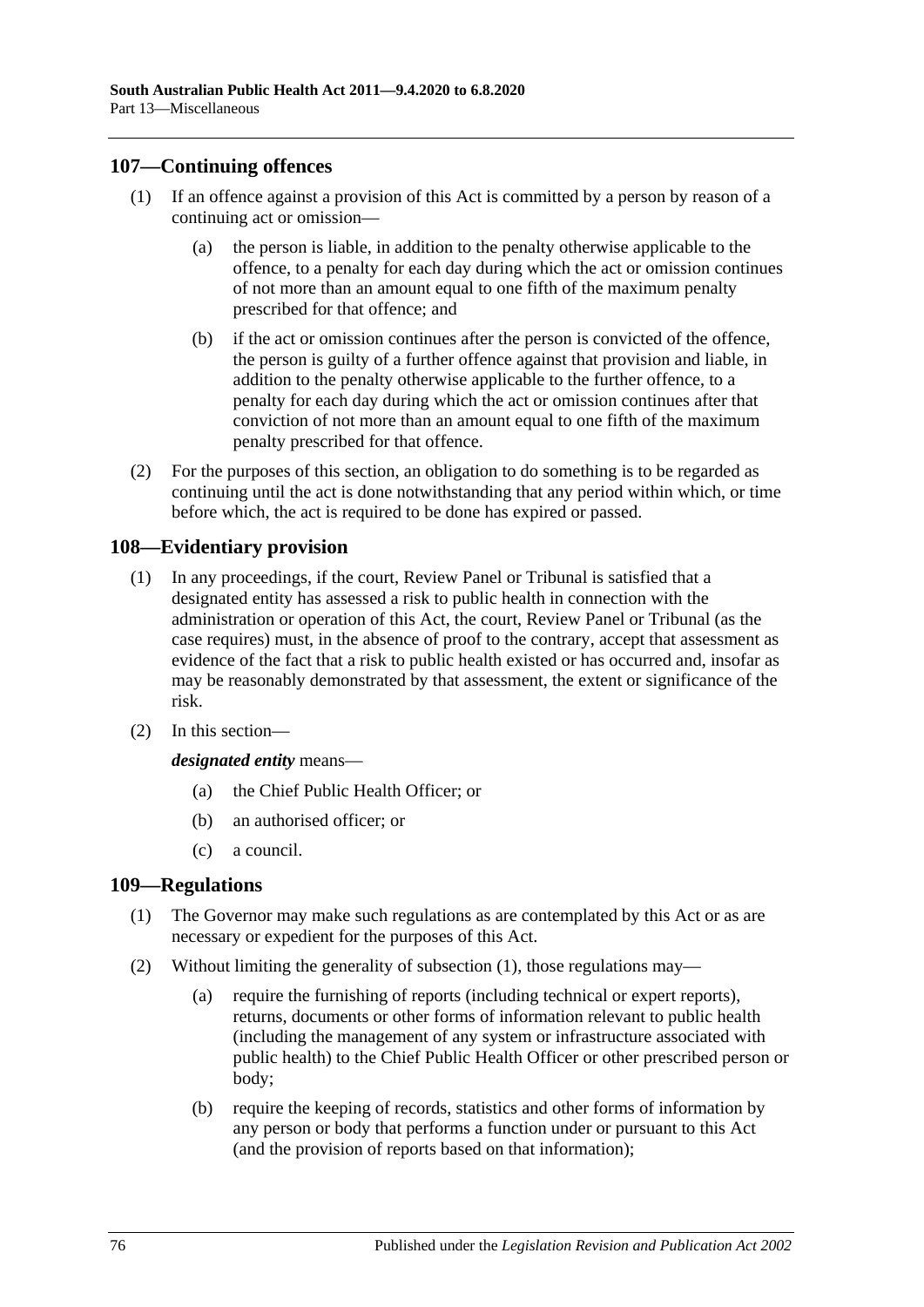- (c) prohibit, restrict or regulate the manufacture, possession, transport, storage, use or disposal of any substance, material or equipment that may create a risk to public health;
- (d) provide for the removal or destruction of any material, substance or equipment that creates a risk to public health;
- (e) set standards or procedures that must be observed to protect public health (including with respect to the management or inspection of any infrastructure or other facility) and provide for public health planning (including in connection with the operation of any other Act);
- (f) prohibit, restrict or regulate any activity, or the use or sale of any substance, equipment or material, or the use or installation of any infrastructure, that is relevant to the management of public health;
- (g) prescribe information that must be provided to any person or body in relation to any activity, or the use of any substance, equipment or material, that is relevant to the management of public health;
- (h) authorise or require the taking of specified measures to prevent the occurrence or spread of any notifiable condition;
- (i) authorise or require the taking of specified measures to manage any non-communicable condition (including in relation to preventing or reducing the incidence of any such condition);
- (j) provide for such matters as are necessary in consequence of conditions directly or indirectly caused by an emergency declared to be a public health incident or public health emergency under this Act;
- (k) provide for the analysis or testing of samples taken under or for the purposes of this Act, including—
	- (i) the persons who may analyse or test those samples; and
	- (ii) the places where those samples may be analysed or tested; and
	- (iii) the reporting of the results of the analysis or testing of those samples;
- (l) without limiting a preceding paragraph, regulate the construction, installation, alteration, maintenance and operation, and provide for the inspection, of any facility, infrastructure or structure designed for human use;
- (m) without limiting a preceding paragraph, regulate wastewater systems (or schemes associated with wastewater systems), including by—
	- (i) requiring approvals for specified classes of wastewater systems or providing for the referral of applications for approvals in relation to wastewater systems to specified persons or bodies; and
	- (ii) in connection with the implementation or operation of a scheme for a wastewater system for a town, regional area or other community—
		- (A) requiring public notification of the scheme; and
		- (B) requiring, or empowering a prescribed authority to require, installation, alteration or connection of wastewater systems for the purposes of the scheme; and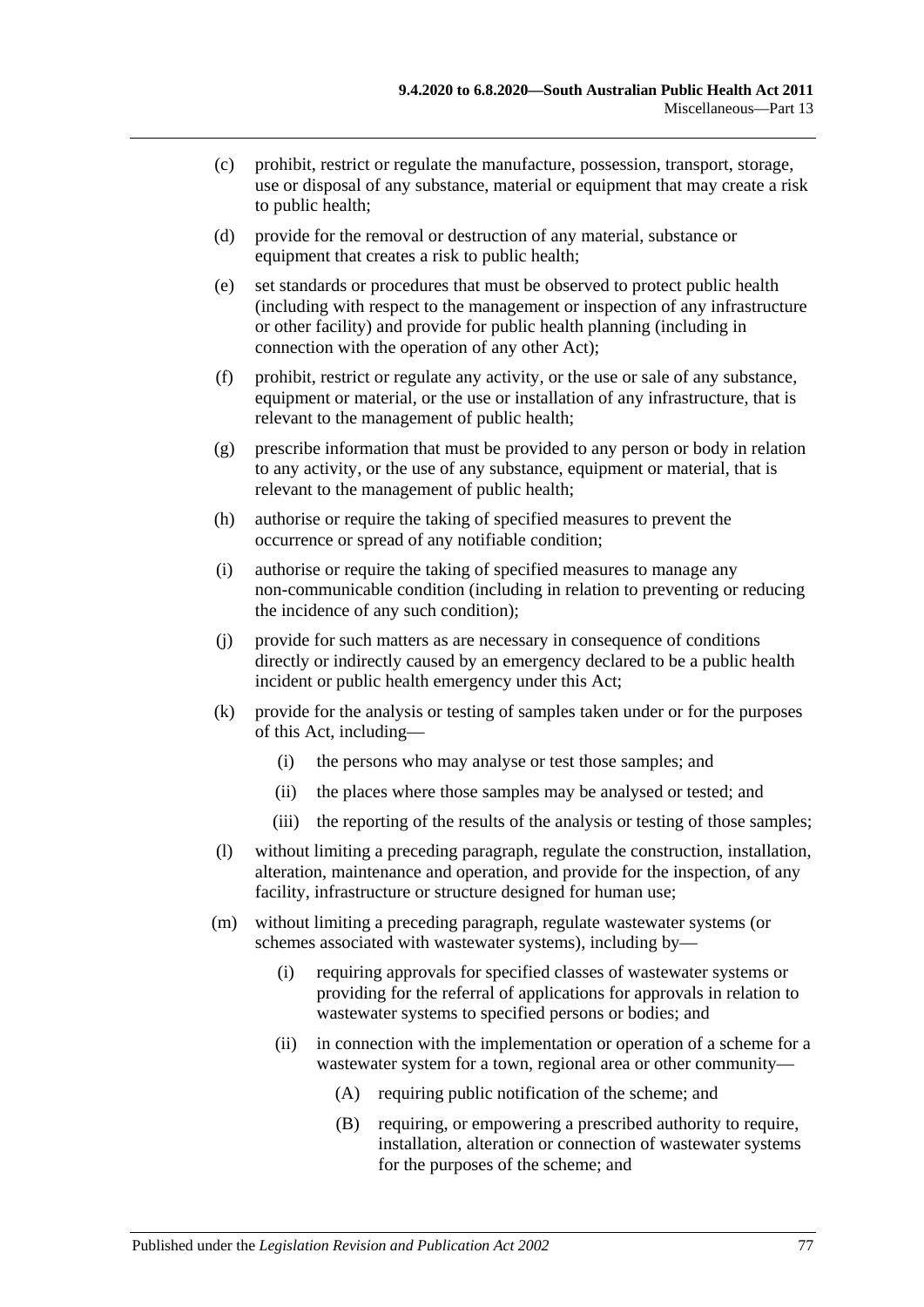- (iii) regulating the connection or disconnection of wastewater systems from the undertaking under the *[Sewerage Act](http://www.legislation.sa.gov.au/index.aspx?action=legref&type=act&legtitle=Sewerage%20Act%201929) 1929*;
- (n) empowering a prescribed authority to carry out necessary work if an owner or occupier of land fails to comply with the regulations and providing for the recovery of costs or expenses reasonably incurred in doing so from the owner or occupier;
- (o) on the recommendation of the Chief Public Health Officer, prescribe guidelines to assist in the administration or operation of this Act;
- (p) prescribe fees and expenses in connection with any matter arising under this Act, which may be of varying amounts according to factors prescribed in the regulations or determined by the Minister from time to time and published in the Gazette;
- (q) provide for the payment and recovery of prescribed fees and expenses;
- (r) empower or require the Minister or a council to refund, reduce or remit any fee payable under this Act;
- (s) prescribe forms for the purposes of this Act;
- (t) exempt, either absolutely or subject to prescribed conditions or limitations—
	- (i) persons or classes of persons;
	- (ii) areas of the State,

from this Act or specified provisions of this Act;

- (u) prescribe penalties, not exceeding \$10 000, for breach of any regulation;
- (v) fix expiation fees, not exceeding \$500, for alleged offences against the regulations.
- (3) The regulations may adopt, wholly or partially and with or without modification—
	- (a) a code or standard relating to matters in respect of which regulations may be made under this Act; or
	- (b) an amendment to such a code or standard.
- (4) Any regulations adopting a code or standard, or an amendment to a code or standard, may contain such incidental, supplementary and transitional provisions as appear to the Governor to be necessary.
- (5) The regulations or a code or standard adopted by the regulations may—
	- (a) refer to or incorporate, wholly or partially and with or without modification, a standard or other document prepared or published by a prescribed body or person, either as in force at the time the regulations are made or as in force from time to time; and
	- (b) be of general or limited application (including so as to apply only to a specified part of the State); and
	- (c) make different provision according to the persons, things or circumstances to which they are expressed to apply; and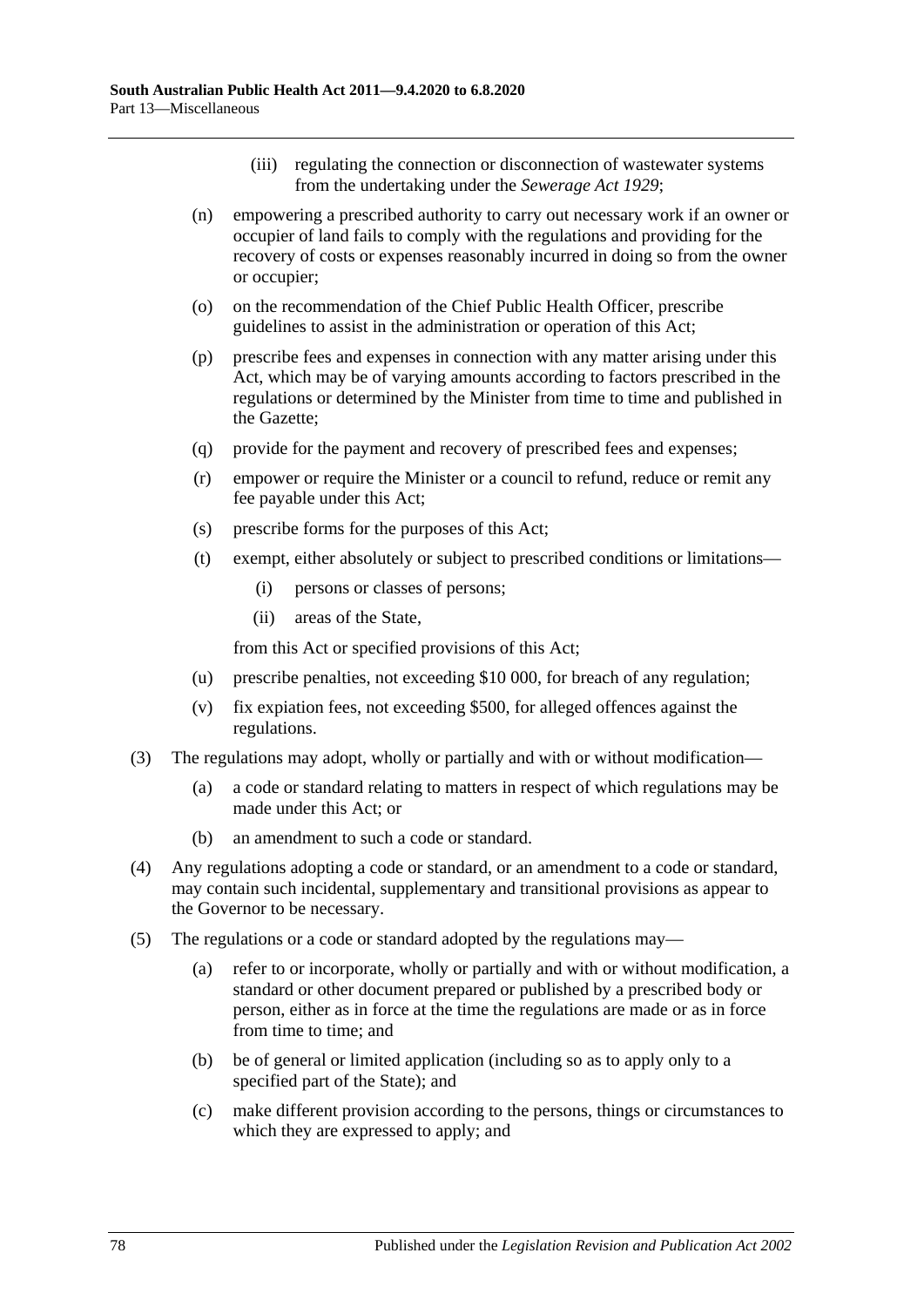- (d) provide that any matter or thing is to be determined, dispensed with, regulated or prohibited according to the discretion of the Minister, the Chief Public Health Officer, the Chief Executive or a council.
- $(6)$  If—
	- (a) a code or standard is adopted by the regulations; or
	- (b) the regulations, or a code or standard adopted by the regulations, refers to a standard or other document prepared or published by a prescribed body,
	- then—
		- (c) a copy of the code, standard or other document must be kept available for inspection by members of the public, without charge and during normal office hours, at an office or offices specified in the regulations; and
		- (d) in any legal proceedings, evidence of the contents of the code, standard or other document may be given by production of a document purporting to be certified by or on behalf of the Minister as a true copy of the code, standard or other document; and
		- (e) the code, standard or other document has effect as if it were a regulation made under this Act.

#### **110—Review of Act**

- (1) The Social Development Committee of Parliament must review the operation of this Act as soon as practicable after the expiry of 5 years from its commencement.
- (2) The Social Development Committee must ensure that, as part of the review, reasonable steps are taken to seek submissions from—
	- (a) State agencies that have an interest in public health; and
	- (b) the local government sector; and
	- (c) relevant industry, health and community organisations,

(but may otherwise conduct the review in such manner as it thinks fit under the *[Parliamentary Committees Act](http://www.legislation.sa.gov.au/index.aspx?action=legref&type=act&legtitle=Parliamentary%20Committees%20Act%201991) 1991*).

## **Schedule 1—Transitional provisions**

## **Part 10—Transitional provisions**

#### **12—Interpretation**

In this Part—

*repealed Act* means the *[Public and Environmental Health Act](http://www.legislation.sa.gov.au/index.aspx?action=legref&type=act&legtitle=Public%20and%20Environmental%20Health%20Act%201987) 1987*.

#### <span id="page-78-1"></span>**13—Appeals**

- <span id="page-78-0"></span>(1) An appeal under section 25 of the repealed Act will, after the commencement of this clause—
	- (a) lie to the South Australian Public Health Council constituted under this Act rather than the Public and Environmental Health Council constituted under the repealed Act; and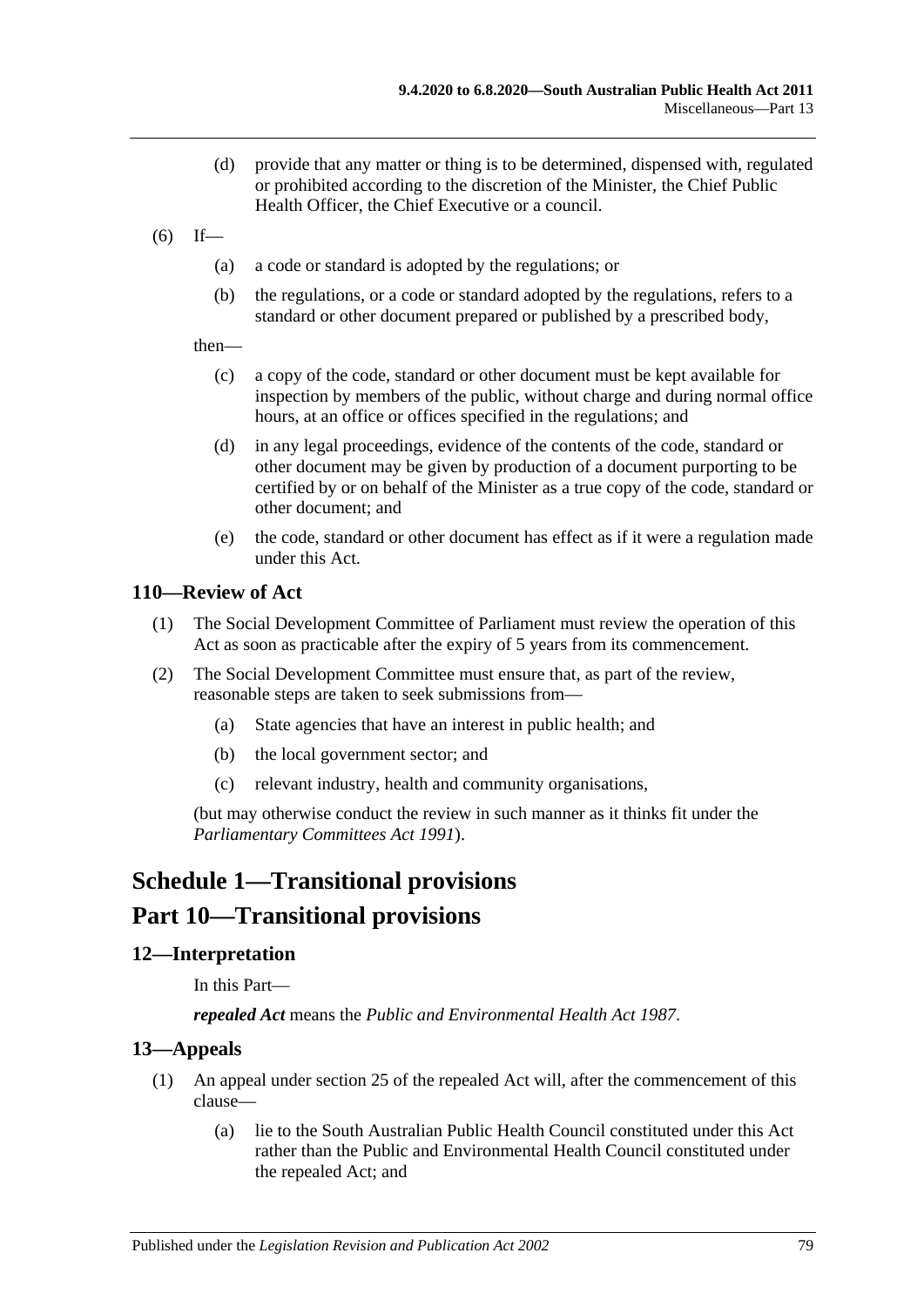- <span id="page-79-0"></span>(b) be heard and determined by the Public Health Review Panel constituted under this Act (with 3 members constituting the Review Panel and 2 members constituting a quorum) rather than a review committee constituted by the Council under the repealed Act.
- <span id="page-79-1"></span>(2) A reference in Part 3 Division 5 of the repealed Act to the Council will be taken to include a reference to SAPHC acting under [subclause](#page-78-0) (1)(a) and a reference in that Division to a review committee will be taken to include a reference to the Review Panel acting under [subclause](#page-79-0) (1)(b).
- (3) [Subclauses](#page-78-1) (1) and [\(2\)](#page-79-1) apply despite the fact—
	- (a) that section 25 of the repealed Act may still be in operation on the commencement of this clause; and
	- (b) that the appeal relates to a requirement imposed under Part 3 of the repealed Act before the commencement of this clause.

### **14—Detention**

To avoid doubt, nothing in this Act affects the operation of a warrant issued under section 32 of the repealed Act before the commencement of this clause (and that section will continue to apply to and in relation to a person who is subject to an application for a warrant or detention under that section until the matter or detention is brought to an end under that section).

### **15—Directions**

To avoid doubt, nothing in this Act affects the operation of a direction under section 33 of the repealed Act in force immediately before the commencement of this clause (and that section will continue to apply to and in relation to a person who is subject to a direction under that section until the direction no longer has effect under that section).

## <span id="page-79-2"></span>**16—Other transitional provisions**

- (1) The Governor may, by regulation, make other provisions of a saving or transitional nature consequent on the enactment of this Act.
- <span id="page-79-3"></span>(2) A provision of a regulation made under [subclause](#page-79-2) (1) may, if the regulation so provides, take effect from the commencement of the relevant Act or from a later day.
- (3) To the extent to which a provision takes effect under [subclause](#page-79-3) (2) from a day earlier than the day of the regulation's publication in the Gazette, the provision does not operate to the disadvantage of a person by—
	- (a) decreasing the person's rights; or
	- (b) imposing liabilities on the person.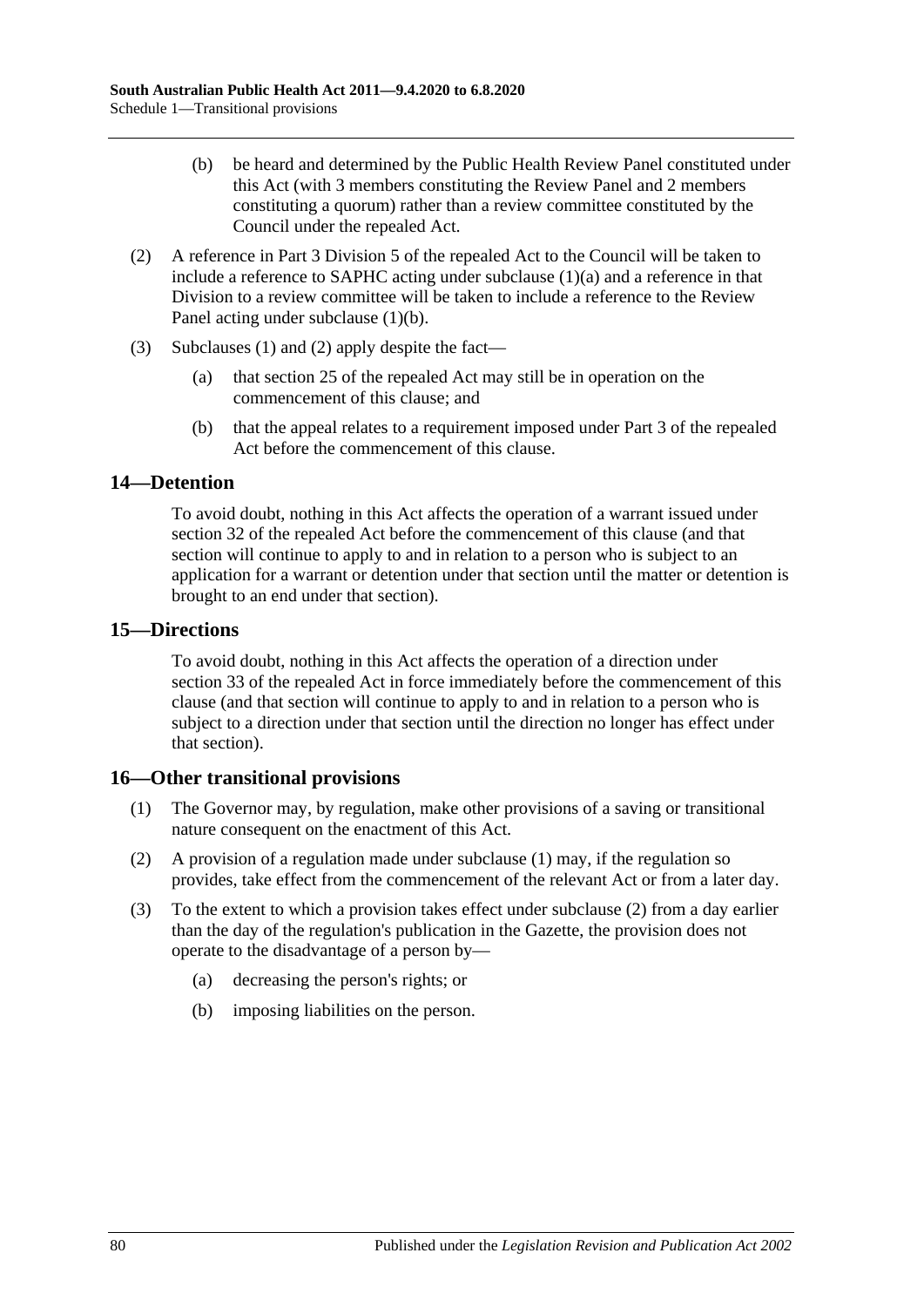# **Legislative history**

### **Notes**

- Amendments of this version that are uncommenced are not incorporated into the text.
- Please note—References in the legislation to other legislation or instruments or to titles of bodies or offices are not automatically updated as part of the program for the revision and publication of legislation and therefore may be obsolete.
- Earlier versions of this Act (historical versions) are listed at the end of the legislative history.
- For further information relating to the Act and subordinate legislation made under the Act see the Index of South Australian Statutes or www.legislation.sa.gov.au.

## **Legislation repealed by principal Act**

The *South Australian Public Health Act 2011* repealed the following:

*Public and Environmental Health Act 1987*

## **Legislation amended by principal Act**

The *South Australian Public Health Act 2011* amended the following:

*Electricity Act 1996 Emergency Management Act 2004 Essential Services Act 1981 Fire and Emergency Services Act 2005 Gas Act 1997 Health Care Act 2008 Summary Offences Act 1953*

## **Principal Act and amendments**

New entries appear in bold.

| Year No |      | Title                                      | Assent    | Commencement                                                                                                                                                                                                                                                                                                                                                                                                                      |
|---------|------|--------------------------------------------|-----------|-----------------------------------------------------------------------------------------------------------------------------------------------------------------------------------------------------------------------------------------------------------------------------------------------------------------------------------------------------------------------------------------------------------------------------------|
| 2011    | - 21 | South Australian Public Health<br>Act 2011 | 16.6.2011 | 23.2.2012 (Gazette 23.2.2012 p840)<br>except $s$ 14, Pt 3 Div 6, Pts 9-11 and<br>Sch 1 cll $1-10$ , $14 & 15-16.9.2012$<br>( <i>Gazette 30.8.2012 p3945</i> ) and<br>except—ss 43, 45—47—20.12.2012 and<br>Pt 4 Div $2 - 1.1.2013$ ( <i>Gazette</i><br>20.12.2012 p5743) and except s 44,<br>Pts 6 & 7, Pt 12 Divs 1 & 2 and<br>s 95(1)—(11), (17), (18) &<br>$96 - 16.6.2013$ (s $7(5)$ Acts<br><i>Interpretation Act 1915</i> ) |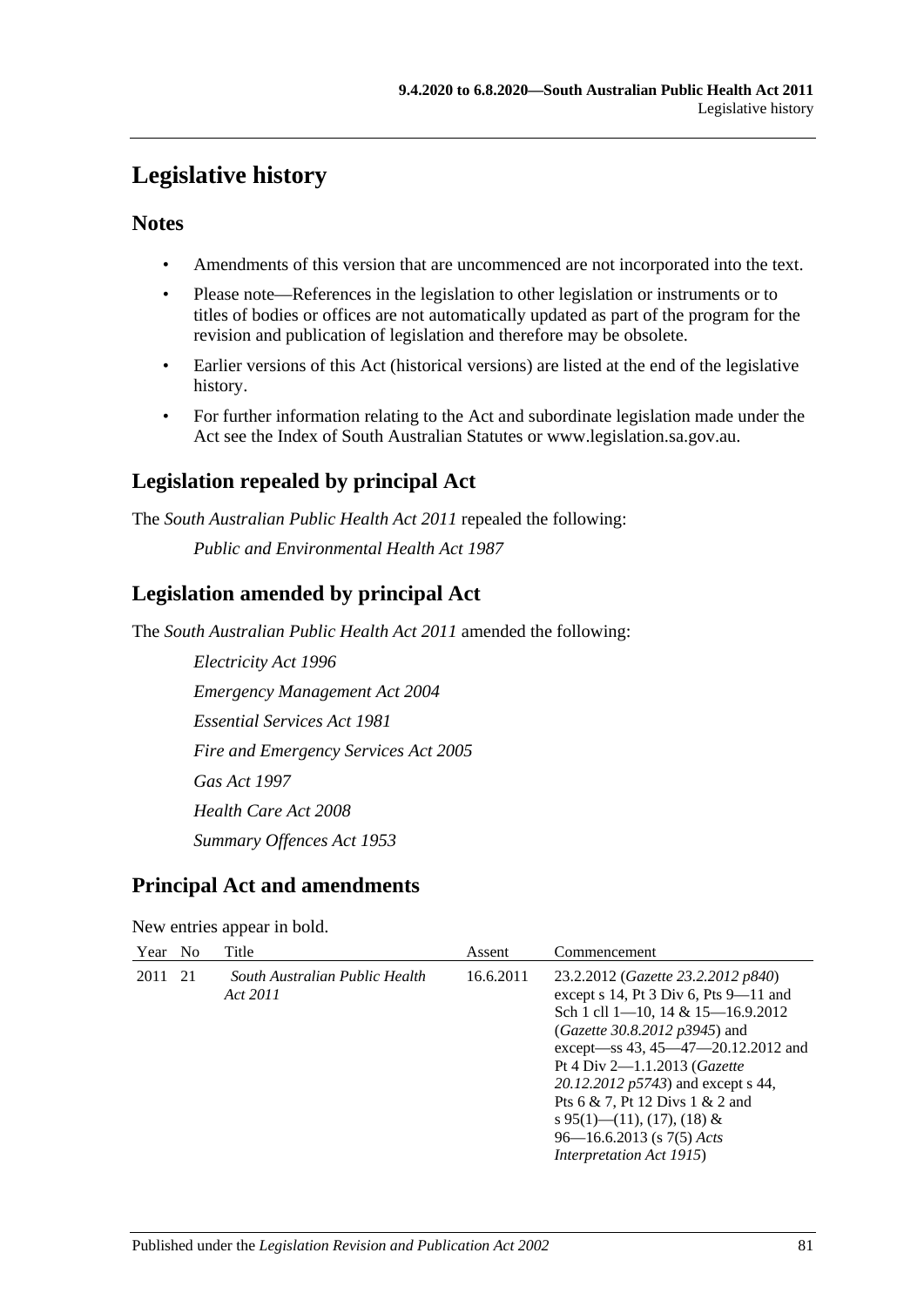#### **South Australian Public Health Act 2011—9.4.2020 to 6.8.2020** Legislative history

| 2013 | -16 | Statutes Amendment (Directors'<br>Liability) Act 2013                                                       | 23.5.2013 | Pt 46 (ss 96 & 97)—17.6.2013 ( <i>Gazette</i><br>$6.6.2013$ $p2498$                                        |
|------|-----|-------------------------------------------------------------------------------------------------------------|-----------|------------------------------------------------------------------------------------------------------------|
| 2019 | - 8 | South Australian Public Health<br>(Early Childhood Services and<br><b>Immunisation</b> ) Amendment Act 2019 | 9.5.2019  | 1.7.2019 except ss 96B & 96C(1)(b) (as<br>inserted by $s$ 4)—1.1.2020 ( <i>Gazette</i><br>27.6.2019 p2321) |
| 2019 | -14 | Statutes Amendment (SACAT)<br>Act 2019                                                                      | 11.7.2019 | Pt 27 (ss $165$ to $171$ )-2.12.2019<br>(Gazette 21.11.2019 p3928)                                         |
| 2020 |     | South Australian Public Health<br>(Controlled Notifiable Conditions)<br>Amendment Act 2020                  | 5.3.2020  | 5.3.2020                                                                                                   |
| 2020 | -7  | <b>COVID-19 Emergency Response</b><br>Act 2020                                                              | 9.4.2020  | Sch 3 (cl 4)-9.4.2020: s 2(1)                                                                              |
| 2020 | 12  | South Australian Public Health<br>(Early Childhood Services and<br><b>Immunisation</b> ) Amendment Act 2020 | 7.5.2020  | 7.8.2020                                                                                                   |

## **Provisions amended**

### New entries appear in bold.

| Provision      | How varied                                                            | Commencement |
|----------------|-----------------------------------------------------------------------|--------------|
| Long title     | amended under Legislation Revision and<br><b>Publication Act 2002</b> | 1.7.2019     |
| Pt1            |                                                                       |              |
| s <sub>2</sub> | omitted under Legislation Revision and<br><b>Publication Act 2002</b> | 1.7.2019     |
| s 3            |                                                                       |              |
| $s \; 3(1)$    |                                                                       |              |
| Tribunal       | inserted by 14/2019 s 165                                             | 2.12.2019    |
| Pt 7           |                                                                       |              |
| s 59           |                                                                       |              |
| s 59(3)        | inserted by 16/2013 s 96                                              | 17.6.2013    |
| Pt 10          |                                                                       |              |
| s 73           |                                                                       |              |
| $s\,73(8)$     | substituted by 1/2020 s 3                                             | 5.3.2020     |
| $s \, 73(8a)$  | inserted by 1/2020 s 3                                                | 5.3.2020     |
| s 74           |                                                                       |              |
| s74(3)         | substituted by 1/2020 s 4                                             | 5.3.2020     |
| $s \, 74(3a)$  | inserted by 1/2020 s 4                                                | 5.3.2020     |
| s 75           |                                                                       |              |
| $s \, 75(1)$   | amended by $1/2020$ s $5(1)$                                          | 5.3.2020     |
| $s \, 75(3)$   | substituted by $1/2020$ s $5(2)$                                      | 5.3.2020     |
| $s \, 75(3a)$  | inserted by $1/2020$ s $5(2)$                                         | 5.3.2020     |
| s 75(4)        | amended by $1/2020$ s $5(3)$                                          | 5.3.2020     |
| s 76           |                                                                       |              |
| $s \, 76(1)$   | amended by 14/2019 s 166(1)                                           | 2.12.2019    |
| $s \, 76(3)$   | amended by 14/2019 s 166(2)                                           | 2.12.2019    |
|                |                                                                       |              |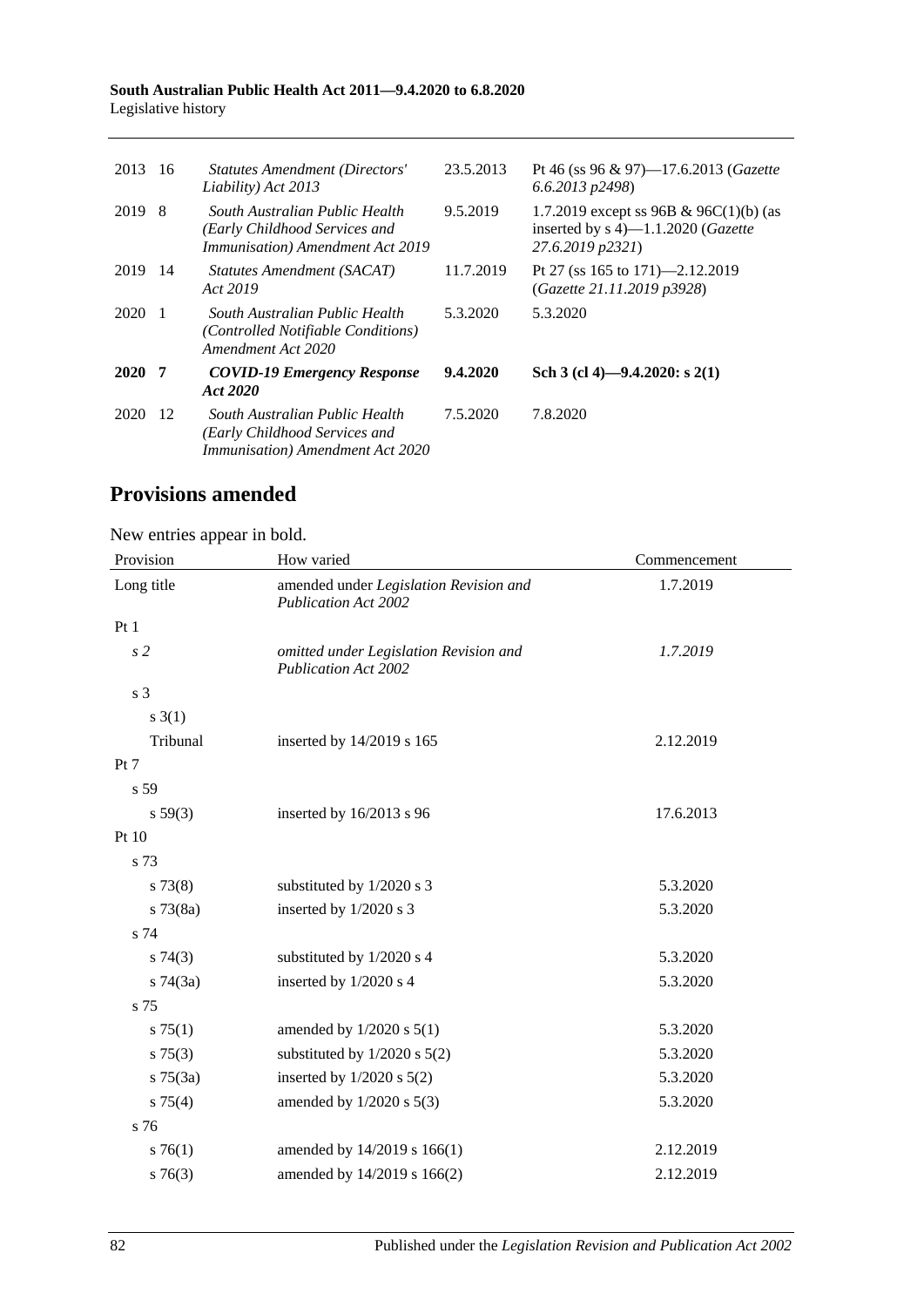| $s \, 76(4)$         | deleted by $14/2019 s 166(3)$                                         | 2.12.2019                                      |
|----------------------|-----------------------------------------------------------------------|------------------------------------------------|
| s76(5)               | amended by 14/2019 s 166(4)                                           | 2.12.2019                                      |
| $s \, 76(6)$         | deleted by 14/2019 s 166(5)                                           | 2.12.2019                                      |
| s 77                 |                                                                       |                                                |
| s 77(1)              | substituted by $1/2020$ s $6(1)$                                      | 5.3.2020                                       |
| $s\,77(3)$           | substituted by $1/2020$ s $6(2)$                                      | 5.3.2020                                       |
| $s \, 77(3a)$        | inserted by $1/2020$ s $6(2)$                                         | 5.3.2020                                       |
| s 77(4)              | amended by $1/2020$ s $6(3)$                                          | 5.3.2020                                       |
| $s\,77(6)$           | substituted by $1/2020$ s $6(4)$                                      | 5.3.2020                                       |
| s 77(7)              | amended by $1/2020$ s $6(5)$                                          | 5.3.2020                                       |
| s 77(8a) and (8b)    | inserted by $1/2020$ s $6(6)$                                         | 5.3.2020                                       |
| $s\,77(13)$          | amended by $1/2020$ s $6(7)$                                          | 5.3.2020                                       |
| s 79                 |                                                                       |                                                |
| s79(1)               | amended by $1/2020$ s $7(1)$                                          | 5.3.2020                                       |
| s79(2)               | amended by $1/2020$ s $7(2)$                                          | 5.3.2020                                       |
| s 92                 |                                                                       |                                                |
| $s\,92(5)$           | amended by 14/2019 s 167(1)                                           | 2.12.2019                                      |
| $s\,92(7)$           | amended by 14/2019 s 167(2)                                           | 2.12.2019                                      |
| s <sub>95</sub>      |                                                                       |                                                |
| $s\,95(15)$          | amended by 14/2019 s 168                                              | 2.12.2019                                      |
| s 96                 |                                                                       |                                                |
| $s\,96(1)$           | amended by $14/2019$ s $169(1)$ —(3)                                  | 2.12.2019                                      |
| $s\,96(2)$           | amended by 14/2019 s 169(4)                                           | 2.12.2019                                      |
| $s\,96(3)$           | substituted by 14/2019 s 169(5)                                       | 2.12.2019                                      |
| $s\,96(4)$           | amended by 14/2019 s 169(6)-(8)                                       | 2.12.2019                                      |
| Pt 12A               | inserted by 8/2019 s 4                                                | 1.7.2019 except ss 96B<br>& 96C(1)(b)-1.1.2020 |
| Pt 13                |                                                                       |                                                |
| s 101                |                                                                       |                                                |
| s 101(4)             | amended by $1/2020$ s $8(1)$                                          | 5.3.2020                                       |
| s $101(5)$ and $(6)$ | inserted by $1/2020$ s $8(2)$                                         | 5.3.2020                                       |
| s 103A               | inserted by 7/2020 Sch 3 cl 4                                         | 9.4.2020                                       |
| s 106                | substituted by 16/2013 s 97                                           | 17.6.2013                                      |
| s 108                |                                                                       |                                                |
| s 108(1)             | amended by 14/2019 s 170(1), (2)                                      | 2.12.2019                                      |
| Sch 1                |                                                                       |                                                |
| $Pts$ $1-9$          | omitted under Legislation Revision and<br><b>Publication Act 2002</b> | 1.7.2019                                       |